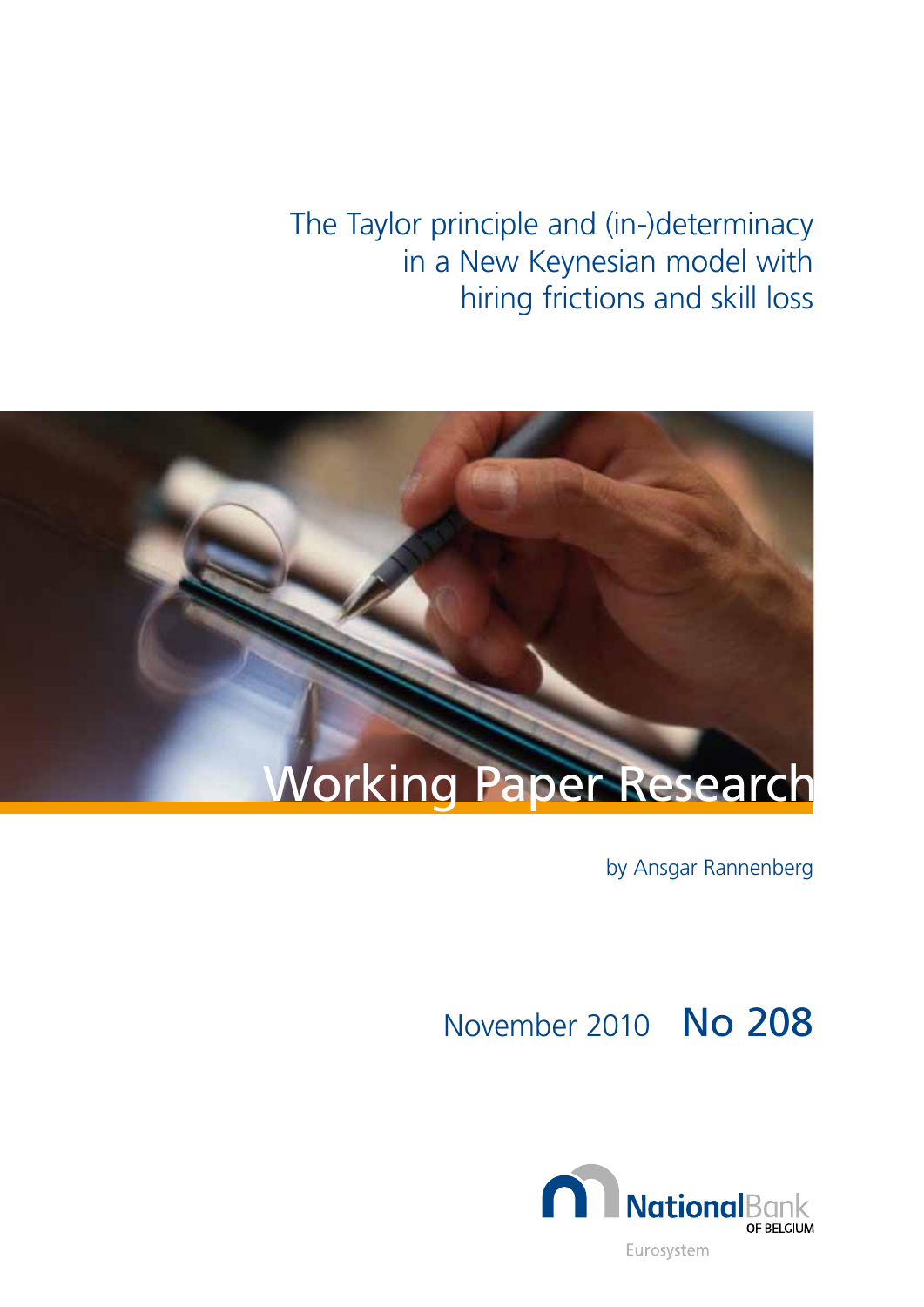**Editorial Director**  Jan Smets, Member of the Board of Directors of the National Bank of Belgium

#### **Statement of purpose:**

The purpose of these working papers is to promote the circulation of research results (Research Series) and analytical studies (Documents Series) made within the National Bank of Belgium or presented by external economists in seminars, conferences and conventions organised by the Bank. The aim is therefore to provide a platform for discussion. The opinions expressed are strictly those of the authors and do not necessarily reflect the views of the National Bank of Belgium.

#### **Orders**

For orders and information on subscriptions and reductions: National Bank of Belgium, Documentation - Publications service, boulevard de Berlaimont 14, 1000 Brussels.

Tel +32 2 221 20 33 - Fax +32 2 21 30 42

The Working Papers are available on the website of the Bank: http://www.nbb.be.

© National Bank of Belgium, Brussels

#### All rights reserved.

Reproduction for educational and non-commercial purposes is permitted provided that the source is acknowledged.

ISSN: 1375-680X (print) ISSN: 1784-2476 (online)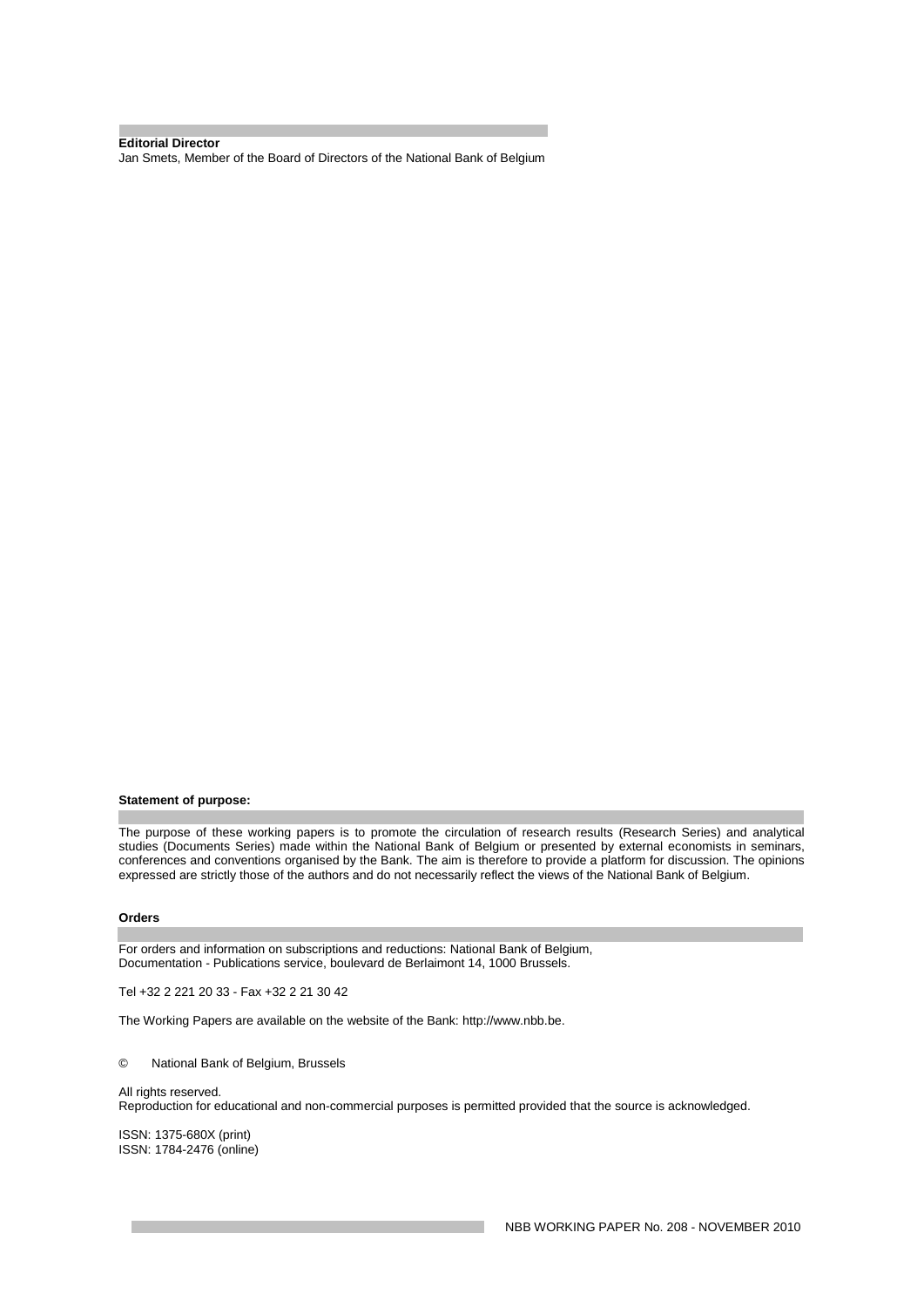## **Abstract**

We introduce skill decay during unemployment into Blanchard and Gali's (2008) New-Keynesian model with hiring frictions and real-wage rigidity. Plausible values of quarterly skill decay and realwage rigidity turn the long-run marginal cost-unemployment relationship positive in a "European" labour market with little hiring but not in a fluid "American" one. If the marginal cost-unemployment relationship is positive, determinacy requires a passive response to inflation in the central bank's interest feedback rule if the rule features only inflation. Targeting steady state output or unemployment helps to restore determinacy.

Under indeterminacy, an adverse sunspot shock increases unemployment extremely persistently.

Key Words: E24, E52, E32, J64.

JEL Classification: Monetary policy rules, Taylor principle, Determinacy, Hysteresis, Skill decay.

#### **Corresponding author:**

Ansgar Rannenberg, Research Department, NBB - e-mail: ansgar.rannenberg@nbb.be.

I am grateful for helpful comments from Gregory de Walque, Charles Nolan, Andrew Hughes Hallett, George Evans and Alan Sutherland. The usual disclaimer applies. I am grateful for generous financial support from the Centre for Dynamic Macroeconomic Analysis (CDMA) at the School of Economics and Finance at the University of St. Andrews.

The views expressed in this paper are those of the author and do not necessarily reflect the views of the National Bank of Belgium.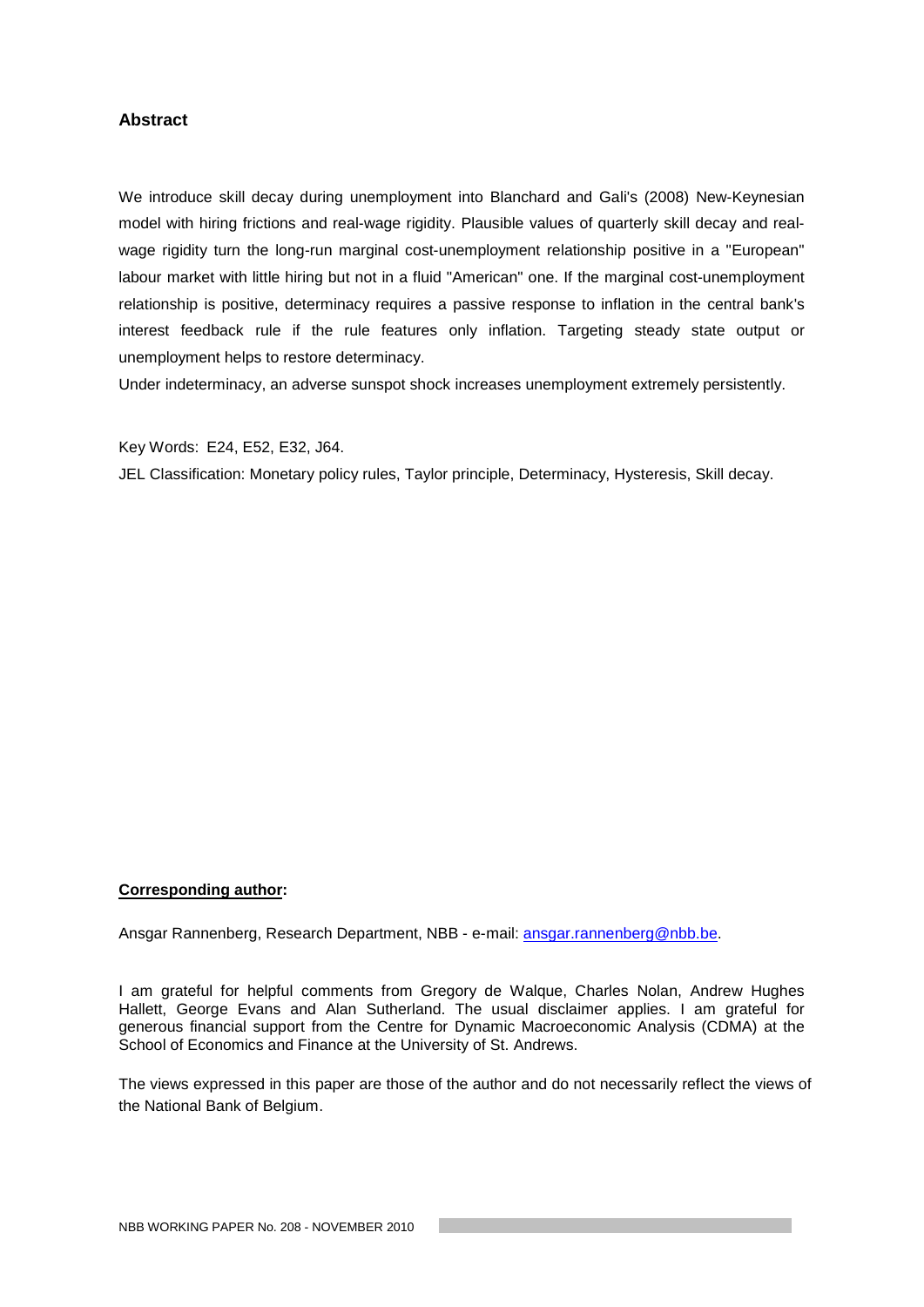## **TABLE OF CONTENTS**

| 2.1 |                                                                                    |  |
|-----|------------------------------------------------------------------------------------|--|
| 2.2 |                                                                                    |  |
|     |                                                                                    |  |
|     |                                                                                    |  |
| 4.1 |                                                                                    |  |
| 4.2 |                                                                                    |  |
| 4.3 |                                                                                    |  |
|     |                                                                                    |  |
|     |                                                                                    |  |
|     |                                                                                    |  |
|     |                                                                                    |  |
|     |                                                                                    |  |
|     |                                                                                    |  |
| D   |                                                                                    |  |
| Е   |                                                                                    |  |
| F   | Derivation of the marginal Cost Equation and the Output Equation in the Model with |  |
|     |                                                                                    |  |
|     |                                                                                    |  |
|     |                                                                                    |  |

the control of the control of the control of the control of the control of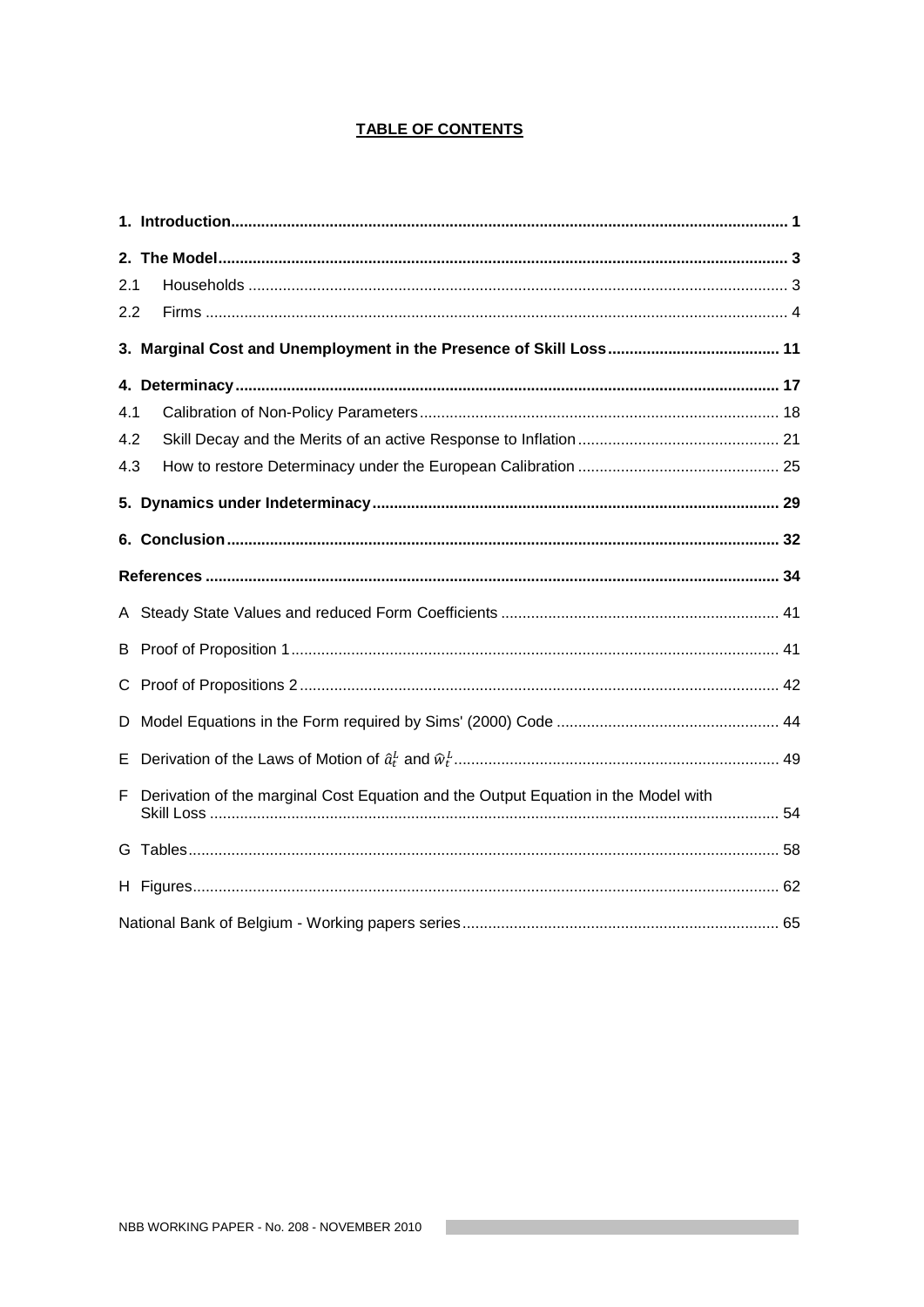# 1 Introduction

The Taylor principle states that, in response to an increase in inflation, the central bank should eventually increase the nominal interest rate more than one for one. The conventional wisdom in monetary economics says that, to ensure a unique and stable equilibrium, monetary policy should follow the Taylor principle. We show that an active monetary policy may instead induce indeterminacy if unemployed workers lose a fraction of their skills per quarter of unemployment, the real wage responds only imperfectly to changes in the worker's skill level, and labour market flows are low.

The framework we develop adds skill decay during unemployment along the lines of Pissarides (1992) to the New Keynesian model with hiring frictions and real-wage rigidity of Blanchard and Gali (2008). In this environment, the marginal cost-unemployment relationship turns from negative to positive if quarterly skill decay and real-wage rigidity are sufficiently high. Plausible values of quarterly skill decay and real-wage rigidity generate a positive long-run marginal cost-unemployment relationship if the job finding probability is calibrated to the OECD-European median. This change in sign affects the determinacy requirements on the interest feedback rule of the central bank: A positive long- run marginal cost-unemployment relationship almost always requires a coefficient on inflation less than unity if the central bank responds only to inflation. This does not depend on whether the central bank responds to current, expected future, or lagged inflation. The reason appears to be that with a positive long-run marginal cost-unemployment relationship, a persistent increase in unemployment will ultimately increase marginal cost and thus inflation. If the central bank responds more than one-for-one to ináation, this would increase the real inter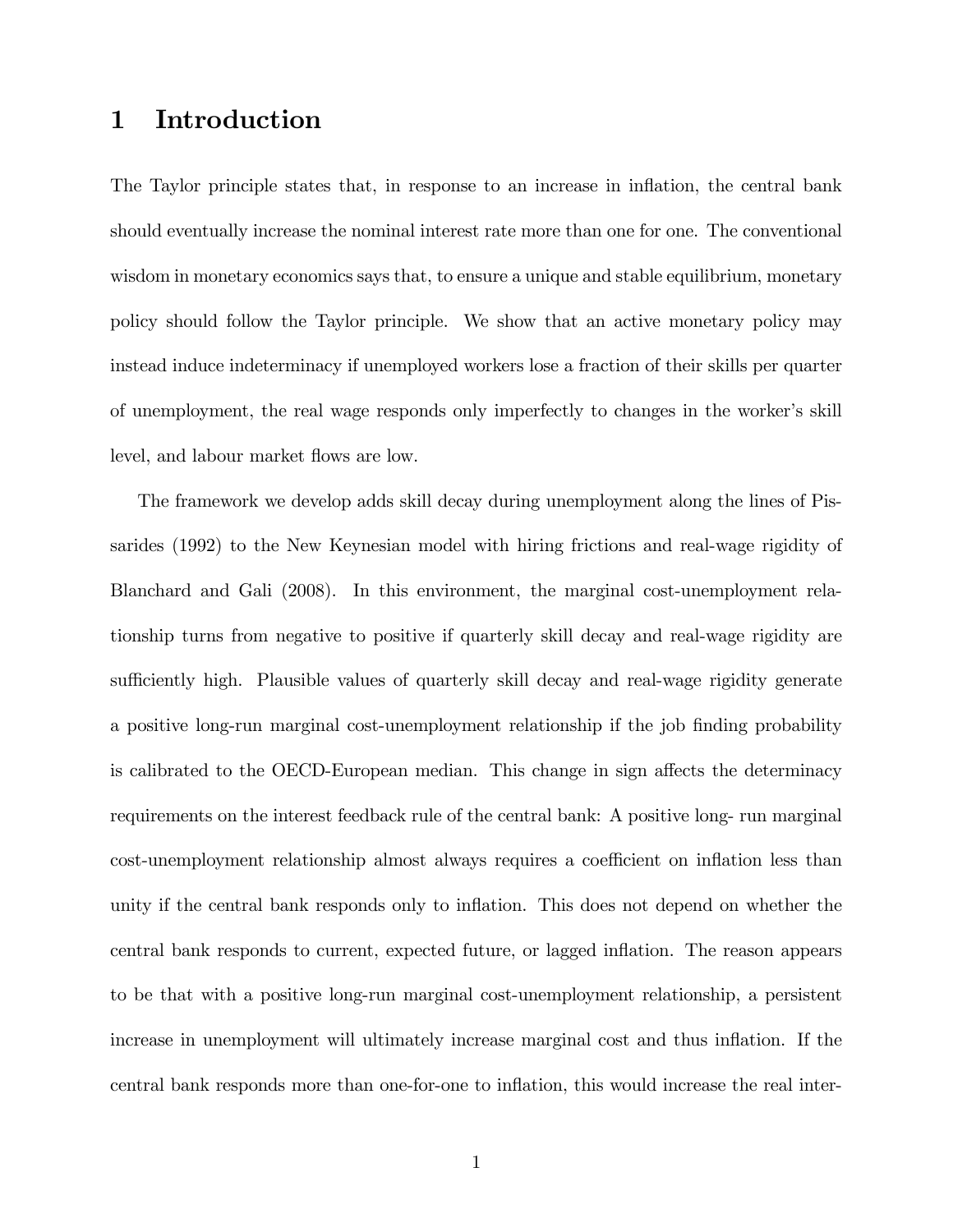est rate, subsequently lowering demand and thus validating the increase in unemployment: Hence there is a self-fulfilling prophecy. The response of the economy to an adverse sunspot shock confirms this intuition.

By contrast, for a high "American" calibration of the job-finding probability, the long-run marginal cost-unemployment relationship never becomes negative for plausible values of skill decay even if the real wage is perfectly rigid. Correspondingly, a coefficient on inflation larger than one guarantees determinacy.

Furthermore, adding the output gap to the policy rule solves the determinacy problem under the "European" calibration if the central bank targets steady state output. Adding unemployment has a similar effect. By contrast, targeting flexible price output decreases the determinacy region further if skill decay and real- wage rigidity are such that the long-run marginal cost-unemployment relationship is positive.

Our results extend an evolving literature arguing that an active monetary policy may induce indeterminacy if the interest rate set by the central bank has some indirect or direct effect on marginal cost. Such a channel may arise because the interest rate affects capital accumulation, job creation in models with matching frictions, or the cost of working capital needed to fund the wage bill. In such environments, some upper bound on the ináation coefficient in the interest feedback rule is frequently necessary to ensure determinacy if the central bank responds only to expected inflation, while responding to current inflation is still stabilising.<sup>1</sup> A notable exception is Christiano et al.  $(2010)$ , who find that under reasonable calibrations, even an active response to current inflation induces indeterminacy if firms use

<sup>&</sup>lt;sup>1</sup>Examples are Kurozumi and van Zandweghe (2008a), Carlstrom and Fuerst (2005) and Duffy and Xiao (2008) for models with capital, Kurozumi and van Zandweghe (2008b) who consider a sticky price matching model, and Surico (2008) and Llosa and Tuesta (2009) for models with Ravenna and Walsh (2006)-type working capital.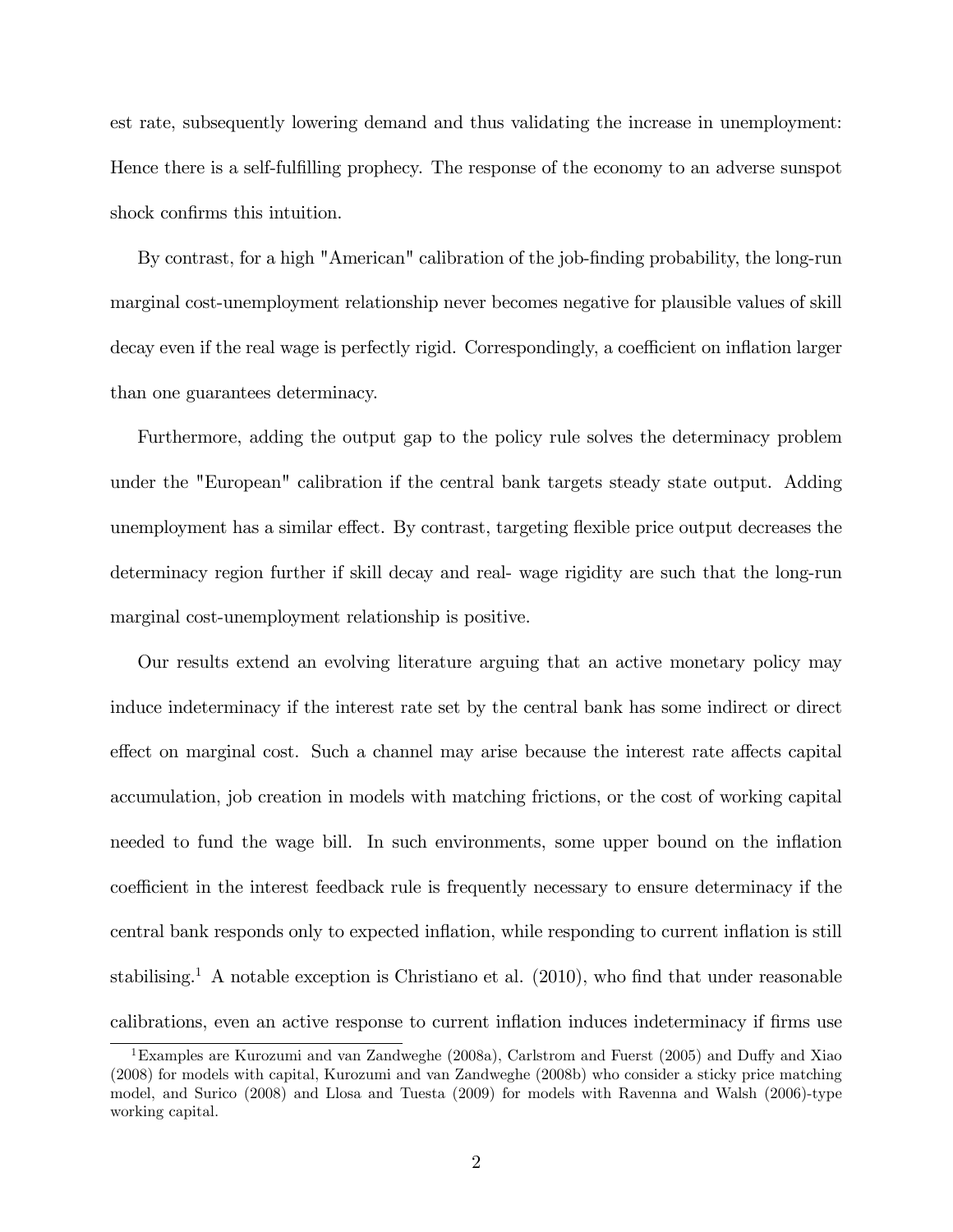their own final output as an input and have to borrow to pay in advance a fraction of their cost of labour and materials. However, the typical Önding in the literature is that the determinacy problem is caused by the timing subscript of inflation in the interest feedback rule but not by the active response to ináation per se. By contrast, in the model developed below, it is the Taylor principle itself—the idea that an increase in inflation should sooner or later cause an increase in the real interest rate—which creates scope for self-fulfilling prophecies.

The remainder of the paper is structured as follows. Section 2 derives the model. Section 3 shows how the long-run effect of a permanent increase in unemployment on marginal cost is affected by the introduction of skill decay. Section 4 explores the conditions for determinacy and how they are affected by skill decay. Section 5 discusses the response of the model under the European calibration to an adverse sunspot shock. Section 6 concludes.

# 2 The Model

#### 2.1 Households

The economy is populated by a continuum of infinitely lived households. A household consists of a continuum of members who may be employed or unemployed but are all allocated the same level of consumption. The households period  $t$  income derives from total wage payments  $WP_t$  earned by the employed members, nominal interest payments  $i_{t-1}$  on holdings of a nominal risk-less bond, and firms' profits  $F_t$ . It allocates its income to buying a CES basket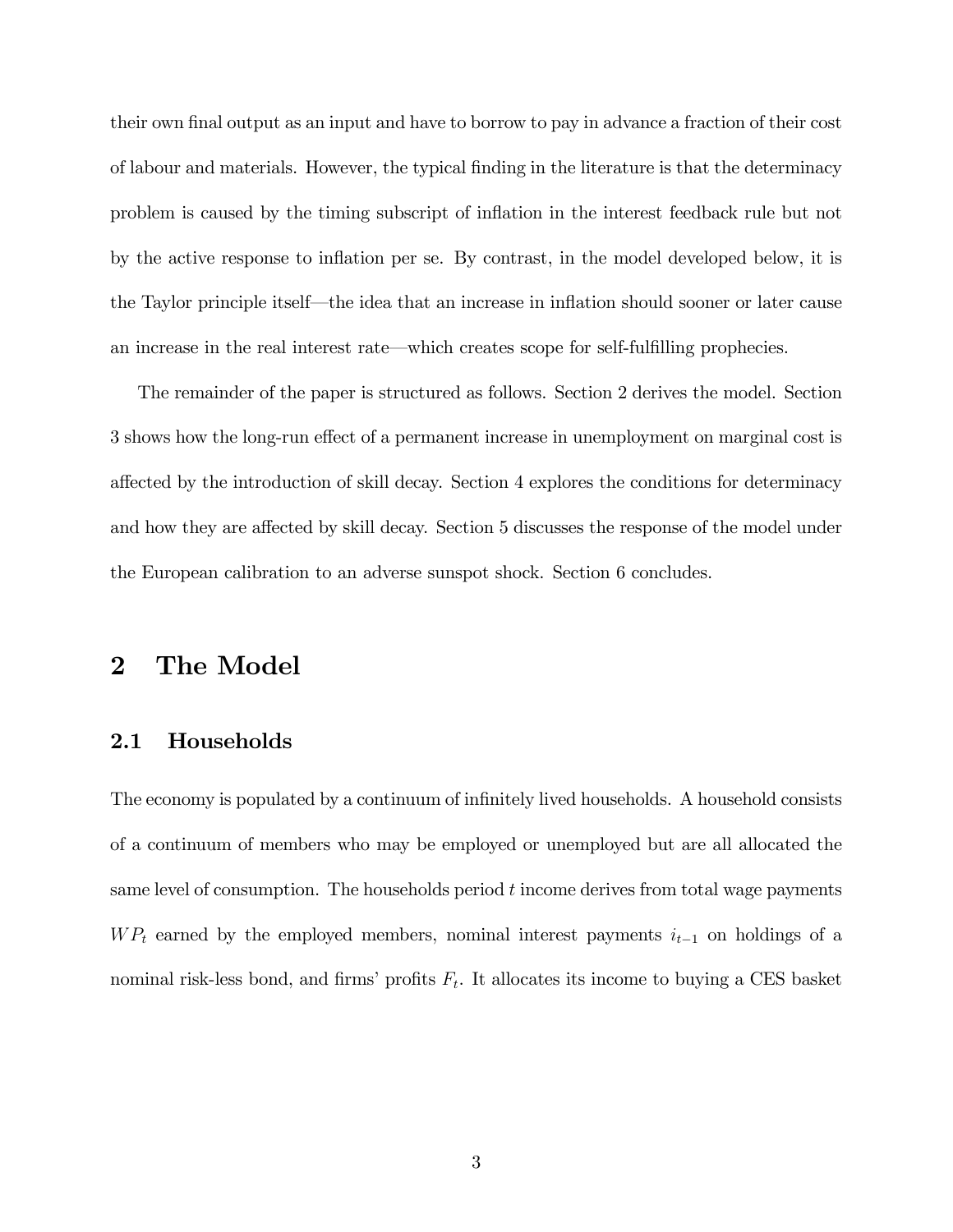of consumption goods  $C_t$  and the risk-less bond  $B_t$  to maximise

$$
E_t \sum_{t=0}^{\infty} \log C_t
$$

subject to the budget constraint

$$
WP_t + \frac{B_{t-1}}{P_t}(1 + i_{t-1}) + F_t \ge C_t + \frac{B_t}{P_t}
$$

where  $P_t$  and  $N_t$  denote the price level of the CES basket and hours worked by the members of the household, respectively.

## 2.2 Firms

There are two types of firms. Final goods firms indexed by  $i$  produce the varieties in the CES basket of goods consumed by households. They use the intermediate good  $X_t(i)$  in the linear technology

$$
Y_{t}(i)=X_{t}(i)
$$

The demand curve for variety i resulting from the household spreading its expenditures across varieties in a cost minimising way is given by  $c_t(i) = C_t \left( \frac{p_t(i)}{P_t} \right)$  $P_t$  $\int_{0}^{-\theta}$ , where  $c_t(i)$ ,  $p_t(i)$  and  $P_t$ denote consumption and price of variety  $i$  and the price level of the consumption basket, respectively. Final goods firms face nominal rigidities in the form of Calvo (1983) contracts, i.e. only a randomly chosen fraction  $1 - \omega$  of firms can re-optimise its price in a given period.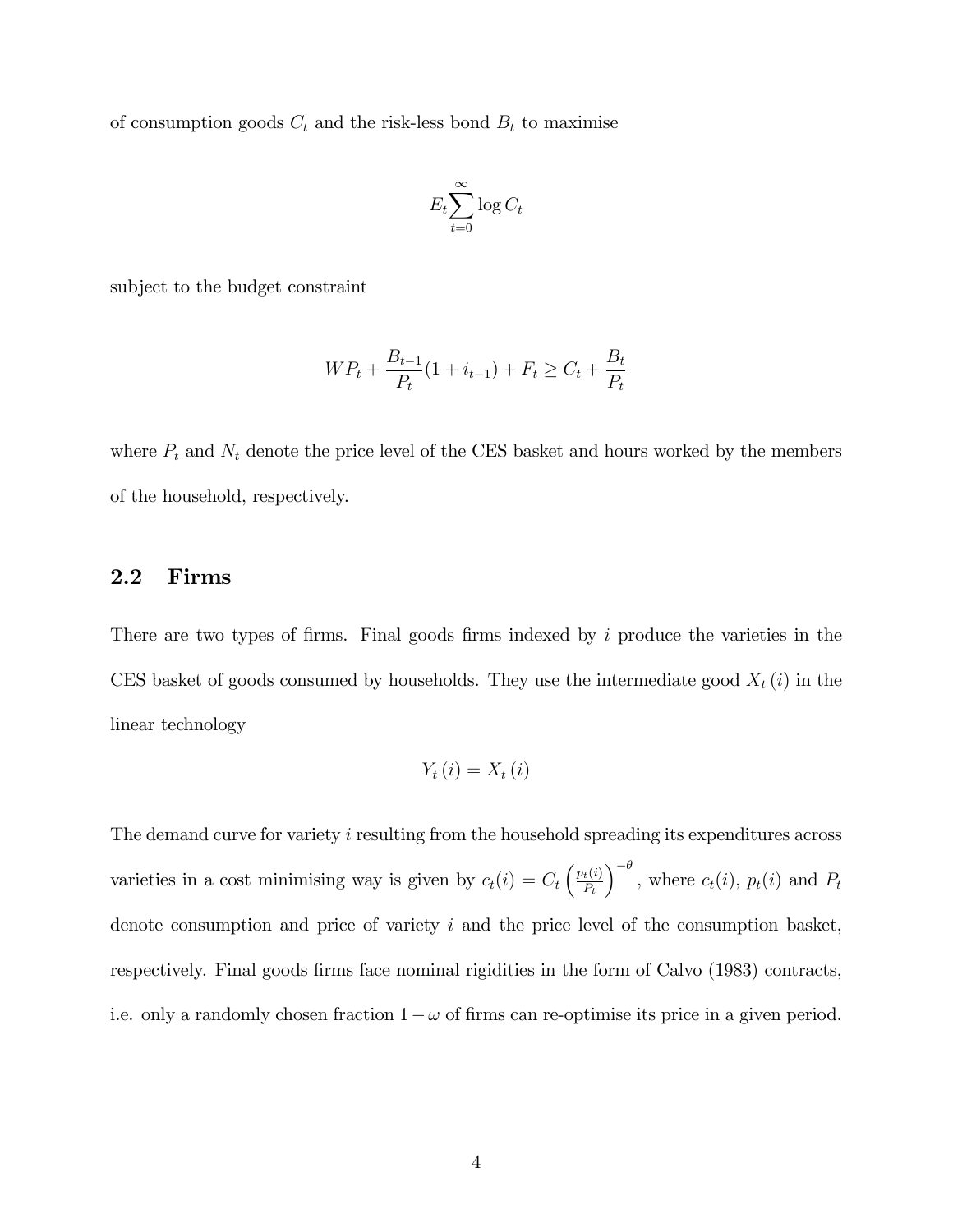They accordingly maximise

$$
E_t\left[\sum_{i=0}^{\infty} (\omega \beta)^i \frac{C_t}{C_{t+i}} C_{t+i} \left[ \left( \frac{p_t(j)}{P_{t+i}} \right)^{1-\theta} - mc_{t+i} \left( \frac{p_t(j)}{P_{t+i}} \right)^{-\theta} \right] \right]
$$

where  $mc_t$  denotes real marginal costs. The price level evolves according to  $P_t^{1-\theta} = (1-\omega)(p_t^*(j))^{1-\theta} +$  $\omega (P_{t-1})^{1-\theta}$ , where  $p_t^*(j)$  denotes the price set by those firms allowed to reset their price in period t.

The intermediate goods firms employ labour to produce intermediate goods  $X_t(j)$ . Intermediate goods Örms operate under perfect competition and are owned by households. A fixed fraction  $\delta$  of jobs is destroyed each period. Thus employment of firm j evolves according to  $N_t(j) = (1 - \delta) N_{t-1}(j) + H_t(j)$  where  $H_t(j)$  denotes the amount of hiring in firm j. Aggregate hiring is accordingly given by

$$
H_t = N_t - (1 - \delta) N_{t-1} \tag{1}
$$

Note that the lower is  $\delta$ , the more  $H_t$  will depend on the change as opposed to the level of employment. The number of job seekers at the beginning of the period is defined as  $U_t$ .  $U_t$ consists of those workers who did not find a job at the end of period  $t - 1$  and those whose jobs were destroyed at the beginning of t:

$$
U_t = 1 - N_{t-1} + \delta N_{t-1} = 1 - (1 - \delta) N_{t-1}
$$
\n<sup>(2)</sup>

As in Blanchard and Gali (2008), we assume that every hire generates a cost  $G_t$  which is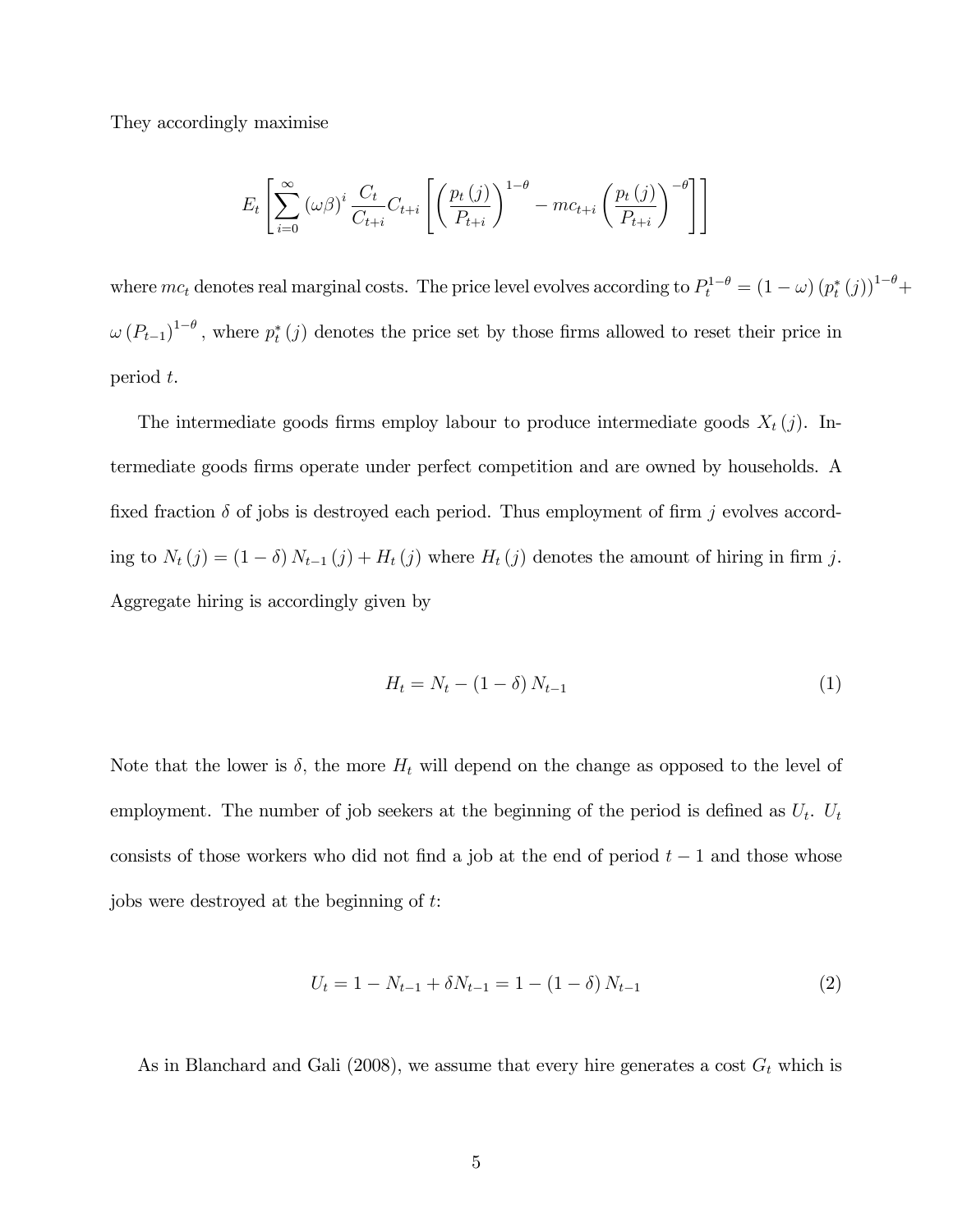proportional to the productivity of a newly hired worker

$$
G_t = A_t B' x_t^{\alpha} \tag{3}
$$

where  $A_t$  denotes the average productivity of newly hired workers, to be defined below,  $B'$  is a constant, and  $x_t$  denotes labour market tightness, defined as the ratio between aggregate hiring  $H_t$  and  $U_t$ :

$$
x_t = \frac{H_t}{U_t} \tag{4}
$$

The intuition behind (3) is that if hiring is high relative to the number of job seekers, it takes on average longer to Öll a vacancy. Since posting a vacancy is costly, hiring costs increase in  $x_t$ <sup>2</sup> We interpret labour-market tightness  $x_t$  as the probability of an unemployed person to move into employment in period  $t$ .

Following Pissarides (1992), we assume that the productivity of a newly hired worker is the product of exogenous technology  $A_t^P$  and his skill level. An unemployed worker loses a fraction  $\delta_s \in [0, 1]$  of his skill per quarter of his unemployment spell. Hence the skill level of a worker with unemployment spell i is denoted by  $\beta_s^i$  $s<sub>s</sub>$ , where  $\beta<sub>s</sub> = 1 - \delta<sub>s</sub>$  and  $\delta<sub>s</sub> \in [0, 1]$ . *i* equals zero if the newly hired worker lost his previous job in period  $t$ , one if he lost his job in period  $t - 1$ , and so on. Thus the productivity of a worker with unemployment duration *i* is given by  $A_t^P \beta_s^i$  $\frac{\imath}{s}.$ 

We assume further, following Pissarides (1992), that the unemployed regain all their skills after one quarter of employment, that when intermediate goods Örms make the decision

<sup>&</sup>lt;sup>2</sup>Hence equation (3) can be viewed as a short cut to a model which would specify a matching function and thus allow to derive the expected time necessary to fill a vacancy and hence the expected cost of filling a vacancy. See Blanchard and Gali (2008), p. 8.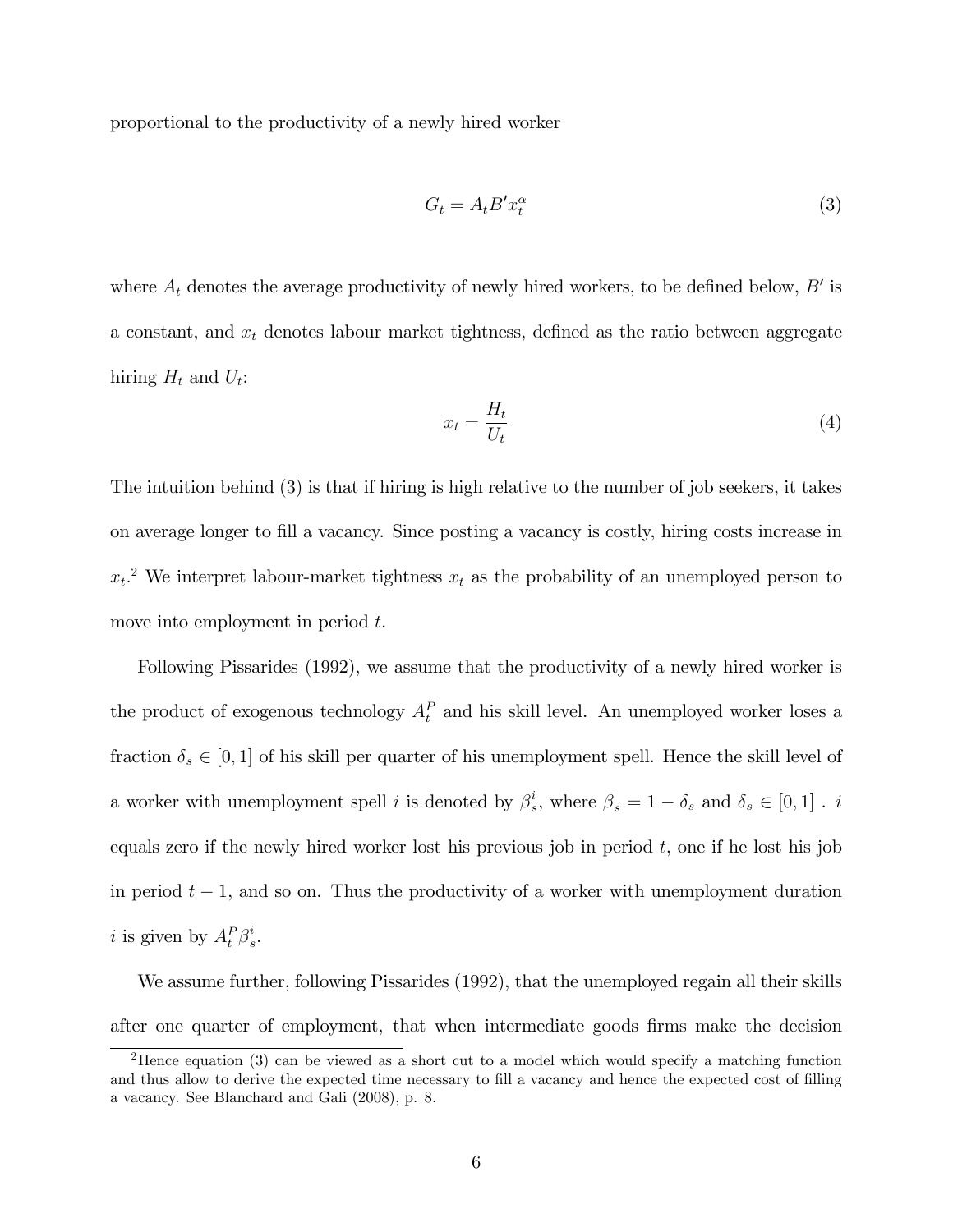whether to hire or not and thus pay the hiring cost  $G_t$ , they know the state of exogenous technology  $A_t^P$  but not the type of worker with whom they are going to be matched and that they meet workers according to the share of these workers among job seekers.<sup>3</sup> Furthermore, for simplicity, we assume that a firm does not hire individual workers, but only a group of workers sufficiently large for the distribution of skills in the group to match the distribution of skills in the job seeking population  $U_t$ . This ensures that the average skill level of the group hired by the firm equals the average skill level in the job seeking population.<sup>4</sup>

We denote the average skill level in the job seeking population as  $A_t^L$ , implying that the average productivity of newly hired workers is given by

$$
A_t = A_t^P A_t^L \tag{5}
$$

while  $A_t^L$  is given by

$$
A_t^L = \sum_{i=0}^{\infty} \beta_s^i s_t^i \tag{6}
$$

where  $s_t^i$  denotes the share of those unemployed i periods among job seekers. Note that  $A_t^L < 1$  if  $\delta_s > 0$  while for  $\delta_s = 0$ , we have  $\beta_s = A_t^L = 1$ . The shares of the various types of workers among the total number of job seekers  $U_t$  is denoted as  $s_t^i$ , and is defined by

$$
s_t^i = \frac{\delta N_{t-i-1} \prod_{j=1}^i (1 - x_{t-j})}{U_t} \tag{7}
$$

Note that  $\delta N_{t-i-1}$  represents all those workers who had a job in period  $t-i-1$  but lost it

<sup>3</sup>See Pissarides (1992), pp. 1371-1391.

<sup>&</sup>lt;sup>4</sup>This assumption rules out the possibility that, after paying the hiring cost, a firm meets an individual worker which it might not want to hire because due to skill decay, his productivity is too low relative to the wage it has to pay him. The subsequent analysis will be substantially simplified by this assumption.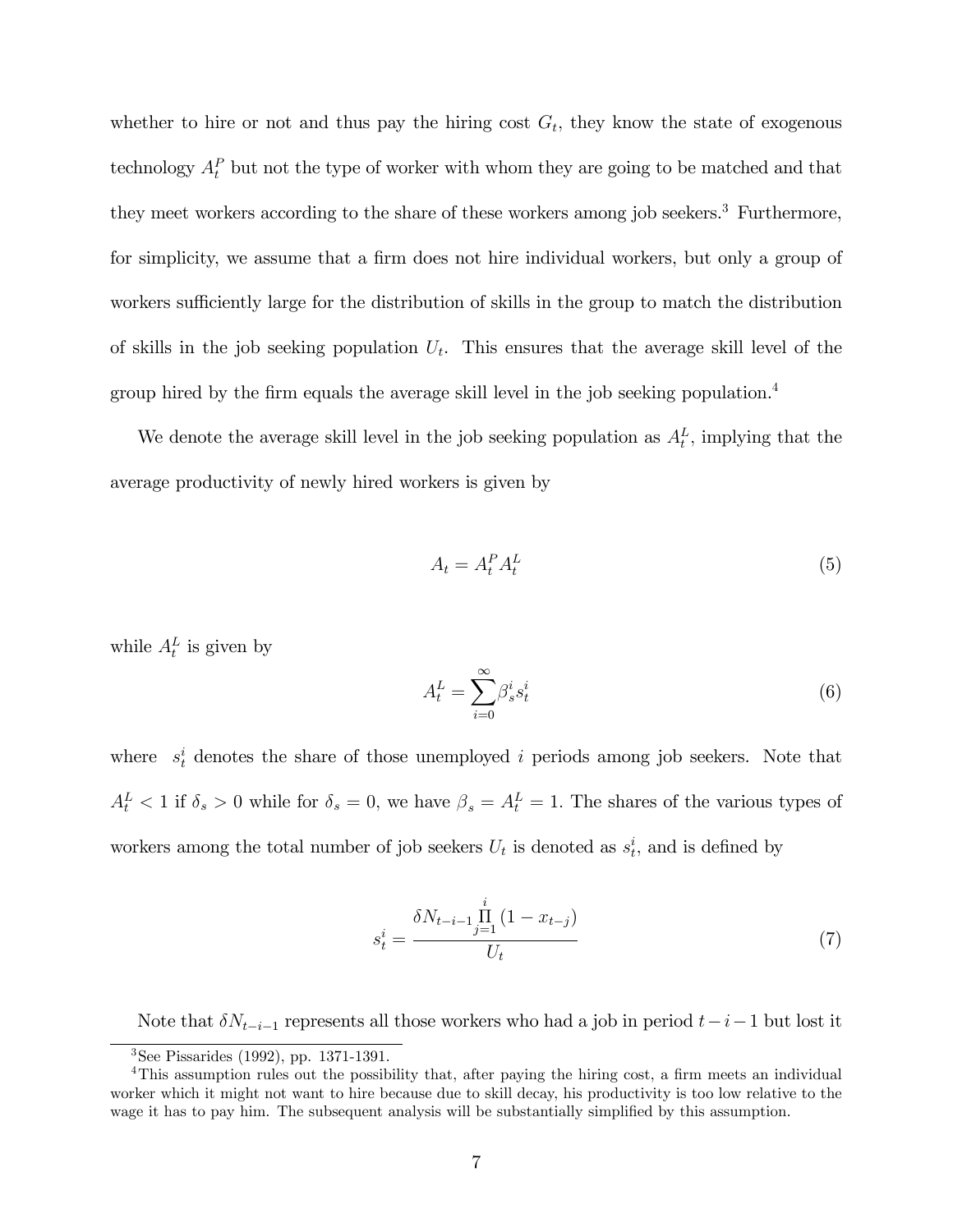in period  $t - i$ , while  $\prod_{j=1}^{i} (1 - x_{t-j})$  represents the fraction of those workers laid off in period  $t - i$  who are still unemployed at the end of period  $t - 1$ . Hence the numerator consists of all workers laid off in period  $t - i$  and still unemployed in period  $t - 1$ .

As in Blanchard and Gali (2008), who in turn follow the seminal contribution of Hall (2005), we assume that the real wage of a worker is rigid. The wage  $W_t^i$  of a worker who has been unemployed for *i* periods is given by  $W_t^i = \Theta \left( \beta_s^i \right)$  $\int_s^i \int_0^{1-\gamma} (A_t^P)^{1-\gamma_P}$ , with  $0 \le \gamma \le 1$ and  $0 \leq \gamma_P \leq 1$ . Hence for  $\gamma > 0$  or  $\gamma_P > 0$  an increase in the worker's skill level or an increase in technology will cause a less-than-proportional increase in his real wage. While the degree of real-wage rigidity with respect to technology  $\gamma_P$  does not actually matter for the determinacy results which are the subject of this paper, the degree of rigidity with respect to the workers skill level  $\gamma$  will have an effect. By assumption, Hall's (2005) "fixed wage rule", as well as Blanchard and Galiís real wage schedule, lies always inside the bargaining set. This implies that it neither prevents the formation of matches with a positive surplus nor results in inefficient separations.<sup>5</sup> Under our assumption that firms are restricted to hiring a representative sample of job seekers, this condition is satisfied in our model as well.

Hall (2005) interprets his constant wage rule as a social norm along the lines of Bewley (1998,1999), who forms part of a growing literature arguing that employers are reluctant to lower real wages and, what is more, to pay lower wages to newly hired employees than to their existing workforce because doing so would hurt morale and thus productivity. $6$  Hence the evidence suggests that employers will likely not adjust the wage of a new hire in full

<sup>&</sup>lt;sup>5</sup>See Hall (2005), p.56.

 $6$ See Fabiani et al. (2010), pp. 501-502 and Galuščák et al. (2010), p. 11-12. Similar survey results are obtained by Agell and Lundborg (2003) in a survey of 157 Swedish manufacturing firms and by Fehr and Falk (1999) from an experiment.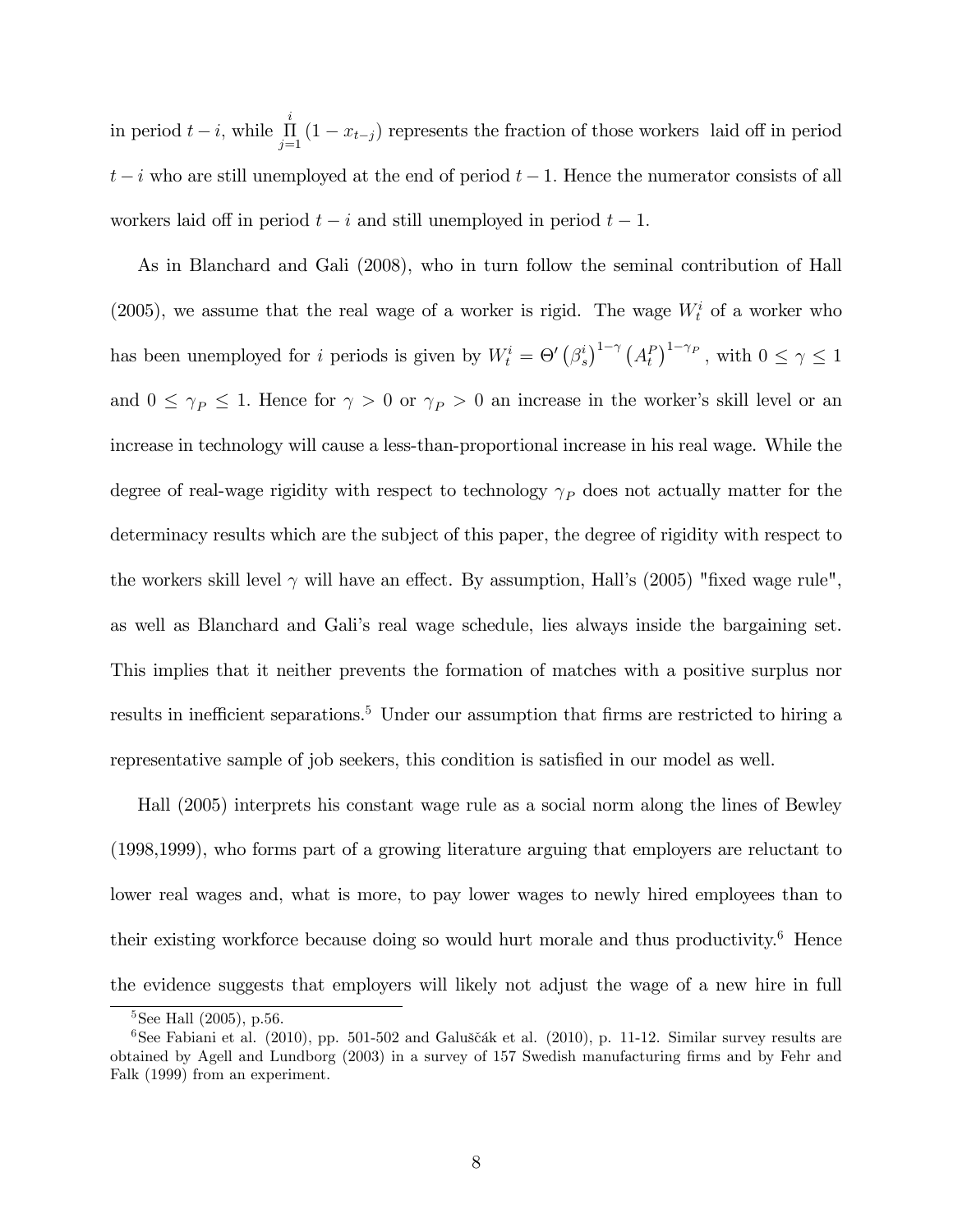proportion to the loss in productivity induced by his unemployment duration, i.e.  $\gamma$  will be positive. We will consider a wide range of values for this parameter in section 4.

The average real wage of the group the firm hires is given by

$$
W_t = \Theta' \left( \sum_{i=0}^{\infty} \beta_s^{i(1-\gamma)} s_t^i \right) \left( A_t^P \right)^{1-\gamma_P} \tag{8}
$$

 $\Theta'$  is backed out to support a desired steady state combination of x,  $\delta$  and N.This is shown in appendix A. For future reference, we denote the skill dependent part of the average real wage as

$$
W_t^L = \left(\sum_{i=0}^{\infty} \beta_s^{i(1-\gamma)} s_t^i\right) \tag{9}
$$

The intermediate goods firms will hire additional groups until the hiring cost of an additional group equals the present discounted value of the profits generated by this group. However, unlike in the Blanchard and Gali model, we have to take into account the fact that the skill level of the workforce hired in period t as well as their wage change in period  $t + 1$ . This change arises because all hired workers who remain employed upgrade to the full skill level after one quarter. Thus we have

$$
G_t = \frac{P_t^I}{P_t} A_t^P A_t^L - W_t + E_t \left[ \sum_{i=1}^{\infty} \left( 1 - \delta \right)^i \beta^i \frac{u_C \left( C_{t+i} \right)}{u_C \left( C_t \right)} \left( \frac{P_{t+i}^I}{P_{t+i}} A_{t+i}^P - W_{t+i}^0 \right) \right]
$$

where  $\frac{P_t^I}{P_t}$  denotes the real price of intermediate goods while  $\beta^i \frac{u_C(C_{t+i})}{u_C(C_t)}$  $\frac{C(C_{t+i})}{w_C(C_t)}$  denotes the stochastic discount factor of the representative household.

The terms  $\frac{P_t^I}{P_t} A_t^P A_t^L - W_t$  and  $E_t$  $\int_{\infty}^{\infty}$  $i=1$  $\left(1-\delta\right)^i \beta^i \frac{u_C(C_{t+i})}{u_C(C_t)}$  $u_C (C_t)$  $\Big(\frac{P_{t+i}^I}{P_{t+i}}A_{t+i}^P-W_{t+i}^0$  $\overline{1}$ represent the flow profit generated in period  $t$  (when the group has just been hired) and the present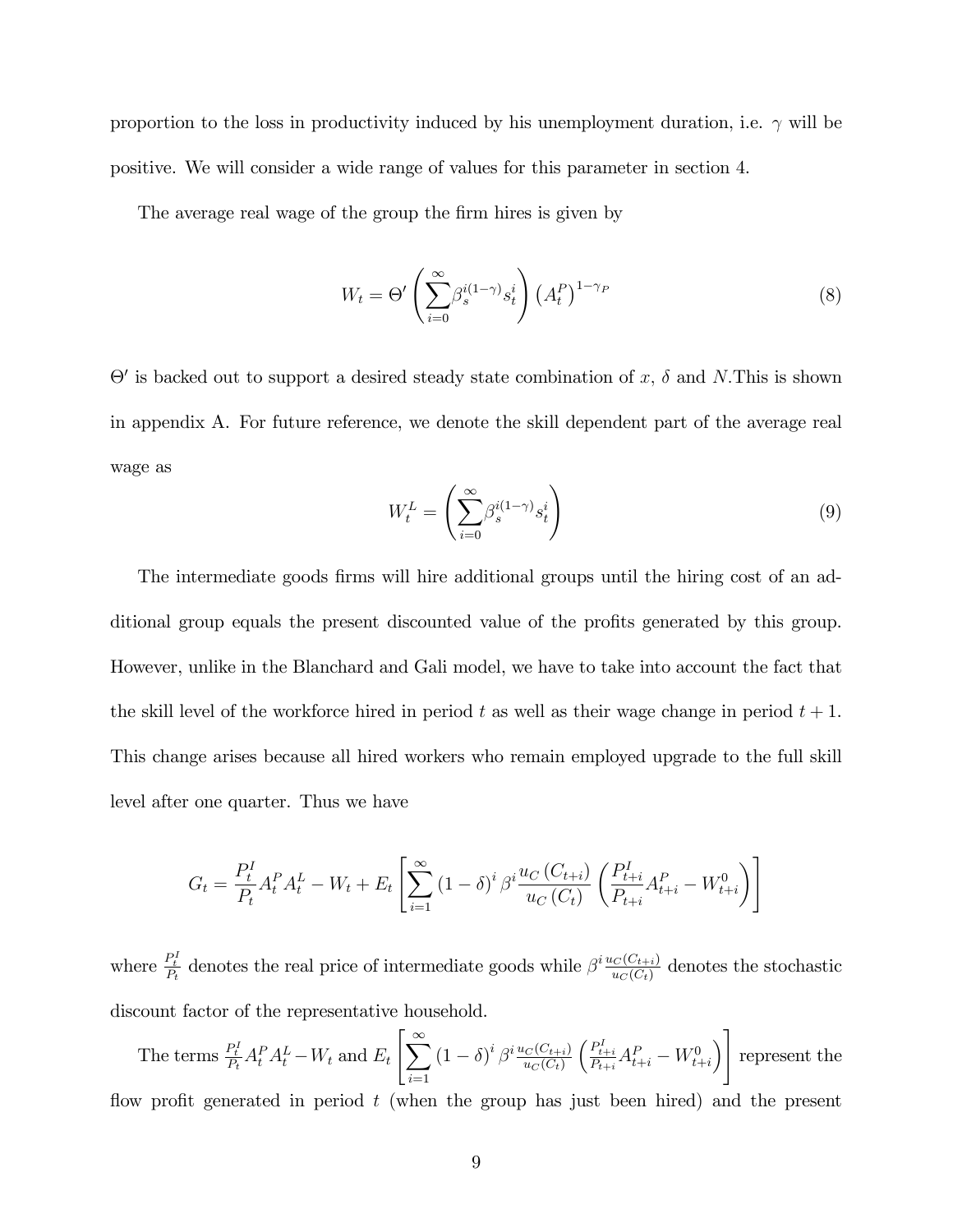discounted value of profits generated in period  $t + 1$  and after, respectively. Note that due to our assumption that a worker regains all his skills after one period, the expression for the flow profit in period t is different from the expression for the flow profit in period  $t + 1$  and after. Rewriting this equation as a difference equation, noting that the real price of intermediate goods firms equals the marginal cost of final goods firms (hence  $\frac{P_t^I}{P_t} = mc_t$ ) and that with log utility,  $\frac{u_C(C_{t+i})}{u_C(C_t)} = \frac{C_t}{C_{t+i}}$  $\frac{C_t}{C_{t+i}},$  we have

$$
mc_{t}A_{t}^{P}A_{t}^{L} = W_{t} + G_{t}
$$
\n
$$
-\beta (1 - \delta) E_{t} \left[ \frac{C_{t}}{C_{t+1}} \left( G_{t+1} + mc_{t+1} A_{t+1}^{P} - W_{t+1}^{0} - \left( mc_{t+1} A_{t+1}^{P} A_{t+1}^{L} - W_{t+1} \right) \right) \right]
$$
\n
$$
(10)
$$

The left-hand side represents the real marginal revenue product of labour, which depends on the period t average skill level among applicants. Clearly, an increase in the quality of the average period to job seeker  $A_t^L$  will reduce period t marginal cost. The right hand side features the period t real wage  $W_t$  and the period t hiring costs  $G_t$ , and, with a negative sign, the present expected value of hiring costs saved  $(G_{t+1})$  by hiring the group in t rather than  $t + 1$ . While an increase in hiring cost today means increasing production is more costly, an increase in future expected hiring costs will induce intermediate goods firms to shift hiring into the present, thus lowering the price of intermediate goods and thus marginal cost.

In addition, the right hand side also includes the present expected value of the  $t + 1$ difference between the real profit generated by a fully skilled group (with productivity  $A_{t+1}^P$ and real wage  $W_{t+1}^0$  and a  $t+1$  newly hired group (with productivity  $A_{t+1}^P A_{t+1}^L$  and real wage  $W_{t+1}$ ). This represents an additional benefit of hiring today rather than tomorrow not present in the Blanchard and Gali model. For further reference note that this benefit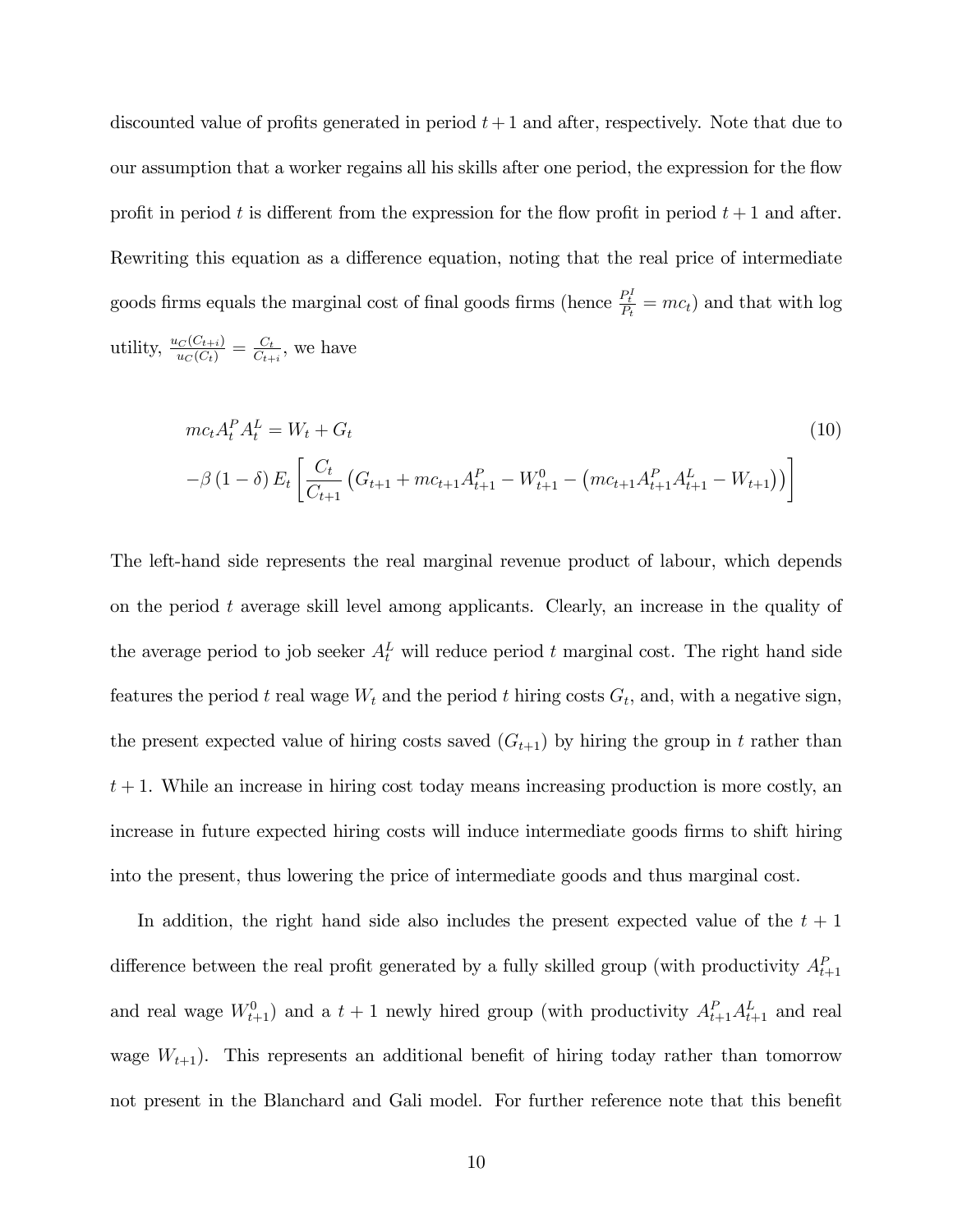decreases in  $A_{t+1}^L$  and increases in  $W_{t+1}$  and  $mc_{t+1}$ . Thus an expected higher  $t+1$  skill level will increase marginal cost in period  $t$  (since it reduces the benefit from hiring today), while a higher expected average real wage for the  $t + 1$  newly hired and a higher expected  $t + 1$ price of intermediate goods (i.e. higher  $t + 1$  marginal cost) will decrease it.

The average productivity of the whole workforce after adding the newly hired  $A_t^A$  and the production functions of gross output  $Y_t$  (i.e. output including hiring costs) and consumption goods  $C_t$  are then given by (where  $s_t^N$  denotes the share of the newly hired in the workforce)

$$
A_t^A = A_t^P \left[ s_t^N A_t^L + (1 - s_t^N) \right], \quad s_t^N = \frac{H_t}{N_t} = \frac{N_t - (1 - \delta) N_{t-1}}{N_t} \tag{11}
$$

$$
Y_t = A_t^A N_t \tag{12}
$$

$$
C_t = A_t^A N_t - B' x_t^{\alpha} A_t^P A_t^L H_t = A_t^A N_t - B' x_t^{\alpha} A_t^P A_t^L (N_t - (1 - \delta) N_{t-1})
$$
(13)

# 3 Marginal Cost and Unemployment in the Presence of Skill Loss

Let us now characterize the long-run relationship between marginal cost and unemployment in the presence of hiring frictions, skill decay and real-wage rigidity in order to build the intuition for the effects of skill decay on determinacy we will discuss in section 4. We will ignore the state of technology in what follows since it does not matter for determinacy. Combining loglinear approximations of equations (1) to (13) allows one to express the percentage deviation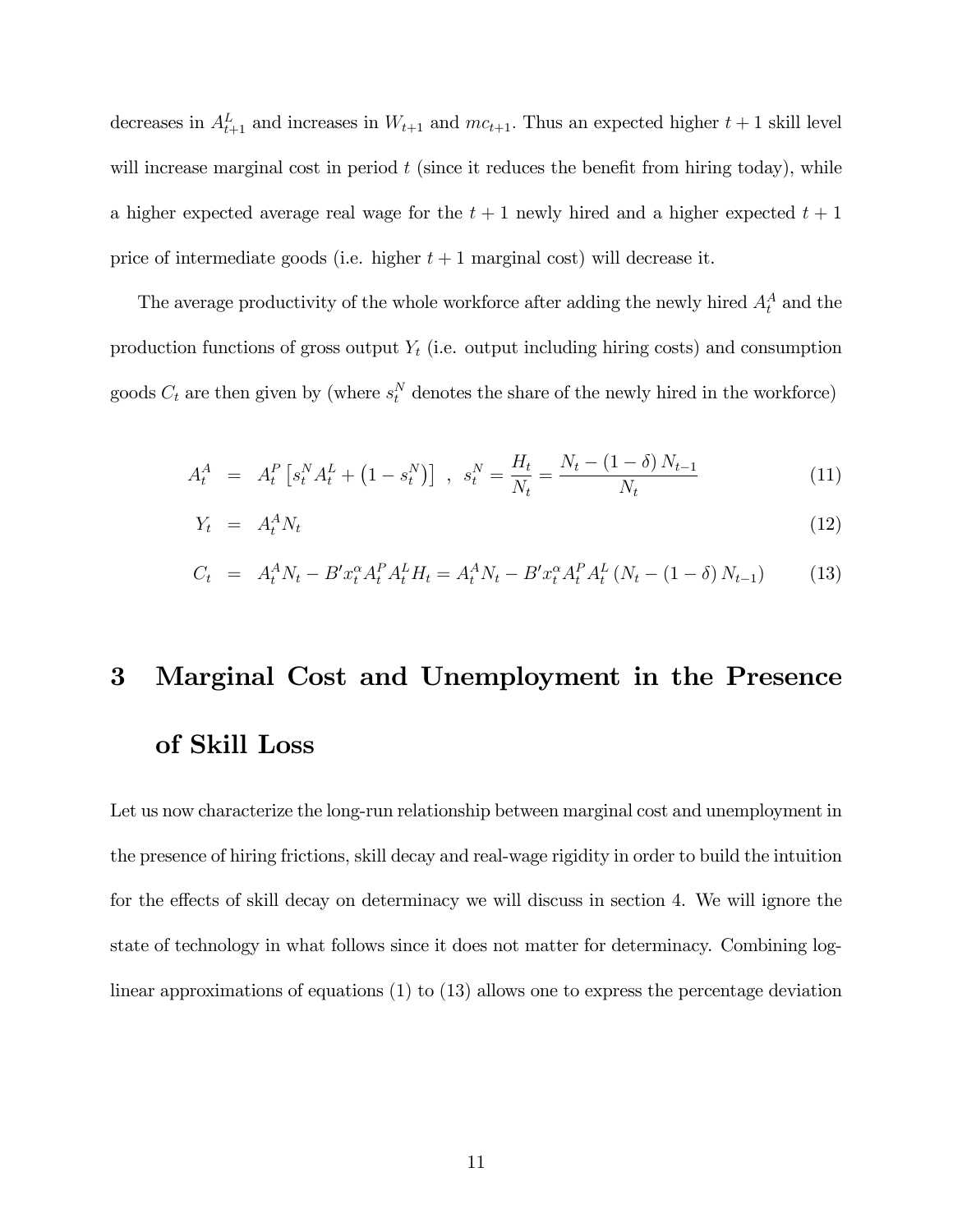of marginal cost from its steady state as a function of unemployment:

$$
\widehat{mc}_{t} = -a_{1}^{L}\widehat{a}_{t}^{L} + w_{1}^{L}\widehat{w}_{t}^{L} + a_{2}^{L}E_{t}\widehat{a}_{t+1}^{L} - w_{2}^{L}E_{t}\widehat{w}_{t+1}^{L} - h_{c}E_{t}\widehat{mc}_{t+1}
$$
\n
$$
-\frac{h_{0}^{'}}{1-u}\widehat{u}_{t} - \frac{h_{L}^{'}}{1-u}\widehat{u}_{t-1} - \frac{h_{F}^{'}}{1-u}E_{t}\widehat{u}_{t+1}
$$
\nwhere  $a_{1}^{L}$ ,  $a_{2}^{L}$ ,  $w_{1}^{L}$ ,  $w_{2}^{L}$ ,  $p_{0}$ ,  $p_{1}$ ,  $h_{0}^{'}$ ,  $h_{c} > 0$ ,  $h_{L}^{'}$ ,  $h_{F}^{'} < 0$   
\n
$$
\widehat{a}_{t}^{L} = -\sum_{i=1}^{\infty} a_{i}^{u}\widehat{u}_{t-i}
$$
,  $a_{i}^{n} > 0$ \n(15)

$$
\widehat{w}_t^L = -\sum_{i=1}^{\infty} w_i^u \widehat{u}_{t-i}, \ w_i^n > 0 \tag{16}
$$

A lower case variable with a hat denotes the percentage deviation of the respective upper case variable from its steady state, with the exception of  $\hat{u}_t$ , which denotes the percentage point deviation of unemployment from its steady state. The definitions of the various coefficients are displayed in table 1. Note while the average skill level among job seekers in period t  $\hat{a}_t^L$  negatively affects marginal cost, the period  $t + 1$  average skill level  $E_t \hat{a}_{t+1}^L$  enters with a positive sign because, as was discussed above, a higher average period  $t + 1$  skill level reduces the benefit from hiring today rather than tomorrow and thus increases marginal cost. Analogously, an increase in  $E_t \hat{w}_{t+1}^L$  lowers  $\widehat{mc}_t$ .

It is easily shown that with no skill decay (i.e. for  $\delta_s = 0$ ), we have  $a_i^n = w_i^n = \hat{a}_t^L = \hat{w}_t^L = \hat{w}_t^L$  $h_c = 0$  and thus (14) collapses to the marginal cost equation in Blanchard and Gali (2008):

$$
\widehat{mc}_t = \frac{-h_0}{(1-u)}\widehat{u}_t + \frac{-h_L}{(1-u)}\widehat{u}_{t-1} + \frac{-h_F}{(1-u)}E_t\widehat{u}_{t+1} - p_0\widehat{a}_t
$$

where the coefficients are exactly as in Blanchard and Gali  $(2008)$ . Note that marginal cost depends negatively on current unemployment but positively on lagged and lead unem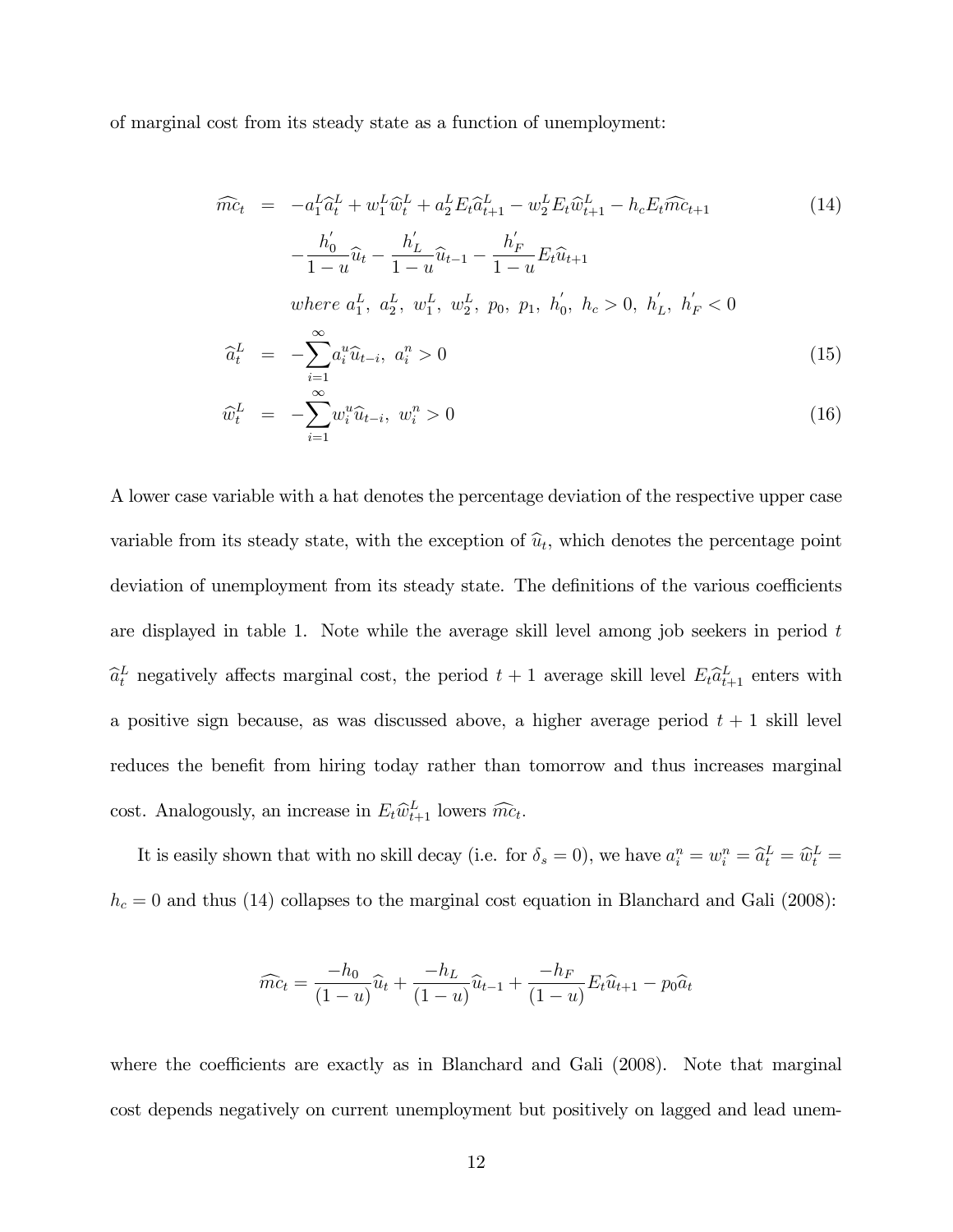ployment due to the effect of unemployment on the cost of hiring an additional worker. A decrease in  $\hat{u}_t$  increases period t hiring and thus labour market tightness and the cost of hiring. A decrease in  $\hat{u}_{t-1}$  lowers period t hiring for a given  $\hat{u}_t$  and thus period t hiring cost. A decrease  $E_t\hat{u}_{t+1}$  increases period  $t+1$  hiring and hiring cost, thus increasing the benefit of creating jobs today and correspondingly reducing marginal cost today. The effects of lagged and lead unemployment increase in absolute value as the job destruction rate  $\delta$  falls since this increases the effect of past employment on current hiring and of current employment on future hiring, respectively, as can be obtained from  $(1)$ . Therefore, the effect of a permanent increase in unemployment on marginal cost becomes less negative as  $\delta$  increases. Neverthe less, it always remains negative because the negative effect of current unemployment on marginal cost always dominates the positive effects of lagged and lead unemployment, as

$$
-\frac{h_0}{(1-u)} - \frac{h_L}{(1-u)} - \frac{h_F}{(1-u)} < 0.7
$$

As we will see shortly, this is no longer always true in the presence of skill decay and realwage rigidity. Let us denote reductions of the skill level of the average job seeker and the average real wage caused by a one percentage point increase in unemployment as  $a^u = \sum^{\infty}$  $i=1$  $a_i^u$ and  $w^u = \sum^{\infty}$  $i=1$  $w_i^u$ , respectively. The following proposition summarises the properties of these reductions and their derivatives with respect to  $\delta_s$  and  $\gamma$ :

<sup>&</sup>lt;sup>7</sup>This is easily shown: We want to prove that  $\frac{1}{1-u}(h_0 + h_L + h_F)$ 

 $=\frac{1}{1-u} \frac{\alpha g M}{\delta}$  $(1 + \beta (1 - \delta)^2 (1 - x) - (1 - \delta) (1 - x) - \beta (1 - \delta)) > 0$ . Using the fact that that  $1 - \delta =$  $\frac{N-x}{N(1-x)}$ , this can be simplified to  $(1-N)x^2 + (N-x)N(1-\beta) > 0$ . This holds for all permissible values of x,  $\beta$  and N since the maximum value x can take without violating  $\delta \leq 1$  is N.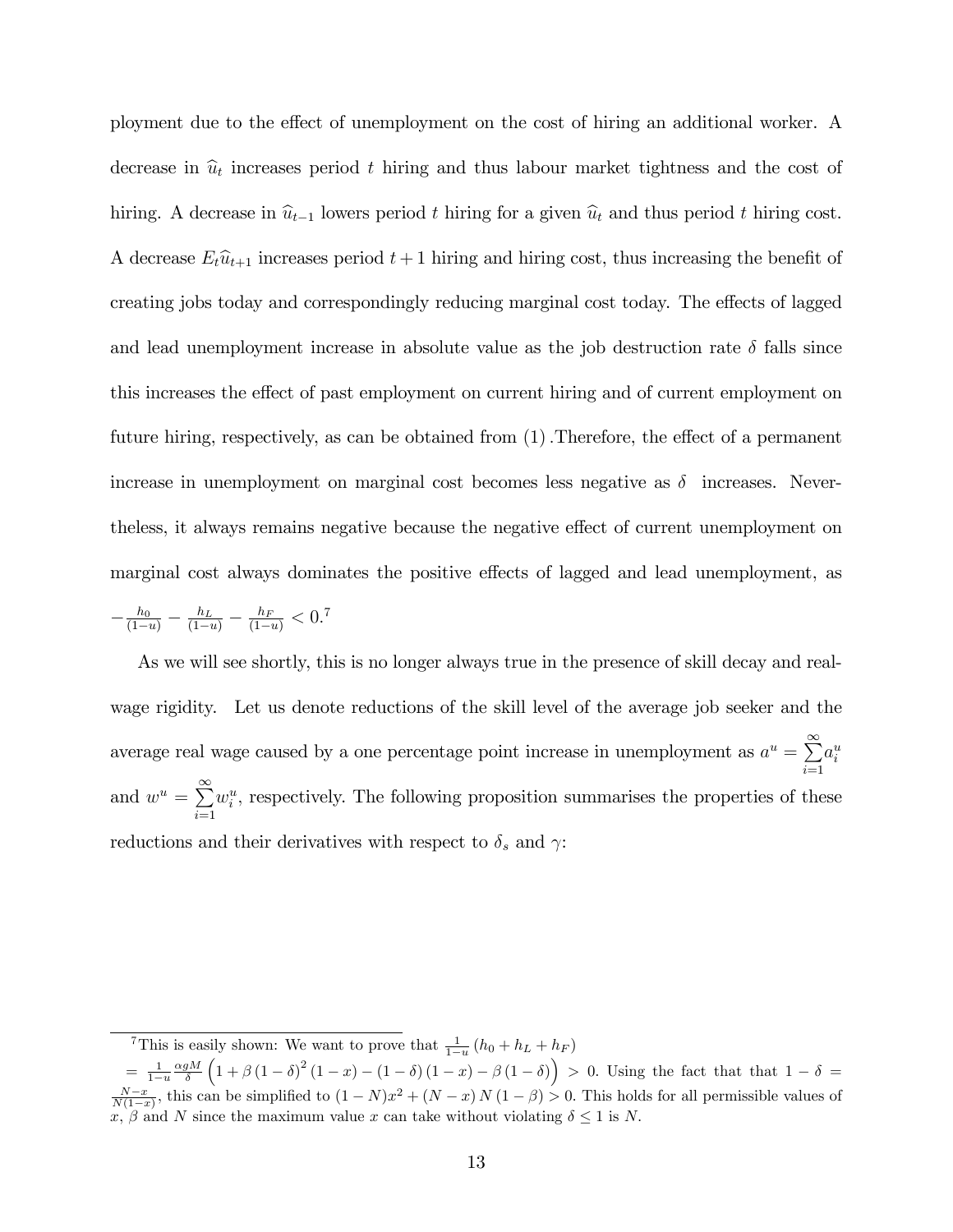Proposition 1 Let  $a^u = \sum^{\infty} a$  $i=1$  $a_i^u$  and  $w^u = \sum_{n=1}^{\infty}$  $i=1$  $w_i^u$  the decline of the average skill level and the average real wage, respectively, caused by a permanent one percentage point increase in unemployment. Then it is possible to prove the following three results:

(i)  $a^u > w^u > 0$  if and only if  $\gamma > 0$  and  $\delta_s > 0$ . **Intuition**: An increase in unemployment increases the share of workers with longer unemployment durations and -with skill decay  $(\delta_s > 0)$ - lower skill levels and thus lower real wages in the job seeking population. If the wage of a worker only imperfectly adjusts to movements in his individual skill level  $(\gamma > 0)$ , the average real wage of job seekers declines by a smaller percentage than their average skill level.

 $\left( ii\right) \; \tfrac{\partial a^{u}}{\partial \delta_{s}}\; >\; \tfrac{\partial w^{u}}{\partial \delta_{s}}$  $\frac{\partial w^a}{\partial \delta_s} > 0$  if  $\delta_s$  is close to 0 and  $\gamma > 0$ . **Intuition:** A higher  $\delta_s$  lowers the skill level of the long-term unemployed. Hence an increase in the share of the long-term unemployed among job seekers causes a faster decline in the average skill level and the average real wage if  $\delta_s$  is higher. Real-wage rigidity ( $\gamma > 0$ ) implies that the the decline in the average skill level is accelerated by more than the decline in the average real wage.

(iii)  $\frac{\partial w^u}{\partial \gamma}$  < 0 if and only if  $\delta_s > 0$  and  $\gamma$  < 1. **Intuition:** The higher  $\gamma$ , the lower the response of a worker's real wage to movements in his skill level. Hence the reduction in the average real wage associated with an increase of the share of the long-term unemployed de-accelerates.

#### Proof: Appendix B.

Hence in the presence of real-wage rigidity ( $\gamma > 0$ ) and positive skill loss ( $\delta_s > 0$ ) a "permanent" increase in unemployment increases the ratio between the (average) wage of the newly hired and their average productivity: The size of the increase of the ratio between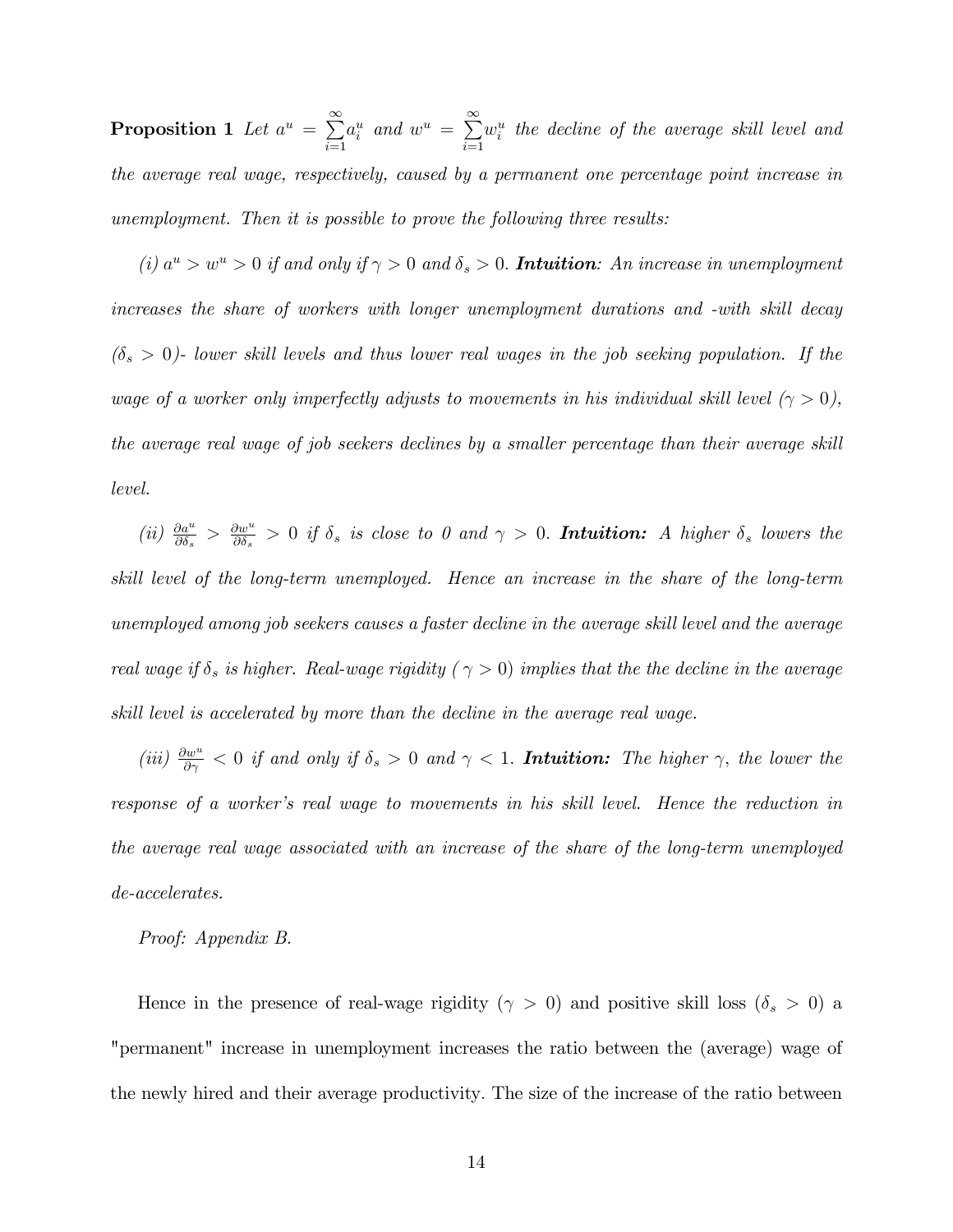the real wage and productivity increases in  $\delta_s$  and falls in  $\gamma$ .

Hence skill decay in combination with real-wage rigidity creates a channel via which a permanent increase in unemployment increases marginal cost, the more so the higher  $\delta_s$  and  $\gamma$ . One can see that more formally by writing the long-run marginal cost-unemployment relationship as

$$
\lambda \widehat{mc} = -\kappa \widehat{u}
$$
\n
$$
\kappa = \frac{\frac{h'_0 + h'_L + h'_F}{(1-u)} - \left[a^u \left(a_1^L - a_2^L\right) - w^u \left(w_1^L - w_2^L\right)\right]}{(1+h_c)} \lambda
$$
\n
$$
(17)
$$

A detailed derivation can be found in appendix C.  $-\kappa$  gives the effect of a "permanent" increase in unemployment on marginal cost. Most conveniently, substituting the definitions of  $h'_0$ ,  $h'_L$  and  $h'_F$  shows that  $h'_0 + h'_L + h'_F$  exactly equals,  $h_0 + h_L + h_F$  and is thus always positive and independent of  $\delta_s$ . Hence only the term in the squared brackets and  $h_c$  actually depend on skill loss.

The squared bracket encapsulates the "skill loss channel" from unemployment to marginal cost. It will be zero if  $\delta_s = 0$ , implying that  $\kappa > 0$  and thus a negative effect of a "permanent" increase in unemployment on marginal cost. The first term represents the decline of the skill level of the average applicant caused by the increase in  $\hat{u}$  ( $a^u$ ) times the net effect of a permanent skill level decline on marginal cost  $((a_1^L - a_2^L))$ . The second term represents the decline of the skill-dependent real wage caused by the increase in  $\hat{u}(w^u)$  times the net effect of a permanent decline in the skill dependent real wage on marginal cost  $(-(w_1^L - w_2^L))$ . From table 1 we obtain  $a_1^L > a_2^L$  and  $w_1^L > w_2^L$  since the gain from hiring today rather than tomorrow is uncertain  $(\delta > 0)$  and is discounted  $(\beta > 0)$ . Furthermore,  $a_1^L - a_2^L$  and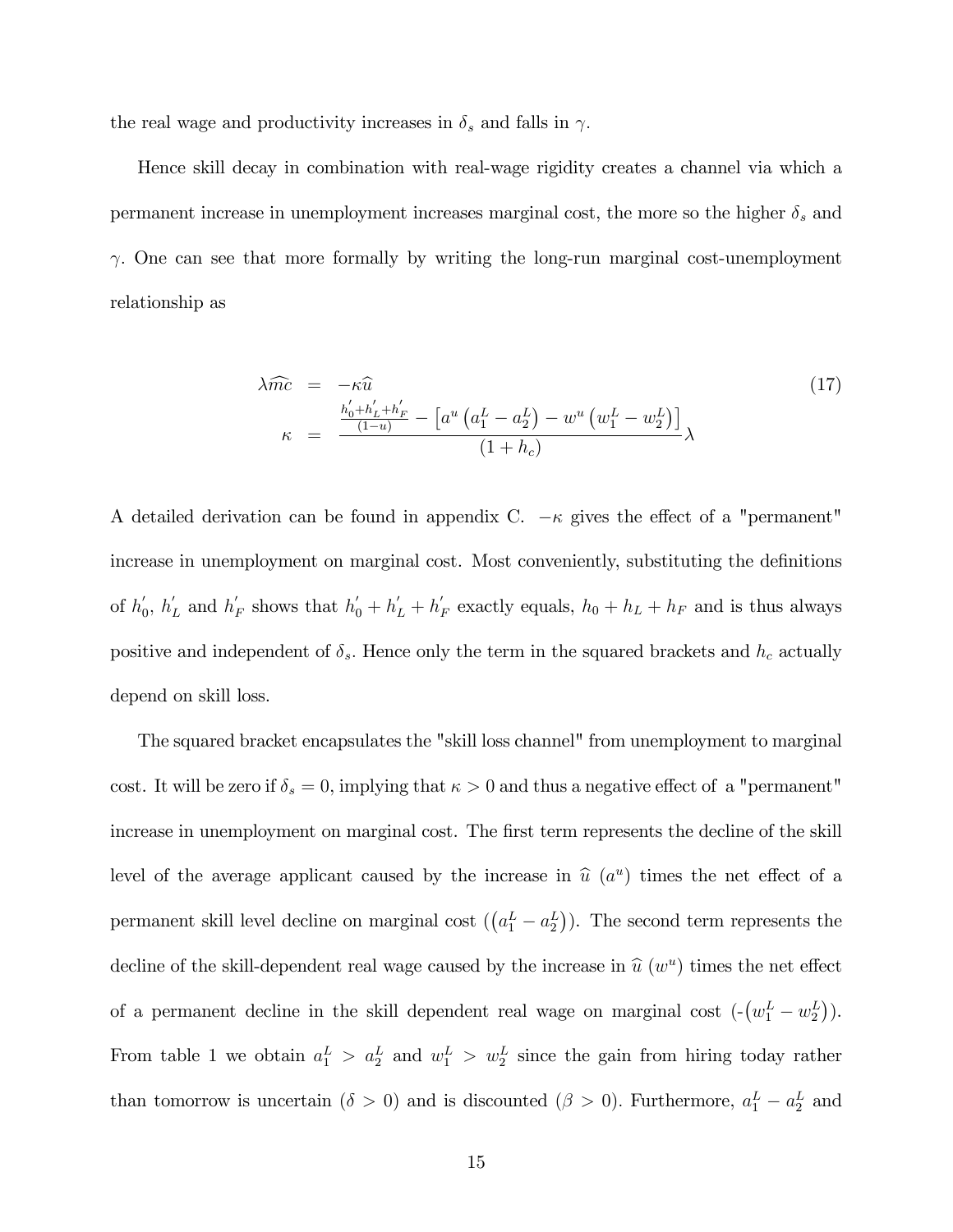$w_1^L - w_2^L$  will be quite close for sensible calibrations. Proposition 1, then, would imply that for positive  $\delta_s$  and  $\gamma$  the squared bracket is positive and increases in  $\delta_s$  and  $\gamma$ . Thus skill decay and real-wage rigidity would indeed render the effect of unemployment on marginal cost less negative, the more so the higher  $\delta_s$  and  $\gamma$ . We confirm this by proving the following proposition:

**Proposition 2** Let  $\kappa$ , formally defined in (17), be the decline in marginal cost caused by a permanent one percentage point increase in unemployment and let  $\delta_s$  close to zero. Then  $\partial \kappa$  $\frac{\partial \kappa}{\partial \delta_s}$   $\langle 0 \text{ if } \gamma \rangle = \frac{B' x^{\alpha} M \beta (1-\delta)}{1 - B' x^{\alpha} M (1 - \beta (1-\delta))}$ .<sup>8</sup> Furthermore,  $\frac{\partial \kappa}{\partial \gamma}$   $\langle 0 \text{ if and only if } \delta_s \rangle 0, \gamma \langle 1 \rangle$ and  $x(1-\delta)\beta + \frac{x(1-(1-\delta)\beta)}{(1-(1-x)\beta_s^{1-\gamma})}$  $\frac{x(1-(1-\delta)\beta)}{(1-(1-x)\beta_s^{1-\gamma})} > (1-x)\left(1-\beta_s^{1-\gamma}\right)$  Proof: Appendix C.

The conditions under which  $\frac{\partial \kappa}{\partial \delta_s} < 0$  and  $\frac{\partial \kappa}{\partial \gamma} < 0$  are easily fulfilled for the calibrations we will adopt later.

Hence our model features two long-run effects of unemployment on marginal cost. The first is the "hiring cost channel" of Blanchard and Gail (2008) (i.e.  $\frac{h'_0 + h'_L + h'_F}{(1-u)}$ , which is always negative but decreases as the job destruction rate  $\delta$  and thus -at a given level of employment- the job finding probability  $x$  decrease. The second is the skill decay channel (i.e.  $a^n (a_1^L - a_2^L) - w^n (w_1^L - w_2^L)$ ) which arises if there is real-wage rigidity and skill decay. It's strength increases  $\delta_s$  if  $\gamma > 0$  and in  $\gamma$  if  $\delta_s > 0$ . If the skill decay channel effect dominates the hiring cost channel, an increase in unemployment will increase marginal cost and inflation. This has consequences for the determinacy properties of the interest feedback rule of the central bank, as we show in the next section.

<sup>&</sup>lt;sup>8</sup>A more general proof without restrictions on  $\delta_s$  would have been desirable but struck us as impossible due to the complexity of the expression resulting from  $\frac{\partial \kappa}{\partial \delta_s}$ .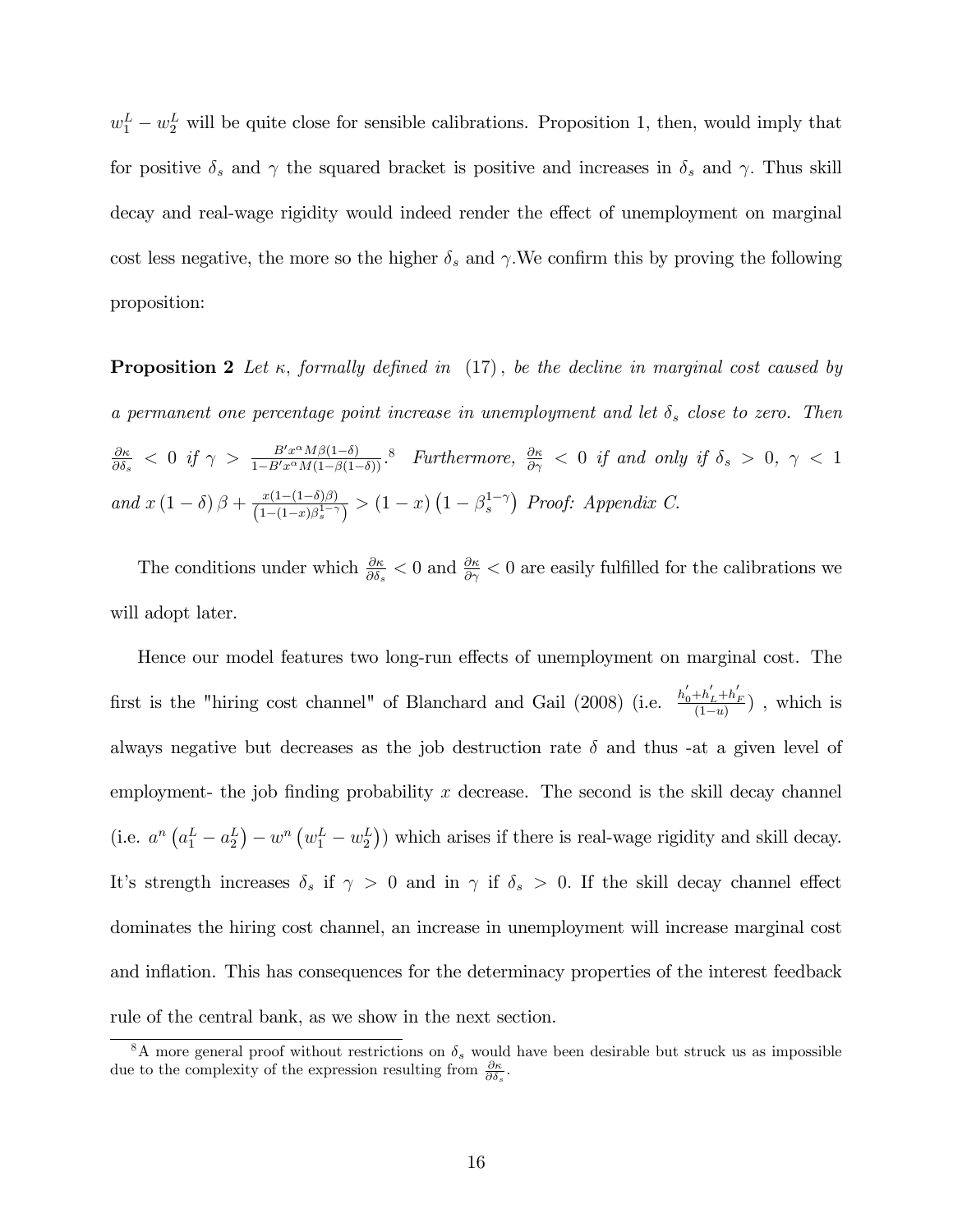# 4 Determinacy

In this section we explore how the conditions for determinacy in the above model are shaped by skill decay and real-wage rigidity. After discussing the calibration of the non-policy parameters in section 4.1, we show in section 4.2 that if labour market flows are low and real-wage rigidity and skill decay are sufficiently high, responding more than one for one to inflation induces indeterminacy. In section 4.3, we check the merit of several possible remedies for the indeterminacy problem. The linearised model consists of the following equations (technology is again suppressed since it is irrelevant for determinacy):

$$
\pi_t = \beta E_t \pi_{t+1} + \lambda \widehat{mc}_t \tag{M1}
$$

$$
\lambda \widehat{mc}_t = -a^* \widehat{a}_t^L + w^* \widehat{w}_t^L - \kappa_0^* \widehat{u}_t + \kappa_L^* \widehat{u}_{t-1} + \kappa_F^* E_t \widehat{u}_{t+1} - h_c E_t \lambda \widehat{mc}_{t+1}
$$
 (M2)

$$
\widehat{a}_t^L = (1-x)\left(-\left(1-\beta_s\right)\frac{\widehat{u}_{t-1}}{u\left(1-u\right)} + \beta_s \widehat{a}_{t-1}^L\right) \tag{M3}
$$

$$
\widehat{w}_t^L = (1-x) \left( -\left(1 - \beta_s^{1-\gamma}\right) \frac{\widehat{u}_{t-1}}{u\left(1-u\right)} + \beta_s^{1-\gamma} \widehat{w}_{t-1}^L \right) \tag{M4}
$$

$$
\widehat{c}_t = \widehat{a}_t^P + c_L \widehat{a}_t^L - c_0^* \widehat{u}_t - c_1^* \widehat{u}_{t-1} \tag{M5}
$$

$$
\widehat{c}_t = E_t \widehat{c}_{t+1} - \left(\widehat{i}_t - E_t \pi_{t+1}\right) \tag{M6}
$$

$$
\widehat{i}_t = \phi_\pi E_t \pi_{t+j}, \ \phi_\pi \ge 0, \ -1 \le j \le 1 \tag{M7}
$$

 $(M1)$  is the New Keynesian Phillips curve.  $(M3)$  and  $(M4)$  are merely quasi-differenced versions of  $(15)$  and  $(16)$ .  $(M2)$  is the result of combining  $(M3)$  and  $(M4)$  with  $(14)$ .  $(M5)$ is derived by linearising equations  $(11) - (13)$  and combining the resulting expressions.<sup>9</sup> The definitions of all reduced form coefficients can be found in table 1.  $(M6)$  is the consumption

<sup>&</sup>lt;sup>9</sup>Throughout we use  $\hat{n}_t = \frac{-\hat{u}_t}{1-u}$ .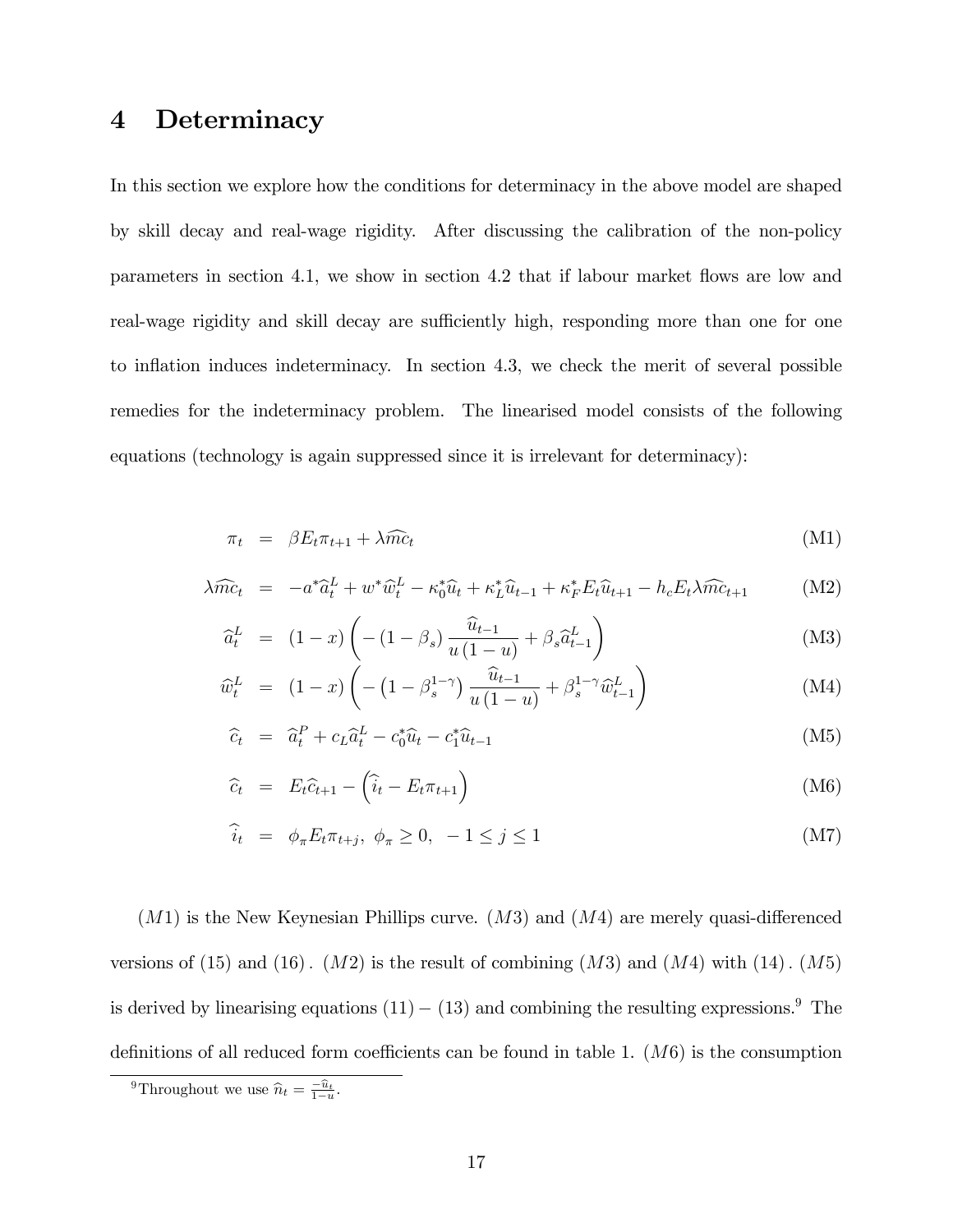Euler equation while  $(M7)$  is the interest feedback rule of the central bank, which may be current, forward or backward looking. Unfortunately, we cannot establish the conditions for determinacy analytically.<sup>10</sup> Therefore, we solve the model numerically using the software Dynare.

## 4.1 Calibration of Non-Policy Parameters

The calibration is displayed in table 2. In line with the literature, we set  $\beta = 0.99$ . Similar to Blanchard and Gali, the steady state job finding probability and unemployment rate  $x$ and u are allowed to take two values, a high "American" and a low (OECD-) "European" one. Hobijn and Sahin (2009) estimate average job Önding probabilities for advanced OECD economies.<sup>11</sup> For the United States, their (monthly) estimate corresponds to a quarterly rate of  $0.9^{12}$  The median job finding rate for the European countries included in Hobijn and Sahin's sample is 0.2, while the mean is 0.26. We set  $x = 0.2$ , which also happens to equal their estimate for Germany and is very close to their estimate for France. Below we will also show how our results are affected by varying x between 0.2 and 0.9, covering both Blanchard and Gali's preferred calibrations of x for Europe and for the United States of  $0.25$ and 0.7, respectively, as well as Shimer's (2005) estimate for the United States of 0.8. The

<sup>&</sup>lt;sup>10</sup> In the absence of skill decay  $(\delta_s = 0)$ , it is possible to analytically establish the conditions for determinacy for an interest feedback rule where the central bank responds only to inflation, as we show in Rannenberg (2009) by reducing it to a system of two jump variables and one predetermined variable and then applying conditions derived by Woodford (2003) for such systems. By contrast, with skill decay the model has three forward looking variables and three state variables. As far as we are aware, there is no straightforward way to analytically determine the eigenvalues of a 6x6 system.

<sup>&</sup>lt;sup>11</sup>The countries inlcuded in the study are Australia, Austria, Belgium, Canada, Czech Republic, Denmark, Finaland, France, Germany, Greece, Hungary, Iceland, Ireland, Italy, Japan, Luxembourg, Netherlands, New Zealand, Norway, Poland, Portugal, Slovak Republic, Spain, Sweden, Switzerland, United Kingdom and the United States.

<sup>&</sup>lt;sup>12</sup>Hobijn and Sahin (2009) estimate a monthly job finding rate  $x_m$  of 0.56. Following Blanchard and Gali (2008), we convert their estimates into quarterly numbers using the formula  $x = x_m + x_m (1 - x_m) +$  $x_m(1-x_m)^2$ .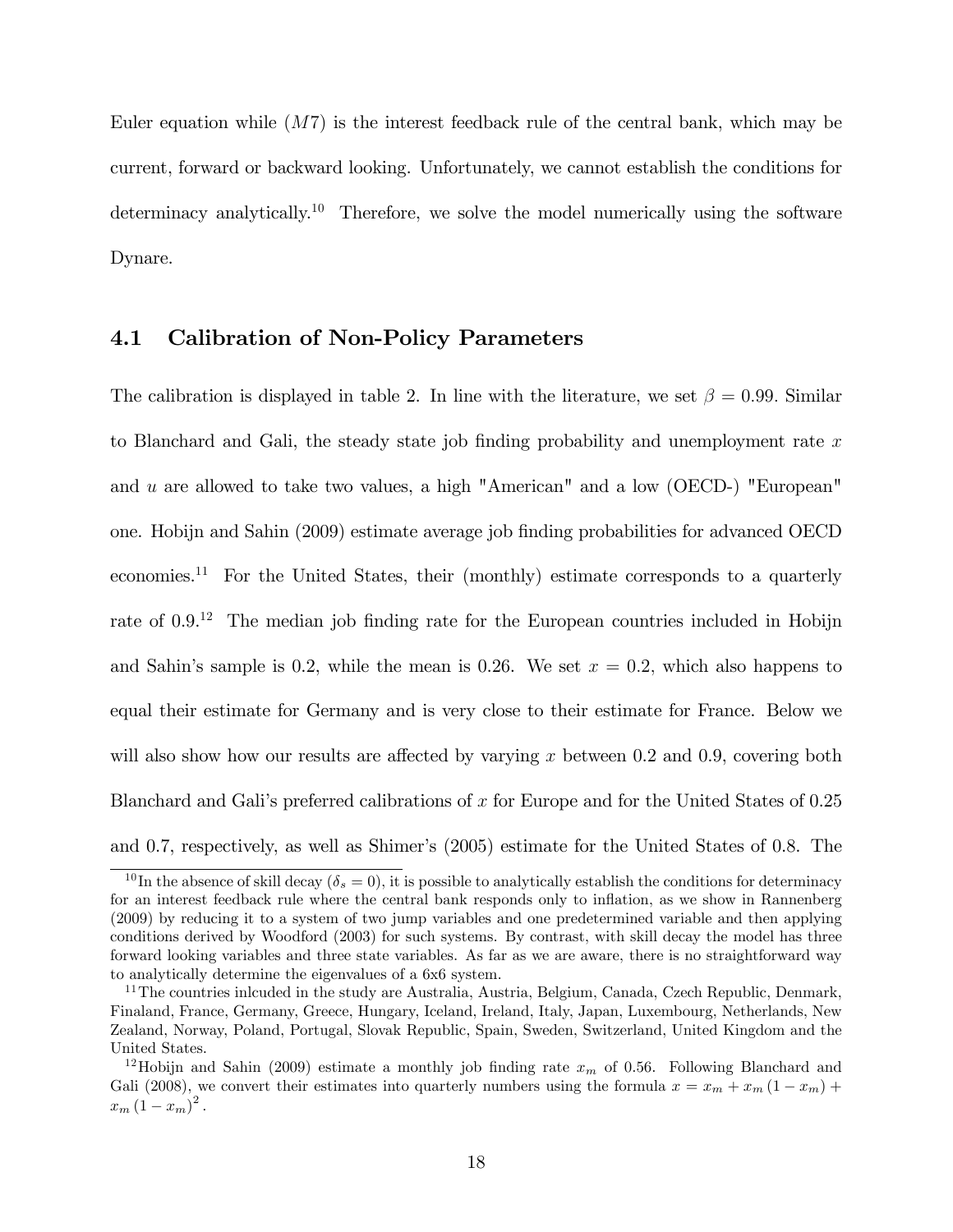steady state unemployment rate  $u$  is set equal to 0.1 for Europe and to 0.05 for the United States. Note, however, that for a given value of x, whether u is set equal to 0.1 or 0.05 has only marginal effect on our results. The calibrated values of x and u imply the values for  $\delta$ displayed in the table.

We follow Blanchard and Gali (2008) in setting the parameters pertaining to the hiring cost  $\alpha$  and B' and the coefficient on marginal cost in the Phillips curve  $\lambda$ . A value of  $\alpha = 1$  is consistent with estimates of matching functions. Setting  $B' = 0.12$  implies a fraction of hiring costs in GDP of about one percent under the American calibration, and correspondingly a lower fraction under the continental European calibration since x is lower.<sup>13</sup>  $\lambda = 0.08$  implies that prices remain fixed on average for about four quarters.

Calibrating the degree of real-wage rigidity with respect to the individual skill level  $\gamma$  is difficult because we lack hard evidence. Hall  $(2005)$  assumes the real wage to be constant, corresponding to  $\gamma = 1$ . The survey evidence we cited above suggests that firms are highly reluctant to pay lower wages to newly hired workers, so this value may well be adequate. Blanchard and Gali (2008) simply set  $\gamma = 0.5$  since it is the midpoint of the admissible range. In order to obtain some guidance, we log and HP filter data on real wages and labour productivity for the United States and Germany from 1970q1 and 1991q4 and regress the former on the later.<sup>14</sup> The point estimate of the coefficients on the log of productivity are  $0.5$ for the United States and 0.34 for Germany, respectively. If we impose the restriction  $\gamma = \gamma_P$ ,

<sup>13</sup>See Blanchard and Gali (2008), p.27.

<sup>&</sup>lt;sup>14</sup>This follows Hagededorn and Mankowskii (2008), who use this procedure to obtain a target value for elasticity of the real wage with respect to labour productivity. Labour productivity is measured as output per person in the non farm business sector, while the real wage is measured as productivity times the the labour share in the non-farm business sector, following Hagedorn and Mankowskii (2008). For the United States, the data is taken from the BLS Major Sector Productivity and Cost programm. For Germany, the data is taken from Statistisches Bundesamt Wiesbaden (2006).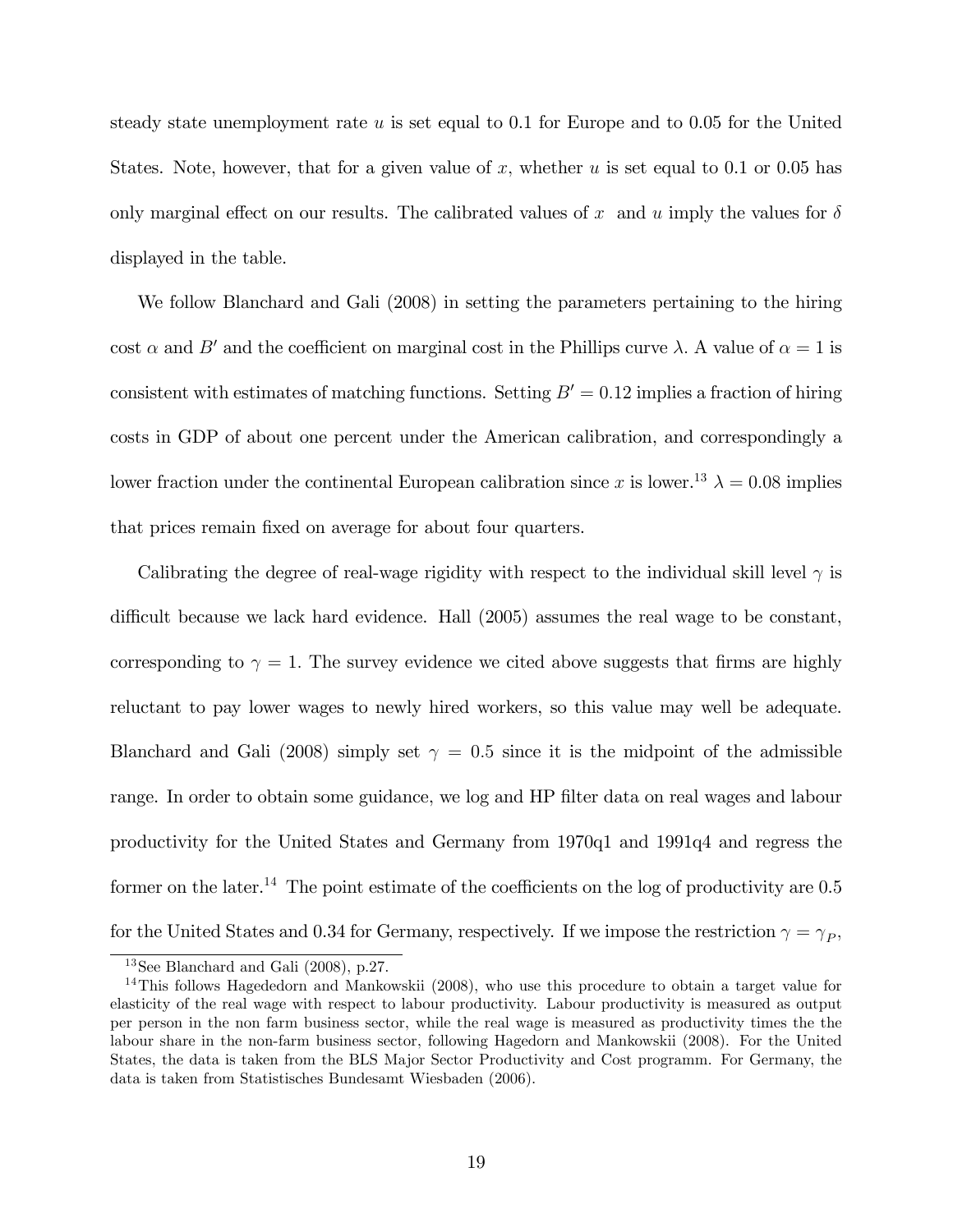i.e., assume that workers' wages are equally inflexible with respect to skill and technology, this would roughly corresponds to values of  $\gamma$  of 0.5 and 0.66, respectively.<sup>15</sup> However, since the restriction  $\gamma = \gamma_P$  might well be invalid and since the regression exercise probably takes our simple model of wage formation a bit too seriously, we will allow  $\gamma$  to vary between zero and one in every grid search conducted below.

For guidance on how to calibrate quarterly skill decay  $\delta_s$  we draw on the literature on wage loss upon worker displacement. This literature has produced evidence based on panel regressions showing that the wage upon reemployment depends negatively on the duration of the unemployment spell. Skill decay during unemployment is usually seen as one of the factors causing this relationship, although the evolution of the reservation wage due to other factors (for instance, depletion of an unemployed person's wealth) would be expected to play a role as well. Evidence along these lines include Addison and Portugal (1989) for American male workers, Pichelmann and Riedel (1993) for Austrian workers, Gregory and Jukes (2001) for British male workers, Gregg and Tominey (2005) for male youths, and Gangji and Plasman (2007) for Belgian workers. They find that a one-year unemployment spell reduces the real wage by 39%, 24%, 11%, 10% and  $8\%$  respectively.<sup>16</sup> Furthermore, Nickell et al. (2002),

<sup>&</sup>lt;sup>15</sup>The correspondence between the elasticity of the average wage with respect to average productvity and  $\gamma$ is not perfect, but very close in this case. Across all the calibrations we consider in this paper, the aggregate elasticity is always slightly larger than  $\gamma$ .

<sup>&</sup>lt;sup>16</sup>For Addison and Portugal (1989), we have calculated the annual earnings penalty using the lower coefficient on log(duration) in their two preferred specifications (Table 3, columns 5 and 6), p. 294. Duration is measured in weeks. For Pichelmann and Riedel (1993), we had to resort to the same procedure, see p. 8 in that paper for the results. Their coefficient estimates for the effect on the real wage is reported in table 2, p. 8. The results of Gregory and Jukes (2001) are reported on page F619, while the results of Gangji and Plasman (2007) are reported on page 18, table 2.

Pichelmann and Riedel (1993) explicitly ask whether the earnings penalty arising from duration diminishes during the two years following the unemployment spell and find that it does not. Gregg and Tominey (2005) find that the wage penalty associated with a year of youth unemployment is still present at age 42. Hence our assumption that workers regain their full skill level after one quarter of employment might downward bias the true effects of skill decay. See Gregg and Tominey (2005), p. 502 and pp. 505-506.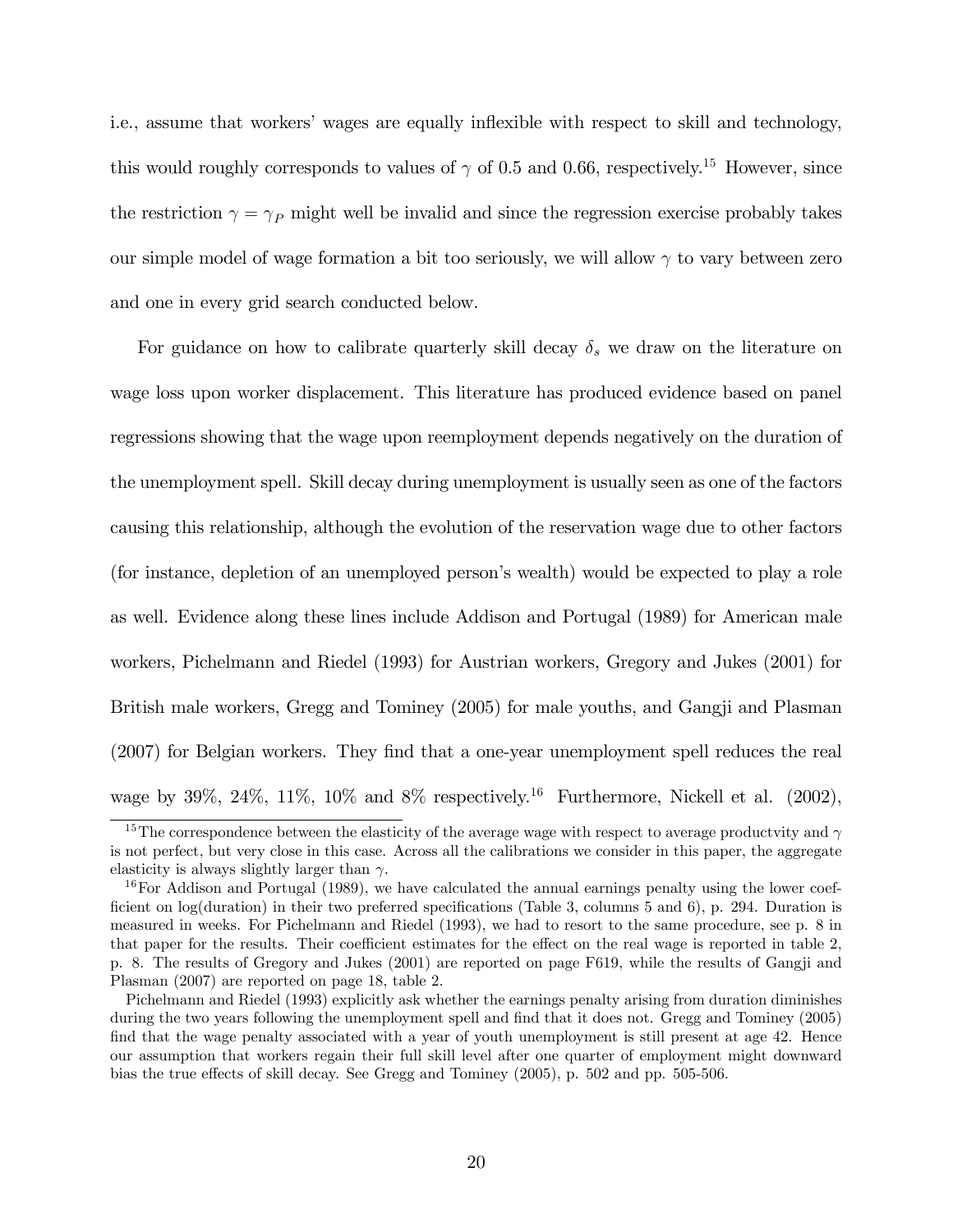looking at British male workers, asks how the earnings loss is changed if the unemployment spell exceeded six months and find an additional permanent earnings loss between  $6.8\%$  and 10.6%.<sup>17</sup> Based on these estimates we will allow  $\delta_s$  to vary between 0 and 0.07 (step size: 0.005) in every grid search, implying that a one-year unemployment spell reduces a worker's skill level by between 0 and 25%.

Unless otherwise mentioned in this section or below, the stepsize used in the parameter intervals of the gridsearches conducted below is always 0.1.

## 4.2 Skill Decay and the Merits of an active Response to Inflation

We set  $\phi_{\pi} = [0, 3]$ . For the American calibration, we find that determinacy requires  $\phi_{\pi} > 1$ for all values of skill decay  $\delta_s$  and real-wage rigidity  $\gamma$  we consider in the grid search, i.e. following the Taylor principle guarantees a unique equilibrium. By contrast,  $\phi_{\pi} > 1$  is not always sufficient to induce determinacy under the European calibration. Table 3 displays the determinacy requirements on  $\phi_{\pi}$  for the current looking rule for the values of  $\delta_{s}$  and  $\gamma$ included in the gridsearch. While for very flexible real wages ( $\gamma \leq 0.1$ )  $\phi_{\pi} > 1$  is sufficient for determinacy, for  $\gamma = 0.2$  and  $\delta_s \ge 0.055$ ,  $\phi_{\pi}$  starts being bounded above. What is more, for  $\gamma = 0.3$  and  $\delta_s \ge 0.03$ , the determinacy requirement switches to  $\phi_{\pi} < 1$ : The central bank now has to lower the real interest rate in response to an increase in ináation. Indeed, for every value of  $\gamma$  larger or equal to 0.3, there exists a *critical threshold value* of  $\delta_s$ . If  $\delta_s$ equals or exceed this value, determinacy requires a passive response to inflation. The critical threshold value declines as  $\gamma$  increases. For instance, for  $\gamma = 0.5$ , the degree of real-wage rigidity assumed by Blanchard and Gali (2008), the critical value of  $\delta_s$  equals 0.015, while

 $17$ See Nickel et al. (2001), p. 17.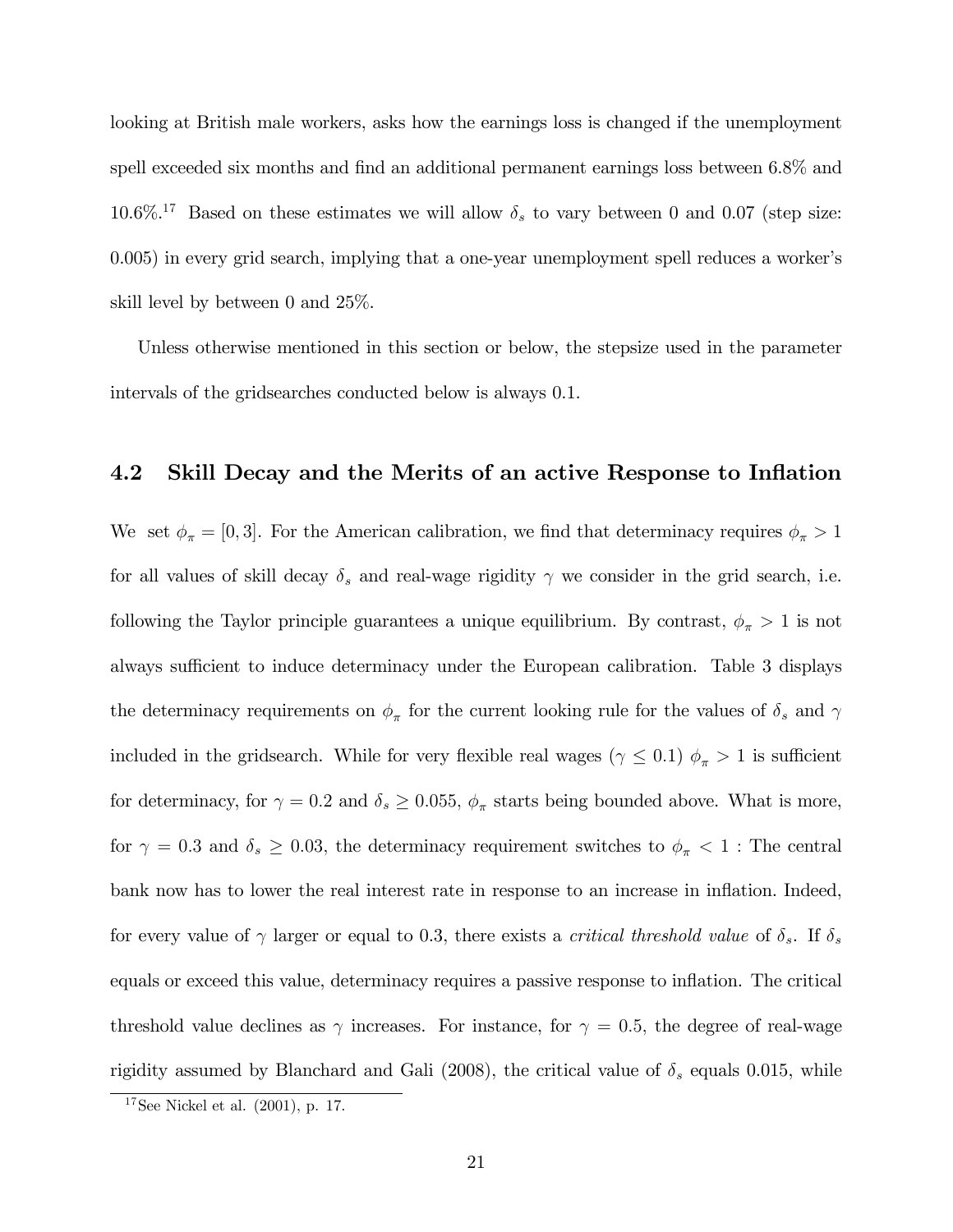for  $\gamma \geq 0.7$  it is reduced to 0.01. The determinacy regions for the backward and forward looking rules (not shown) are almost identical. In particular, the critical values of  $\delta_s$  are identical across the three rules. This suggests that it is not the timing of the active response to inflation but the active response to inflation per se which induces indeterminacy.

The critical values of  $\delta_s$  and the annual skill loss implied by these quarterly values are displayed in table 4. The implied annual skill losses seem moderate compared with the evidence on the effect of unemployment duration on the reemployment wage cited in section 4.1.

To gain some intuition for why for some values of  $\gamma$  and  $\delta_s$  an active monetary policy is destabilising under the European calibration, we draw on the long-run relationship between marginal cost and unemployment. As discussed in section 3, this relationship is always negative for  $\delta_s = 0$  (i.e.  $\kappa > 0$ ) but becomes less so as  $\delta_s$  increases since  $\frac{\partial \kappa}{\partial \delta_s} < 0$  if there is some real-wage rigidity. Indeed, as we increase  $\delta_s$ ,  $\kappa$  may ultimately turn negative, implying a positive marginal cost-unemployment relationship. However, under the American calibration,  $\kappa$  never turns negative for the combinations of  $\gamma$  and  $\delta_s$  in our grid. By contrast, under the European calibration,  $\kappa$  does turn negative for some combination of  $\gamma$  and  $\delta_s$ . Figure 1 plots  $\kappa$  against  $\delta_s$  for the European calibration. Each line corresponds to a different value of  $\gamma$ . For  $\gamma = 0$ ,  $\kappa$  is essentially flat, while it decreases in  $\delta_s$  for  $\gamma \geq 0.1$ . Furthermore, for any given  $\delta_s > 0$ , higher values of  $\gamma$  are associated with lower values of  $\kappa$ , as we would expect from proposition 2.

 $\kappa$  never turns negative for  $\gamma \leq 0.1$ . Hence  $\kappa$  never turns negative for those degrees of real-wage rigidity for which  $\phi_{\pi}$  is never bounded above. Furthermore, note that for  $\gamma \geq 0.3$ , i.e. the range of  $\gamma$  for which a critical value of  $\delta_s$  exists, the value of  $\delta_s$  which turns  $\kappa$  negative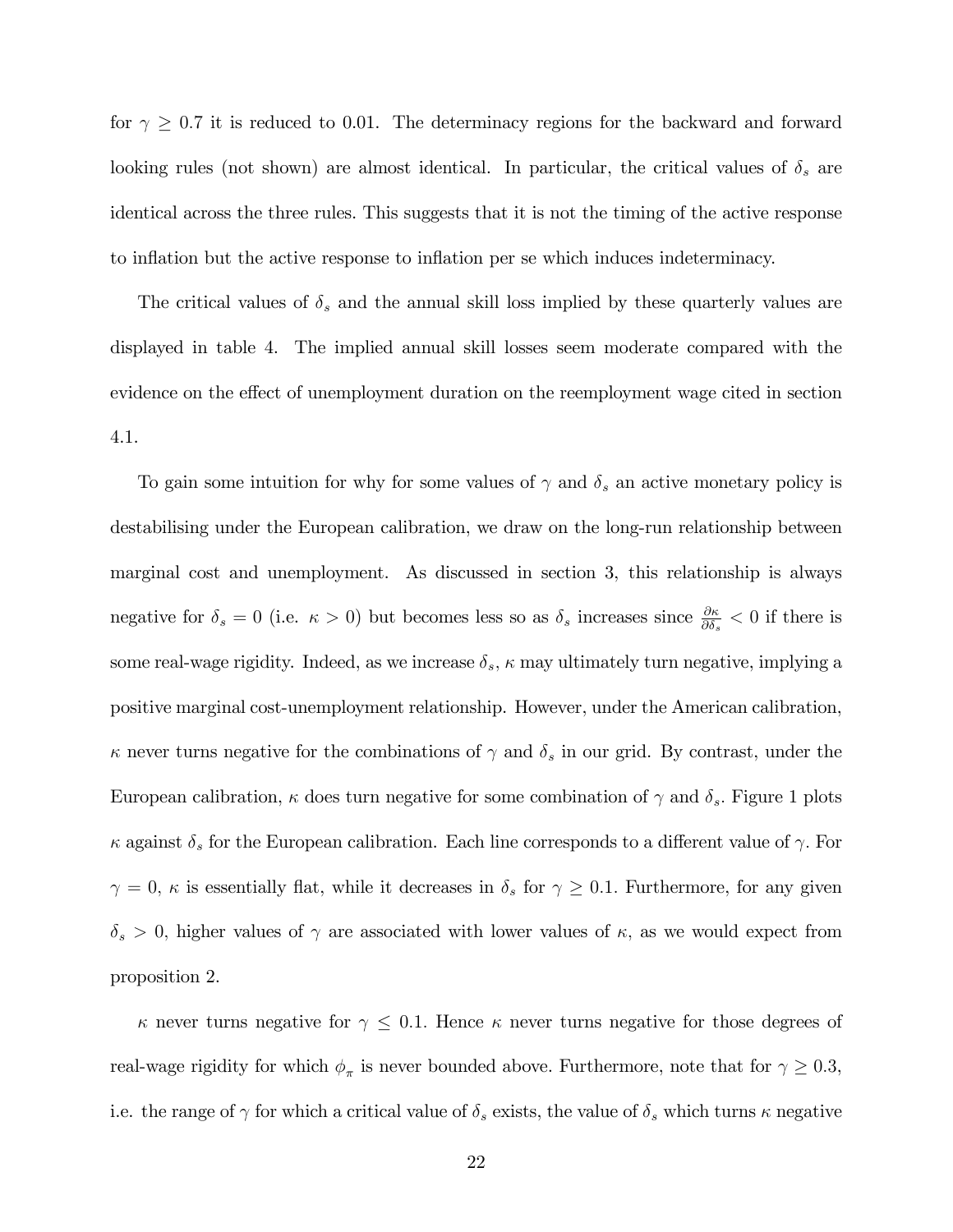equals this critical value of  $\delta_s$ . An intermediate case appears to be constituted by  $\gamma = 0.2$ : Here  $\kappa$  turns negative for  $\delta_s = 0.05$  but, as we saw above, the determinacy requirement does not switch to  $\phi_{\pi}$  < 1, although  $\phi_{\pi}$  becomes bounded above for  $\delta_{s} \geq 0.055$ . However, by and large, we can conclude that if marginal costs, and thus inflation, increase in response to a persistent increase in the unemployment rate-because  $\delta_s$  exceeds the respective critical level and thus we have  $\kappa < 0$ , the central bank should lower the real interest rate to ensure a unique equilibrium.

This prescription should rule out self-fulfilling prophecies. In response to a sunspot driven persistent decrease in demand and increase in unemployment the central bank would increase demand and hence would not validate the increase in unemployment. By contrast, with  $\phi_{\pi} \geq 1$ , there is scope for sunspot equilibria if  $\delta_{s}$  exceeds its respective critical value: A persistent increase in unemployment will ultimately lead to an increase in ináation and (as  $\phi_{\pi} \geq 1$ ) the real interest rate, irrespective of whether the central bank responds to lagged, current or expected future inflation. This lowers demand and thus validates the increase in unemployment. In the next section, when we display the impulse response function to a sunspot shock, we show that this is in fact exactly what happens.

This leaves the question why this critical value is so much higher for the American than for the continental European calibration. The chief reason for this is that due to the more fluid labour market associated with the American calibration, for any combination of  $\gamma$  and  $\delta_s$ ,  $\kappa$ is a lot higher than under the continental European calibration. The intuition for that was discussed in section 3: The higher the job finding rate x and thus the higher job destruction probability  $\delta$ , the lower is the effect of lagged and lead unemployment on period t marginal cost. The reason is that with higher  $\delta$ , period t hiring and thus period t hiring cost depend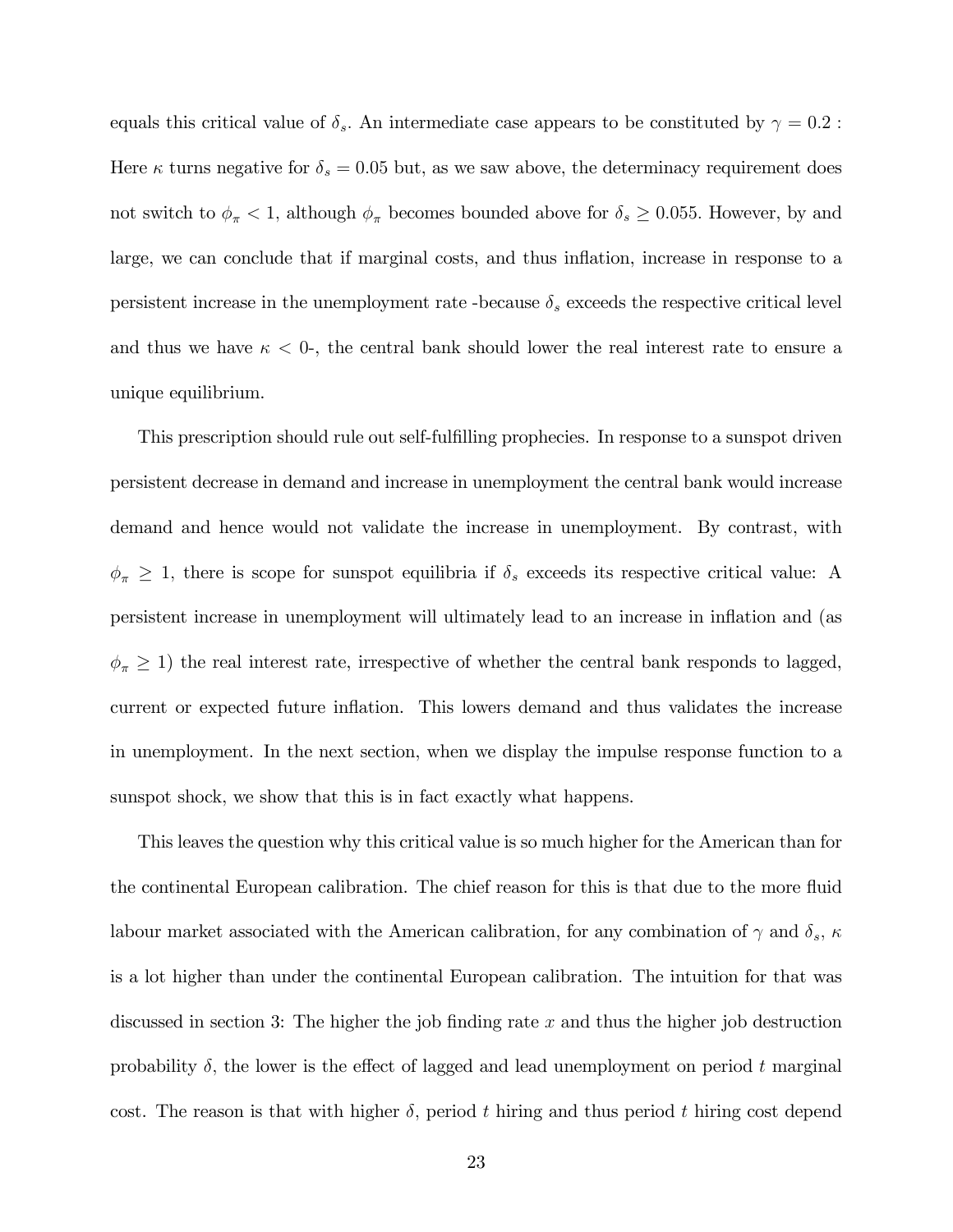less on period  $t-1$  employment since more jobs are destroyed as we move from period  $t-1$ to period t. Similarly, the possibility to save hiring costs by moving job creation from  $t + 1$ to t is also reduced since fewer jobs survive from period t to  $t + 1$ . Hence the effect of  $t + 1$ hiring costs and thus period t employment on marginal cost is reduced as well.

We now check whether the interpretation of our results offered above is consistent with results based on a wider range of x values and how robust they are. We repeat the above gridsearch for values of x between 0.2 and 0.9, with a step size of  $0.05^{18}$ . The results reported here are based on a steady state unemployment rate of 0.05, but the results differ only marginally if we use the "European" value of 0.1. It turns out that the critical values of  $\delta_s$ are again the same across all three policy rules. Hence, even for this wider range of  $x$  values,  $\delta_s$  seems to affect the stabilising properties of an active response to inflation per se rather than the stabilising properties of the timing of such a response.

For each value of x, figure 2 plots the critical values of  $\delta_s$  against  $\gamma$ . Each line consists of a set of critical values of  $\delta_s$  associated with a given value of x. Hence the region equal to or above a given line consists of the combinations of  $\gamma$  and  $\delta_s$  for which determinacy requires  $\phi_{\pi}$  < 1. The lowest line corresponds to  $x = 0.2$  while the line in the upper right corner of the graph (which consists only of a single point) corresponds to  $x = 0.65$ . No critical values exist for  $x \geq 0.7$ . For each value of x, the critical value of  $\delta_s$  declines in  $\gamma$ . Furthermore, as we would expect from our comparison of the American and the European calibration, for each value of  $\gamma$  the critical value of  $\delta_s$  increases in x. For instance, for  $\gamma = 0.5$ , the critical values are 0.01 for  $x = 0.2$ , 0.025 for  $x = 0.25$  (the value of x in Blanchard and Gali's European calibration), 0.035 for  $x = 0.3$ , 0.05 for  $x = 0.35$  and 0.07 for  $x = 0.4$ .

<sup>&</sup>lt;sup>18</sup>It is understood that increasing x implies increasing the separation rate  $\delta$  as well.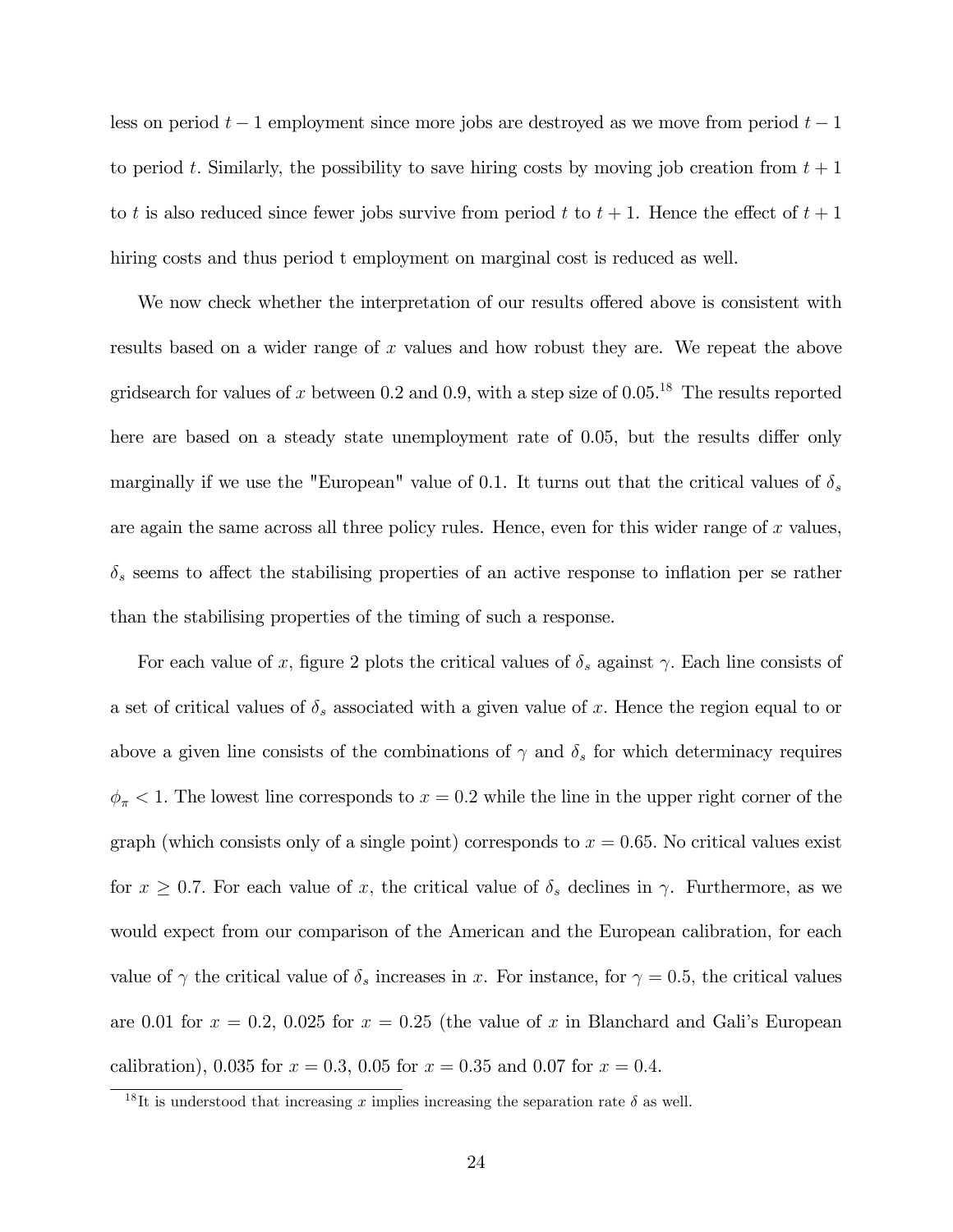Moreover, we again observe a strong correspondence between a determinacy requirement of  $\phi_{\pi}$  < 1 and a positive long-run relationship between marginal costs and unemployment, i.e. a negative value of  $\kappa$ . If uniqueness requires  $\phi_{\pi} < 1$ , we always have  $\kappa < 0$ . At the same time,  $\kappa < 0$  does almost always imply  $\phi_\pi < 1$  . There are ten combinations of  $\gamma$  and  $x$  for which the value of  $\delta_s$  turning  $\kappa$  negative is not a critical value. However, in nine of these cases, the critical value  $\delta_s$  is only slightly higher than this value.

Finally, note that our above result that a determinacy requirement of  $\phi_{\pi}$  < 1 is likely for Europe but does not occur for the United States is robust against using Blanchard and Galiís European and American calibration of x, respectively. For Blanchard and Gali's preferred European value of  $x = 0.25$ , plausible critical values of  $\delta_s$  exist for  $\gamma = [0.3, 1]$ , just as for our preferred value of 0.2. At the same time, no critical value of  $\delta_s$  exists for Blanchard and Gali's preferred American value of  $x = 0.7$ .

#### 4.3 How to restore Determinacy under the European Calibration

We now investigate whether the determinacy issues caused by an aggressive response to inflation under the European calibration can be resolved by adding other variables to the policy rule. As in the previous section, we set  $\phi_{\pi} = [0, 3]$  and consider separately the merits of a response to the lagged interest rate, the output gap and unemployment in addition to inflation.

To allow for interest rate smoothing we replace M8 with  $i_t = (1 - \rho_i) \phi_{\pi} E_t \pi_{t+j} + \rho_i i_{t-1}$ ,  $j = 0, 1$  and  $i_t = (1 - \rho_i) \phi_{\pi} \pi_{t-1} + \rho_i i_{t-1}$ , and set  $\rho_i = [0, 0.9]$ . We find that the critical values of  $\delta_s$  are exactly those listed in table 4. This result is in line with the intuition given above as even with interest rate smoothing, if  $\phi_{\pi} > 1$ , an increase in inflation ultimately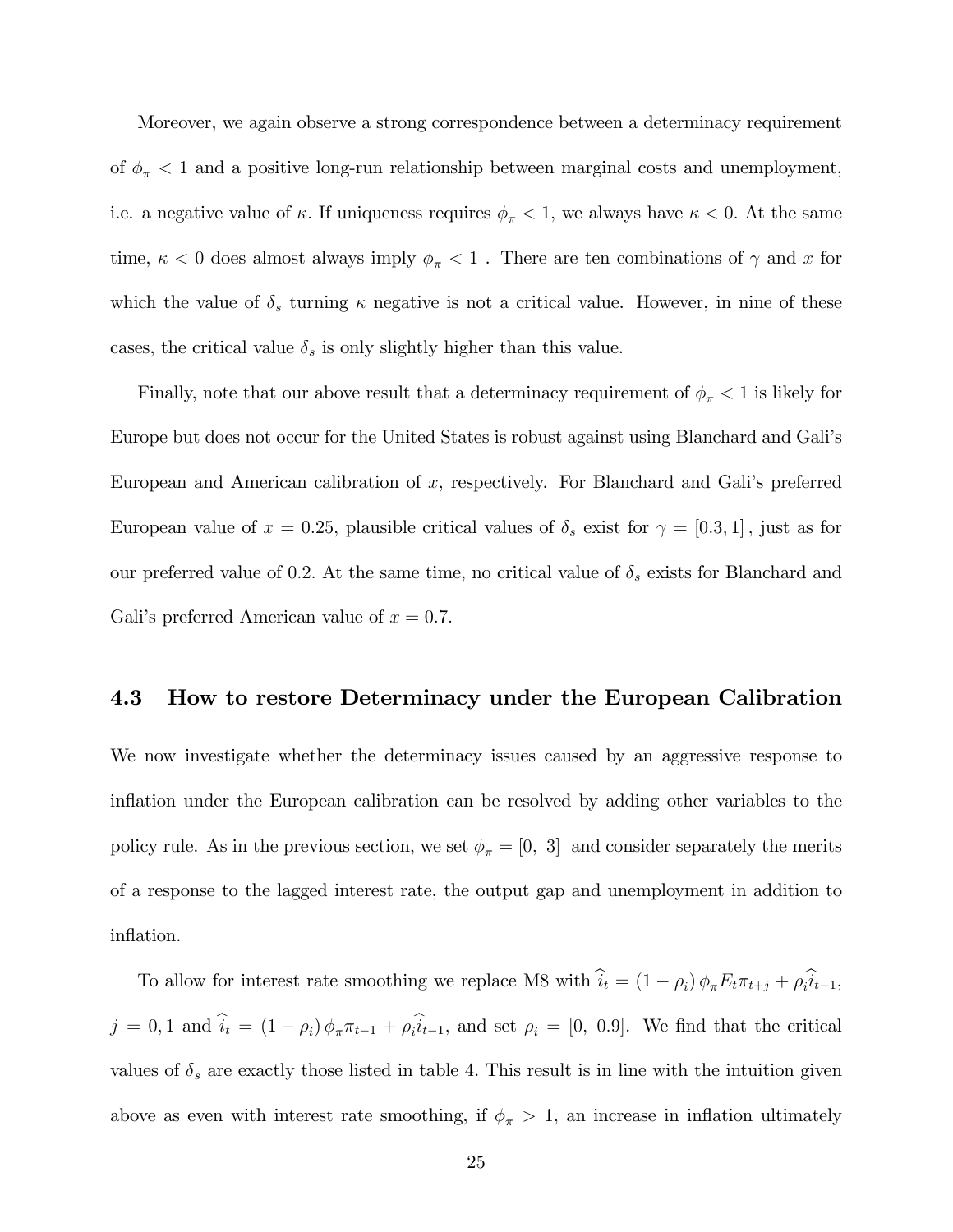increases the real interest rate.

When examining the stabilising properties of a response to the output gap, we consider two concepts of target output. The first follows Woodford (2003) and Gali (2001) in defining (gross) target output  $Y_t^n$  as the output level in the absence of nominal rigidities, i.e. flexible price output. This is the level of output at which final goods firms charge their desired mark-up, implying that marginal cost is at its steady state and inflation is zero if output is expected to remain at  $Y_t^n$  in the future as well. The associated unemployment rate is denoted as  $u_t^n$ . As marginal cost is affected by both lead unemployment and lead marginal cost, when deriving  $u_t^n$ , we assume that if unemployment is at its natural level in period t, it will be expected to be at its natural level in period  $t + 1$  as well. Hence, in the above system, we replace (M7) with a policy rule featuring the output gap and add equations for actual and potential gross output as well as natural unemployment:

$$
\begin{aligned}\n\hat{i}_t &= \phi_\pi E_t \pi_{t+j} + \phi_y (\hat{y}_t - \hat{y}_t^n), \phi_\pi, \phi_y \ge 0, \ j = 0, 1 \\
\hat{y}_t &= y^L \hat{a}_t^L - y_0 \hat{u}_t - y_1 \hat{u}_{t-1}, \ y^L, \ y_0, \ y_1 > 0 \\
\hat{y}_t^n &= y^L \hat{a}_t^L - y_0 \hat{u}_t^n - y_1 \hat{u}_{t-1} \\
\hat{u}_t^n &= \frac{\kappa_F^* E_t \hat{u}_{t+1}^n + \kappa_L^* \hat{u}_{t-1} + -a^* \hat{a}_t^L + w^* \hat{w}_t^L - \lambda p_0 \hat{a}_t^P - \lambda p_1 E_t \hat{a}_{t+1}^P}{\kappa_0^*}\n\end{aligned}
$$

The equation for  $\hat{u}_t^n$  was derived by setting  $\hat{m}c_t = \hat{m}c_{t+1} = 0$  and  $\hat{u}_{t+1} = \hat{u}_{t+1}^n$  in the marginal cost equation. Clearly  $\hat{u}_t^n$  depends on past values of actual unemployment as well as its own future value. The second concept of target output simply assumes that the central bank targets the steady state output level Y. Hence we merely need to replace  $(M7)$  with  $i_t = \phi_\pi E_{t+j} \pi_t + \phi_y \hat{y}_t$ ,  $j = 0, 1$ . We set  $\phi_y = [0, 1]$  for each case.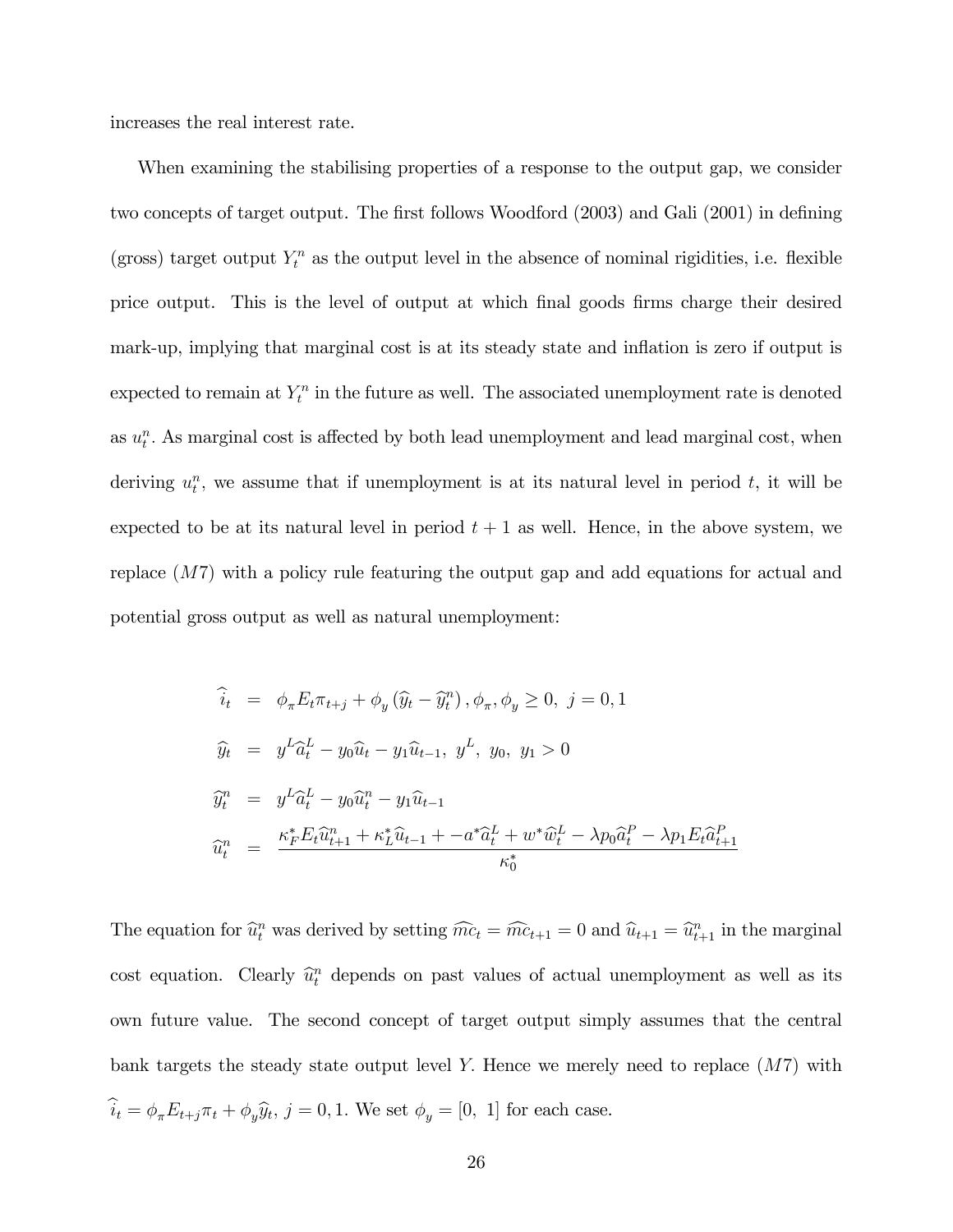If the central bank targets output under flexible prices, it turns out that for each value of  $\gamma$ , responding to the output gap extends the determinacy region whenever  $\delta_s$  is below its respective critical value as listed in table 4 but reduces it whenever  $\delta_s$  is equal to or larger than its critical value. More precisely, if  $\delta_s$  is below its critical value and  $\phi_y = 0$ , determinacy requires  $\phi_{\pi} > 1$ . Increasing  $\phi_{y}$  reduces the lower bound on  $\phi_{\pi}$  to values below one. By contrast, if  $\delta_s$  is above its critical value and  $\phi_y = 0$ , determinacy requires  $\phi_\pi < 1$ . Increasing  $\phi_y$  reduces the upper bound on  $\phi_\pi$  to values below one.

Intuition for this result can be gained from the long-run effect of actual unemployment on natural unemployment. It is easy to see that  $\hat{y}_t - \hat{y}_t^n = -y_0 (\hat{u}_t - \hat{u}_t^n)$ . Hence the output gap depends positively on  $\widehat{u}_t^n$ . Solving  $\widehat{u}_t^n$  forward yields  $\widehat{u}_t^n = \sum_{i=0}^{\infty}$  $i=0$  $\left(\frac{\kappa_F^*}{\kappa_0^*}\right.$  $\int_0^i \left[ \kappa_L^* \widehat{u}_{t-1} + a^* \widehat{a}_t^L - w^* \widehat{w}_t^L \right].$ Setting  $\widehat{u}_{t+i} = \widehat{u}$  yields  $\widehat{u}^n =$  $\kappa_L^* + a^* \frac{(1-\beta_s)(1-x)}{u(1-u)(1-(1-x)\beta_s)} - w^*$  $\left(1-\beta_s^{1-\gamma}\right)(1-x)$  $u(1-u)\left(1-(1-x)\beta_{s}^{1-\gamma}\right)$  $\frac{1}{\kappa_0^* - \kappa_F^*}$   $\frac{u(1-u)(1-(1-x)\beta_s^* - r)}{u(1-x)\beta_s}$   $\hat{u}$ . If  $\frac{\partial \hat{u}^n}{\partial \hat{u}} < 1$ , then an increase in unemployment increases natural unemployment less than one for one. It thus lowers the output gap and tends to lower real interest rate. This should stabilise unemployment. By contrast, if  $\frac{\partial \hat{u}^n}{\partial \hat{u}} > 1$ , an increase in unemployment will increase  $\hat{u}^n$  more than one for one and thus tend to increase the real interest rate. In this case responding to the output gap is actually making self-fulfilling prophecies more likely. Moreover, note that  $\frac{\partial \hat{u}^n}{\partial \hat{u}} > 1 \Leftrightarrow \frac{h'_0 + h'_L + h'_F}{(1-u)} - \left[ a^u \left( a_1^L - a_2^L \right) - w^u \left( w_1^L - w_2^L \right) \right] < 0$ , implying that  $\kappa < 0$ . As was shown in section 4.2, this will be true if  $\delta_s$  exceeds its critical level. Hence if the central bank targets flexible price output, responding to the output gap will tend to destabilise the economy precisely when responding more than one for one to inflation tends to destabilise the economy as well.

We would expect these considerations not to apply if the central bank instead targets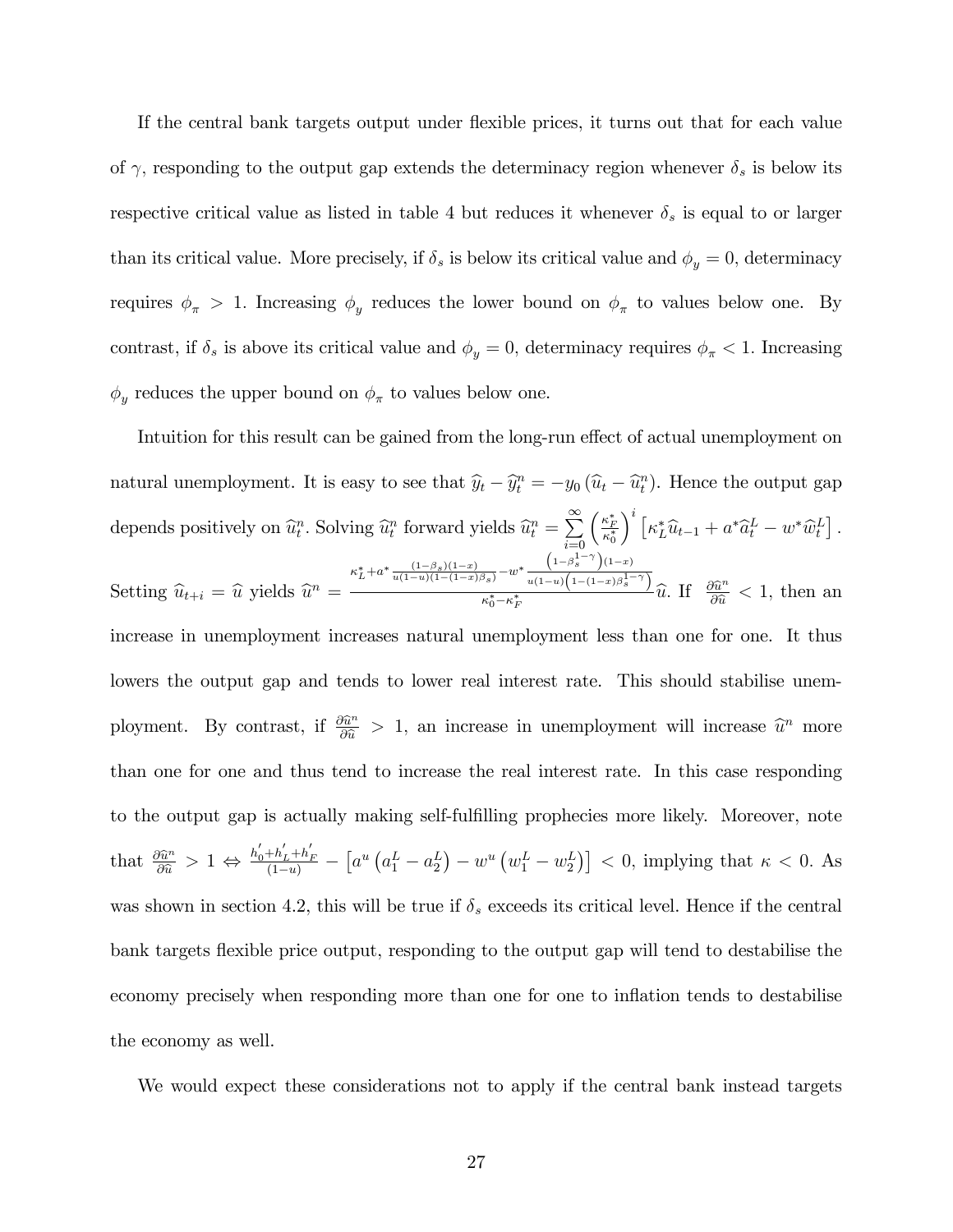the steady state output level or steady state unemployment. By definition, the steady state levels of output and unemployment are Öxed and thus do not depend on past deviations of unemployment from its steady state. It indeed turns out that if the central bank targets the steady state, responding to the output gap has a strong stabilising effect. However, the higher  $\gamma$  and/ or  $\delta_s$ , the higher has to be the value of  $\phi_y$  which guarantees determinacy. Table 5 reports for each combination of  $\gamma$  and  $\delta_s$  the value of  $\phi_y$  necessary to guarantee determinacy if  $\phi_{\pi} \leq 2$ . For  $\gamma = [0, 0.4]$ ,  $\phi_y = 0.1$  guarantees determinacy for the full range of  $\delta_s$  values. For  $\gamma$  = 0.5,  $\phi_y$  = 0.1 guarantees determinacy for  $\delta_s$   $\leq$  0.045, while for  $\delta_s$   $>$  0.045, determinacy requires  $\phi_y = 0.2$ . If the real wage does not respond to changes in an individual worker's skill level at all  $(\gamma = 1)$ ,  $\phi_y$  would have to increase up to 0.5 if  $\delta_s \geq 0.06$ . Table 6 shows that the value of  $\phi_y$  necessary to guarantee determinacy also increases in  $\phi_\pi$ . It reports the values of  $\phi_y$  necessary to guarantee determinacy for  $\phi_{\pi} \leq 3$ . For each combination of  $\gamma$  and  $\delta_s$ , the minimum value  $\phi_y$  required for determinacy is often considerably larger and never smaller than its value for  $\phi_{\pi} \leq 2$ . Targeting the steady state unemployment rate, i.e. replacing  $(M7)$ with  $i_t = \phi_\pi E_{t+j} \pi_t - \phi_u \widehat{u}_t$ ,  $j = 0, 1$  and  $\phi_u = [0, 1]$ , has a very similar but slightly weaker  $effect.<sup>19</sup>$ 

Hence the introduction of skill decay strengthens the argument made by Blanchard and Gali (2008) saying that if there is little hiring and firing, the central bank should focus more on stabilising unemployment and less on stabilising inflation than if the labour market is very áuid. Their optimal simple rule puts a much smaller weight on ináation stabilisation under the European than under the American calibration.<sup>20</sup> In the presence of skill decay

<sup>&</sup>lt;sup>19</sup>For  $\phi_u = \phi_u = k$ , with  $k = [0, 1]$ , the associated upper bound on  $\phi_{\pi}$  will frequently be lower by about 0.1-0.3 if the central bank responds to unemployment as compared to when it responds to the deviation of output from its steady state.

 $20$ See Blanchard and Gali (2008), p. 30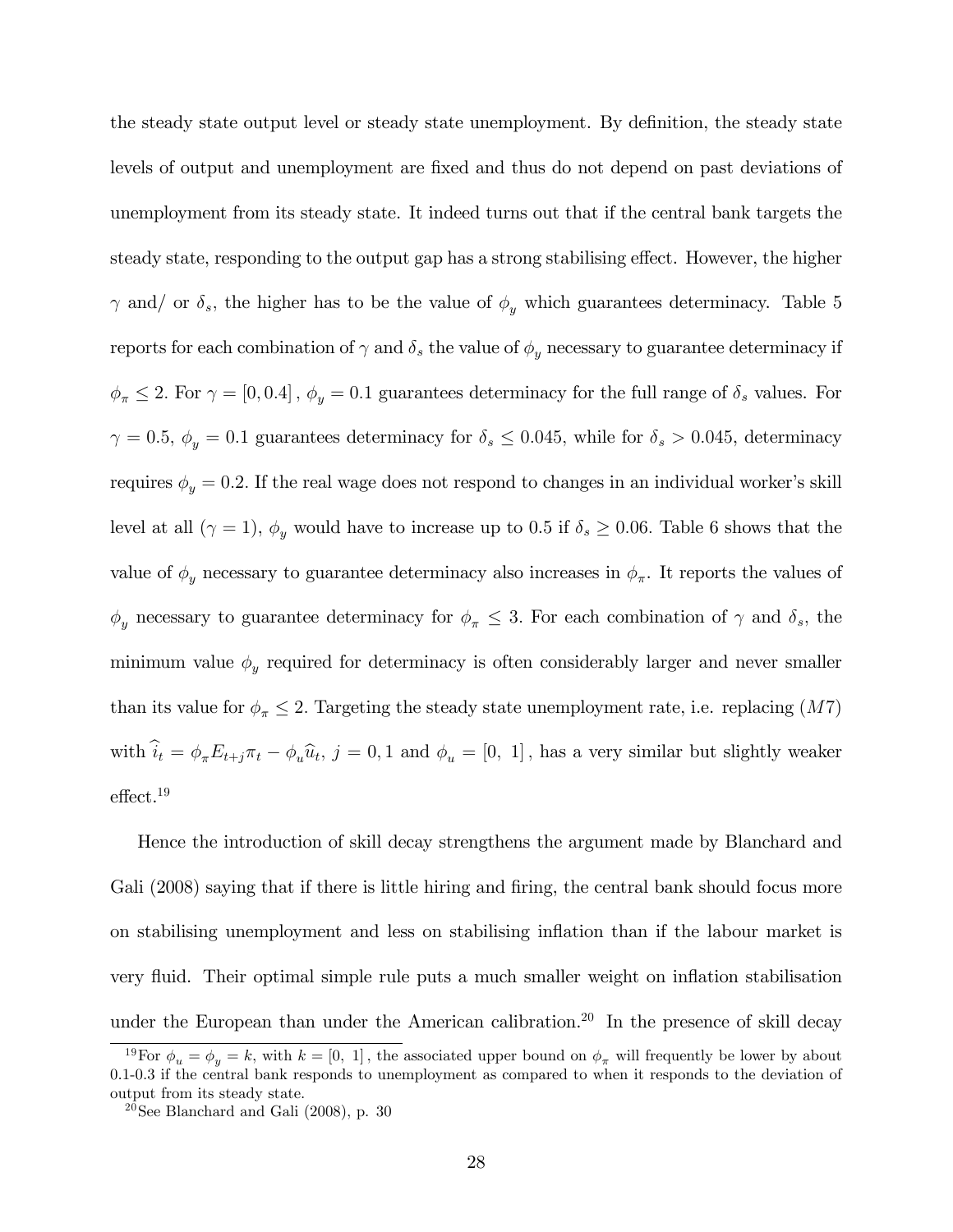and real-wage rigidity, a passive response to inflation or a sufficiently aggressive response to unemployment is necessary to rule out multiple equilibria, which clearly is a precondition for optimality.

# 5 Dynamics under Indeterminacy

In section 4.2, we suggested that the intuition why a value of  $\delta_s$  equal to or above the respective critical level combined with  $\phi_{\pi} > 1$  induces indeterminacy is as follows: A sunspot driven persistent decrease in demand and thus increase in unemployment will ultimately increase marginal cost and inflation since  $\kappa < 0$ . If  $\phi_{\pi} > 1$ , this will ultimately increase the real interest rate, thus validating the original increase in unemployment. In this section we confirm that this is exactly what happens by investigating the response of the model under the European calibration to a sunspot shock, with  $\gamma = 0.3$  and skill decay  $\delta_s$  being at the corresponding critical level of 0.03.

To solve the indeterminate model, we follow a solution method proposed by Lubik and Schorfheide (2003) who extend an approach by Sims (2002). Lubik and Schorfheide propose to solve linear rational expectation (RE) models by solving for the vector of expectational errors  $\widetilde{\eta}_t = q_t - E_{t-1}q_t - v_t$ , where  $q_t$  is a vector of variables over which agents form expectations and  $v_t$  is a sunspot shock. If the solution to the model is not unique,  $v_t$  can trigger self-fulfilling prophecies. Lubik and Schorfheide (2003) show that any linear rational expectations model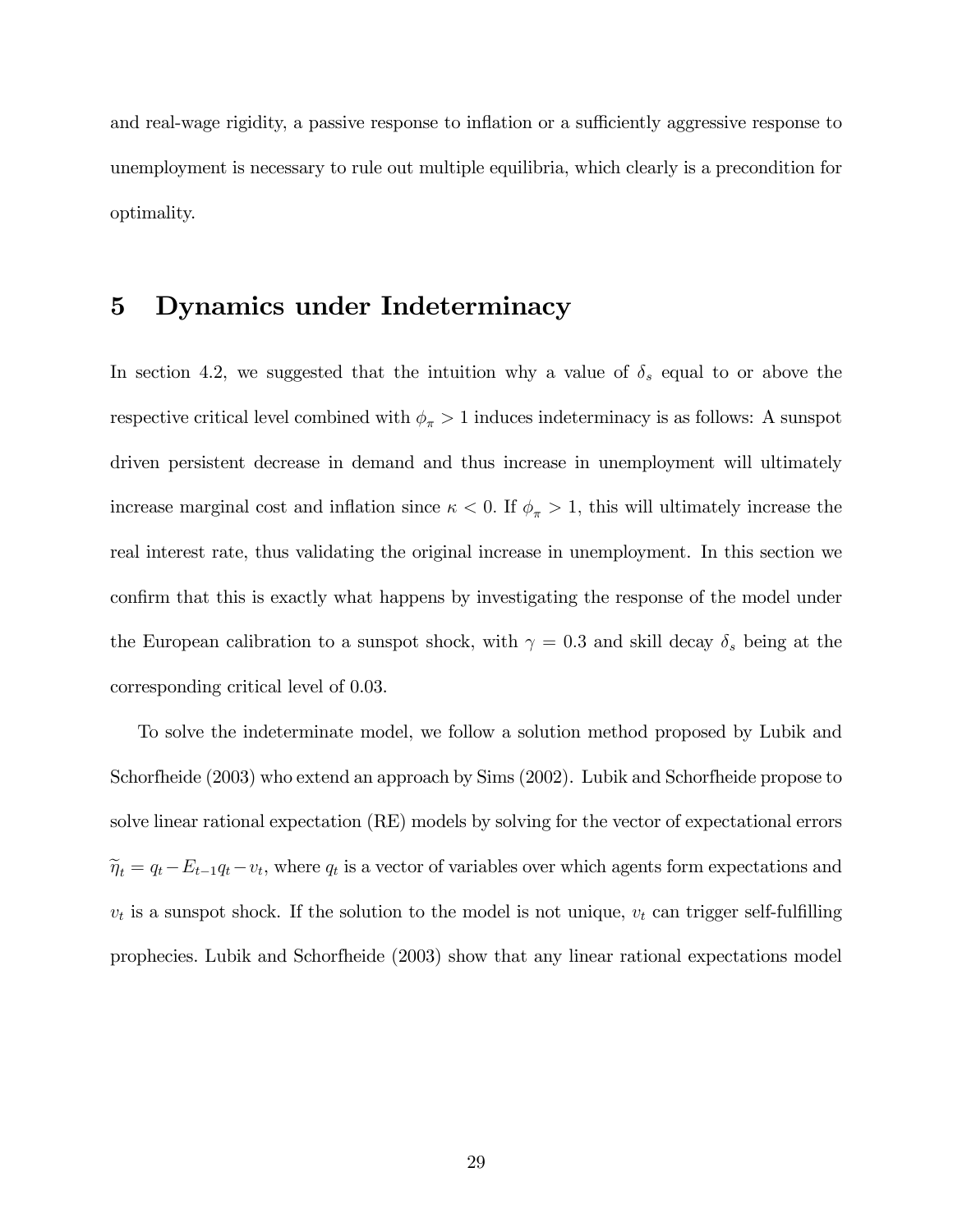can be cast into the following form:

$$
\Gamma_0 y_t = \Gamma_1 y_{t-1} + \left[ \Psi \Pi \right] \left[ \begin{array}{c} \varepsilon_t \\ v_t \end{array} \right] + \Pi \widetilde{\eta}_t \tag{18}
$$

where  $\varepsilon_t$  denotes an i.i.d. vector of structural shocks and all variables with a t and  $t-1$ subscript are observable at time t, and all variables with a  $t-1$  subscript are predetermined. Lubik and Schorfheide suggest to interpret the vector  $v_t$  as belief shocks that trigger reversion of forecasts of the endogenous variables between  $t-1$  and  $t$ <sup>21</sup>. We assume that the effects of the sunspot shock  $v_t$  and the structural shock  $\varepsilon_t$  to the forecast error are orthogonal to each other. This is a standard assumption in the literature on indeterminate linear rational expectations models and allows to easily solve the model by casting  $M1$  to  $M8$  in the form of (18). The vectors  $y_t$ ,  $\varepsilon_t$  and  $v_t$  as well as the matrices  $\Gamma_0$ ,  $\Gamma_1$ ,  $\Psi$  and  $\Pi$  are displayed in appendix D.

We assume that the central bank responds only to inflation and set  $\phi_{\pi} = 1.5$ . We consider the effects of a -2% belief shock to consumption, i.e.  $v_0^c = -0.02$ . Figure 3 displays the deviation of unemployment from its steady state (in percentage points) and consumption (in percent). Unemployment increases by about 0.9 percentage point, while consumption declines by a bit less than 0.9% and then declines somewhat further. The increase in unemployment is very persistent: after ten years, unemployment is still about 0.8 percentage points above its steady state while after 25 years (100 quarters) it still exceeds its steady state by 0.7%.

Figure 4 shows that  $\lambda \widehat{mc}_t$  falls by 0.07% on impact and then starts increasing and turns positive in quarter 16. Since we have chosen a value of  $\delta_s$  such that  $\kappa$  is smaller than zero (see

<sup>&</sup>lt;sup>21</sup>See Lubik and Schorfheide  $(2003)$ , p. 279.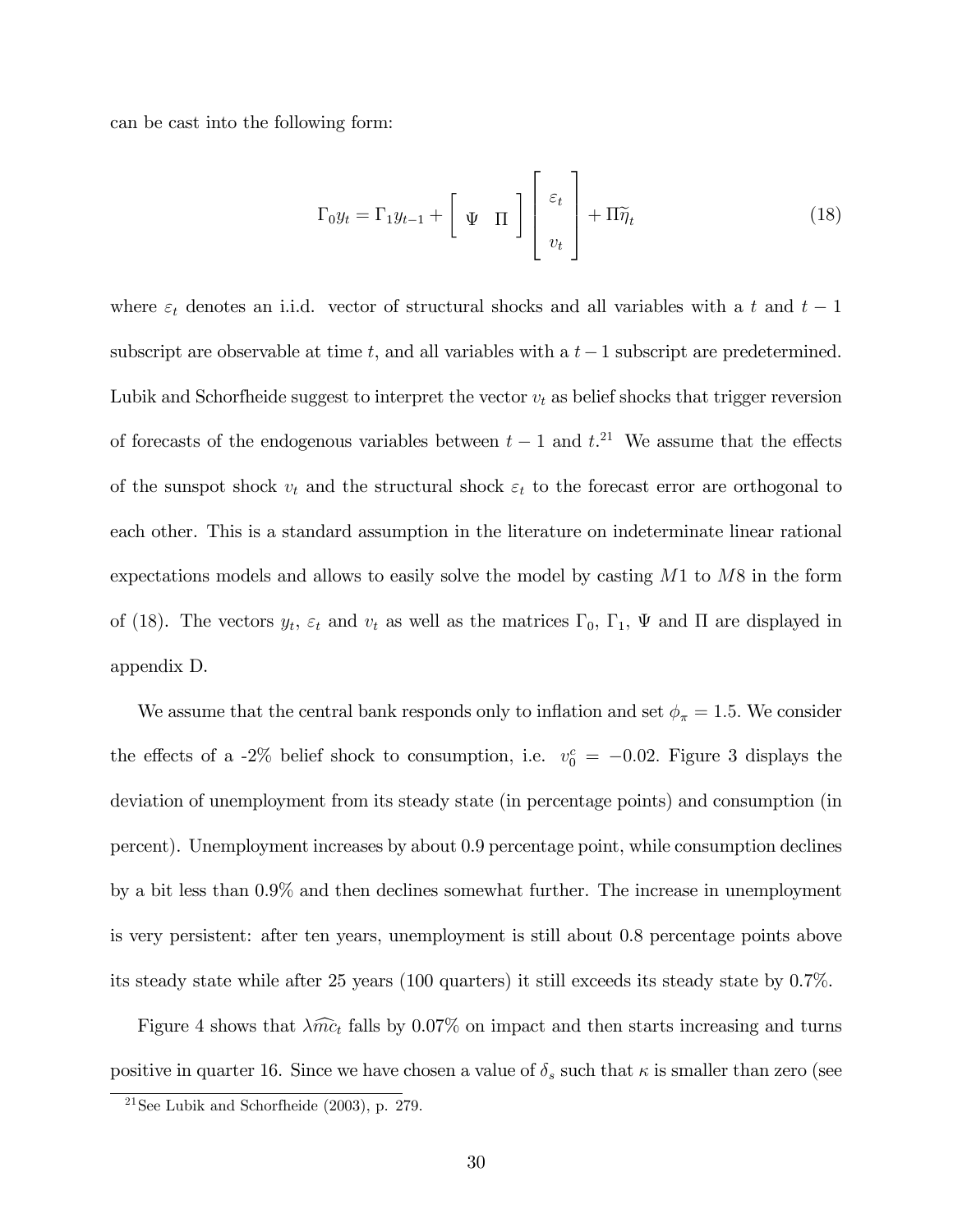Figure 1, the line for  $\gamma = 0.3$ , we would expect the persistent increase in unemployment to ultimately turn marginal cost positive. However, as long as the history of high unemployment is short, the skill loss among job seekers has not yet sufficiently built up to dominate the hiring cost channel and thus turn marginal cost positive. To illustrate how the dynamic of the skill decline matches with sign change and dynamic of  $\lambda \widehat{mc}_t$ , note that the skill level in response to a "permanent" change in the unemployment rate in period  $t - 1$  evolves as  $\widehat{a}_t^L = -a^u ((1-x)^t \beta_s^t - 1) \widehat{u}$ , where  $a^u$  denotes the decrease of the the skill level of the average applicant caused by a permanent increase in unemployment and is defined in proposition 1. In Figure 5, we plot  $\hat{a}_t^L$  (as defined in this equation) as a percentage of the change of  $\hat{a}_{\infty}^L$  $\infty$ after an infinite number of periods, i.e.  $(1 - (1 - x)^t) \beta_s^t$  $s<sup>t</sup>$   $\times$  100. The curve is rather steep at the beginning but then flattens out. With an unemployment history of 15 quarters, which happens to be the case in quarter 16, the decline in  $\hat{a}_t^L$  has reached 97.8% of its total and the rate of change has decreased to about 0.5 percentage points. Thus  $\lambda \widehat{mc}_t$  turns positive after the decline in the skill level has almost reached its maximum. Note also that the dynamics of  $\lambda \widehat{mc}_t$  and  $\widehat{a}_t^L$  are similar in that the rate of increase of  $\lambda \widehat{mc}_t$  is at its highest during those first 15 quarters but then gradually declines.

Inflation declines to  $-0.08\%$  on impact but turns positive in quarter four. It then keeps rising until it reaches a plateau at  $0.003\%$  in quarter 19. Inflation is pushed faster above zero because it responds not just to current but also to expected future values of marginal costs. Correspondingly, we would expect the ex ante real interest rate ultimately to increase as well. Figure 6 shows that  $(i_t - E_t \pi_{t+1})$  declines on impact but begins to increase in quarter two and begins to exceed its steady state value in quarter Öve and then remains persistently above it, if only by a very small amount. The persistent increase in the real interest rate validates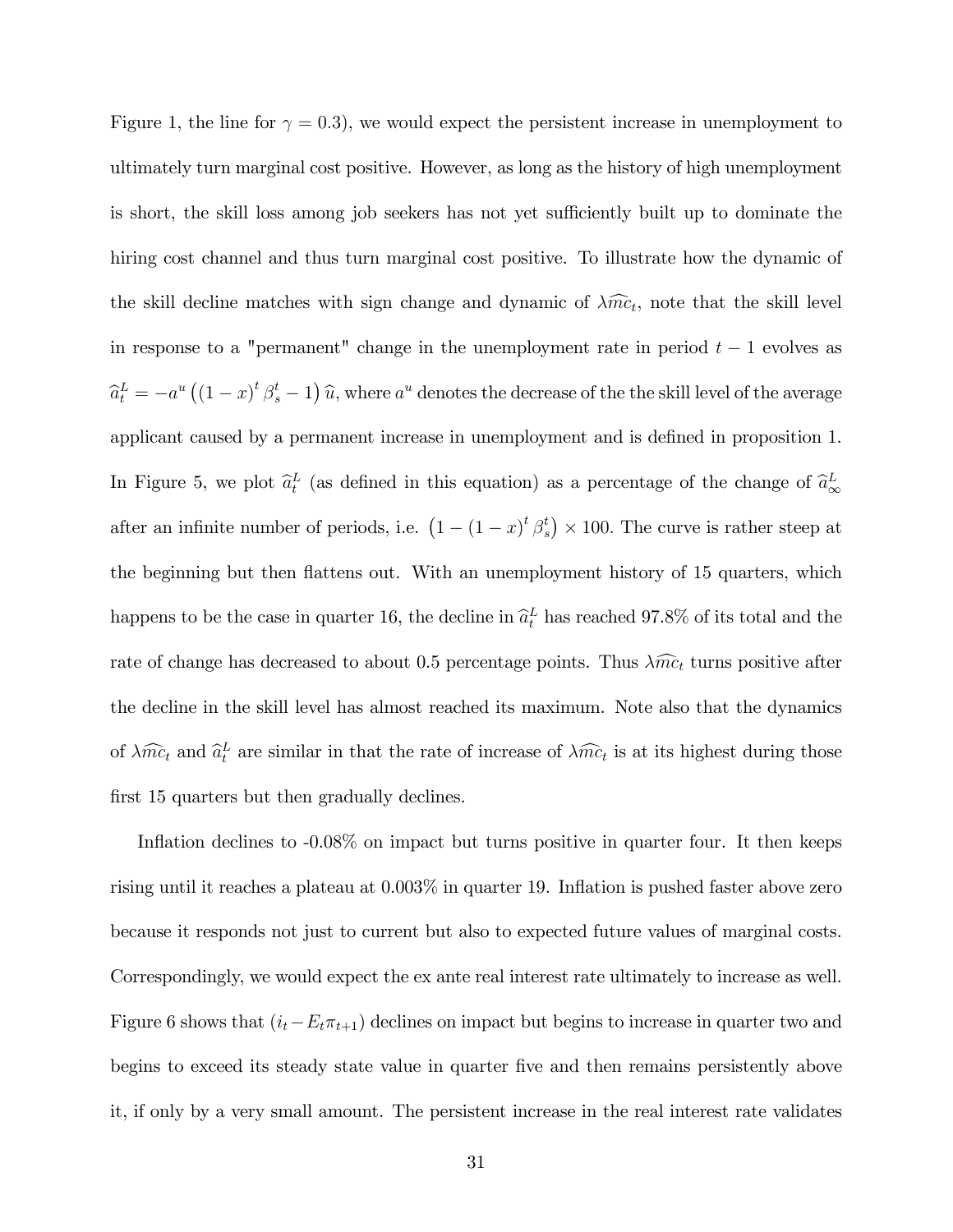the initial decline in consumption and the associated increase in unemployment. Hence the response of consumption, unemployment, marginal cost, inflation and the real interest rate to the sunspot shock is just as we would expect from our discussion in section 4.2.

# 6 Conclusion

This paper adds duration-dependent skill decay during unemployment as an additional labour-market friction to the sticky price model with hiring costs and real-wage rigidity developed by Blanchard and Gali (2008) and shows the implications of this modification for determinacy. We find that, while without skill decay, an active monetary policy ensures equilibrium uniqueness, this is not true in the presence of skill decay. For a job finding probability calibrated at the OECD-European median and very moderate real-wage rigidity, there exists a critical threshold level of skill decay. If the quarterly skill decay percentage is increased to or above this level and the central bank responds only to ináation, determinacy requires a coefficient on inflation in the interest feedback rule smaller than one. This holds regardless of whether the central bank responds to current, lagged or expected future ináation. The critical skill decay percentage decreases in the degree of real-wage rigidity and increases in the job finding probability. If the job finding probability is set to a higher "American" value, no critical value exists within a reasonable range of values for  $\delta_s$ .

Apparently the switch in the determinacy requirement is related to the effect of skill decay on the long-run relationship between marginal cost and unemployment. We show this relationship to be always negative in the absence of skill decay. However, a sufficient increase in skill decay or an increase in the degree of real-wage rigidity if  $\delta_s > 0$  weakens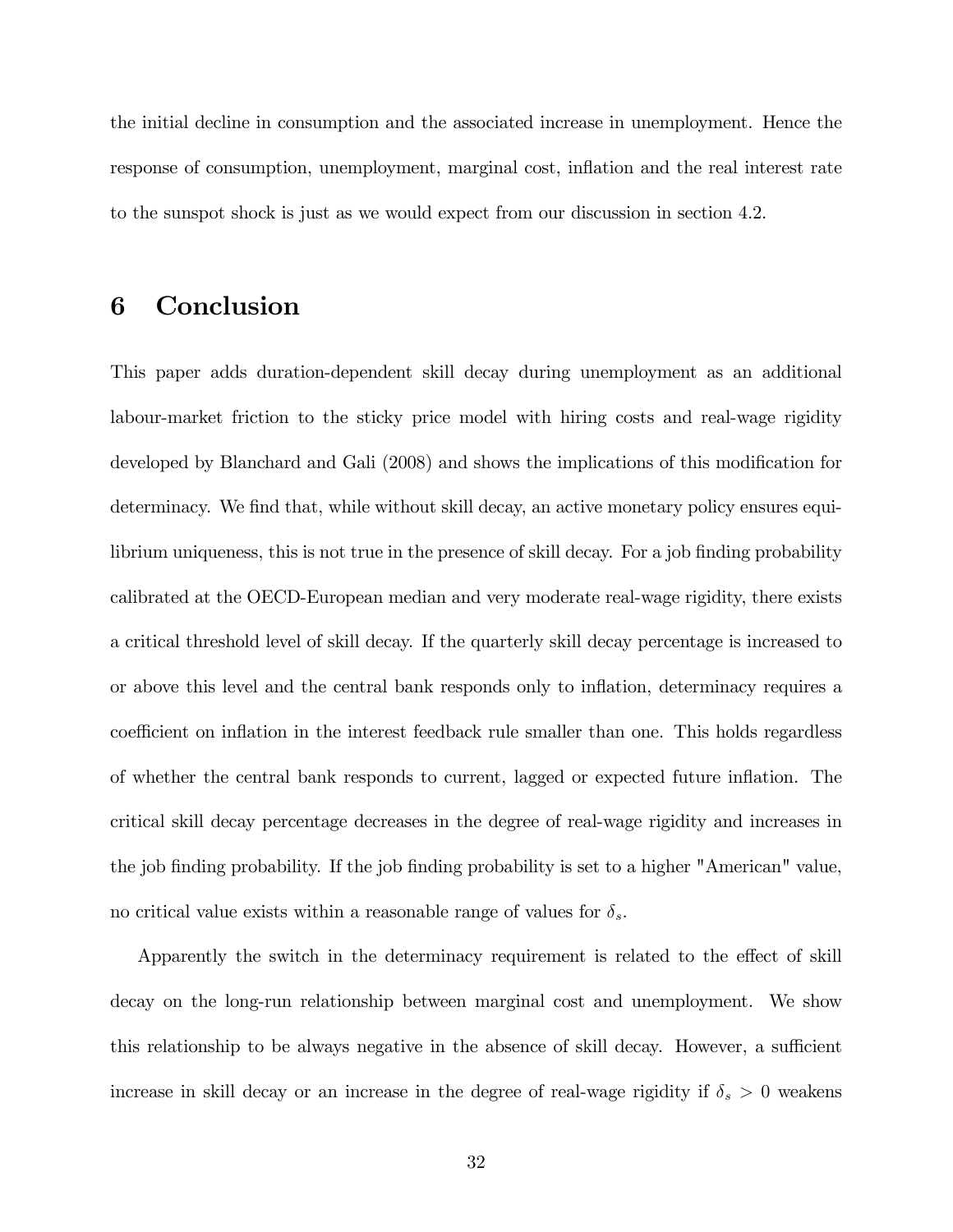the relation and may even turn it positive. The respective critical skill decay percentage typically equals or is very close to the value of  $\delta_s$  turning the relationship positive. In such a world, a persistent increase in unemployment will ultimately increase ináation. If the central bank responds more than one-for-one to inflation, the real interest rate increases, which lowers demand and thus validates the increase in unemployment: Hence we have a self-fulfilling prophecy. Consistent with this intuition, under the American calibration, the long-run marginal cost-unemployment relationship never turns positive for reasonable values of  $\delta_s$  because it is much more negative than under the European calibration due to interaction of the size of labour market áows under the two calibrations with costly hiring.

The indeterminacy problem under the European calibration can be solved by adding the output gap to the policy rule if the right target level for output is used. If the central bank targets the steady state level of output, then a sufficient response to the output gap induces determinacy even if skill decay is above its respective critical level. By contrast, targeting flexible price output will increase the indeterminacy region. Adding unemployment to the policy rule is also stabilising.

Finally, we compute the response of the economy to an adverse consumption sunspot shock under the European calibration, an active monetary policy and skill decay above its respective critical level. It turns out that the path of consumption, unemployment, marginal cost, inflation and the real interest rate is in line with our intuition for why an active monetary policy induces indeterminacy under such a parameterization. Further, the response of unemployment to the sunspot shock is very persistent.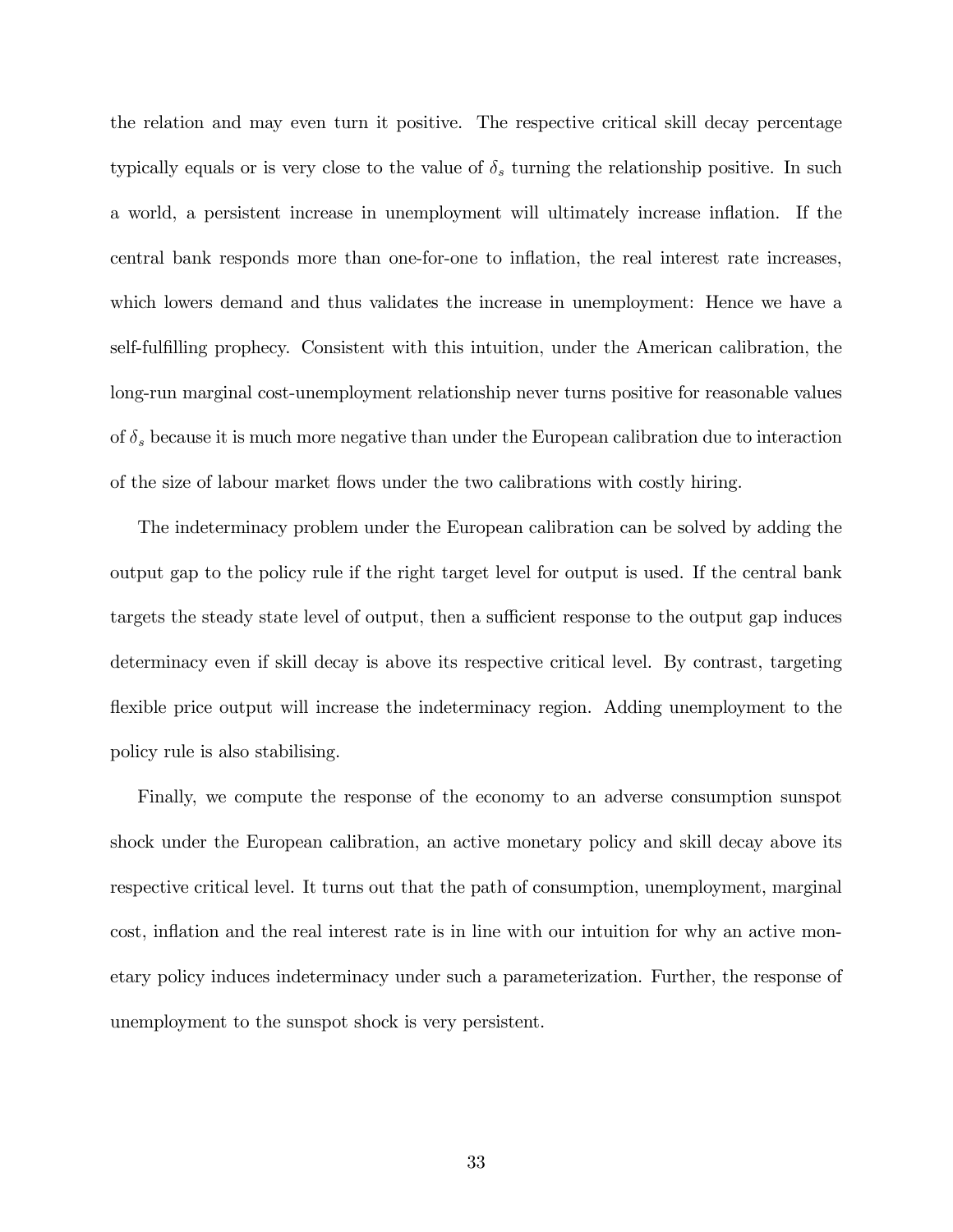### References

- [1] Addison, J.T./ Portugal, P. (1989), Job Displacement, relative Wage Changes and Duration of Unemployment, in: Journal of Labor Economics, Vol. 7, No. 3, pp. 281-302.
- [2] Agell, J./ Lundborg, P. (2003), Survey Evidence on Wage Rigidity and Unemployment: Sweden in the 1990s, in: Scandinavian Journal of Economics, Vol. 97, pp. 295-307.
- [3] Batini, N./ Justiniano, A./ Levine, P./ Pearlman, J. (2006), Robust Ináation-forecastbased Rules to shield against Indeterminacy, in: the Journal of Economic Dynamics and Control, Vol. 30, pp. 1491-1526.
- [4] Belke, A./ Klose, J. (2009), Does the ECB rely on a Taylor Rule? Comparing Ex-post with Real Time Data, DIW Berlin Discussion Paper 917.
- [5] Bewley, T. F. (1998), Why not cut Pay?, in: European Economic Review 42, pp. 459-490.
- [6] Bewley, T. F. (1999), Why Wages Donít Fall During a Recession, Harvard University Press.
- [7] Blanchard, O./ Gali, J. (2008), Labor Markets and Monetary Policy: A New-Keynesian Model with Unemployment, NBER Working Paper 13897, forthcoming in American Economic Journal - Macroeconomics.
- [8] Calvo, G. A. (1983), Staggered Prices in a Utility-Maximising Framework, in: Journal of Monetary Economics, pp. 983-998.
- [9] Carlstrom, C. T./ Fuerst, T. S. (2005), Investment and Interest Rate Policy: a discrete Time Analysis, in: Journal of Economic Theory, Vol. 123, pp. 4-20.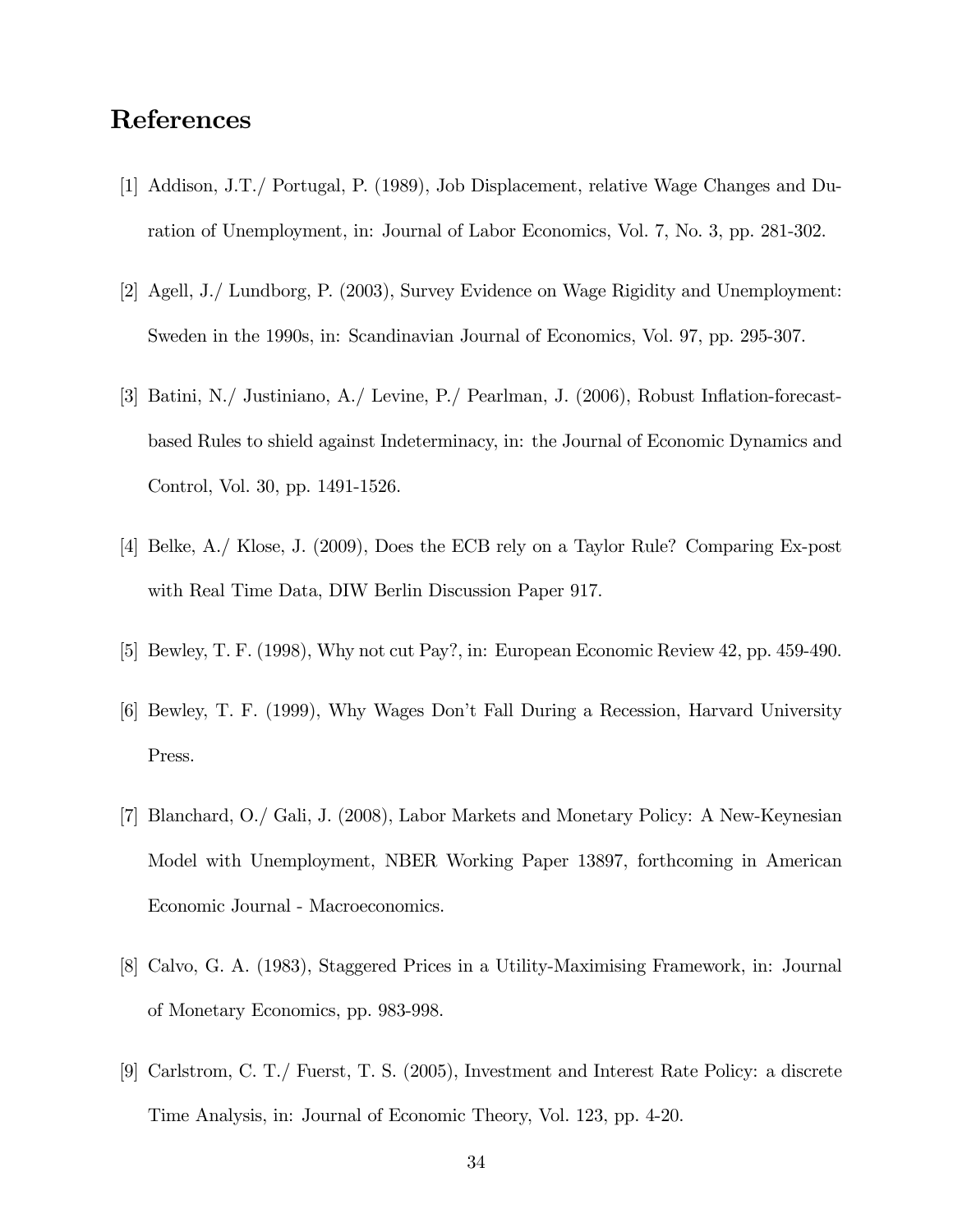- [10] Christiano, L./ Trabandt, M./ Walentin, K. (2010), DSGE Models for Monetary Policy Analysis, NBER Working Paper 16074.
- [11] Clarida, R./ Gali, J./ Gertler, M. (1998), Monetary Policy rules in practice. Some international evidence, in: European Economic Review 42, pp. 1033-1067.
- [12] Clarida, R./ Gali, J., Gertler, M. (2000), Monetary Policy Rules and Macroeconomic Stability: Evidence and some Theory, in: The Quarterly Journal of Economics, Vol. 115, pp. 147-180.
- [13] Clausen, J.R./ Meier, C.-P. (2003), Did the Bundesbank follow a Taylor Rule?, IWP Discussion Paper No 2003/2
- [14] Danthine, J.-P./ Kurman, A. (2004), Fair Wages in a New Keynesian model of the business cycle, in: Review of Economic Dynamics 7, p. 107-142.
- [15] Duffy, J./ Xiao, W. (2008), Investment and Monetary Policy: Learning and Determinacy of Equilibrium, University of Pittsburgh, Department of Economics Working Papers 324, http://www.econ.pitt.edu/papers/John\_nkk13.pdf
- [16] Fabiani, S./ Galuscak, K./ Kwapil, C./ Lamo, A./ Rõõm, T./ Pank, E. (2010), Wage Rigidities and Labor Market Adjustment in Europe, in: Journal of the European Economic Association, Vol. 8 $(2-3)$ , pp. 497–505.
- [17] Falk, A./ Fehr, E. (1999), Wage Rigidity in a Competitive Incomplete Contract Market, in: Journal of Political Economy, Vol. 107(1).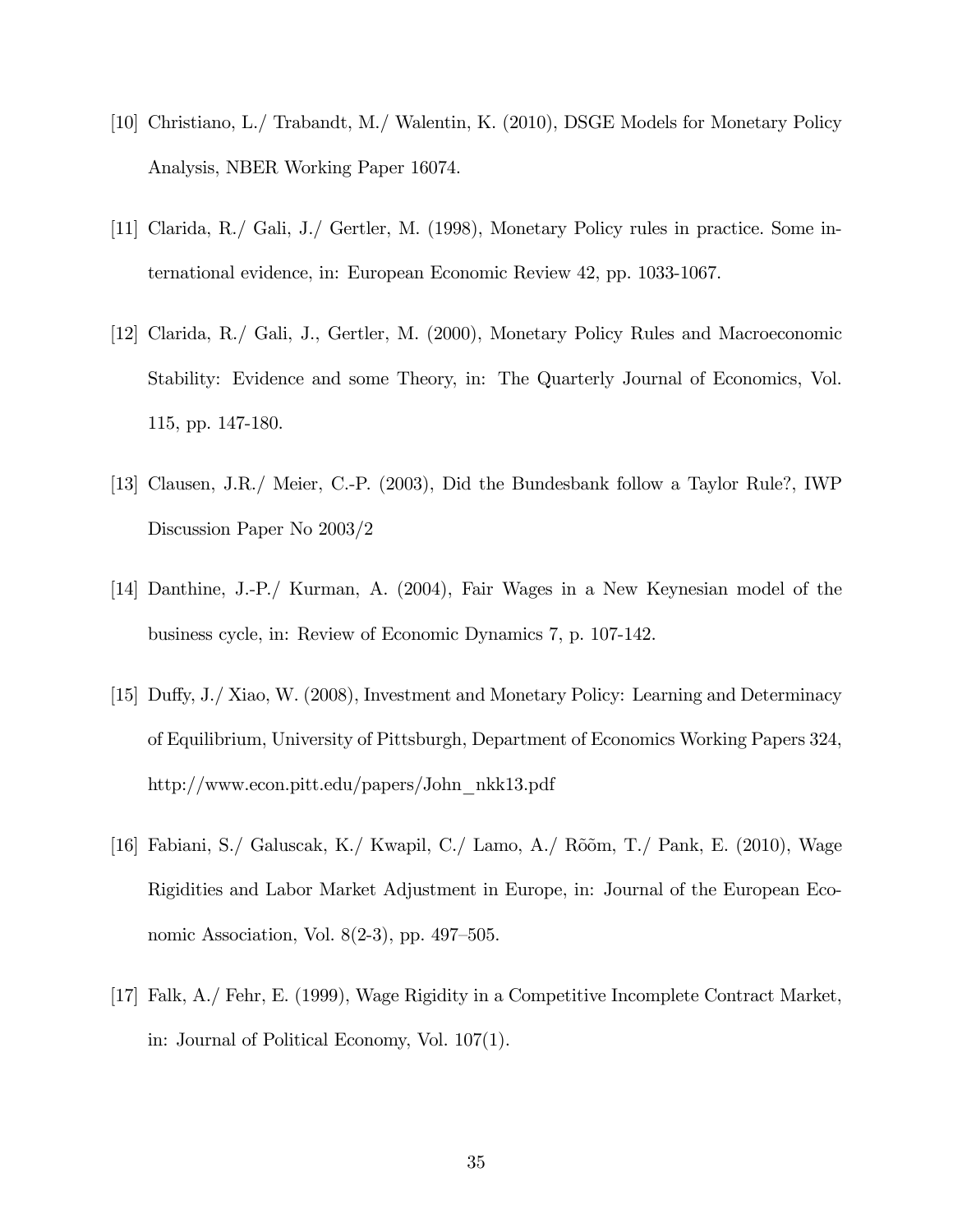- [18] Gali, J. (2001), New Perspectives on Monetary Policy, Ináation, and the Business Cycle, Prepared for an invited session at the World Congress of the Econometric Society, Seattle, August 11-16, 2000.
- [19] Galuščák, K./ Keeney, M./ Nicolitsas, D./ Smets, F./ Strzelecki, P./ Vodopivec, M. (2010), The Determination of Wages of newly hired Employees. Survey Evidence on internal versus external Factors, ECB Working Paper No. 1153.
- [20] Gangji,  $A$ . Plasman, R. (2007), The Matthew Effect of Unemployment: How does it affect Wages in Belgium?, DULBA Working paper No. 07-19.RS.
- [21] Gertler, M./ Trigari, A. (2009), Unemployment Fluctuations with Staggered Nash Wage Bargaining, in: Journal of Political Economy, Vol. 117(1).
- [22] Gorter, J./ Jacobs, J./ de Haan, J. (2008), Taylor Rules for the ECB using Expectations Data, in: Scandinavian Journal of Economics 110(3), pp. 473-488.
- [23] Gregg, P./ Tominey, E. (2005), The Wage Scar from male youth Unemployment, in: Labour Economics, Vol. 12, pp. 487-509.
- [24] Gregory, M./ Jukes, R. (2001), Unemployment and Subsequent Earnings : Estimating Scarring among British Men 1984-94, in: The Economic Journal, Vol. 111, No. 475, pp. F607-F625.
- [25] Hall, R. E. (2005), Employment Fluctuations with Equilibrium Wage Stickiness, in: The American Economic Review, Vol. 95(1).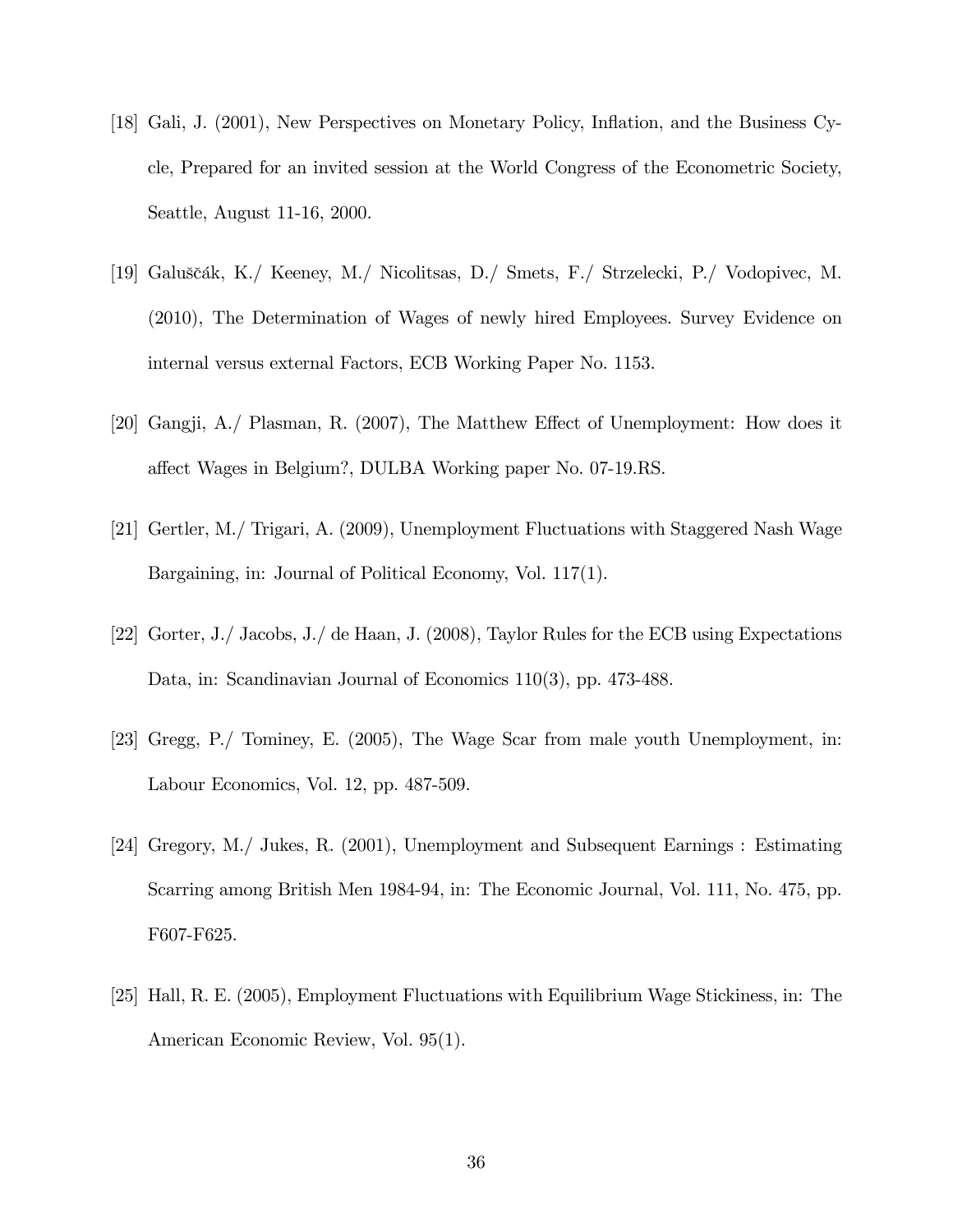- [26] Hobijn, B./ Sahin, A. (2009), Job-Önding and Separation Rates in the OECD, in: Economic Letters 104, pp. 107-111.
- [27] Kurozumi, T./ Van Zandweghe (2008a), Investment, Interest Rate Policy, and Equilibrium Stability, in: Journal of Economic Dynamics and Control 32.
- [28] Kurozumi, T./ Van Zandweghe (2008b), Labor Market Search and Interest Rate Policy, Federal Reserve Bank of Kansas City Working Paper 08-03.
- [29] Layard, R./ Nickell, S./ Jackman, R. (1991), Unemployment. Macroeconomic Performance and the Labour Market, Oxford University Press.
- [30] Levin, A./ Wieland, V./ Williams, J. C. (2003), The Performance of Forecast-based Monetary Policy Rules Under Model Uncertainty, in: The American Economic Review, Vol. 93(3), pp. 622-645.
- [31] Llosa, L.-G./ Tuesta, V. (2009), Learning about Monetary Policy Rules when the Cost Channel Matters, forthcoming in: Journal of Economic Dynamics and Control.
- [32] Lubik, T.A./ Schorfheide, F. (2003), Computing sunspot equilibria in linear rational expectations models, in: Journal of Economic Dynamics & Control 28, pp.  $273 - 285$ .
- [33] Machin, S./ Manning, A. (1999), The causes and consequences of long-term unemployment in Europe, in: Handbook of Labor Economics, vol. 3, Part C, pp. 3085-3139, Elsevier.
- [34] Mortensen, D. T./ Pissarides, C. A. (1994), Job Creation and Job Destruction in the Theory of Unemployment, in: Review of Economic Studies, Vol. 61(3), pp. 397-415.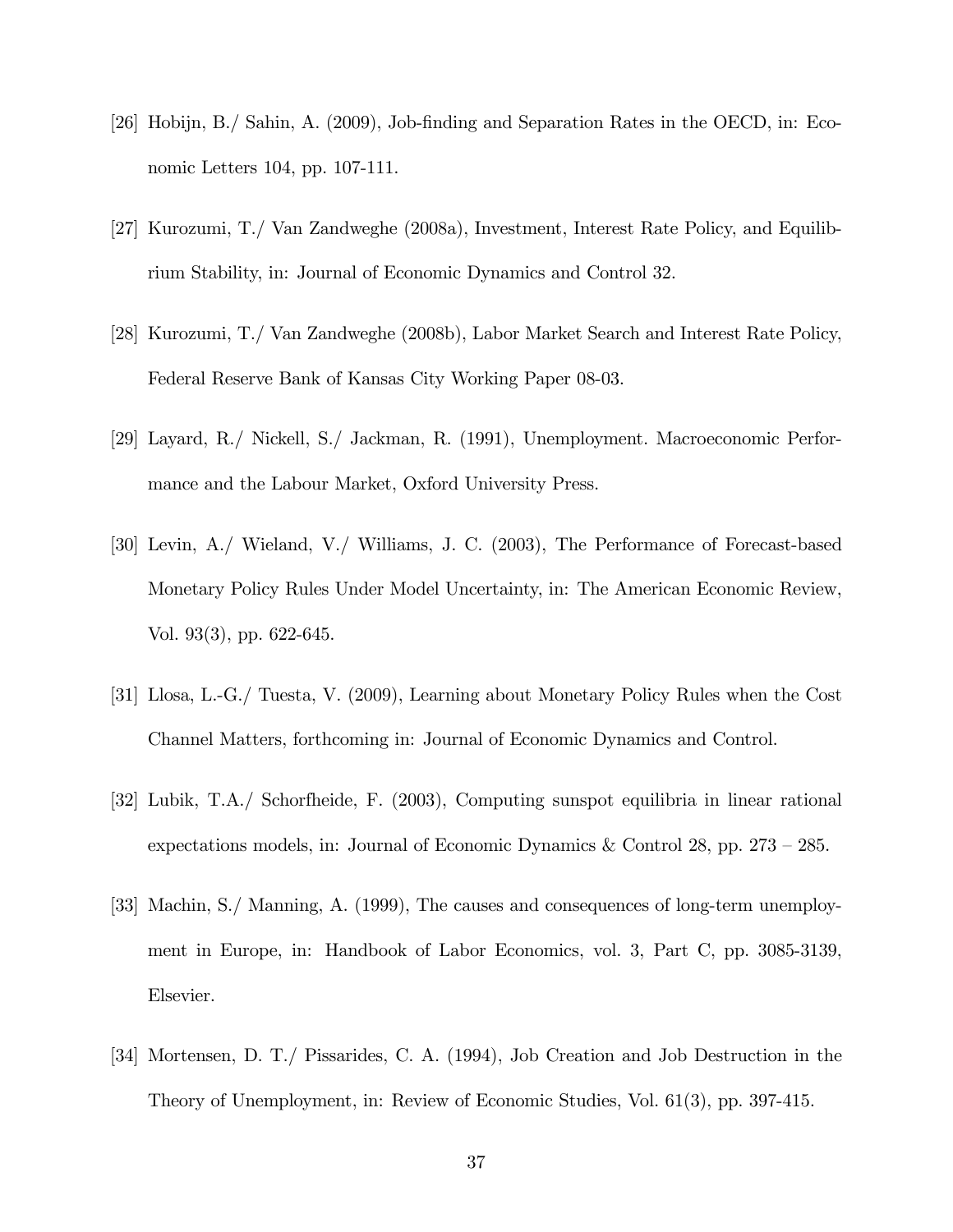- [35] Nickell, S./ Jones, P./ Quintini, G. (2002), A Picture of Job Insecurity Facing British Men, in: The Economic Journal, Vol. 112, No. 476, pp. 1-27.
- [36] Orphanides, A. (2001), Monetary Policy Rules based on Real Time Data, in: The American Economic Review, Vol. 91, No. 4, pp. 964-985.
- [37] Peersman, G./ Smets, F. (1999), Uncertainty and the Taylor rule in a simple Model of the Euro-area Economy, in Proceedings, Federal Reserve Bank of San Francisco.
- [38] Phelps, E. S. (1972), Inflation Policy and Unemployment Theory. The Cost-Benefit Approach to Monetary Planning, Norton and Company.
- [39] Pichelmann, K./ Riedel, M. (1993), Unemployment Duration and the relative Change in individual Earnings: Evidence from Austrian Panel Data, Research Memorandum No. 317.
- [40] Pissarides, C. A. (1992), Loss of Skill During Unemployment and the Persistence of Employment Shocks, in: The Quarterly Journal of Economics, Vol. 107, No. 4, pp. 1371-1391.
- [41] Pissarides, C. A. (2009), The Unemployment Volatility Puzzle: Is Wage Stickiness the Answer?, in: Econometrica, Vol. 77, pp. 1339-1369.
- [42] Rannenberg, A. (2009), The Taylor Principle and (In-) Determinacy in a New Keynesian Model with hiring Frictions and Skill Loss, CDMA Working Paper 0909.
- [43] Ravenna, F., Walsh, C. E. (2006), Optimal monetary Policy with the Cost Channel, in: Journal of Monetary Economics Vol. 53, pp. 199–216.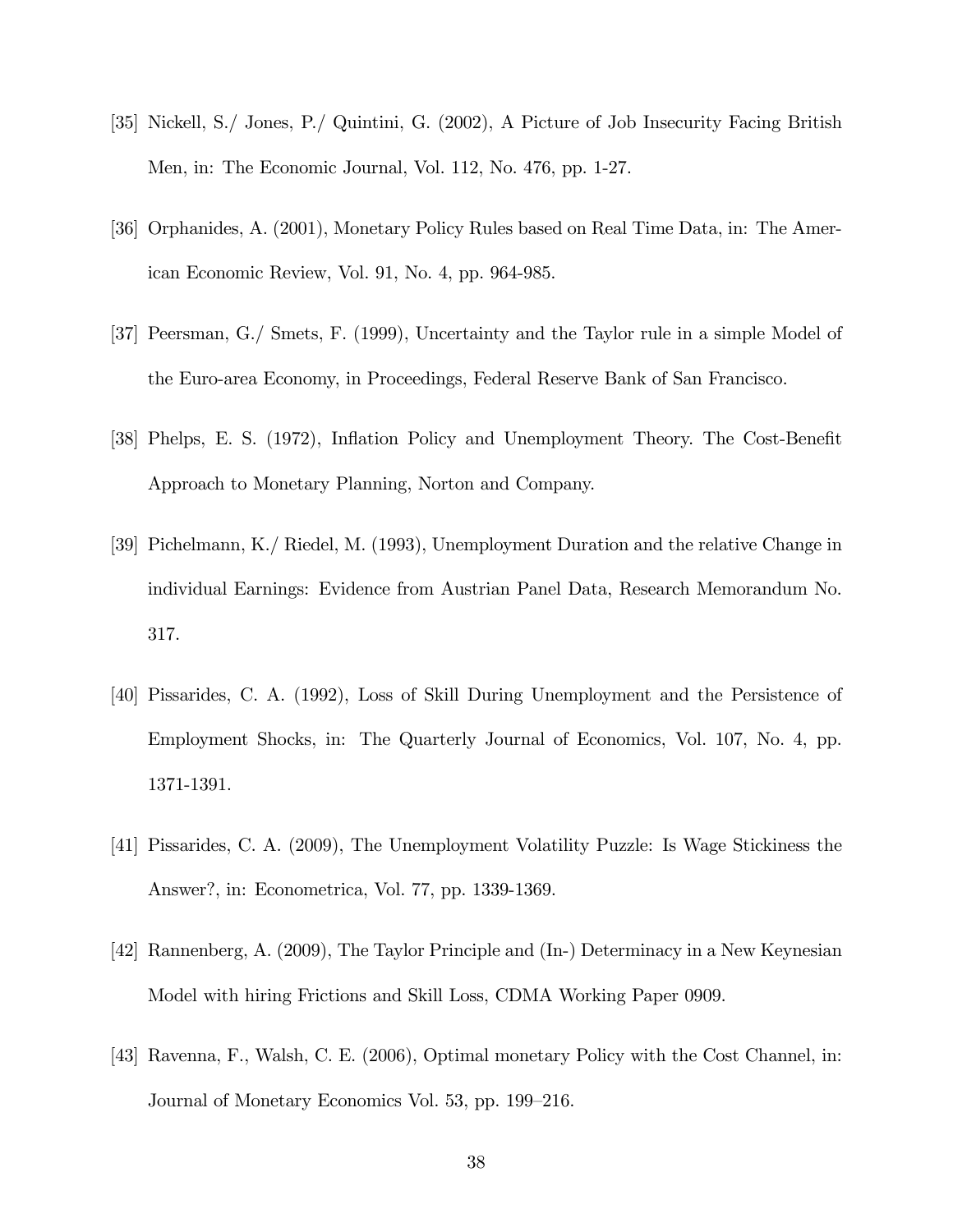- [44] Sauer, S./ Sturm, J.-E. (2007), Using Taylor Rules to understand ECB Monetary Policy, in: German Economic Review, Vol. 8(3).
- [45] Shimer, R. (2005), The Cyclical Behavior of Equilibrium Unemployment and Vacancies, in: The American Economic Review, Vol. 95(1).
- [46] Smant, D. J. C. (2002), Has the European Central Bank followed a a Bundesbank policy? Evidence from the early Years, in: Kredit und Kapital 35, p. 327-343.
- [47] Statistisches Bundesamt Wiesbaden (2006), Volkswirtschaftliche Gesamtrechnungen. Inlandsproduktsberechnung. Revidierte saisonbereinigte Vierteljahresergebnisse nach Census X-12-ARIMA und BV4.1, 1970-1991.
- [48] Sims, C. (2002), Solving linear rational Expectations Models, in: Computational Economics, Vol. 20 (1-2), pp. 1-20.
- [49] Surico, P. (2008), The Cost Channel of Monetary Policy and Indeterminacy, in: Macroeconomic Dynamics, 12, p 724-735.
- [50] Taylor, J. B. (1993), Discretion versus Policy Rules in Practice, in: Carnegie-Rochester Series on Public Policy Vol. 39, pp. 195-214.
- [51] Van den Berg, G. J./ Ours, J.C. (1994a), Eyeball tests for State Dependence and unobserved Heterogeneity in aggregate Unemployment Duration Data, in: Research Memoranda, No. 00009, VU University Amsterdam, Faculty of Economics, Business Administration and Econometrics.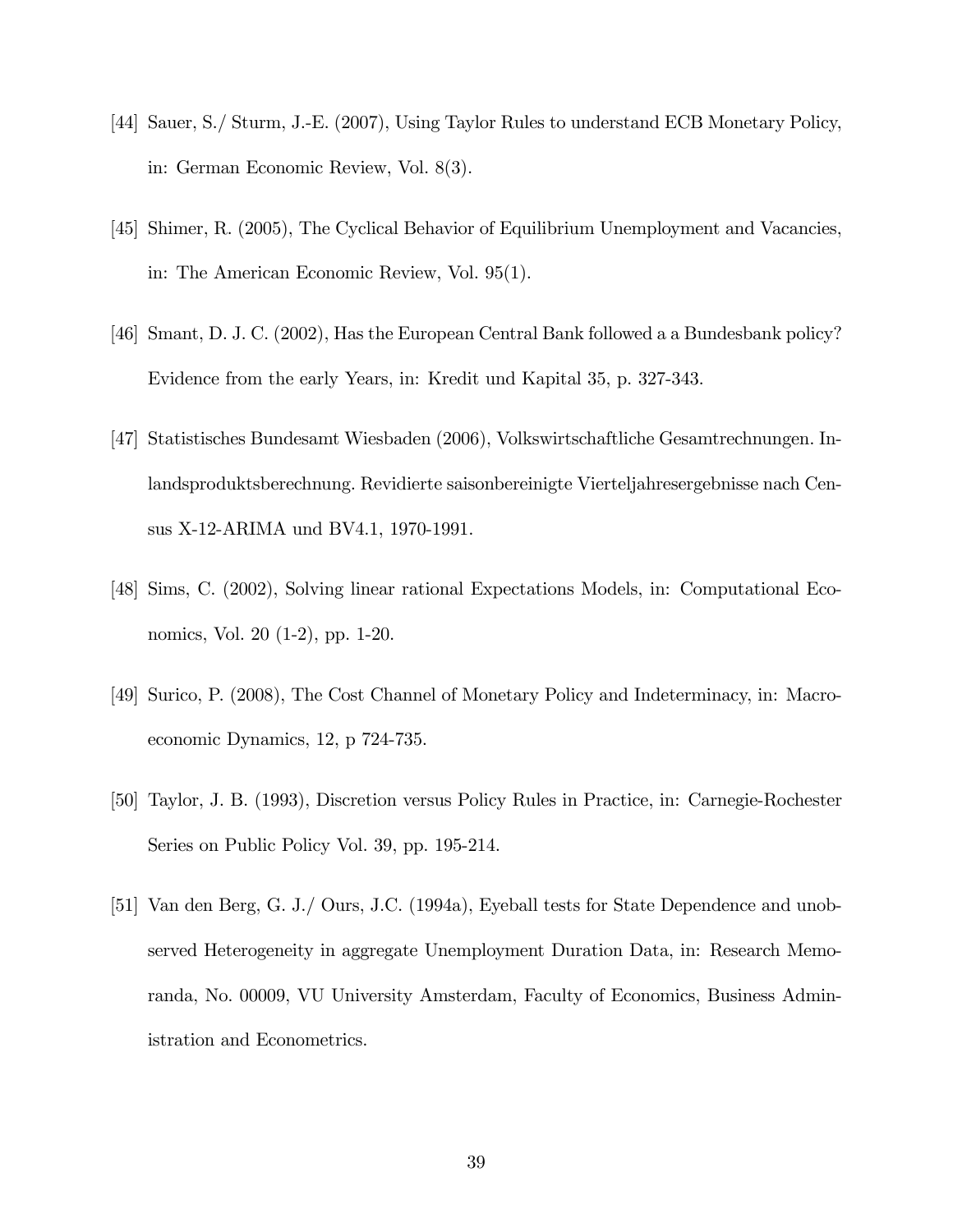- [52] Van den Berg, G. J./ Ours, J.C. (1994b), Unemployment Dynamics and Duration Dependence in France, the Netherlands and the United Kingdom, in: Economic Journal, vol. 104, issue 423, pages 432-43.
- [53] Van den Berg, G.J./ Ours, J.C. (1996), Unemployment Dynamics and Duration Dependence, in: Journal of Labor Economics, vol. 14, issue 1, pages 100-125.
- [54] Woodford, M. (2003), Interest and Prices. Foundations of a Theory of Monetary Policy. Princeton University Press.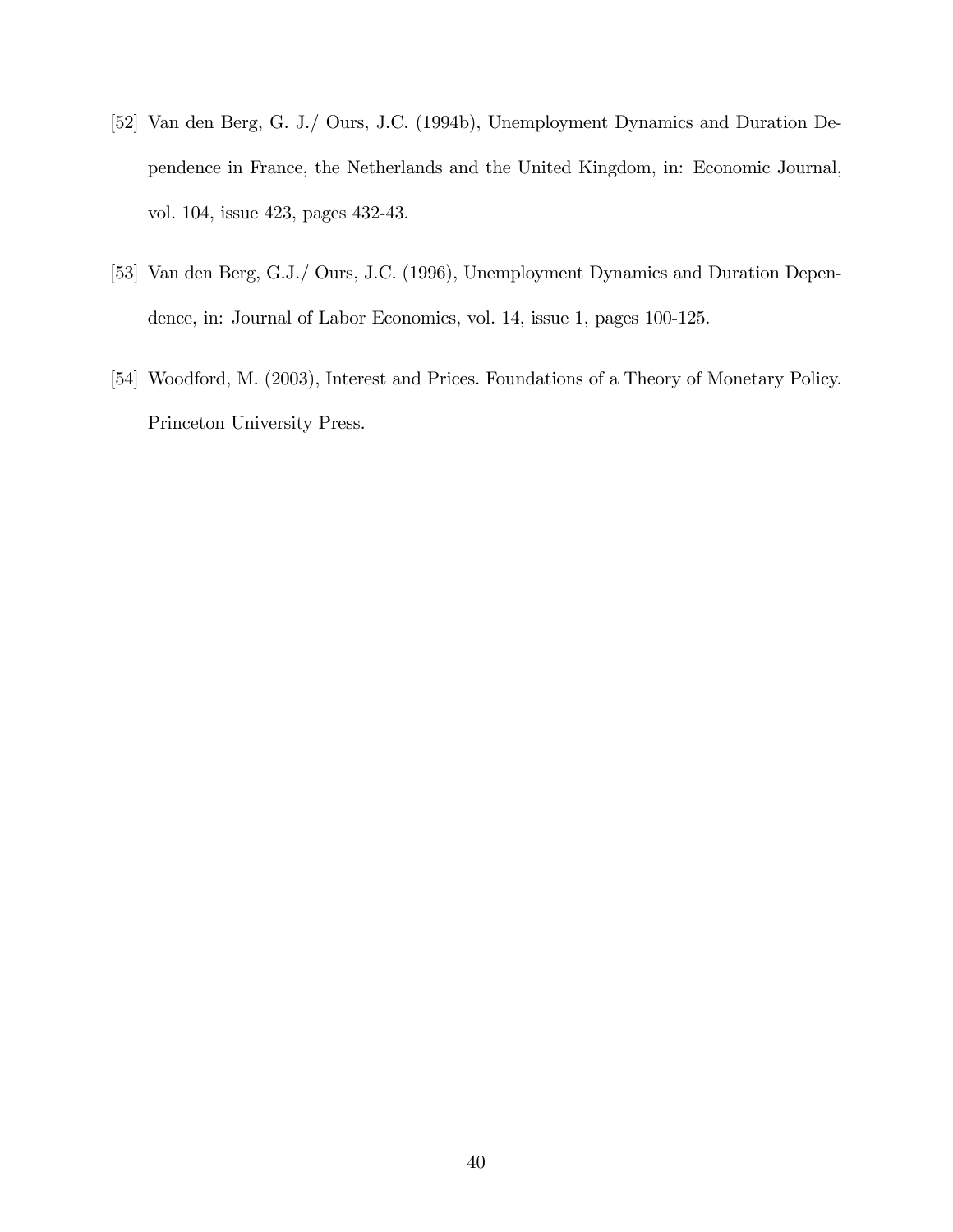#### A Steady State Values and reduced Form Coefficients

As was mentioned in the text, we start by assuming values for  $u$  and  $x$ . This allows to write the steady state values of  $\delta$ ,  $s^i$ ,  $A^L$ ,  $A^A$ , W and  $W^L$ 

$$
\delta = \frac{ux}{(1-u)(1-x)}, s^i = x(1-x)^i, A^L = \sum_{i=0}^{\infty} s^i \beta_s^i = \frac{x}{1-(1-x)\beta_s}, W = \Theta' \sum_{i=0}^{\infty} s^i \beta_s^{i(1-\gamma)} = \Theta' W^L
$$
  

$$
W^L = \sum_{i=0}^{\infty} s^i \beta_s^{i(1-\gamma)} = \frac{x}{1-(1-x)\beta_s^{1-\gamma}}, A^A = s^N A^L + (1-s_t^N) = \delta A^L + 1 - \delta
$$

,

We can now back out  $\Theta$  by first noting that in the steady state, we can write (10) as

$$
A^{L}\left[\frac{1}{M} - g\left(1 - \beta\left(1 - \delta\right)\right)\right] + \beta\left(1 - \delta\right)\left[\frac{1 - A^{L}}{M}\right] = \Theta'\left[\beta\left(1 - \delta\right) + \frac{W}{\Theta'}\left(1 - \beta\left(1 - \delta\right)\right)\right]
$$

Using  $W^L = W/\Theta'$ , we have

$$
\Theta' = \frac{A^L 1 \left[ 1/M - g \left( 1 - \left( 1 - \delta \right) \beta \right) \right] + \frac{(1 - \delta)\beta}{M} \left( 1 - A^L \right)}{\left( 1 - \delta \right) \beta + \frac{x}{1 - (1 - x)\beta_s^{1 - \gamma}} \left( 1 - \left( 1 - \delta \right) \beta \right)}
$$

### B Proof of Proposition 1

If  $a^u = \sum^{\infty}$  $i=1$  $a_i^u$  and  $w^u = \sum_{n=1}^{\infty}$  $i=1$  $w_i^u$ , we have  $a^u = \frac{1-x}{u(1-u)}$  $u(1-u)$  $\frac{1-\beta_s}{}$  $\frac{1-\beta_s}{1-(1-x)\beta_s}, w^u = \frac{1-x}{u(1-u)}$  $u(1-u)$  $\frac{1-\beta_s^{1-\gamma}}{1-(1-x)\beta_s^{1-\gamma}}$ . Then  $a^u > w^u$  if and only if  $\frac{1}{\beta_s} > 1$ , which will be true only if  $\gamma > 0$  and  $\beta_s < 1$ . Furthermore,  $\frac{\partial a^u}{\partial \delta_s} = \frac{1-x}{u(1-u)}$  $u(1-u)$ x  $\frac{x}{(1-(1-x)\beta_s)^2} > 0$  and  $\frac{\partial w^u}{\partial \delta_s} = \frac{1-x}{u(1-u)}$  $\frac{1-x}{u(1-u)}\left(1-\gamma\right)\frac{x\beta_s^{-\gamma}}{\left(1-(1-x)\beta_s^{1-\gamma}\right)^2} > 0.$   $\frac{\partial a^u}{\partial \delta_s}$  $\frac{\partial a^u}{\partial \delta_s} > \frac{\partial w^u}{\partial \delta_s}$  $\partial \delta_s$ if  $\frac{1}{(1-(1-x)\beta_s)^2}$  >  $(1-\gamma)\frac{\beta_s^{-\gamma}}{(1-(1-x)\beta_s^{1-\gamma})^2}$ . This will be true if  $\beta_s$  is close to 1 and  $\gamma > 0$ . Finally,  $\frac{\partial w^u}{\partial \gamma} = \frac{1-x}{u(1-u)}$  $\frac{1-x}{u(1-u)} \ln (\beta_s^{1-\gamma}) \beta_s^{1-\gamma} \frac{x}{(1-(1-x))}$  $\frac{x}{(1-(1-x)\beta_s)^2}$ .  $\ln(\beta_s^{1-\gamma})$  < 0 if and only if  $\beta_s^{1-\gamma}$  < 0. Hence  $\frac{\partial w^u}{\partial \gamma}$  < 0 if and only if  $\beta_s$  < 1 and  $\gamma$  < 1.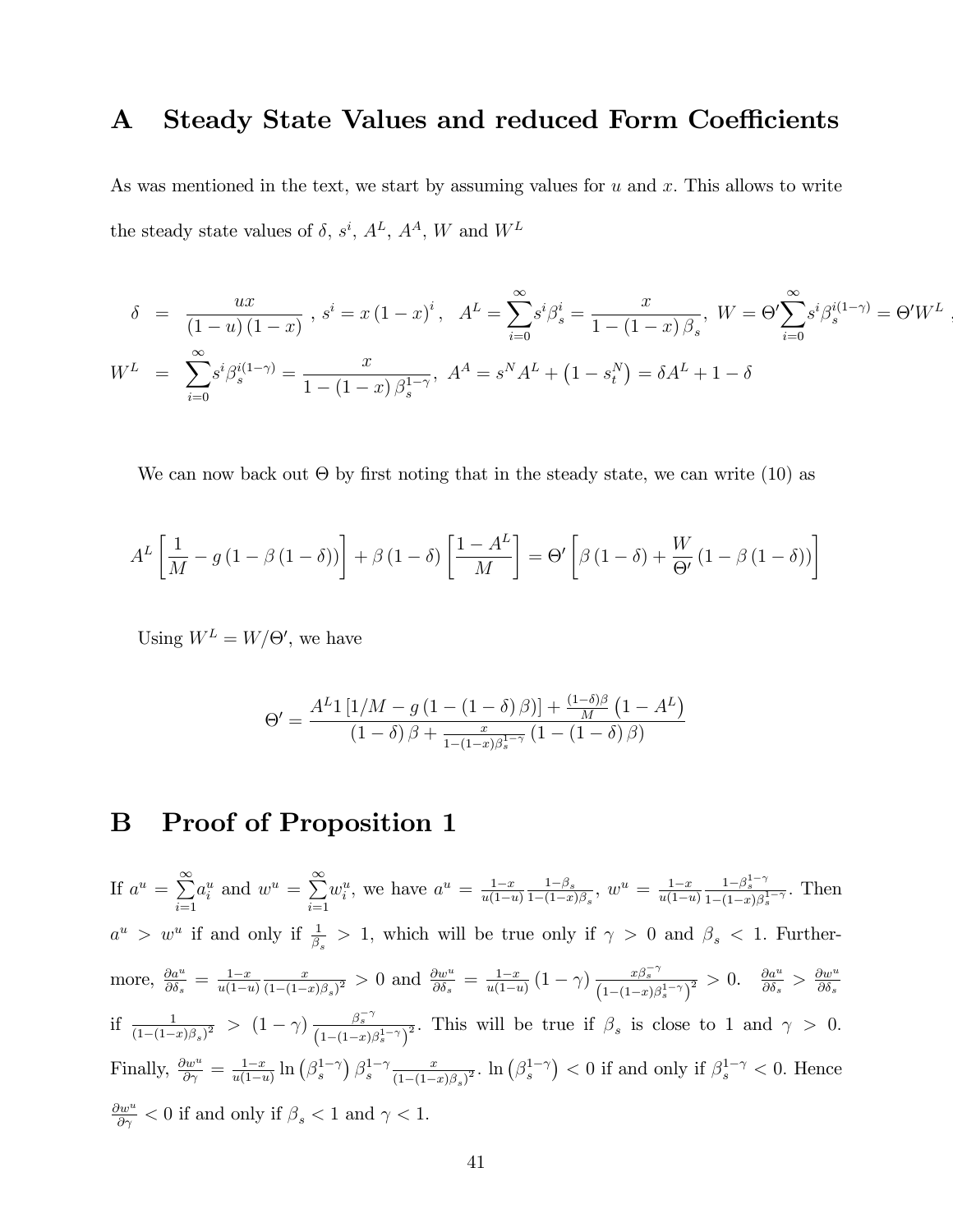### C Proof of Propositions 2

First, in (14), (15) and (16) we set  $\widehat{mc}_{t+1} = \widehat{mc}_t = \widehat{mc}$ ,  $\widehat{u}_{t+1} = \widehat{u}_t = \widehat{u}_{t-1} = \widehat{u}$ ,  $\widehat{a}_t^L = \widehat{a}_{t-1}^L = \widehat{a}^L$ and  $\hat{w}_t^L = \hat{w}_{t-1}^L = \hat{w}^L$  and combine the resulting expressions, which yields

$$
\frac{\alpha_{AB'x^{\alpha}}}{(1-u)} \left[ (1-u-x) (1-\beta) + ux \right]
$$
  
\n
$$
\lambda \widehat{mc} = -\frac{\left[ (1-x) (1-\beta)(1-\beta) \right] \left[ \frac{-(1-\beta_s)(1-Bx^{\alpha}M)}{(1-(1-x)\beta_s)} + \frac{(1-\beta_s^{1-\gamma})\frac{WM}{A^L}}{(1-(1-x)\beta_s^{1-\gamma})} \right]}{u (1+h_c) (1-u)} \lambda \widehat{u}
$$
  
\n
$$
= -\kappa \widehat{u}
$$
  
\n
$$
\frac{\alpha_{AB'x^{\alpha}}}{(1-u)} \left[ (1-u-x)(1-\beta) + ux \right] + \frac{\left[ (1-\beta_s)(1-B'x^{\alpha}M) + \frac{(1-\beta_s^{1-\gamma})WM}{(1-(1-x)\beta_s)} \right]}{(1+\beta_s)(1-u)} \lambda
$$
  
\n
$$
\kappa = \frac{u (1+h_c) (1-u)}{u (1+h_c) (1-u)}
$$

Note that for  $\beta_s = 1$ , we have  $\kappa > 0$  since  $\delta \leq 1$  implies  $1 \geq u + x$ .

We will now show that  $\frac{\partial \kappa}{\partial \delta_s} < 0$  if  $\beta_s$  is close to 1 (or  $\delta_s$  close to zero). A more general proof seems impossible. We have

$$
\frac{\partial \kappa}{\partial \delta_s} = \frac{\frac{\partial h_c}{\partial \beta_s} \kappa}{1 + h_c}
$$
\n
$$
-\frac{\lambda (1 - x)}{u (1 - u)} \left[ \frac{1 - \beta (1 - \delta)}{(1 + h_c)} \left[ -\beta_s^{-\gamma} (1 - \gamma) W + (1 - \beta_s^{1 - \gamma}) \frac{\partial W}{\partial \beta_s} \right] - (1 - u) \left[ \frac{1 - \beta (1 - \delta)}{(1 + h_c)} \left[ -\beta_s^{-\gamma} (1 - \gamma) W + (1 - \beta_s^{1 - \gamma}) \frac{\partial W}{\partial \beta_s} \right] - (1 - \beta_s^{1 - \gamma}) W \left[ \frac{\partial A^L}{\partial \beta_s} (1 - (1 - x) \beta_s^{1 - \gamma}) \right] - (1 - \beta_s^{1 - \gamma}) W \left[ \frac{\partial A^L}{\partial \beta_s} (1 - (1 - x) (1 - \gamma) \beta_s^{-\gamma}) \right] - A^L (1 - x) (1 - \gamma) \beta_s^{-\gamma} \right]
$$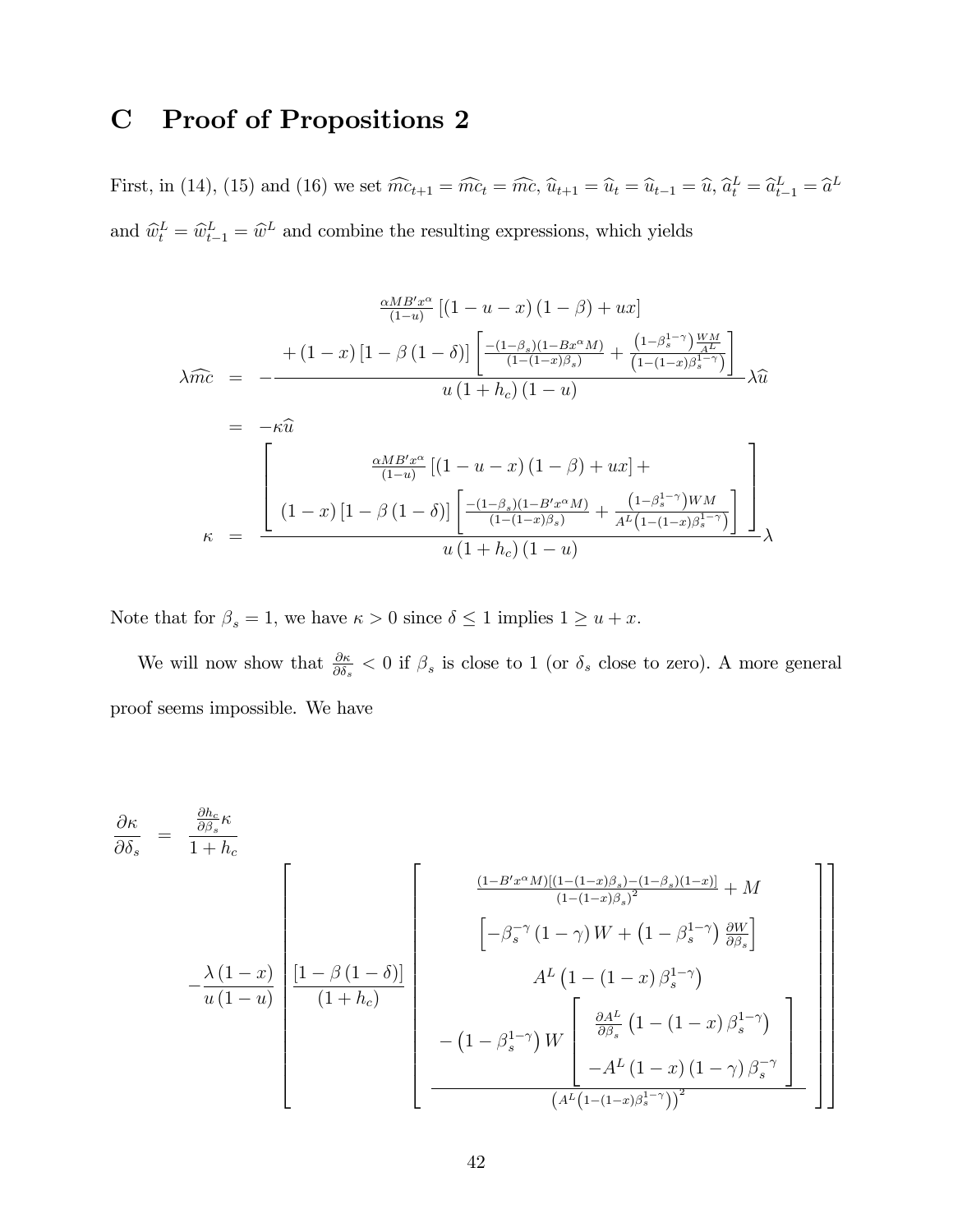It is easily shown that  $\frac{\partial h_c}{\partial \beta_s} = -\beta (1 - \delta) \frac{\partial A^L}{\partial \beta_s}$  $\partial \beta_{s}$ 1  $\frac{1}{(A^L)^2}$  < 0. For  $\kappa > 0$ , this implies that  $\frac{\partial h_c}{\partial \beta_s \kappa}$  $\frac{\partial \beta_s}{1+h_c} < 0.$ Furthermore, the range of values of  $\beta_s$  we are interested in here is the one for which  $\kappa$ is positive, or "just" negative. Hence  $\frac{\frac{\partial h_c}{\partial \beta s} \kappa (1+h_c)}{(1+h_c)^2}$  $\frac{\beta_s \cdots \beta_s}{(1+h_c)^2}$  < 0. Setting  $\beta_s = 1$  yields  $W = \Theta' =$  $\frac{1}{M}-g\left[1-\beta\left(1-\delta\right)\right], \left(1-\beta_s^{1-\gamma}\right)=0$  and  $\left(1-\left(1-x\right)\beta_s^{1-\gamma}\right)=x$ , implying that for  $\frac{\partial\kappa}{\partial\delta_s}<0$ , we must have

$$
\gamma > \frac{B'x^{\alpha}M\beta\left(1-\delta\right)}{1 - B'x^{\alpha}M\left(1-\beta\left(1-\delta\right)\right)}
$$

This is easily fulfilled under the calibrations considered in this paper.<sup>22</sup>

To derive the effect of  $\gamma$  on  $\kappa$  let us rewrite  $\kappa$  as

$$
\kappa = \frac{\left[\frac{\frac{\alpha MB'x^{\alpha}}{(1-u)}[(1-u-x)(1-\beta)+ux]}{(1-u)} + \frac{[1-\beta(1-\delta)][-a^u(1-B'x^{\alpha}M)+w^u\frac{WM}{A^L}]}{(1+h_c)}\right]}{(1+h_c)}
$$

Note that in this expression, only the  $w^nW$  term depends on  $\gamma$ . Let  $f(\gamma) = w^nW$ . Then  $\frac{\partial \kappa}{\partial \gamma}$  < 0 if and only if  $f'(\gamma)$  < 0. It will be convenient to take the log of  $f(\gamma)$  before taking the derivative with respect to  $\gamma$ , which yields

$$
\frac{f'(\gamma)}{f(\gamma)} = \frac{\frac{\partial w^n}{\partial \gamma}}{w^n} + \frac{\frac{\partial W}{\partial \gamma}}{W}
$$

Using proposition 1 yields  $\frac{\partial w^u}{\partial \gamma}}{w^u} = \frac{\ln(\beta_s^{1-\gamma})\beta_s^{1-\gamma}x}{(1-\beta_s^{1-\gamma})(1-(1-x))}$  $\frac{\ln(\beta s - \beta s - x)}{(1-\beta s^{-\gamma})(1-(1-x)\beta s)}$ . This is always negative if  $\gamma < 1$  and

<sup>&</sup>lt;sup>22</sup>One might wonder why the condition in the proposition does not simply say  $\gamma > 0$ . Note first that this is merely a sufficient, not a necessary and sufficient condition. The necessary and sufficient value of  $\gamma$  would be lower. Furthermore, it can obtained from  $(10)$  that even if there is no real-wage rigidity and thus  $W_t$  would move by the same percentage as  $A_t^L$  the effects of a decline or increase in the average skill level would not be neutral. This is because the t+1 flow profit associated with hiring in t  $mc_{t+1}A_{t+1}^P - W_{t+1}^0$  does not depend on the skill level of the average applicant. Thus a permanent decline in  $A_t^L$  affect  $mc_t$  in some way even if there is no real-wage rigidity. The resulting effect can be obtained from (17) by setting  $\gamma = 0$  in the squared bracket:  $((a_1^L - a_2^L) - (w_1^L - w_2^L)) \frac{(1-x)}{u} \frac{(1-\beta_s)}{(1-(1-x))}$  $\frac{(1-\beta_s)}{(1-(1-x)\beta_s)}$ .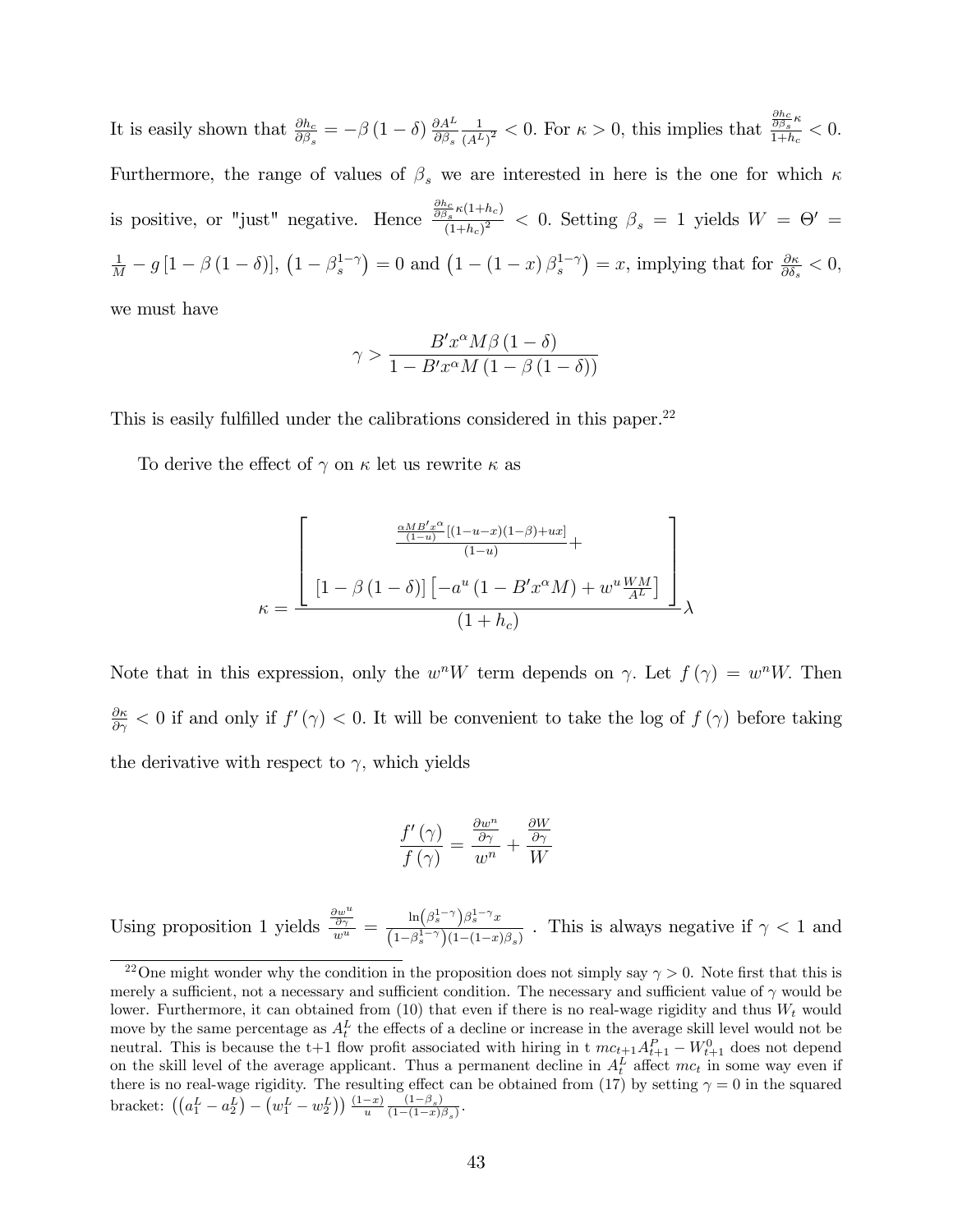$\beta_s < 1$ , but would be zero for  $\gamma = 1$  or  $\beta_s = 1$ . Since  $W = \Theta' W^L = \frac{x A^L 1 [1/M - g(1 - (1 - \delta)\beta)] + x \frac{(1 - \delta)\beta}{L} (1 - (1 - \delta)\beta)}{(1 - (1 - x)\beta^{1 - \gamma})(1 - \delta)\beta + x(1 - (1 - \delta)\beta)}$  $\frac{1}{(1-(1-x)\beta_s^{1-\gamma})(1-\delta)\beta+x(1-(1-\delta)\beta)},\ \frac{1}{(1-(1-x)\beta_s^{1-\gamma})(1-\delta)\beta+x(1-(1-\delta)\beta)},$ we have  $\frac{\frac{\partial W}{\partial \gamma}}{W} = -\frac{(1-x)\ln(\beta_s^{1-\gamma})\beta_s^{1-\gamma}}{(1-(1-x)\beta_s^{1-\gamma})(1-\delta)\beta_x^{1-\gamma}}$  $\frac{(1-x)\ln(\beta s)^{-\beta s}}{(1-(1-x)\beta_s^{1-\gamma})(1-\delta)\beta+x(1-(1-\delta)\beta)}$ . This is always positive if  $\gamma < 1$  and  $\beta_s < 1$ . Hence we note that  $\gamma < 1$  and  $\beta_s < 1$  is a necessary condition for  $f'(\gamma) < 0$  and thus  $\frac{\partial \kappa}{\partial \gamma} < 0$ ,

though not sufficient. Plugging  $\frac{\partial w^n}{\partial \gamma}$  and  $\frac{\partial w}{\partial \gamma}$  into  $\frac{f'(\gamma)}{f(\gamma)} < 0$  yields

$$
\ln\left(\beta_s^{1-\gamma}\right)\beta_s^{1-\gamma}\left[\frac{x}{\left(1-\beta_s^{1-\gamma}\right)\left(1-\left(1-x\right)\beta_s^{1-\gamma}\right)}-\frac{1-x}{\left(1-\left(1-x\right)\beta_s^{1-\gamma}\right)\left(1-\delta\right)\beta+x\left(1-\left(1-\delta\right)\beta\right)}\right]<0
$$

For  $\gamma < 1$  and  $\beta_s < 1$ , this implies that  $f'(\gamma) < 0$  if and only if

$$
x(1-\delta)\beta + \frac{x(1-(1-\delta)\beta)}{(1-(1-x)\beta_s^{1-\gamma})} > (1-x)\left(1-\beta_s^{1-\gamma}\right)
$$

This condition is easily met for the calibrations used in this paper.

# D Model Equations in the Form required by Sims' (2000) Code

We first use the interest feedback rule to substitute  $\hat{i}_t$  out of the Euler equation. We can then write the system in the form

$$
\Gamma_0 y_t = \Gamma_1 y_{t-1} + \begin{bmatrix} \Psi & \Pi \end{bmatrix} \begin{bmatrix} \varepsilon_t \\ v_t \end{bmatrix} + \Pi \widetilde{\eta}_t
$$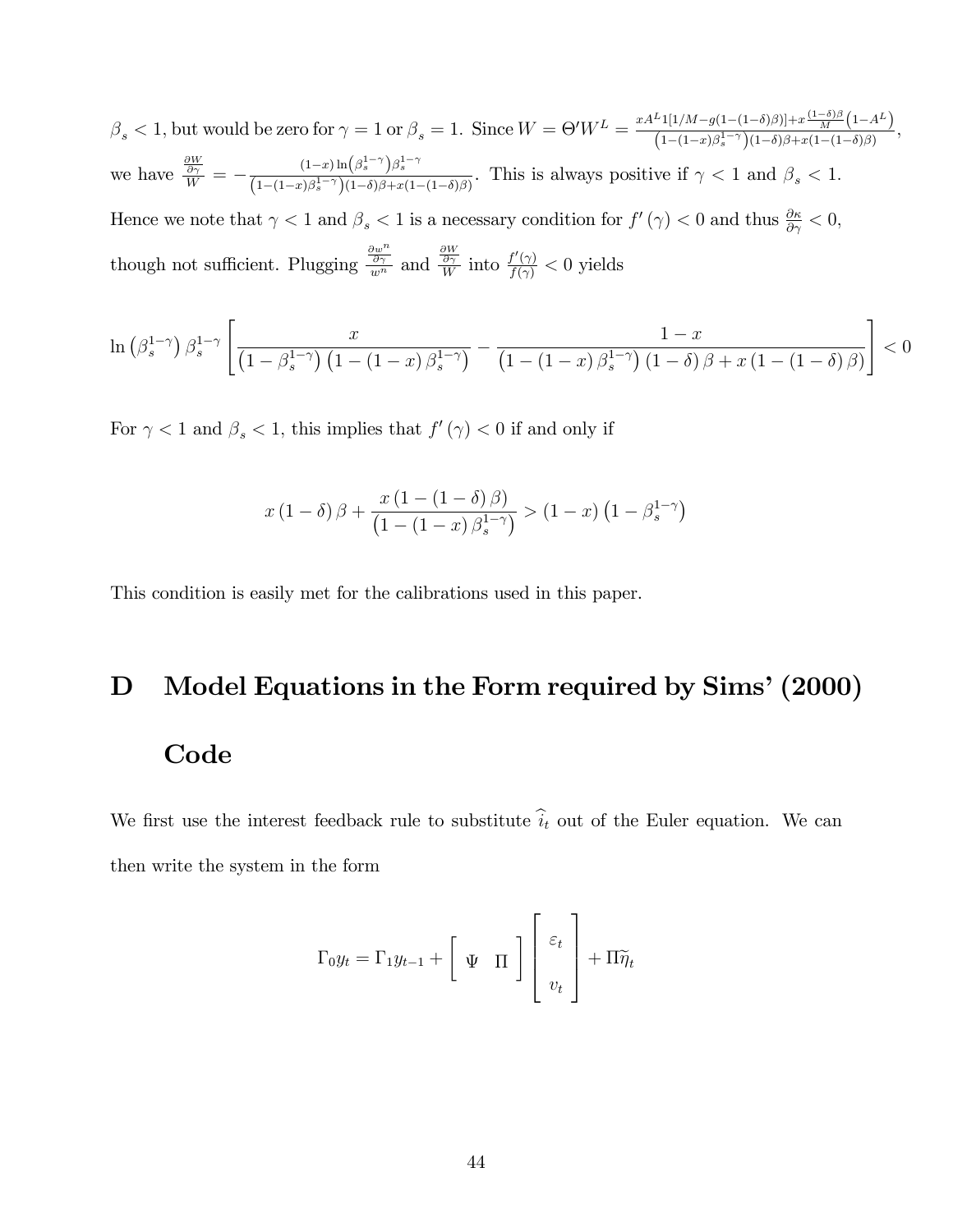with  $y_t =$  $\sqrt{ }$  $x_t^{\pi}$   $x_t^u$   $x_t^{mc}$   $x_t^n$   $x_t^c$   $\hat{a}_t^P$   $\pi_t$   $\hat{u}_t$   $\hat{mc}_t^{\prime}$   $\hat{u}_t^n$   $\hat{c}_t$   $\hat{a}_t^L$   $\hat{u}_t^L$   $\hat{u}_t^L$  $\lceil '$  $, \varepsilon_t = e_t, v_t =$  $\sqrt{ }$  $e_t$   $v_t^{\pi}$   $v_t^u$   $v_t^{mc}$   $v_t^n$   $v_t^c$  $\lceil '$ with  $x_t^q = E_t q_{t+1}$ , the  $v_t^q$  denoting the belief shock associated with the forecast of the t+1 value of variable q and  $\widehat{mc}'_t = \lambda mc_t$ . Furthermore,  $\Gamma_0 = [\Gamma_0^1 \Gamma_0^2]$ and

|                | $\beta$          | $\overline{0}$      | $\overline{0}$   | $\boldsymbol{0}$ | $\boldsymbol{0}$ | $\boldsymbol{0}$                |
|----------------|------------------|---------------------|------------------|------------------|------------------|---------------------------------|
|                | $\overline{0}$   | $-\kappa_F^*$ $h_c$ |                  | $\boldsymbol{0}$ |                  | 0 $\lambda (p_0 + \rho_a p_1)$  |
|                | $\overline{0}$   | $\overline{0}$      | $\boldsymbol{0}$ | $\boldsymbol{0}$ | $\boldsymbol{0}$ | $\overline{0}$                  |
|                | $\boldsymbol{0}$ | $\boldsymbol{0}$    | $\boldsymbol{0}$ | $\boldsymbol{0}$ | $\boldsymbol{0}$ | $\boldsymbol{0}$                |
|                | $\overline{0}$   | $0\,$               | $\boldsymbol{0}$ | $\boldsymbol{0}$ | $\boldsymbol{0}$ | $-1$                            |
|                | $\overline{0}$   | $\overline{0}$      | $\overline{0}$   | $\boldsymbol{0}$ | $\overline{0}$   | $\overline{0}$                  |
| $\Gamma_0^1 =$ | $\overline{0}$   | $\overline{0}$      | $\boldsymbol{0}$ | $\boldsymbol{0}$ | $\overline{0}$   | $\mathbf{1}$                    |
|                | $-1$             | $\overline{0}$      | $\boldsymbol{0}$ | $\boldsymbol{0}$ | $-1$             | $\boldsymbol{0}$                |
|                | $\overline{0}$   | $\boldsymbol{0}$    | $\overline{0}$   | $\kappa_F^*$     |                  | 0 $-\lambda (p_0 + \rho_a p_1)$ |
|                | $\boldsymbol{0}$ | $\boldsymbol{0}$    | $\boldsymbol{0}$ | $\boldsymbol{0}$ | $\boldsymbol{0}$ | $\overline{0}$                  |
|                | $\overline{0}$   | $\boldsymbol{0}$    | $\boldsymbol{0}$ | $\boldsymbol{0}$ | $\boldsymbol{0}$ | $\boldsymbol{0}$                |
|                | $\overline{0}$   | $\boldsymbol{0}$    | $\overline{0}$   | $\overline{0}$   | $\boldsymbol{0}$ | $\boldsymbol{0}$                |
|                | $\overline{0}$   | $\boldsymbol{0}$    | $\boldsymbol{0}$ | $\boldsymbol{0}$ | $\boldsymbol{0}$ | $\boldsymbol{0}$                |
|                | $\overline{0}$   | $\overline{0}$      | $\boldsymbol{0}$ | $\boldsymbol{0}$ | $\overline{0}$   | $\boldsymbol{0}$                |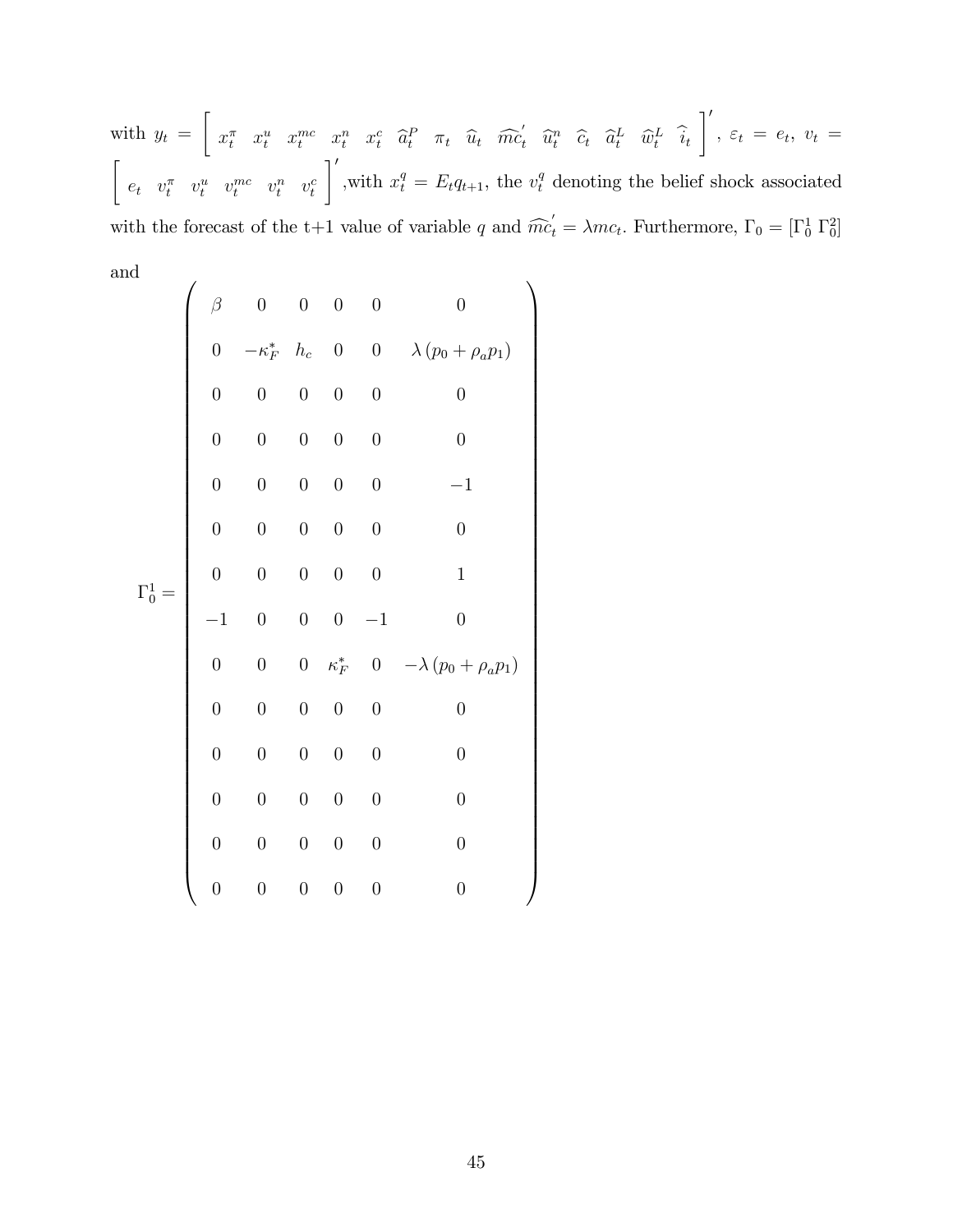|                | $-1$                   | $\overline{0}$   | $\mathbf{1}$     | $\overline{0}$   | $\overline{0}$   | $\overline{0}$   | $\boldsymbol{0}$   | $\boldsymbol{0}$ |
|----------------|------------------------|------------------|------------------|------------------|------------------|------------------|--------------------|------------------|
|                | $\boldsymbol{0}$       | $\kappa_0^*$     | $\mathbf{1}$     | $\overline{0}$   |                  | $0 \quad a^*$    | $-w^*$             | $\overline{0}$   |
|                | $\boldsymbol{0}$       | $\boldsymbol{0}$ | $\boldsymbol{0}$ | $\boldsymbol{0}$ | $\boldsymbol{0}$ | $\,1$            | $\boldsymbol{0}$   | $\boldsymbol{0}$ |
|                | $\boldsymbol{0}$       | $\boldsymbol{0}$ | $\boldsymbol{0}$ | $\boldsymbol{0}$ | $\boldsymbol{0}$ | $\boldsymbol{0}$ | $\mathbf{1}$       | $\boldsymbol{0}$ |
|                | $\boldsymbol{0}$       | $c_0^*$          | $\boldsymbol{0}$ | $\boldsymbol{0}$ | $\mathbf{1}$     | $-c_L$           | $\boldsymbol{0}$   | $\boldsymbol{0}$ |
|                | $(1-\rho)\,\phi_{\pi}$ | $\boldsymbol{0}$ | $\boldsymbol{0}$ | $\boldsymbol{0}$ | $\boldsymbol{0}$ | $\boldsymbol{0}$ | $\overline{0}$     | $-1$             |
| $\Gamma_0^2 =$ | $\boldsymbol{0}$       | $\boldsymbol{0}$ | $\boldsymbol{0}$ | $\boldsymbol{0}$ | $\overline{0}$   | $\boldsymbol{0}$ | $\overline{0}$     | $\boldsymbol{0}$ |
|                | $\overline{0}$         | $\boldsymbol{0}$ | $\boldsymbol{0}$ | $0\,$            | $\mathbf{1}$     | $\boldsymbol{0}$ | $\boldsymbol{0}$   | $\mathbf{1}$     |
|                | $\boldsymbol{0}$       | $\boldsymbol{0}$ | $\overline{0}$   | $-\kappa_0^*$    | $\overline{0}$   | $-a^\ast$        | $\boldsymbol{w}^*$ | $\boldsymbol{0}$ |
|                | $\mathbf 1$            | $\boldsymbol{0}$ | $\boldsymbol{0}$ | $\boldsymbol{0}$ | $\boldsymbol{0}$ | $\boldsymbol{0}$ | $\boldsymbol{0}$   | $\boldsymbol{0}$ |
|                | $\boldsymbol{0}$       | $\mathbf 1$      | $\boldsymbol{0}$ | $\boldsymbol{0}$ | $\boldsymbol{0}$ | $\boldsymbol{0}$ | $\boldsymbol{0}$   | $\overline{0}$   |
|                | $\boldsymbol{0}$       | $\overline{0}$   | $\mathbf{1}$     | $\boldsymbol{0}$ | $\boldsymbol{0}$ | $\boldsymbol{0}$ | $\boldsymbol{0}$   | $\overline{0}$   |
|                | $\boldsymbol{0}$       | $\boldsymbol{0}$ | $\boldsymbol{0}$ | $\,1$            | $\boldsymbol{0}$ | $\boldsymbol{0}$ | $\boldsymbol{0}$   | $\boldsymbol{0}$ |
|                | $\boldsymbol{0}$       | $\boldsymbol{0}$ | $\boldsymbol{0}$ | $\boldsymbol{0}$ | $\mathbf{1}$     | $\boldsymbol{0}$ | $\boldsymbol{0}$   | $\overline{0}$   |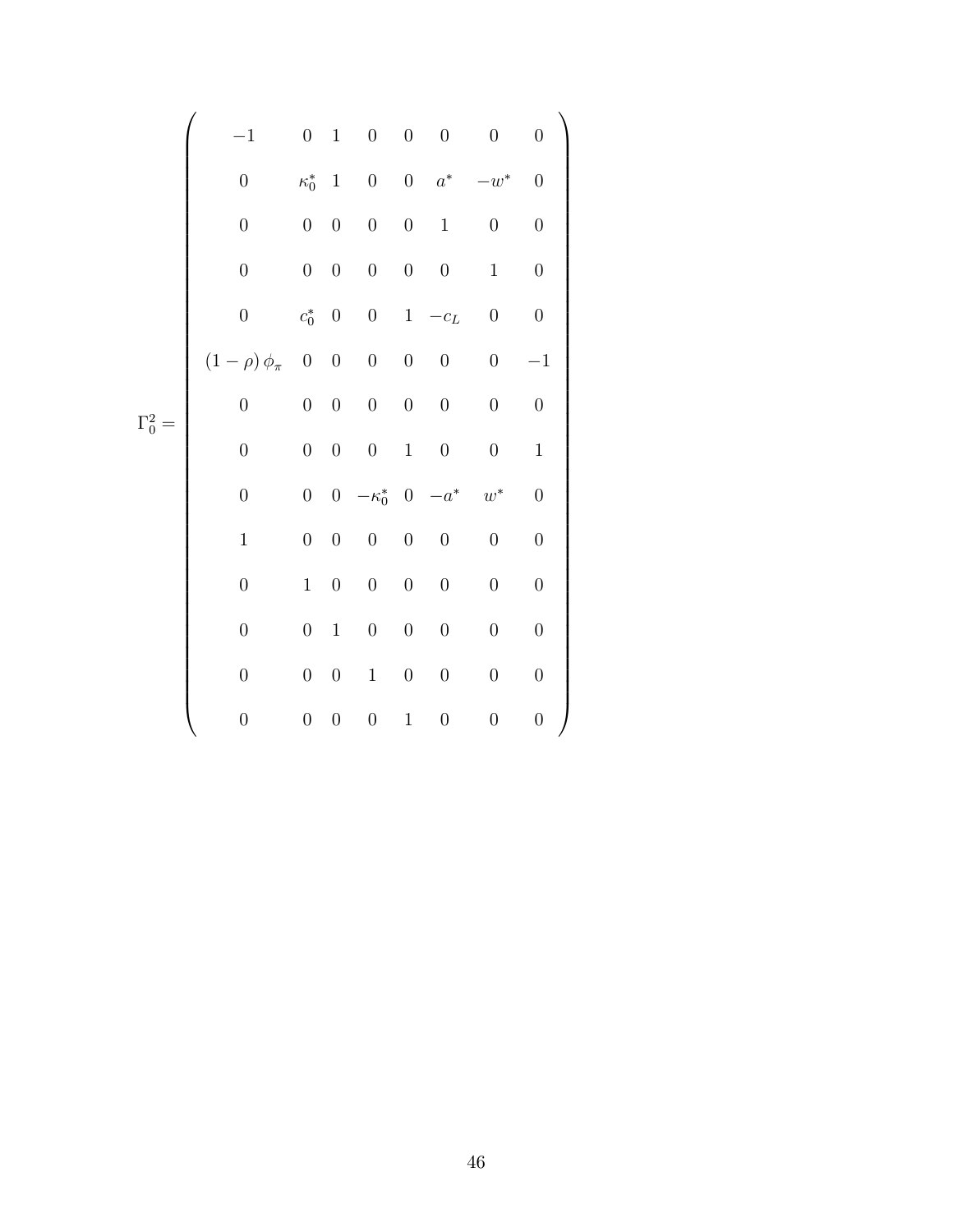|              | $\overline{0}$ |                          |  | $0\quad 0\quad 0\quad 0\quad 0\quad 0$                 |                | $\begin{matrix} 0 & 0 & 0 \end{matrix}$                                                                                                 |                   | $\overline{0}$ | $\boldsymbol{0}$     | $\overline{0}$                | $\theta$         |  |
|--------------|----------------|--------------------------|--|--------------------------------------------------------|----------------|-----------------------------------------------------------------------------------------------------------------------------------------|-------------------|----------------|----------------------|-------------------------------|------------------|--|
|              |                |                          |  | $0\quad 0\quad 0\quad 0\quad 0\quad 0\quad 0$          |                |                                                                                                                                         |                   |                | $\overline{0}$       | $\overline{0}$                | $\overline{0}$   |  |
|              | $\overline{0}$ |                          |  |                                                        |                | 0 0 0 0 0 0 $\frac{-(1-x)(1-\beta_s)}{u(1-u)}$                                                                                          |                   |                | 0 0 0 $(1-x)\beta_s$ | $\,0\,$                       | $\boldsymbol{0}$ |  |
|              |                |                          |  |                                                        |                | $0\quad 0\quad 0\quad 0\quad 0\quad 0\quad 0\quad 0\quad \frac{-(1-x)\left(1-\beta_{s}^{1-\gamma}\right)}{u(1-u)}\quad 0\quad 0\quad 0$ |                   |                |                      | 0 $(1-x)\,\beta_s^{1-\gamma}$ | $\overline{0}$   |  |
|              |                |                          |  | $0\quad 0\quad 0\quad 0\quad 0\quad 0\quad 0$          |                | $-c_1^*$ 0 0                                                                                                                            |                   | $\overline{0}$ | $\overline{0}$       | $\overline{0}$                | $\boldsymbol{0}$ |  |
|              |                |                          |  | $0\quad 0\quad 0\quad 0\quad 0\quad 0\quad 0$          |                | $\overline{0}$<br>$0\quad 0\quad 0$                                                                                                     |                   |                | $\boldsymbol{0}$     | $\theta$                      | $-\rho$          |  |
| $\Gamma_1 =$ |                |                          |  | $0\quad 0\quad 0\quad 0\quad 0\quad \rho_a\quad 0$     |                | $\overline{0}$                                                                                                                          | $0\quad 0\quad 0$ |                | $\boldsymbol{0}$     | $\boldsymbol{0}$              | $\boldsymbol{0}$ |  |
|              |                |                          |  | $0 \t0 \t0 \t0 \t0 \t0 \t0$                            |                | $\overline{0}$                                                                                                                          | $0\quad 0\quad$   | $\overline{0}$ | $\boldsymbol{0}$     | $\boldsymbol{0}$              | $\overline{0}$   |  |
|              |                |                          |  | $0\quad 0\quad 0\quad 0\quad 0\quad 0\quad 0$          |                | $-\kappa_{L1}^*$                                                                                                                        | $0\quad 0\quad 0$ |                | $\boldsymbol{0}$     | $\boldsymbol{0}$              | $\overline{0}$   |  |
|              |                |                          |  | $1\  \  0\  \  0\  \  0\  \  \, 0\  \  \, 0\  \  \, 0$ |                | $\overline{\phantom{0}}$                                                                                                                | $0\quad 0\quad 0$ |                | $\boldsymbol{0}$     | $\boldsymbol{0}$              | $\overline{0}$   |  |
|              | $\overline{0}$ | $1\quad 0\quad 0\quad 0$ |  | $\overline{0}$                                         | $\overline{0}$ | $\overline{0}$                                                                                                                          | $0 \quad 0$       | $\overline{0}$ | $\boldsymbol{0}$     | $\boldsymbol{0}$              | $\overline{0}$   |  |
|              |                |                          |  | $0 \t0 \t1 \t0 \t0 \t0 \t0$                            |                | $\boldsymbol{0}$                                                                                                                        | $0\quad 0\quad 0$ |                | $\boldsymbol{0}$     | $\theta$                      | $\overline{0}$   |  |
|              |                |                          |  | $0 \t0 \t0 \t1 \t0 \t0 \t0$                            |                | $\boldsymbol{0}$                                                                                                                        | $0\quad 0\quad 0$ |                | $\boldsymbol{0}$     | $\boldsymbol{0}$              | $\overline{0}$   |  |
|              |                |                          |  | $0\quad 0\quad 0\quad 0\quad 1\quad 0\quad 0$          |                | $\overline{0}$                                                                                                                          | $0 \quad 0$       | $\overline{0}$ | $\boldsymbol{0}$     | $\boldsymbol{0}$              | $\overline{0}$   |  |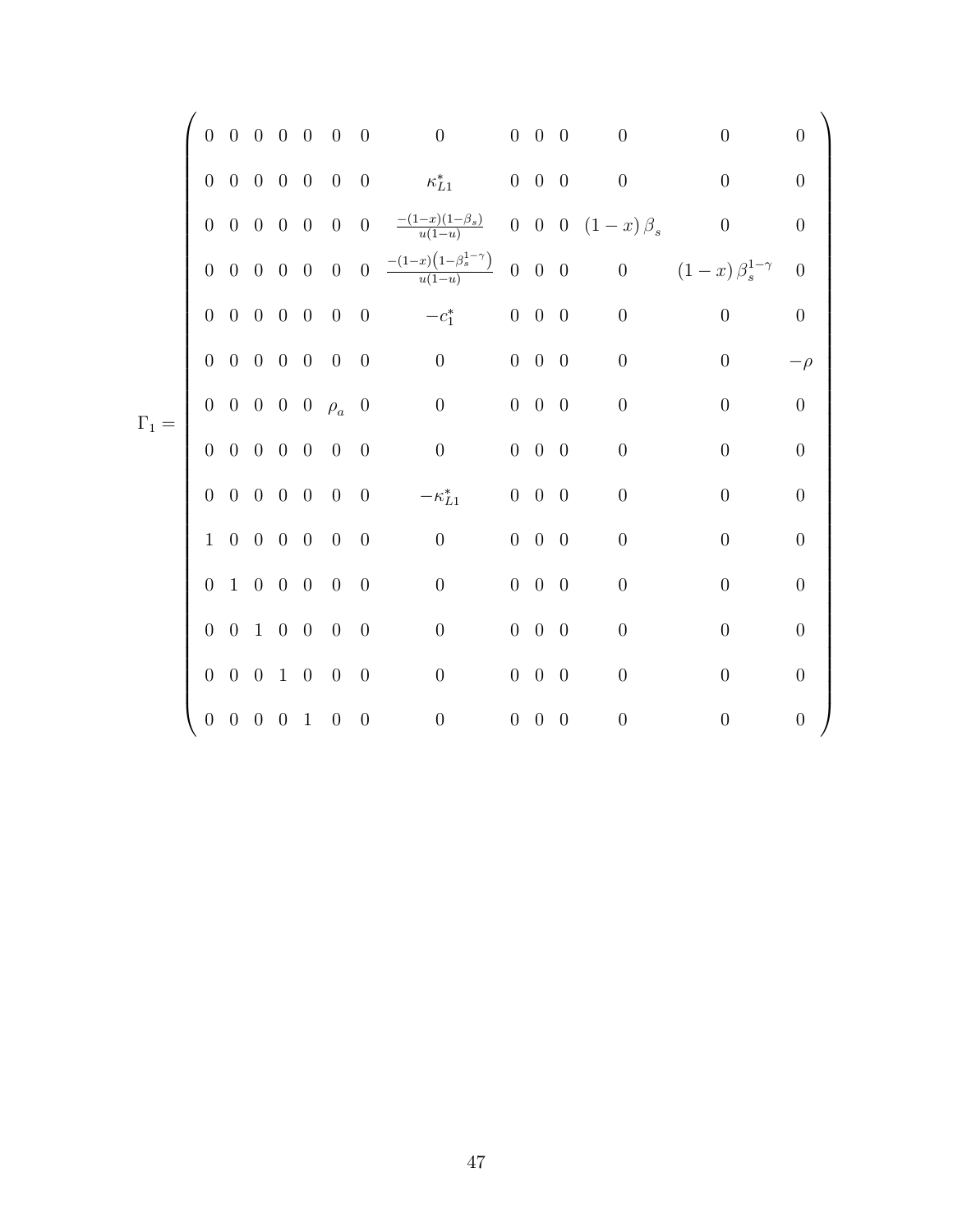= 0 BBBBBBBBBBBBBBBBBBBBBBBBBBBBBBBBBBBBBBBBBBBBBBBBBB@ 0 0 0 0 0 0 1 0 0 0 0 0 0 0 1 CCCCCCCCCCCCCCCCCCCCCCCCCCCCCCCCCCCCCCCCCCCCCCCCCCA = 0 BBBBBBBBBBBBBBBBBBBBBBBBBBBBBBBBBBBBBBBBBBBBBBBBBB@ 0 0 0 0 0 0 0 0 0 0 0 0 0 0 0 0 0 0 0 0 0 0 0 0 0 0 0 0 0 0 0 0 0 0 0 0 0 0 0 0 0 0 0 0 0 1 0 0 0 0 0 1 0 0 0 0 0 1 0 0 0 0 0 1 0 0 0 0 0 1 1 CCCCCCCCCCCCCCCCCCCCCCCCCCCCCCCCCCCCCCCCCCCCCCCCCCA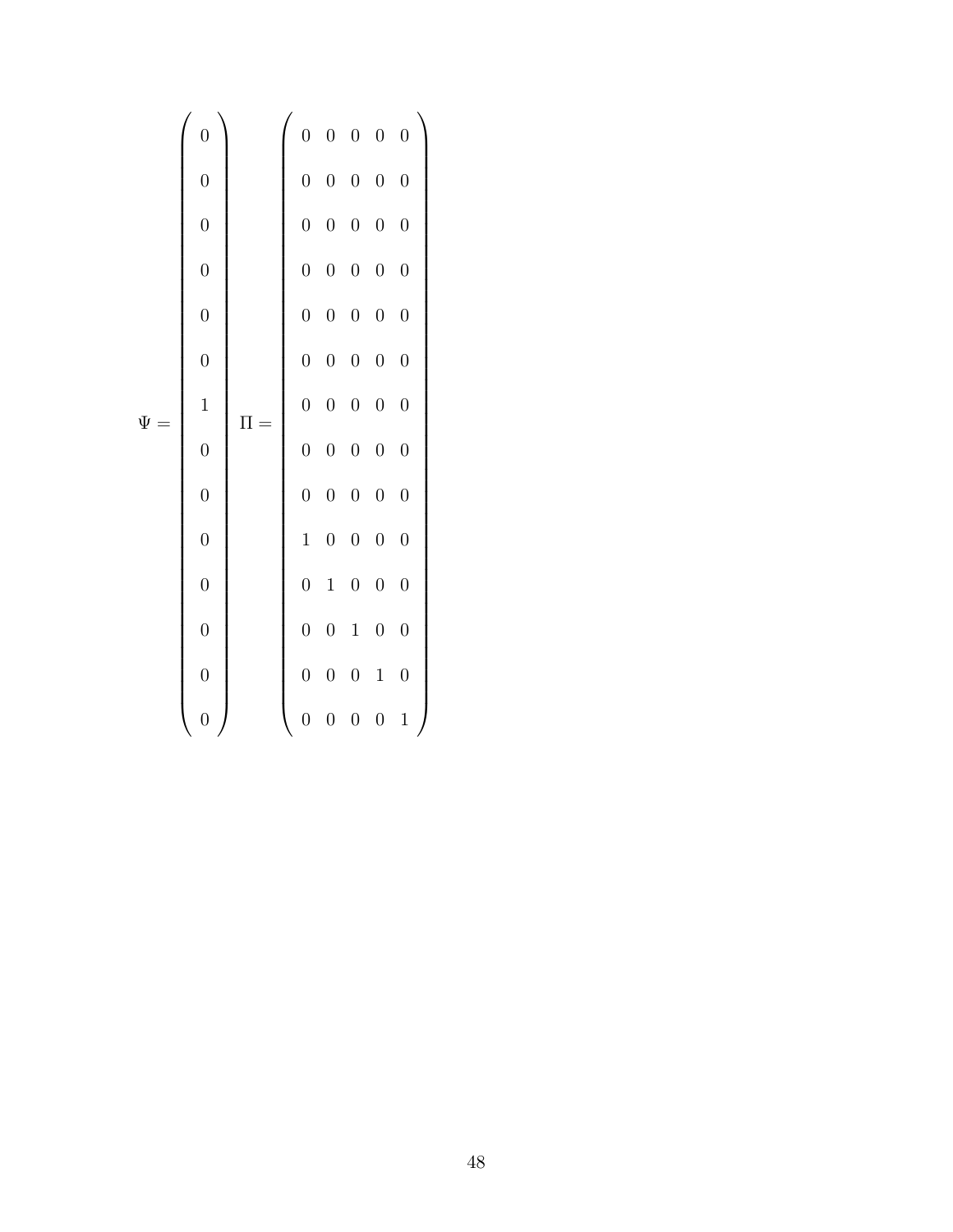### E Derivation of the Laws of Motion of  $\widehat{a}_t^L$  and  $\widehat{w}_t^L$ t

A log linear approximation to the skill level  $A_t^L$  is given by

$$
\widehat{a}_t^L = \frac{\sum_{i=0}^{\infty} ds_t^i \beta_s^i}{A^L} \tag{19}
$$

The shares of the various groups of the unemployed are given by

$$
s_t^i = \frac{\delta N_{t-1-i} \prod_{j=1}^i (1 - x_{t-j})}{U_t}
$$

This can be log-linearised as

$$
ds_t^i = s^i \left[ \widehat{n}_{t-1-i} - \widehat{U}_t + \sum_{j=1}^i \frac{-x}{1-x} \widehat{x}_{t-j} \right]
$$

Log linear approximations to  $x_t$  and  $U_t$  are given by  $\hat{x}_{t-j} = \frac{\hat{n}_{t-j} - (1-\delta)(1-x)\hat{n}_{t-1-j}}{\delta}$  and  $\hat{U}_t =$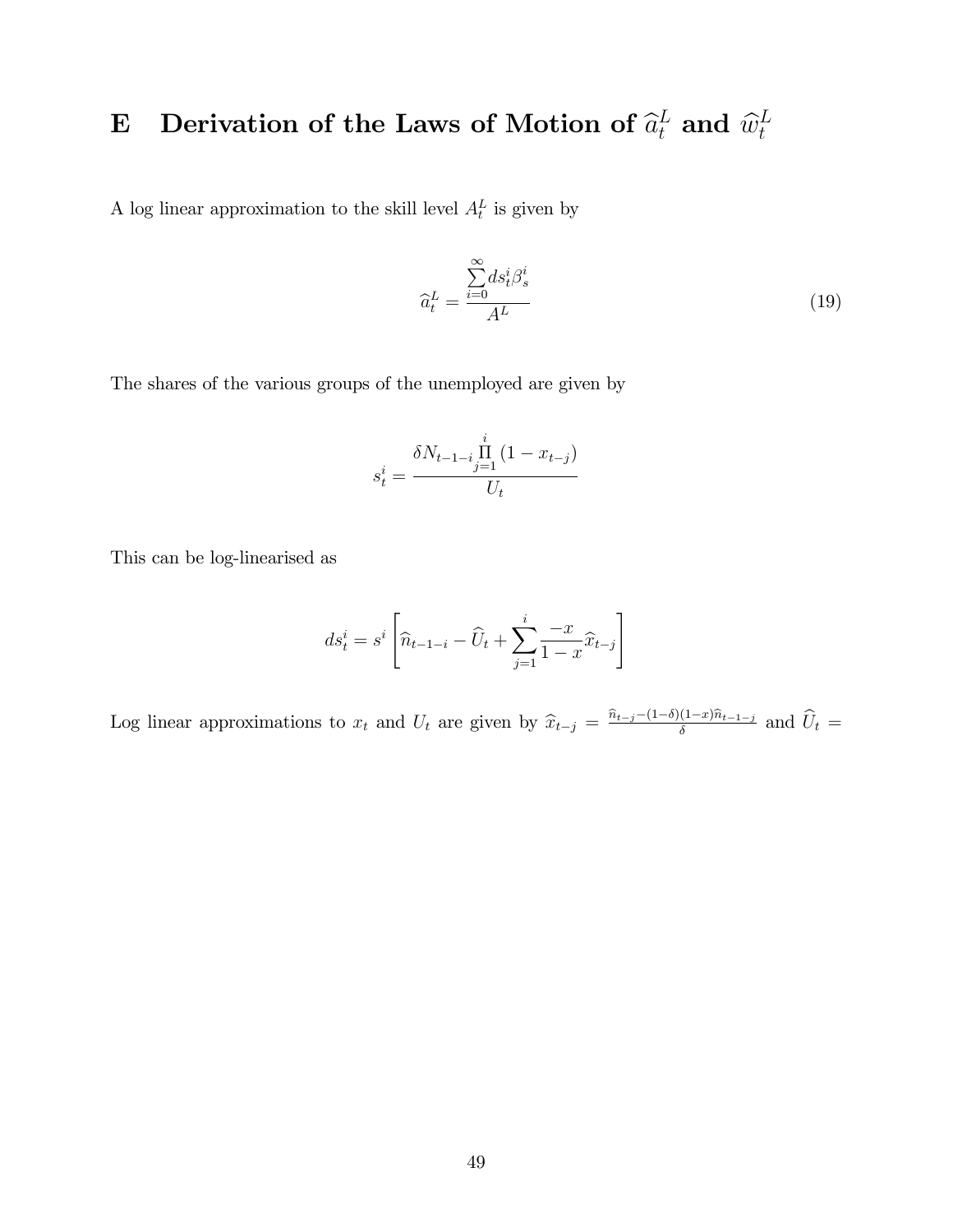$-\frac{(1-\delta)x}{\delta}\widehat{n}_t$ . Substituting these yields

$$
ds_{t}^{i} = s^{i} \left[ \hat{n}_{t-1-i} + \frac{1-\delta}{\delta} x \hat{n}_{t-1} - \sum_{j=1}^{i} \frac{-x}{1-x} \frac{\hat{n}_{t-j} - (1-\delta)(1-x) \hat{n}_{t-1-j}}{\delta} \right]
$$
  
\n
$$
= s^{i} \left[ \hat{n}_{t-1-i} + \frac{1-\delta}{\delta} x \hat{n}_{t-1} - \frac{x}{1-x} \left[ \sum_{j=1}^{i} \frac{\hat{n}_{t-j}}{\delta} - \frac{(1-\delta)(1-x) \sum_{j=1}^{i} \hat{n}_{t-j-1}}{\delta} \right] \right]
$$
  
\n
$$
= s^{i} \left[ \hat{n}_{t-1-i} + \frac{1-\delta}{\delta} x \hat{n}_{t-1} - \frac{x}{1-x} \left[ -\frac{\sum_{j=2}^{i} \hat{n}_{t-j}}{\delta} + \frac{\hat{n}_{t-1}}{\delta} \right] \right]
$$
  
\n
$$
= s^{i} \left[ \hat{n}_{t-1-i} \left[ 1 + \frac{x(1-\delta)}{\delta} \right] + \frac{1-\delta}{\delta} x \hat{n}_{t-1} - \frac{x}{1-x} \frac{\hat{n}_{t-1}}{\delta} \right]
$$
  
\n
$$
= s^{i} \left[ \hat{n}_{t-1-i} \left[ 1 + \frac{x(1-\delta)}{\delta} \right] - \frac{x}{1-x} \left( \frac{1}{\delta} - \frac{(1-\delta)(1-x)}{\delta} \right) \hat{n}_{t-1} \right]
$$
  
\n
$$
= s^{i} \left[ \hat{n}_{t-1-i} \left[ 1 + \frac{x(1-\delta)}{\delta} \right] - \frac{x}{1-x} \left( \frac{1}{\delta} - \frac{(1-\delta)(1-x)}{\delta} \right) \hat{n}_{t-1} \right]
$$
  
\n
$$
= s^{i} \left[ \hat{n}_{t-1-i} \left[ 1 + \frac{x(1-\delta)}{\delta} \right] - \frac{x}{1-x} \left( \frac{1}{\delta} - \frac{(1-\delta)(1-x)}{\delta} \right) \hat{n}_{t-1} \right]
$$
  
\n
$$
= s^{i} \left[ \hat{n}_{t-1-i} \left[ 1 + \frac{x(1-\delta)}{\delta} \right] - \left( \frac{x^{2}}{\delta(1-x)}
$$

We now use  $\delta = \frac{ux}{(1-x)^{t}}$  $\frac{ux}{(1-x)(1-u)}$  and  $(1-\delta) = \frac{1-u-x}{(1-x)(1-u)}$  to eliminate  $\delta$  in the  $1+\frac{(1-\delta)x}{\delta}$  and  $\frac{x^2}{\delta(1-x)}+x$ 

terms: This yields

$$
1 + x \frac{(1 - \delta)}{\delta} = 1 + x \frac{(1 - u - x)}{(1 - x)(1 - u)} \frac{(1 - x)(1 - u)}{ux} = 1 + \frac{1 - u - x}{u} = \frac{1 - x}{u}
$$

$$
\frac{x^2}{\delta(1 - x)} + x = \frac{x^2}{\frac{ux}{(1 - x)(1 - u)}(1 - x)} + x = \frac{x}{u}(1 - u) + x = \frac{x}{u}
$$

Hence we can write

$$
ds_t^i = s^i \left[ -\frac{x}{u} \sum_{j=1}^i \widehat{n}_{t-j} + \frac{1-x}{u} \widehat{n}_{t-1-i} \right]
$$
 (20)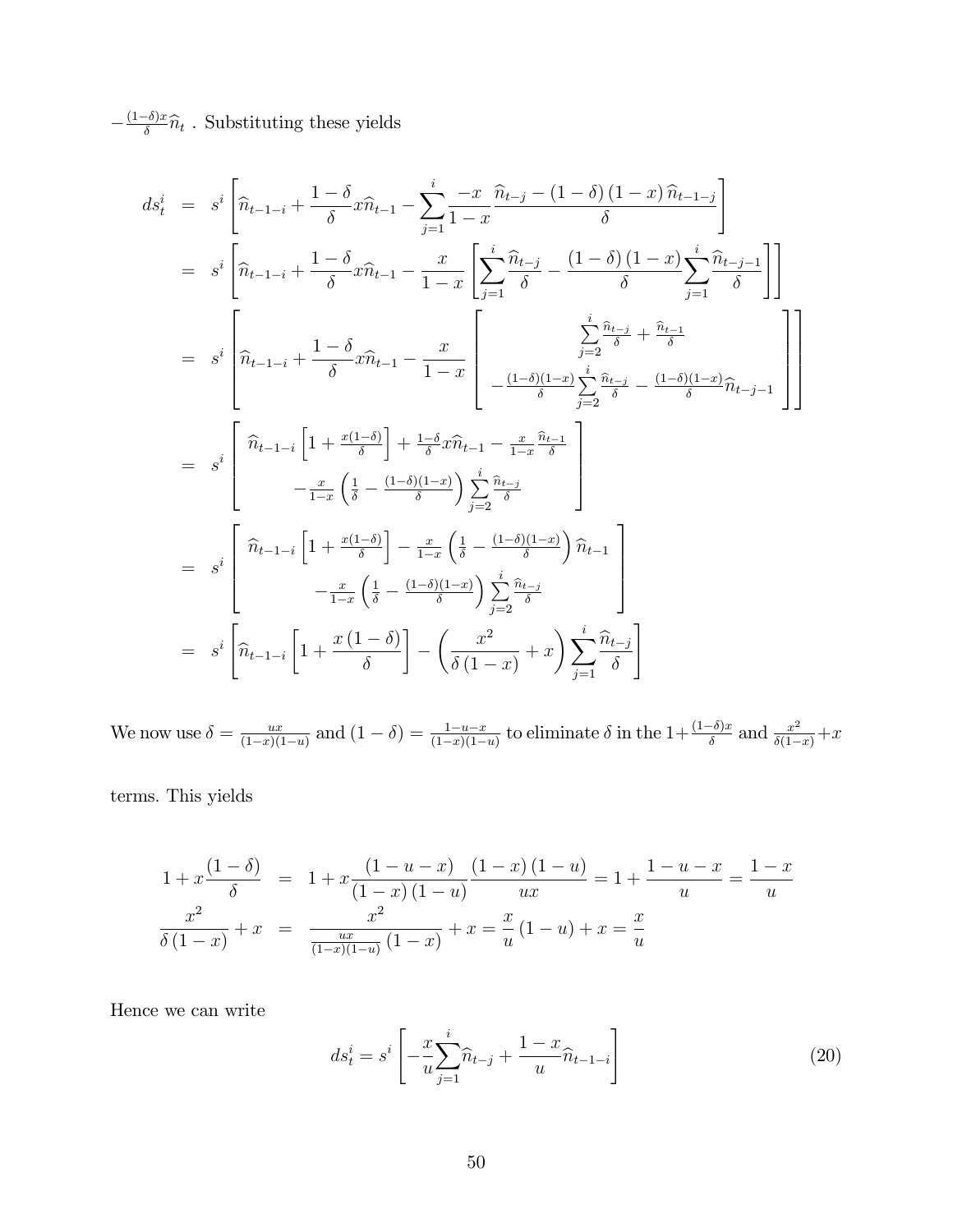Substituting this into (19) yields

$$
\begin{split} \hat{a}_{t}^{L} & = \frac{\sum\limits_{i=0}^{\infty}\beta_{s}^{i}s^{i}\left[-\frac{x}{u}\sum\limits_{j=1}^{i}\hat{n}_{t-j}+\frac{1-x}{u}\hat{n}_{t-1-i}\right]}{A^{L}} \\ & = \frac{1}{A^{L}}\left[\frac{1-x}{u}\sum\limits_{i=0}^{\infty}\beta_{s}^{i}s^{i}\hat{n}_{t-1-i}-\frac{x}{u}\sum\limits_{i=0}^{\infty}\sum\limits_{j=1}^{i}\beta_{s}^{i}s^{i}\hat{n}_{t-j}\right] \\ & = \frac{1}{A^{L}}\left[\frac{1-x}{u}\sum\limits_{i=0}^{\infty}\beta_{s}^{i}s^{i}\hat{n}_{t-1-i}-\frac{x}{u}\sum\limits_{i=1}^{\infty}\beta_{s}^{q}s^{q}\sum\limits_{j=1}^{\infty}\hat{n}_{t-j}\right] \\ & = \frac{1}{A^{L}}\left[\frac{1-x}{u}\sum\limits_{i=0}^{\infty}\beta_{s}^{i}s^{i}\hat{n}_{t-1-i}-\frac{x}{u}\sum\limits_{q=1}^{\infty}\beta_{s}^{q}s^{q}\left(\hat{n}_{t-1}+\hat{n}_{t-2}+\hat{n}_{t-3}...+\hat{n}_{t-q}\right)\right] \\ & = \frac{1}{A^{L}}\left[\begin{array}{c} \frac{1-x}{u}\left[\beta_{s}^{1}s^{1}\hat{n}_{t-1}+\beta_{s}^{2}s^{2}\left(\hat{n}_{t-1}+\hat{n}_{t-2}\right)+\beta_{s}^{3}s^{3}\left(\hat{n}_{t-1}+\hat{n}_{t-2}+\hat{n}_{t-3}\right)......\right] \\ -\frac{x}{u}\left[\begin{array}{c} \frac{1-x}{u}\hat{n}_{t}\hat{n}_{s}^{2}s^{i}\hat{n}_{t-1-i} \\ -\frac{x}{u}\left[\begin{array}{c} \left(\sum\limits_{i=1}^{\infty}\beta_{s}^{q}s^{q}\right)\hat{n}_{t-1}+\left(\sum\limits_{i=2}^{\infty}\beta_{s}^{q}s^{q}\right)\hat{n}_{t-2} \\ +\left(\sum\limits_{i=3}^{\infty}\beta_{s}^{q}s^{q}\right)\hat{n}_{t-3}+\left(\sum\limits_{q=2}^{\infty}\beta_{s}^{q}s^{q}\right)\hat{n}_{t-4}... \end{array}\right] \\ -\frac{1}{A^{L}}\
$$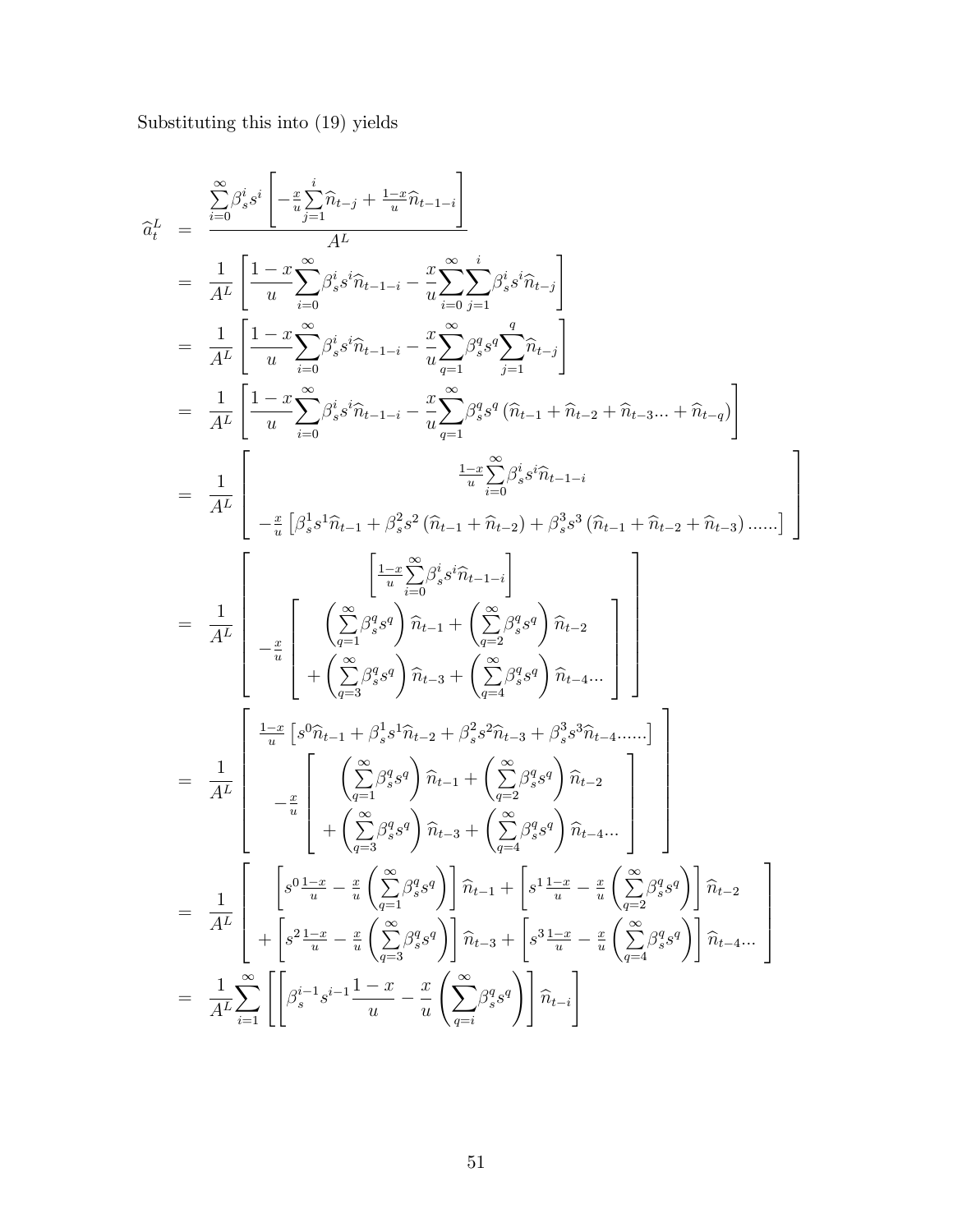Using 
$$
A^L = \sum_{i=0}^{\infty} s^i \beta_s^i = \frac{x}{1 - (1 - x)\beta_s}
$$
 and  $s^i = x(1 - x)^i$  we can write  $\left(\sum_{q=i}^{\infty} \beta_s^q s^q\right) = x \sum_{q=i}^{\infty} \beta_s^q (1 - x)^q = \beta_s^i (1 - x)^q = \beta_s^i (1 - x)^i A^L$  and thus arrive at

$$
\widehat{a}_t^L = \frac{x}{u} \sum_{i=1}^{\infty} \left[ \frac{\beta_s^{i-1} (1-x)^i}{A^L} - \beta_s^i (1-x)^i \right] \widehat{n}_{t-i}
$$

Using  $A^L = \frac{x}{1-(1-x)}$  $\frac{x}{1-(1-x)\beta_s}$ , this can be rewritten as

$$
\begin{aligned}\n\hat{a}_t^L &= \sum_{i=1}^{\infty} \frac{1}{u} \left( 1 - x \right)^i \left( \beta_s^{i-1} - \beta_s^i \right) \hat{n}_{t-i} \\
&= \sum_{i=1}^{\infty} a_i^n \hat{n}_{t-i}, \ a_i^n = \frac{1}{u} \left( 1 - x \right)^i \left( \beta_s^{i-1} - \beta_s^i \right)\n\end{aligned}
$$

or, if we substitute  $\hat{u}_t = -\frac{\hat{n}_t}{1-u}$ , as

$$
\hat{a}_t^L = -\sum_{i=1}^{\infty} a_i^u \hat{n}_{t-i}, \ a_i^u = \frac{1}{u(1-u)} (1-x)^i (\beta_s^{i-1} - \beta_s^i)
$$

To express the component of the real wage depending on the skill of the worker as a function of past employment rates, we follow an analogous process. A log linear approximation to  $W_t^L$  is given by

$$
\widehat{w}^L_t = \frac{\overset{\infty}{\underset{i=0}{\sum}} ds^i_t\beta^{i(1-\gamma)}_s}{W^L}
$$

Note that the only difference to (19) is that  $\beta_s$  and  $A^L$  are replaced by  $\beta_s^{(1-\gamma)}$  and  $W^L$ , respectively. Substituting (20) and going through exactly the same process as before thus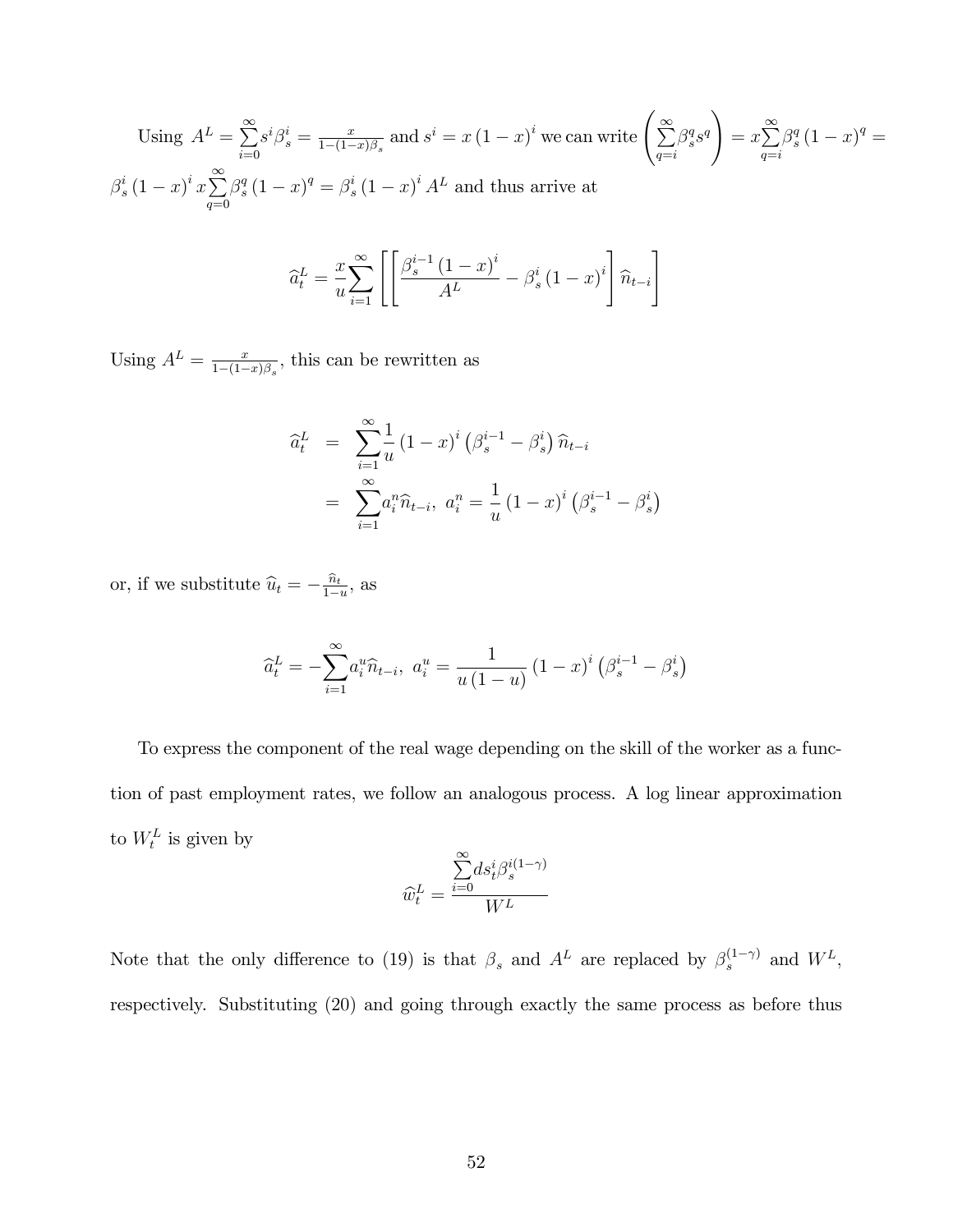yields

$$
\widehat{w}_t^L = \sum_{i=1}^{\infty} w_i^n \widehat{n}_{t-i}, \ w_i^n = \frac{1}{u} (1-x)^i \left( \beta_s^{(1-\gamma)(i-1)} - \beta_s^{(1-\gamma)i} \right)
$$

$$
= -\sum_{i=1}^{\infty} w_i^n \widehat{n}_{t-i}, \ w_i^n = \frac{1}{u(1-u)} (1-x)^i \left( \beta_s^{(1-\gamma)(i-1)} - \beta_s^{(1-\gamma)i} \right)
$$

We now turn to express  $\hat{a}_t^L$  and  $\hat{w}_t^L$  as a function of their  $t-1$  values and past employment. For  $\hat{a}_t^L$  we have

$$
\begin{split}\n\hat{a}_{t}^{L} &= \frac{1}{u} (1-x) (1-\beta_{s}) \hat{n}_{t-1} + \frac{1}{u} \sum_{i=2}^{\infty} (1-x)^{i} (\beta_{s}^{i-1} - \beta_{s}^{i}) \hat{n}_{t-i} \\
&= \frac{1}{u} (1-x) (1-\beta_{s}) \hat{n}_{t-1} + \frac{1}{u} \sum_{i=1}^{\infty} (1-x)^{i+1} (\beta_{s}^{i} - \beta_{s}^{i+1}) \hat{n}_{t-i} \\
&= \frac{1}{u} (1-x) (1-\beta_{s}) \hat{n}_{t-1} + \beta_{s} (1-x) \frac{1}{u} \sum_{i=1}^{\infty} (1-x)^{i} (\beta_{s}^{i-1} - \beta_{s}^{i}) \hat{n}_{t-i}\n\end{split}
$$

and thus

$$
\widehat{a}_t^L = (1-x)\left(\frac{1}{u}\left(1-\beta_s\right)\widehat{n}_{t-1} + \beta_s \widehat{a}_{t-1}^L\right) \tag{21}
$$

Correspondingly for  $\hat{w}_t^L$  we have

$$
\widehat{w}_t^L = (1-x) \left( \frac{1}{u} \left( 1 - \beta_s^{1-\gamma} \right) \widehat{n}_{t-1} + \beta_s^{1-\gamma} \widehat{w}_{t-1}^L \right) \tag{22}
$$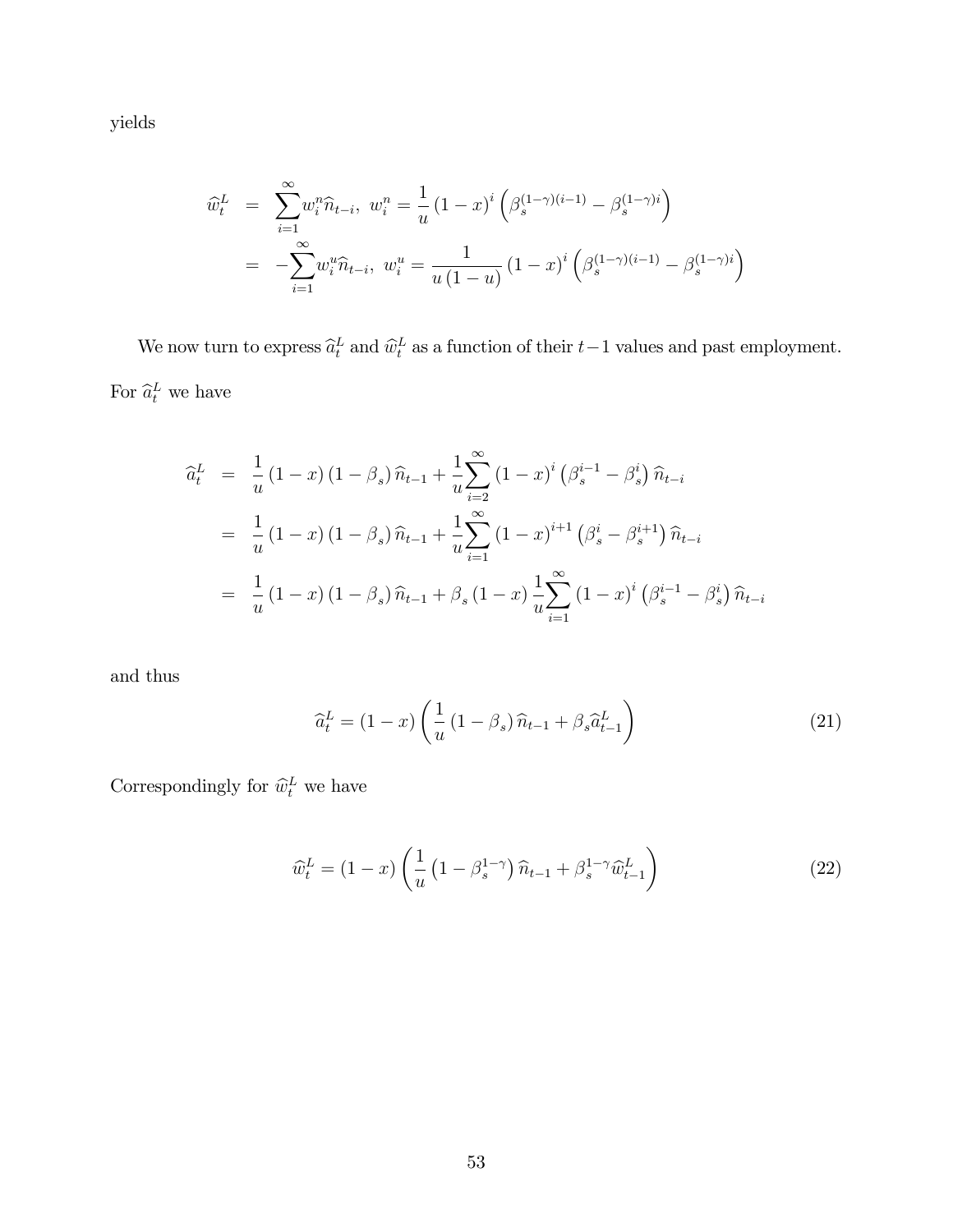# F Derivation of the marginal Cost Equation and the Output Equation in the Model with Skill Loss

This appendix derives equations  $(14)$ ,  $(M2)$  and the linearised net and gross output equations. Linearising equation (10) yields

$$
\widehat{mc}_t = -(1 - Mg)\widehat{a}_t^P
$$
 (23)  

$$
- (1 - Mg)\widehat{a}_t^L + \frac{M}{A^L}W\widehat{w}_t + M\alpha g\widehat{x}_t
$$
  

$$
- (1 - \delta)\beta E_t \left[ X(\widehat{c}_t - \widehat{c}_{t+1}) + \left(\frac{1 - A^L}{A^L}\right)\widehat{mc}_{t+1} + \left[ \left(\frac{1 - A^L}{A^L}\right) - \frac{(1 - \gamma)\Theta M}{A^L} + Mg \right] \widehat{a}_{t+1}^P - (1 - Mg)\widehat{a}_{t+1}^L + \frac{M}{A^L}W\widehat{w}_{t+1} + M\alpha g\widehat{x}_{t+1} \right]
$$

with  $X = gM + \frac{1-A^L-M(\Theta'-W)}{A^L}$  and  $g = B'x^{\alpha}$ . From (8) and (9), we see that the average wage can be written up to first order as

$$
\widehat{w}_t = (1 - \gamma_P) \,\widehat{a}_t^P + \widehat{w}_t^L \tag{24}
$$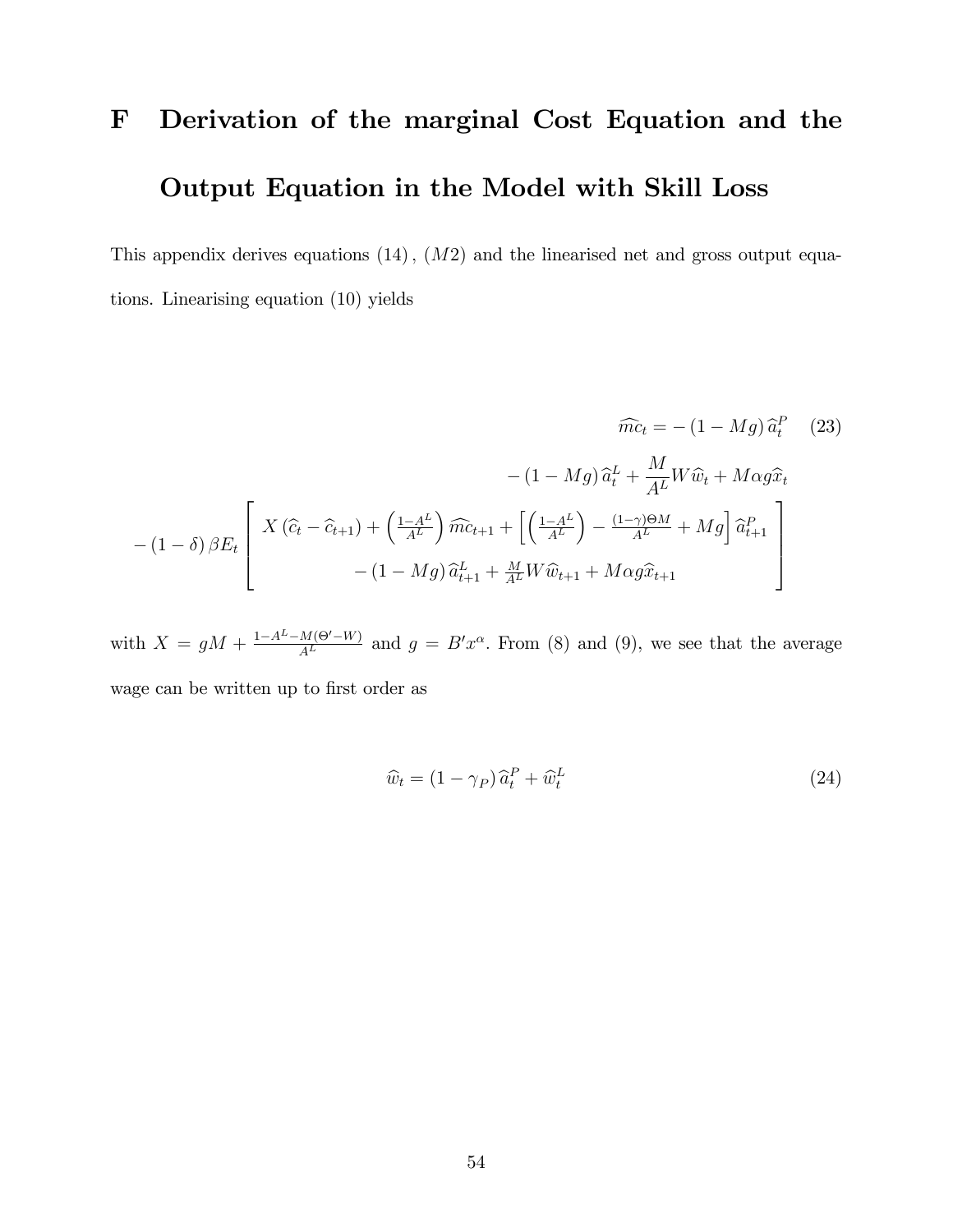Using  $(24)$  on  $(23)$  gives

$$
\widehat{mc}_t = -\left(1 - Mg\right)\left(\widehat{a}_t^L - \beta\left(1 - \delta\right)E_t\widehat{a}_{t+1}^L\right) \tag{25}
$$

$$
+\frac{M}{A^L}W\left[\hat{w}_t^L - (1-\delta)\beta E_t \hat{w}_{t+1}^L\right]
$$
\n
$$
(26)
$$

$$
-\Phi' \hat{a}_t^P - \beta (1 - \delta) \left[ \frac{1 - (1 - \gamma) \Theta' M}{A^L} - \Phi' \right] E_t \hat{a}_{t+1}^P + M \alpha g \hat{x}_t
$$

$$
-\beta (1 - \delta) E_t \left[ X (\hat{c}_t - \hat{c}_{t+1}) + \left( \frac{1 - A^L}{A^L} \right) \hat{m} \hat{c}_{t+1} + M \alpha g \hat{x}_{t+1} \right]
$$

$$
\Phi' = 1 - gM - (1 - \gamma_P) \frac{M}{A^L} W
$$

Linearising (13) yields

$$
\widehat{c}_t = \frac{A^A}{A^A - A^L g \delta} \widehat{a}_t^A - \frac{A g \delta}{A^A - A^L g \delta} \left( \widehat{a}_t^L + \widehat{a}_t^P \right) + \xi_0' \widehat{n}_t + \xi_1' \widehat{n}_{t-1}
$$
\n(27)

with  $\xi_0' = \frac{A^L(1-g(1+\alpha))}{A^A - Ag\delta}$  and  $\xi_1' = \frac{(1-\delta)(1+\alpha(1-x))A^Lg + (1-A^L)}{A^A - A^Lg\delta}$ . Linearising (12), (13) and com-

bining the two yields

$$
\widehat{a}_t^A = \frac{A^L \delta}{A^A} \widehat{a}_t^L + \widehat{a}_t^P - \frac{\left(1 - A^L\right)\left(1 - \delta\right)}{A^A} \left(\widehat{n}_t - \widehat{n}_{t-1}\right) \tag{28}
$$

Substituting this into (27) yields

$$
\begin{aligned}\n\hat{c}_t &= \hat{a}_t^P + c^L \hat{a}_t^L + \xi'_0 \hat{n}_t + \xi'_1 \hat{n}_{t-1} \\
c^L &= \frac{A^L \delta (1 - g)}{A^A - A^L g \delta}\n\end{aligned} \tag{29}
$$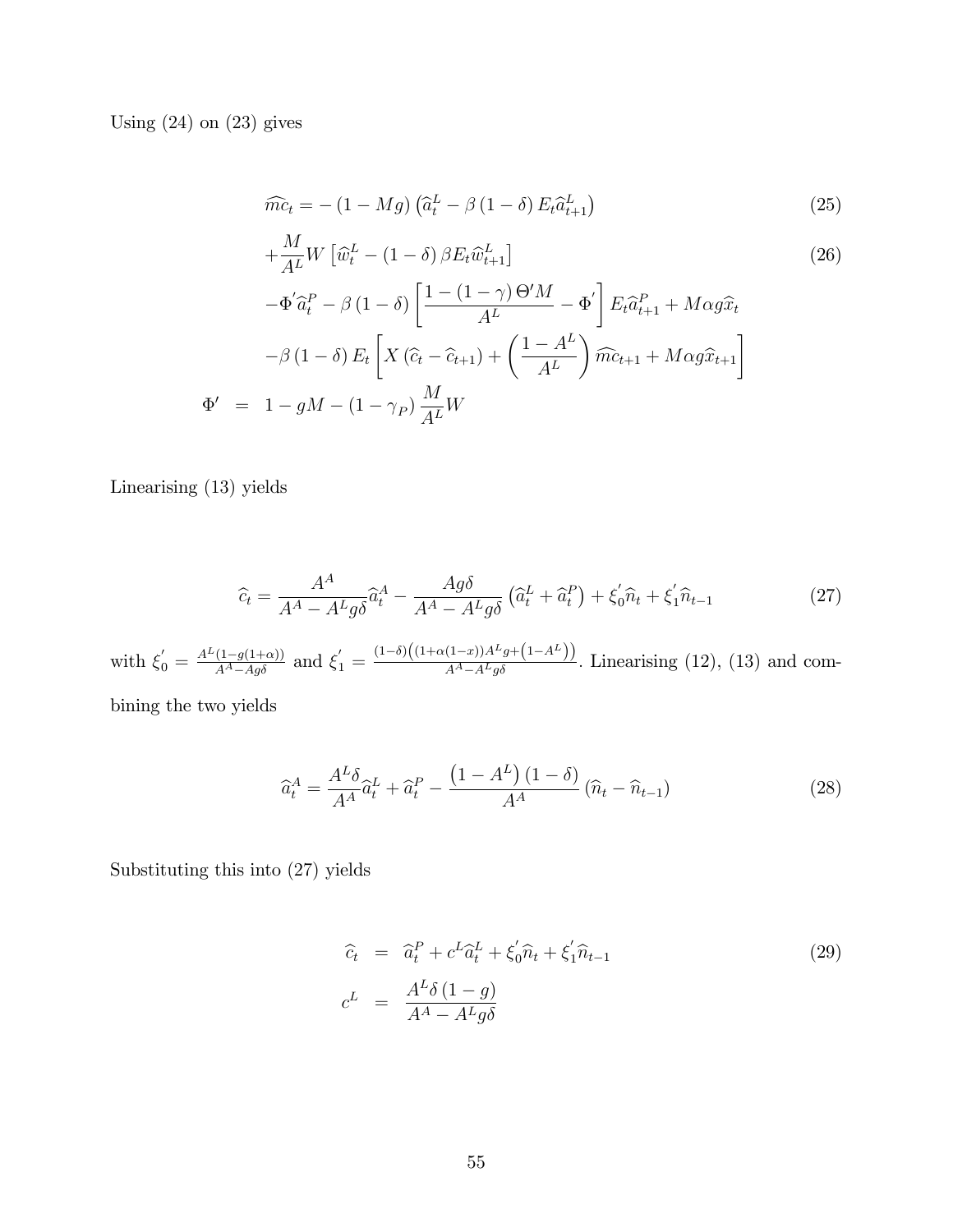Substituting (29) into (25) yields

$$
\widehat{mc}_{t} = a_{1}^{L} \widehat{a}_{t}^{L} + a_{2}^{L} E_{t} \widehat{a}_{t+1}^{L} + \frac{M}{A^{L}} W \left[ \widehat{w}_{t}^{L} - \beta (1 - \delta) E_{t} \widehat{w}_{t+1}^{L} \right]
$$

$$
-p_{0} \widehat{a}_{t}^{P} - p_{1} E_{t} \widehat{a}_{t+1}^{P} + M \alpha g \widehat{x}_{t}
$$

$$
+ \beta (1 - \delta) \left[ X \left( \xi_{0}^{\prime} - \xi_{1}^{\prime} \right) \widehat{n}_{t} + X \xi_{0}^{\prime} E_{t} \widehat{n}_{t+1} + \beta (1 - \delta) \left( \frac{X}{\beta} \left( \xi_{0}^{\prime} - \xi_{1}^{\prime} \right) \widehat{m}_{t+1} - M \alpha g \widehat{x}_{t+1} \right) \right]
$$

$$
a_{1}^{L} = 1 - gM + \beta (1 - \delta) \frac{A^{L} \delta (1 - g)}{A^{A} - Ag \delta} X
$$

$$
a_{2}^{L} = \beta (1 - \delta) \left[ 1 - gM + \frac{A^{L} \delta (1 - g)}{A^{A} - Ag \delta} X \right]
$$

$$
p_{0} = \Phi^{\prime} + \beta (1 - \delta) X, \ p_{1} = \beta (1 - \delta) \frac{\gamma M (\Theta^{\prime} - W)}{A^{L}}
$$

Using  $\hat{x}_t = \frac{\hat{n}_t - (1-\delta)(1-x)\hat{n}_{t-1}}{\delta}$  then yields

$$
\widehat{mc}_t = -a_1^L \widehat{a}_t^L + a_2^L E_t \widehat{a}_{t+1}^L + w_1^L \widehat{w}_t^L - w_2^L E_t \widehat{w}_{t+1}^L - p_0 \widehat{a}_t^P - p_1 E_t \widehat{a}_{t+1}^P
$$
\n
$$
+ h_0' \widehat{n}_t + h_1' \widehat{n}_{t-1} + h_F' E_t \widehat{n}_{t+1} - h_c E_t \widehat{m}_{t+1}
$$
\n(30)

Using  $\hat{n}_t = \frac{-\hat{u}_t}{1-u}$  then yields equation (14). We now substitute (21) and (22) into (30) which, after rearranging, yields

$$
\widehat{mc}_t = -\left(a_1^L - a_2^L (1 - x) \beta_s\right) \widehat{a}_t^L + \left(w_1^L - w_2^L (1 - x) \beta_s^{1 - \gamma}\right) \widehat{w}_t^L \n- \left[ h_0' + (1 - x) \left(a_2^L \frac{(1 - \beta_s)}{u} - w_2^L \frac{(1 - \beta_s^{1 - \gamma})}{u} \right) \right] \widehat{n}_t \n+ h_L' \widehat{n}_{t-1} + h_F' E_t \widehat{n}_{t+1} - h_c E_t \widehat{mc}_{t+1} - p_0 \widehat{a}_t^P - p_1 E_t \widehat{a}_{t+1}^P
$$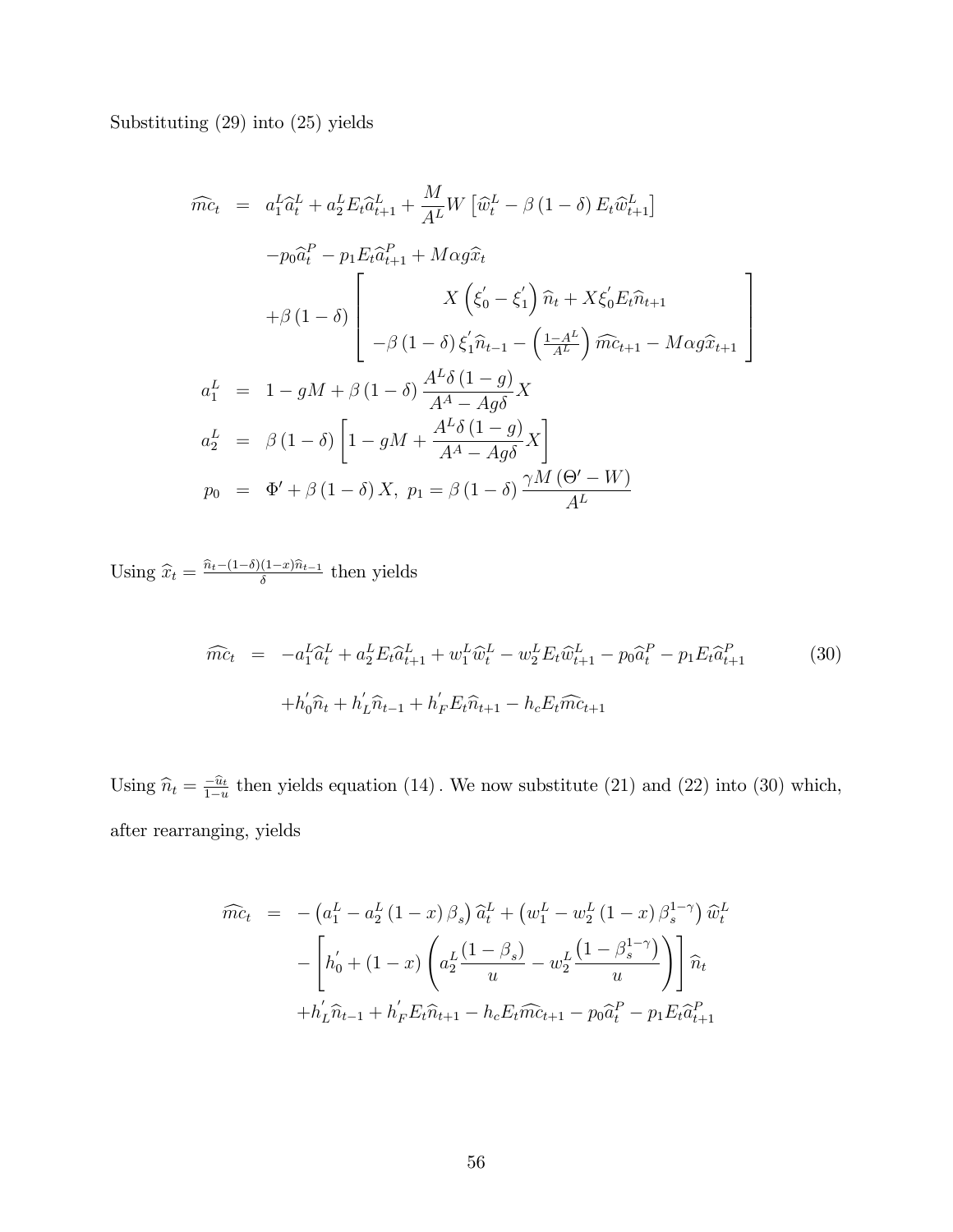Using  $\hat{n}_t = \frac{-\hat{u}_t}{1-u}$  then yields equation  $(M2)$ :

$$
\begin{aligned}\n\lambda \widehat{mc}_{t} &= -a^{*} \widehat{a}_{t}^{L} + w^{*} \widehat{w}_{t}^{L} - \kappa_{0}^{*} \widehat{u}_{t} + \kappa_{L}^{*} \widehat{u}_{t-1} + \kappa_{F}^{*} E_{t} \widehat{u}_{t+1} - \lambda h_{c} E_{t} \widehat{mc}_{t+1} - \lambda (p_{0} + \rho_{a} p_{1}) \widehat{a}_{t}^{P} \\
a^{*} &= \lambda \left( a_{1}^{L} - a_{2}^{L} \left( 1 - x \right) \beta_{s} \right) \\
w^{*} &= \lambda \left( w_{1}^{L} - w_{2}^{L} \left( 1 - x \right) \beta_{s}^{1 - \gamma} \right) \\
\kappa_{0}^{*} &= \frac{\lambda}{1 - u} \left[ h_{0}^{'} + \left( 1 - x \right) \left( a_{2}^{L} \frac{\left( 1 - \beta_{s} \right)}{u} - w_{2}^{L} \frac{\left( 1 - \beta_{s}^{1 - \gamma} \right)}{u} \right) \right] \\
\kappa_{L}^{*} &= \frac{-\lambda h_{L}^{'}}{1 - u}, \kappa_{F}^{*} = \frac{-\lambda h_{F}^{'}}{1 - u}\n\end{aligned}
$$

The equation for output including hiring costs is derived as follows. We have  $Y_t = A_t^A N_t$ . Linearising gives  $\hat{y}_t = \hat{a}_t^A + \hat{n}_t$  which, using (28) can be written as

$$
\hat{y}_t = \hat{a}_t^P + \frac{1}{A^A} \left[ A^L \delta \hat{a}_t^L + A^L \hat{n}_t + (1 - A^L) (1 - \delta) \hat{n}_{t-1} \right]
$$

$$
= \hat{y}_t = \hat{a}_t^P + y^L \hat{a}_t^L - y_0 \hat{u}_t - y_1 \hat{u}_{t-1}
$$

with  $y^L = \frac{A^L \delta}{A^A}$ ,  $y_0 = \frac{A^L}{A^A (1 - \epsilon)}$  $\frac{A^L}{A^A(1-u)}$  and  $y_1 = \frac{(1-A^L)(1-\delta)}{A^A(1-u)}$  $\frac{-A^{n}(1-v)}{A^{A}(1-u)}$ .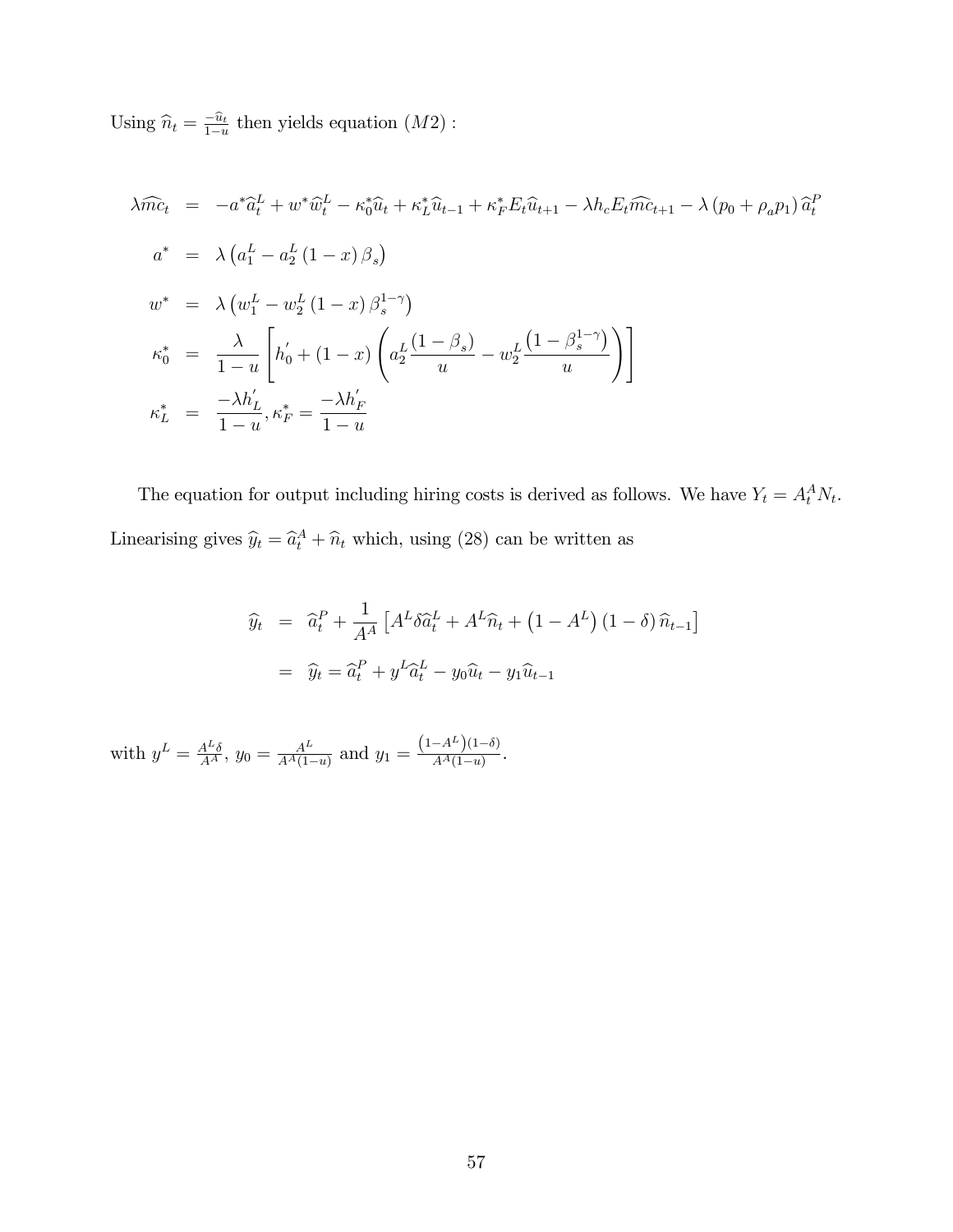## G Tables

| $h_c = \beta \left(1 - \delta\right) \frac{\left(1 - A^L\right)}{4L}$                                                                                                               | $a_i^n = \frac{1}{u(1-u)} (1-x)^i (\beta_s^{i-1} - \beta_s^i)$                                                                                     |
|-------------------------------------------------------------------------------------------------------------------------------------------------------------------------------------|----------------------------------------------------------------------------------------------------------------------------------------------------|
| $h'_F = -\beta \left(1 - \delta\right) \left(\frac{\alpha g M}{\delta} - \xi_0' X\right)$                                                                                           | $w_i^n = \frac{1}{u(1-u)} (1-x)^i \left( \beta_s^{(1-\gamma)(i-1)} - \beta_s^{(1-\gamma)i} \right)$                                                |
| $h'_0 = \left(\frac{\alpha g M}{\delta}\right) \left(1 + \beta \left(1 - \delta\right)^2 (1 - x)\right) + \beta \left(1 - \delta\right) \left(\xi'_1 - \xi'_0\right) X$             |                                                                                                                                                    |
| $h'_L = -\left(\frac{\alpha g M}{\delta}\right)(1-\delta)(1-x) - \beta(1-\delta)\xi'_1 X$                                                                                           |                                                                                                                                                    |
| $a_1^L = 1 - gM + \beta (1 - \delta) \frac{A^L \delta(1 - g)}{A^A - A \alpha \delta} X$                                                                                             | $\left  \kappa_0^* = \frac{\lambda}{1-u} \right  h_0' + (1-x) \left( a_2^L \frac{(1-\beta_s)}{u} - w_2^L \frac{(1-\beta_s^{1-\gamma})}{u} \right)$ |
| $a_2^L = \beta (1-\delta) \left[1 - gM + \frac{A^L \delta (1-g)}{A^A - A g \delta} X\right] \mid \kappa_L^* = \frac{-\lambda h'_L}{1-u}, \, \kappa_F^* = \frac{-\lambda h'_F}{1-u}$ |                                                                                                                                                    |
| $w_1^L = \frac{M}{4L}W, w_2^L = \beta(1-\delta)\frac{M}{4L}W$                                                                                                                       | $a^* = \lambda (a_1^L - a_2^L (1 - x) \beta_s)$                                                                                                    |
| $p_1 = \beta (1 - \delta) \frac{\gamma M (\Theta' - W)}{4L}$                                                                                                                        | $w^* = \lambda (w_1^L - w_2^L (1 - x) \beta_s^{1 - \gamma})$                                                                                       |
| $p_0 = \Phi' + \beta (1 - \delta) X$                                                                                                                                                | $c^L = \frac{A^L \delta(1-g)}{A^A - A^L g \delta}$                                                                                                 |
| $X = gM + \frac{1-A^L-M(\Theta'-W)}{4L}$                                                                                                                                            | $y^L = \frac{A^L \delta}{A^A}$                                                                                                                     |
| $q = B'x^{\alpha}$                                                                                                                                                                  | $y_0 = \frac{A^L}{A^A(1-u)}$                                                                                                                       |
| $\Phi' = 1 - gM - (1 - \gamma_P) \frac{M}{4L}W$                                                                                                                                     | $y_1 = \frac{(1-A^L)(1-\delta)}{A^A(1-u)}$                                                                                                         |

Table 1: Reduced Form Coefficients

| Parameter           | "American"  | "European"  |
|---------------------|-------------|-------------|
| β                   | 0.99        | 0.99        |
| λ                   | 0.08        | 0.08        |
| $\theta$            | 6           | 6           |
| M                   | 1.2         | 1.2         |
| $\alpha$            | $\mathbf 1$ | $\mathbf 1$ |
| $\mathbf x$         | 0.9         | 0.2         |
| <b>u</b>            | 0.05        | 0.1         |
| $\overline{\delta}$ | 0.47        | 0.03        |
| B'                  | 0.12        | 0.12        |
|                     | [0, 1]      | 0,1         |

Table 2: Calibration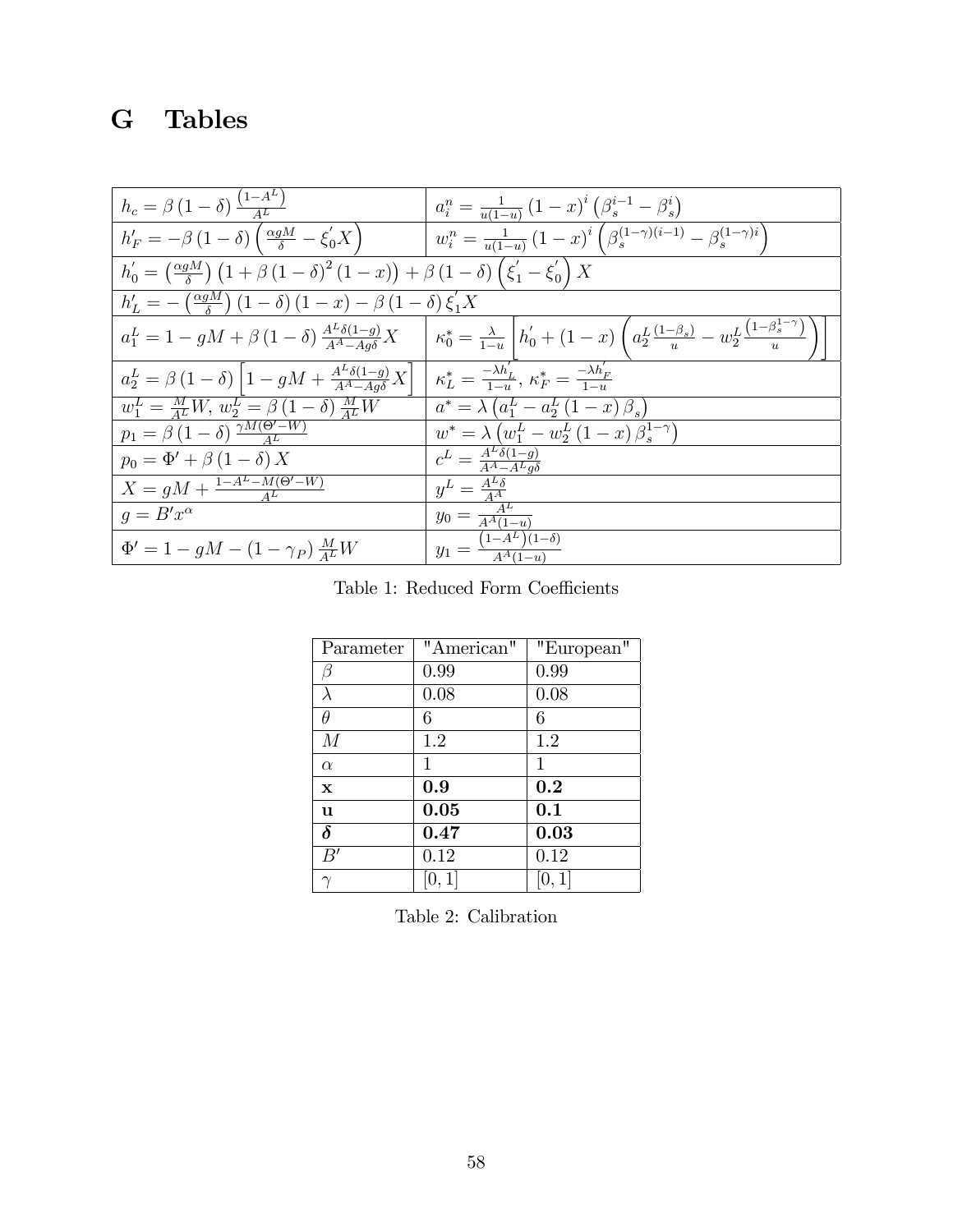|                    | $\overline{\phantom{0}}$<br>0.9<br>$\overline{8}0$<br>$\sim 0$ | $\phi_\pi>1$<br>$\overline{\phantom{0}}$<br>$\wedge$<br>$\phi_\pi$<br>$\land$<br>$\phi^{\pi}_{\pi}$<br>$\overline{\phantom{0}}$<br>$\land$<br>$\phi_\pi$ | $\mathcal{Q}. \mathcal{G} > \phi_{\pi} >$<br>$\overline{\phantom{0}}$<br>$\wedge$<br>$\phi_\pi$<br>$\overline{\phantom{0}}$<br>$\wedge$<br>$\phi_\pi$<br>$\overline{\phantom{0}}$<br>$\wedge$<br>$\phi_{\pi}$ | $\phi_{\pi}\!<1$<br>$\overline{\phantom{0}}$<br>$\overline{\phantom{0}}$<br>$\vee$<br>$\left \phi_{\pi}\right $<br>$\geq$ | $\overline{\phi_\pi^{\,} < 1}$<br>$\overrightarrow{C}$<br>$\frac{\partial}{\partial \phi}$<br>$\overline{\vee}$<br>$\boldsymbol{\phi}_{\pi}$<br>$\frac{\phi_\pi<1}{\phi_\pi<1}$ | $\boldsymbol{\phi}_{\pi} \hspace{-0.05cm} < \hspace{-0.05cm} \boldsymbol{1}$<br>$\boldsymbol{\phi}_{\pi} \! < 1$<br>$\boldsymbol{\phi}_{\pi}\!<\!\boldsymbol{1}$ | $\frac{\boldsymbol\phi_\pi<1}$<br>$\boxed{\boldsymbol{\phi}_{\pi} \! < \! 1}$          | $\frac{\phi_\pi\!<\!1}{\phi_\pi\!<\!1}$<br>$\frac{\boldsymbol\phi_\pi<1}{\boldsymbol\phi_\pi<1}$<br>$\boldsymbol{\phi}_{\pi} \hspace{-0.05cm} < \hspace{-0.05cm} \boldsymbol{1}$ | $\frac{\phi_\pi < 1}{\phi_\pi < 1}$<br>$\frac{\overline{\phi_\pi}<1}{\phi_\pi<1}$ |                                   | $\frac{\phi_\pi\!<\!1}{\phi_\pi\!<\!1} \ \frac{\phi_\pi\!<\!1}{\phi_\pi\!<\!1}$<br>$\frac{\overline{\phi_\pi}<1}{\phi_\pi<1}$<br>$\frac{\phi_\pi\!<\!1}{\phi_\pi\!<\!1} \ \frac{\phi_\pi\!<\!1}{\phi_\pi\!<\!1}$ | $\boldsymbol{\phi}_{\pi} \! < 1$<br>$\vec{a}$<br>$\phi_{\pi}$<br>$\overline{\phantom{a}}$<br>$\boldsymbol{\phi}_{\pi}$<br>$\boldsymbol{\phi}_{\pi}\!<1$ | $\frac{1}{\sqrt{2}}$<br>$\dot{\boldsymbol{\phi}}_{\pi}$<br>$\frac{\boldsymbol\phi_\pi<1}$<br>$\blacksquare$<br>$\frac{\bar{\boldsymbol{\phi}}_{\pi} < \bar{\boldsymbol{\phi}}}{\bar{\boldsymbol{\phi}}}$<br>$\phi_{\pi}$ $\leq$ $1$ | $\frac{\boldsymbol\phi_\pi<\mathbf{1}}{\boldsymbol\phi_\pi<\mathbf{1}}$<br>$\frac{1}{\sqrt{2}}$<br>$\overline{\vee}$<br>$\boldsymbol{\phi}_{\pi} \cdot$<br>$\boldsymbol{\phi}_{\pi}\!<\mathbf{1}$ | $\overline{\vee}$<br>$\frac{1}{\phi_{\pi}}$<br>$\overline{\overline{\overline{}}}$<br>$\boldsymbol{\phi}_{\pi}$<br>$\overline{\phi_{\pi} < 1}$ | $\frac{1}{\sqrt{2}}$<br>$\phi^{*}_{\pi}$<br>$\overline{\vee}$<br>$\phi_{\pi}$<br>$\overline{\phantom{0}}$<br>$\vee$<br>$\phi_{\pi}$ .<br>$\overline{\vee}$<br>$\boldsymbol{\phi}_{\pi}$ |
|--------------------|----------------------------------------------------------------|----------------------------------------------------------------------------------------------------------------------------------------------------------|---------------------------------------------------------------------------------------------------------------------------------------------------------------------------------------------------------------|---------------------------------------------------------------------------------------------------------------------------|---------------------------------------------------------------------------------------------------------------------------------------------------------------------------------|------------------------------------------------------------------------------------------------------------------------------------------------------------------|----------------------------------------------------------------------------------------|----------------------------------------------------------------------------------------------------------------------------------------------------------------------------------|-----------------------------------------------------------------------------------|-----------------------------------|------------------------------------------------------------------------------------------------------------------------------------------------------------------------------------------------------------------|---------------------------------------------------------------------------------------------------------------------------------------------------------|-------------------------------------------------------------------------------------------------------------------------------------------------------------------------------------------------------------------------------------|---------------------------------------------------------------------------------------------------------------------------------------------------------------------------------------------------|------------------------------------------------------------------------------------------------------------------------------------------------|-----------------------------------------------------------------------------------------------------------------------------------------------------------------------------------------|
| $\overline{\zeta}$ | 0.6<br>6.5                                                     | $\overline{\wedge}$<br>$\phi_\pi$<br>$\overline{\wedge}$<br>$\phi_{\pi}$                                                                                 | $\overline{\wedge}$<br>$\phi_{\pi}$<br>$\overline{\phantom{0}}$<br>$\wedge$<br>$\phi_\pi$                                                                                                                     | $2.4 > \phi_\pi$<br>$\overline{\wedge}$<br>$\phi_\pi$                                                                     | $\boldsymbol{\phi}_{\pi} \! < 1$<br>$\overline{\vee}$<br>$\phi_{\pi}$                                                                                                           | $\boldsymbol{\phi}_{\pi} \hspace{-0.05cm} < \hspace{-0.05cm} \boldsymbol{1}$<br>$\boldsymbol{\phi}_{\pi} \! < 1$                                                 | $\boldsymbol{\phi}_{\pi} \! < 1$<br>$\boldsymbol{\phi}_{\pi}$ $\!\!<$ $\boldsymbol{1}$ | $\boldsymbol{\phi}_{\pi}\!<\!\overline{\mathbf{1}}$<br>$\boldsymbol{\phi}_{\pi} \! < 1$                                                                                          | $\boldsymbol{\phi}_{\pi} \! < 1$                                                  |                                   | $\frac{\phi_\pi<1}{\phi_\pi<1}$<br>$\frac{\overline{\phi_\pi}<1}{\phi_\pi<1}$                                                                                                                                    | $\overline{\phantom{0}}$<br>$\phi_{\pi}$                                                                                                                | $\boldsymbol{\phi}_{\pi}\!<1$<br>$\boldsymbol{\phi}_{\pi}$ < 1                                                                                                                                                                      | $\frac{\boldsymbol\phi_\pi<\mathbf{1}}{\boldsymbol\phi_\pi<\mathbf{1}}$<br>$\boldsymbol{\phi}_{\pi} \! < 1$                                                                                       | $\boldsymbol{\phi}_{\pi} \! < 1$                                                                                                               | $\overline{\vee}$<br>$\phi^{*}_{\pi}$<br>$\overline{\vee}$<br>$\phi_{\pi}$                                                                                                              |
|                    | $\ddot{0}.$                                                    | $\frac{\phi_\pi}{2} > 1$                                                                                                                                 | $\phi_\pi> \bar{1}$                                                                                                                                                                                           | $\phi_\pi>1$                                                                                                              | $2.9 > \phi_{\pi} > 1$                                                                                                                                                          | $\boldsymbol{\phi}_{\pi} \! < 1$                                                                                                                                 | $\boldsymbol{\phi}_{\pi}$ $< 1$                                                        | $\boldsymbol{\phi}_{\pi}\!<1$                                                                                                                                                    | $\boldsymbol{\phi}_{\pi} \! < 1$                                                  | $\overline{\phi_\pi^{}{<}\,1}$    | $\overline{\phi_\pi}$ $\leq$ $1$                                                                                                                                                                                 | $\boldsymbol{\phi}_{\pi} \! < 1$                                                                                                                        | $\boldsymbol{\phi}_{\pi} \hspace{-0.05cm}< \hspace{-0.05cm} \boldsymbol{1}$                                                                                                                                                         | $\boldsymbol{\phi}_{\pi}\!<1$                                                                                                                                                                     | $\boldsymbol{\phi}_{\pi} \! < 1$                                                                                                               | $\vee$<br>$\phi_{\pi}$                                                                                                                                                                  |
|                    | $0.\overline{3}$                                               | $\phi_\pi>1$                                                                                                                                             | $\frac{1}{\sqrt{2}}$<br>$\phi_\pi$                                                                                                                                                                            | $\phi_{\pi}$                                                                                                              | $\phi_\pi>1$                                                                                                                                                                    | $\phi_\pi > 1$                                                                                                                                                   | $\varrho.\mathit{6}>\phi_{\pi}>$                                                       | $\phi_{\pi} \hspace{-0.5mm}< 1$                                                                                                                                                  | $\boldsymbol{\phi}_{\pi} \! < 1$                                                  | $\boldsymbol{\phi}_{\pi} \! < 1$  | $\phi_{\pi}^{} \! < 1$                                                                                                                                                                                           | $\boldsymbol{\phi}_{\pi} \! < 1$                                                                                                                        | $\boldsymbol{\phi}_{\pi} \! < 1$                                                                                                                                                                                                    | $\boldsymbol{\phi}_{\pi} \! < 1$                                                                                                                                                                  | $\boldsymbol{\phi}_{\pi} \! < 1$                                                                                                               | $\phi_{\pi}^{} \! < 1$                                                                                                                                                                  |
|                    | 0.2                                                            | $\phi_\pi >$                                                                                                                                             | $\lambda$<br>$\phi_\pi$                                                                                                                                                                                       | $\overline{\wedge}$<br>$\phi_\pi$                                                                                         | $\phi_\pi$                                                                                                                                                                      | $\phi_\pi>1$                                                                                                                                                     | $\phi_\pi>1$                                                                           | $\phi_{\pi} > 1$                                                                                                                                                                 | $\phi_\pi>1$                                                                      | $\phi_\pi > 1$                    | $\phi_{\pi} > 1$                                                                                                                                                                                                 | $\phi_\pi>1$                                                                                                                                            | $\theta > \phi_{\pi} > 1$                                                                                                                                                                                                           | $2.9 > \phi_{\pi} > 1$                                                                                                                                                                            | $2.8 > \phi_{\pi} > 1$                                                                                                                         | $2.8 > \phi_{\pi} > 1$                                                                                                                                                                  |
|                    | 0, 0.1                                                         | $\phi_\pi$                                                                                                                                               | $\phi_\pi$<br>1.005                                                                                                                                                                                           | $\phi_\pi$                                                                                                                | $\phi_\pi$<br>0.015                                                                                                                                                             | $\phi_{\pi} > 1$<br>0.02                                                                                                                                         | $\phi_{\pi} > 1$<br>0.025                                                              | $\phi_{\pi} > 1$<br>0.03                                                                                                                                                         | $\frac{1}{\wedge}$<br>$\phi_{\pi}$<br>0.035                                       | $\vec{=}$<br>$\phi_{\pi}$<br>0.04 | $\vec{=}$<br>$\phi_{\pi}$<br>0.045                                                                                                                                                                               | $\overline{\wedge}$<br>$\phi_{\pi}$<br>0.05                                                                                                             | $\phi_{\pi} > 1$<br>1.055                                                                                                                                                                                                           | $\phi_{\pi} > 1$<br>$\frac{1}{2}$                                                                                                                                                                 | $\overline{L}$<br>$\phi_\pi$<br>0.065                                                                                                          | $\phi_\pi$                                                                                                                                                                              |
|                    |                                                                |                                                                                                                                                          |                                                                                                                                                                                                               | 0.01                                                                                                                      |                                                                                                                                                                                 |                                                                                                                                                                  |                                                                                        |                                                                                                                                                                                  | $\boldsymbol{\delta}_s$                                                           |                                   |                                                                                                                                                                                                                  |                                                                                                                                                         |                                                                                                                                                                                                                                     |                                                                                                                                                                                                   |                                                                                                                                                | <b>10.07</b>                                                                                                                                                                            |

Table 3: European Calibration ( $x=0.2$ ): Determinacy Requirement on the Coefficient on Inflation Table 3: European Calibration ( $x=0.2$ ): Determinacy Requirement on the Coefficient on Inflation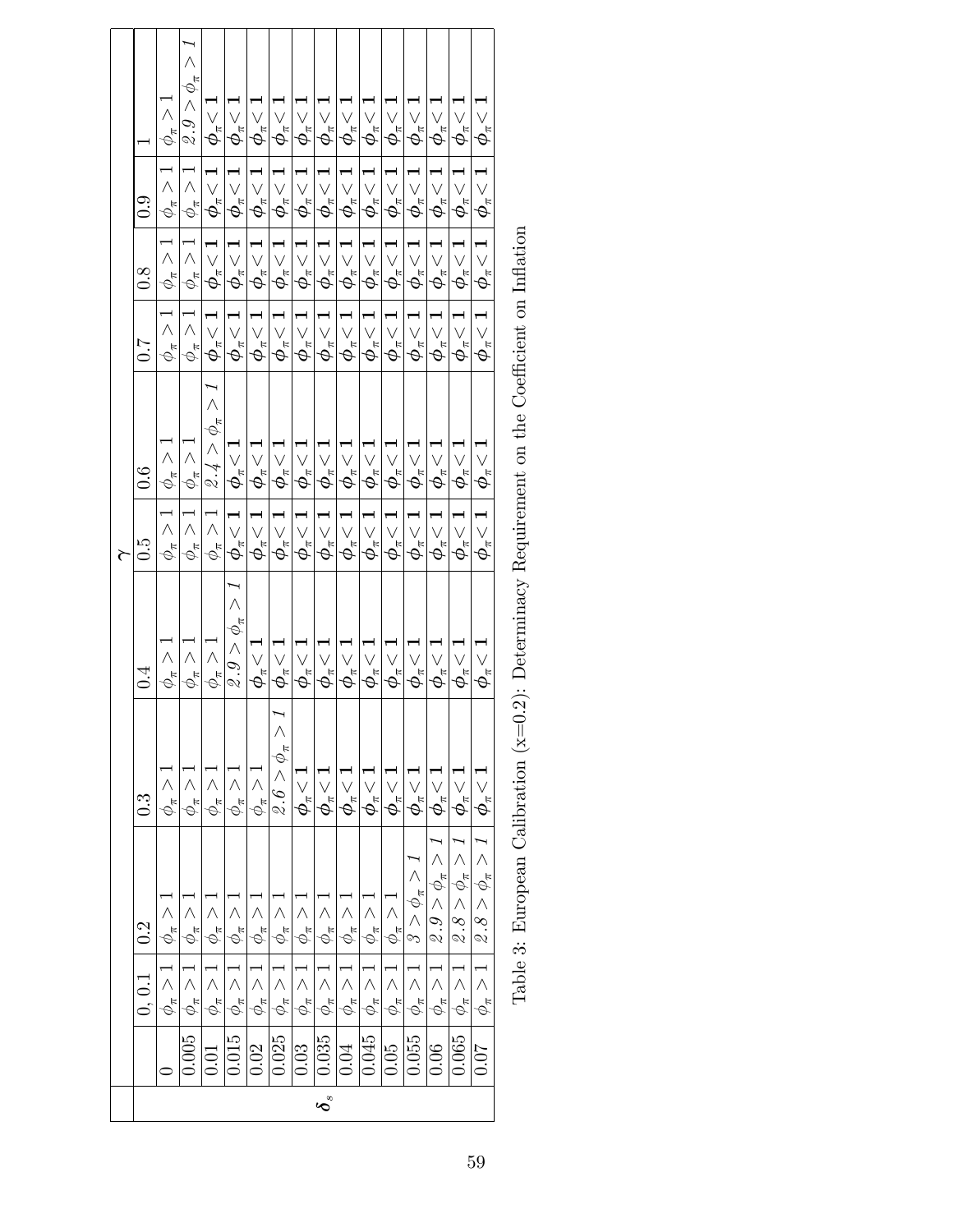|                     |      | Critical value of $\delta_s$ Implied Annual Skill Loss |
|---------------------|------|--------------------------------------------------------|
| 0.3                 | 0.03 | $11.5\%$                                               |
| 0.4                 | 0.02 | 7.8%                                                   |
| $0.5 - 0.6$   0.015 |      | $5.9\%$                                                |
| $0.7-1$             | 0.01 | $3.9\%$                                                |

Table 4: Critical values of Skill Decay for the European Calibration

|                         |               |           |     |     | $\boldsymbol{\gamma}$ |     |     |              |
|-------------------------|---------------|-----------|-----|-----|-----------------------|-----|-----|--------------|
|                         |               | $0 - 0.4$ | 0.5 | 0.6 | 0.7                   | 0.8 | 0.9 | $\mathbf{1}$ |
|                         | $0 - 0.015$   |           |     | 0.1 | 0.1                   | 0.1 | 0.1 | 0.1          |
|                         | 0.02          |           |     |     |                       |     | 0.2 | 0.2          |
|                         | 0.025         |           |     |     | 0.2                   | 0.2 | 0.2 | 0.2          |
| $\boldsymbol{\delta}_s$ | 0.03          |           | 0.1 |     | 0.2                   | 0.2 | 0.2 | 0.3          |
|                         | 0.035         | 0.1       |     | 0.2 | 0.2                   | 0.2 | 0.3 | 0.3          |
|                         | 0.04          |           |     | 0.2 | 0.2                   | 0.2 | 0.3 | 0.4          |
|                         | 0.045         |           |     | 0.2 | 0.2                   | 0.3 | 0.3 | 0.4          |
|                         | 0.05          |           | 0.2 | 0.2 | 0.2                   | 0.3 | 0.4 | 0.4          |
|                         | 0.055         |           | 0.2 | 0.2 | 0.3                   | 0.3 | 0.4 | 0.4          |
|                         | $0.06 - 0.07$ |           | 0.2 | 0.2 | 0.3                   | 0.3 | 0.4 | 0.5          |

Table 5: Outputgap Coefficient sufficient to guarantee Determinacy for phipi<2.1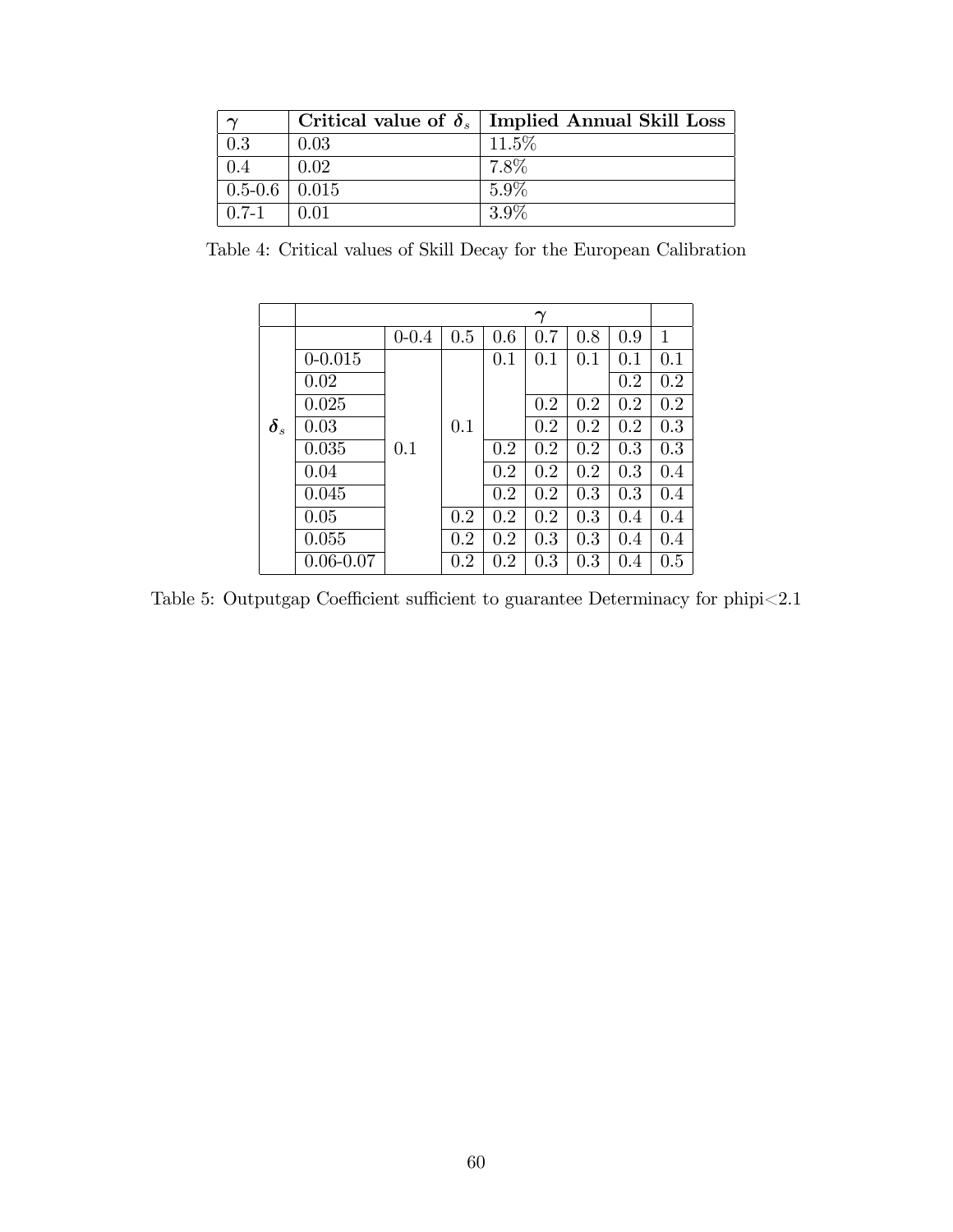|                         |            |           |     | $\gamma$ |     |     |     |     |              |
|-------------------------|------------|-----------|-----|----------|-----|-----|-----|-----|--------------|
|                         |            | $0 - 0.3$ | 0.4 | 0.5      | 0.6 | 0.7 | 0.8 | 0.9 | $\mathbf{1}$ |
|                         | $0 - 0.01$ |           |     |          | 0.1 | 0.1 | 0.1 | 0.1 | 0.1          |
|                         | 0.015      |           |     | 0.1      |     |     | 0.2 | 0.2 | 0.2          |
|                         | 0.02       |           |     |          |     | 0.2 | 0.2 | 0.3 | 0.3          |
|                         | 0.025      |           |     |          | 0.2 | 0.2 | 0.3 | 0.3 | 0.4          |
|                         | 0.03       |           | 0.1 | 0.2      | 0.2 | 0.3 | 0.3 | 0.4 | 0.5          |
| $\boldsymbol{\delta}_s$ | 0.035      |           |     | 0.2      | 0.2 | 0.3 | 0.4 | 0.5 | 0.5          |
|                         | 0.04       | 0.1       |     | 0.2      | 0.3 | 0.4 | 0.4 | 0.5 | 0.6          |
|                         | 0.045      |           |     | 0.2      | 0.3 | 0.4 | 0.5 | 0.6 | 0.7          |
|                         | 0.05       |           |     | 0.2      | 0.3 | 0.4 | 0.5 | 0.6 | 0.7          |
|                         | 0.055      |           | 0.2 | 0.3      | 0.3 | 0.4 | 0.5 | 0.6 | 0.8          |
|                         | 0.06       |           | 0.2 | 0.3      | 0.4 | 0.5 | 0.6 | 0.7 | 0.8          |
|                         | 0.065      |           | 0.2 | 0.3      | 0.4 | 0.5 | 0.6 | 0.7 | 0.9          |
|                         | 0.07       |           | 0.2 | 0.3      | 0.4 | 0.5 | 0.6 | 0.7 | 0.9          |

Table 6: Outputgap Coefficient sufficient to guarantee Determinacy for full Interval of phipi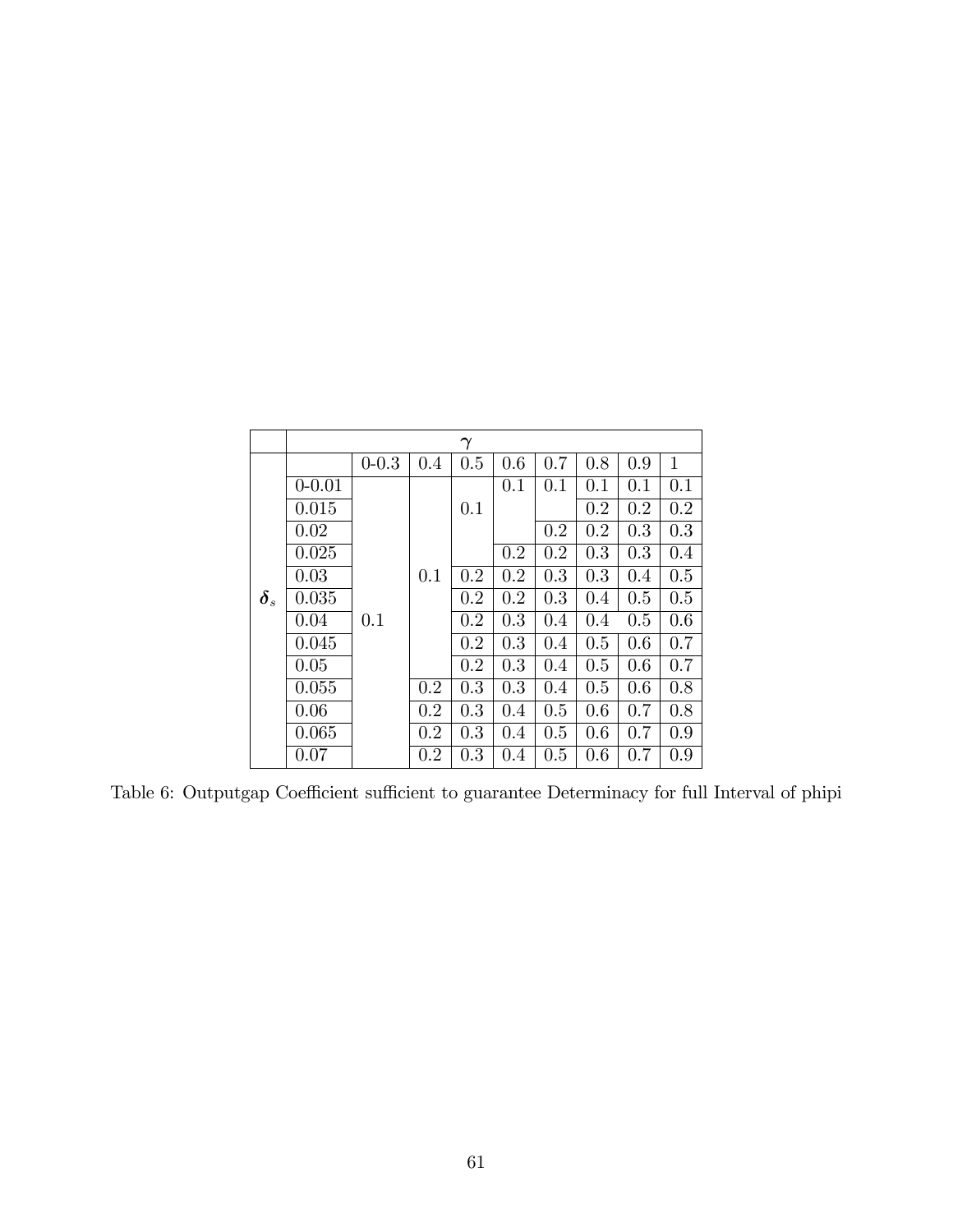

62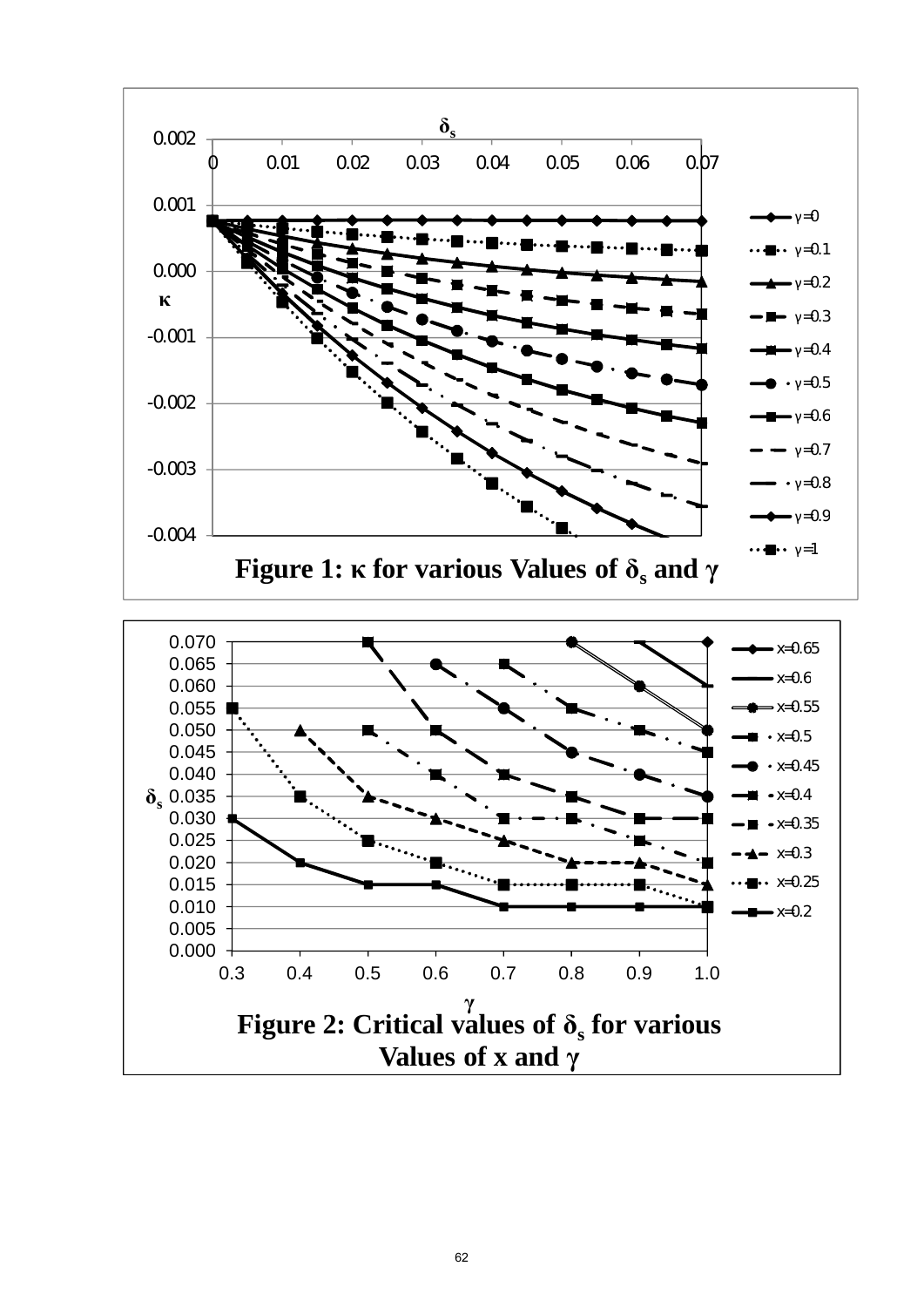

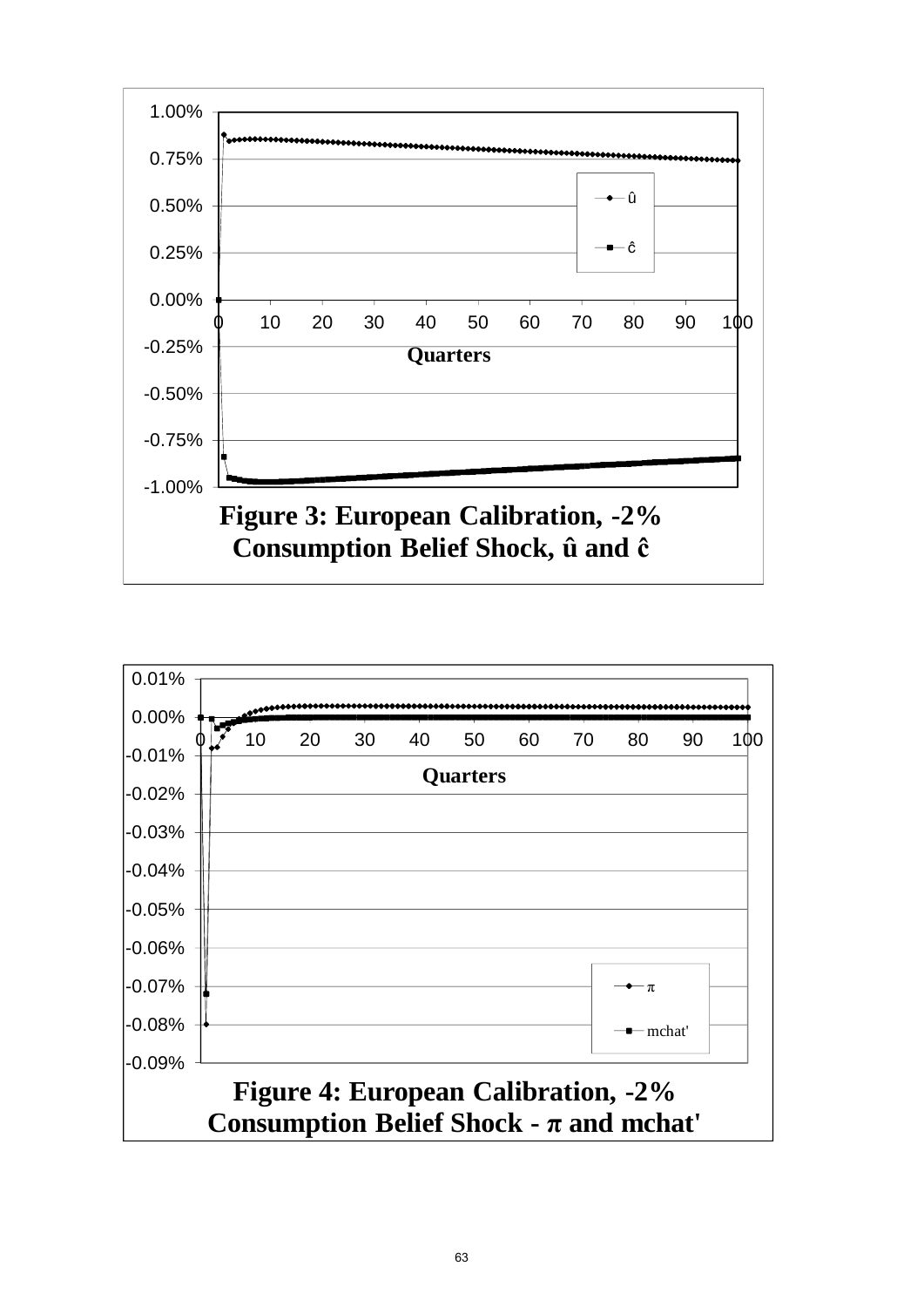

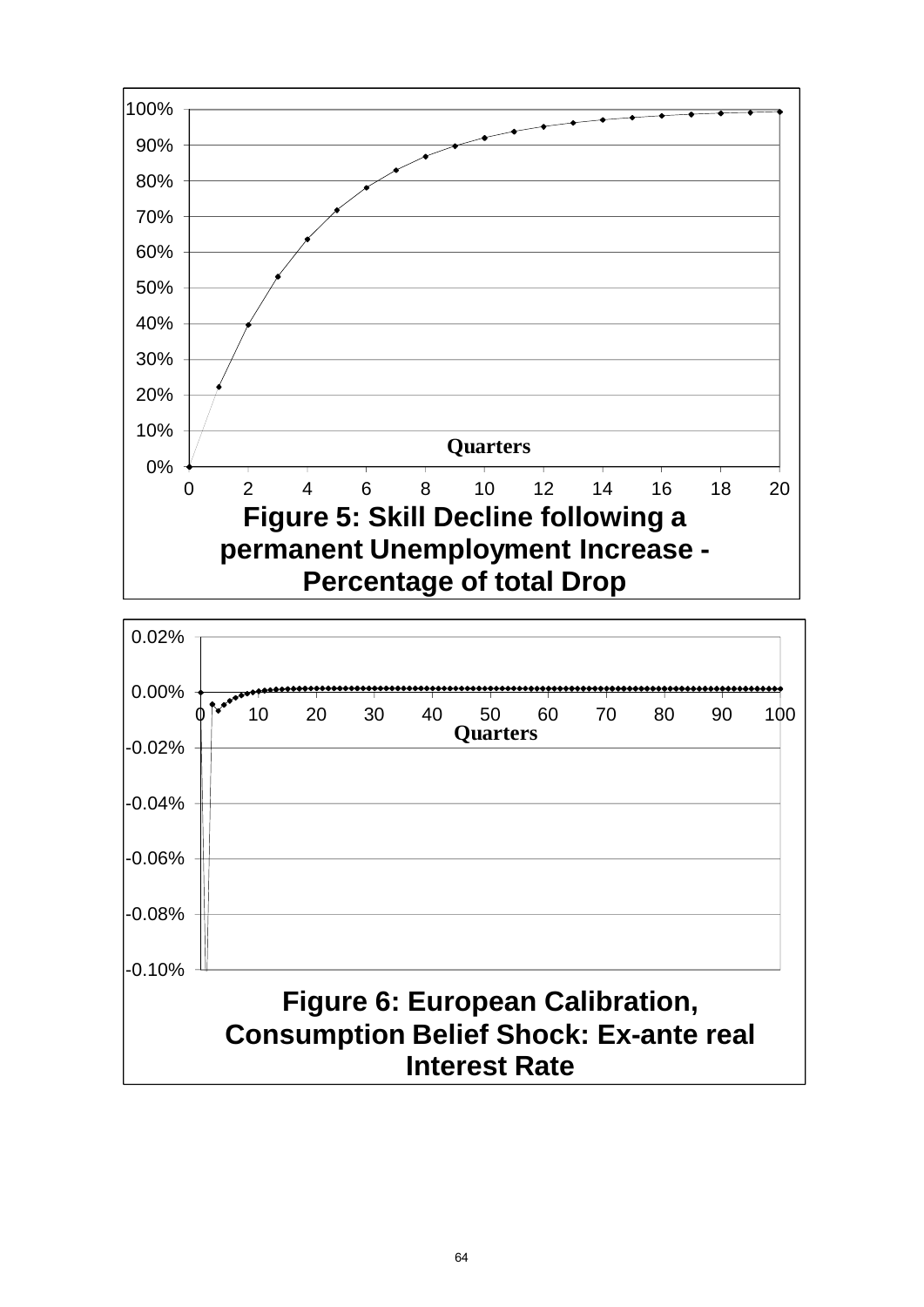#### **NATIONAL BANK OF BELGIUM - WORKING PAPERS SERIES**

- 1. "Model-based inflation forecasts and monetary policy rules", by M. Dombrecht and R. Wouters, *Research Series*, February 2000.
- 2. "The use of robust estimators as measures of core inflation", by L. Aucremanne, *Research Series*, February 2000.
- 3. "Performances économiques des Etats-Unis dans les années nonante", by A. Nyssens, P. Butzen and P. Bisciari, *Document Series*, March 2000.
- 4. "A model with explicit expectations for Belgium", by P. Jeanfils, *Research Series*, March 2000.
- 5. "Growth in an open economy: Some recent developments", by S. Turnovsky, *Research Series*, May 2000.
- 6. "Knowledge, technology and economic growth: An OECD perspective", by I. Visco, A. Bassanini and S. Scarpetta, *Research Series*, May 2000.
- 7. "Fiscal policy and growth in the context of European integration", by P. Masson, *Research Series*, May 2000.
- 8. "Economic growth and the labour market: Europe's challenge", by C. Wyplosz, *Research Series*, May 2000.
- 9. "The role of the exchange rate in economic growth: A euro-zone perspective", by R. MacDonald, *Research Series*, May 2000.
- 10. "Monetary union and economic growth", by J. Vickers, *Research Series*, May 2000.
- 11. "Politique monétaire et prix des actifs: le cas des États-Unis", by Q. Wibaut, *Document Series*, August 2000.
- 12. "The Belgian industrial confidence indicator: Leading indicator of economic activity in the euro area?", by J.-J. Vanhaelen, L. Dresse and J. De Mulder, *Document Series*, November 2000.
- 13. "Le financement des entreprises par capital-risque", by C. Rigo, *Document Series,* February 2001.
- 14. "La nouvelle économie" by P. Bisciari, *Document Series*, March 2001.
- 15. "De kostprijs van bankkredieten", by A. Bruggeman and R. Wouters, *Document Series*, April 2001.
- 16. "A guided tour of the world of rational expectations models and optimal policies", by Ph. Jeanfils, *Research Series*, May 2001.
- 17. "Attractive prices and euro Rounding effects on inflation", by L. Aucremanne and D. Cornille, *Documents Series*, November 2001.
- 18. "The interest rate and credit channels in Belgium: An investigation with micro-level firm data", by P. Butzen, C. Fuss and Ph. Vermeulen, *Research series*, December 2001.
- 19. "Openness, imperfect exchange rate pass-through and monetary policy", by F. Smets and R. Wouters, *Research series*, March 2002.
- 20. "Inflation, relative prices and nominal rigidities", by L. Aucremanne, G. Brys, M. Hubert, P. J. Rousseeuw and A. Struyf, *Research series*, April 2002.
- 21. "Lifting the burden: Fundamental tax reform and economic growth", by D. Jorgenson, *Research series*, May 2002.
- 22. "What do we know about investment under uncertainty?", by L. Trigeorgis, *Research series*, May 2002.
- 23. "Investment, uncertainty and irreversibility: Evidence from Belgian accounting data" by D. Cassimon, P.-J. Engelen, H. Meersman and M. Van Wouwe, *Research series*, May 2002.
- 24. "The impact of uncertainty on investment plans", by P. Butzen, C. Fuss and Ph. Vermeulen, *Research series*, May 2002.
- 25. "Investment, protection, ownership, and the cost of capital", by Ch. P. Himmelberg, R. G. Hubbard and I. Love, *Research series*, May 2002.
- 26. "Finance, uncertainty and investment: Assessing the gains and losses of a generalised non-linear structural approach using Belgian panel data", by M. Gérard and F. Verschueren, *Research series*, May 2002.
- 27. "Capital structure, firm liquidity and growth", by R. Anderson, *Research series*, May 2002.
- 28. "Structural modelling of investment and financial constraints: Where do we stand?", by J.-B. Chatelain, *Research series*, May 2002.
- 29. "Financing and investment interdependencies in unquoted Belgian companies: The role of venture capital", by S. Manigart, K. Baeyens, I. Verschueren, *Research series*, May 2002.
- 30. "Development path and capital structure of Belgian biotechnology firms", by V. Bastin, A. Corhay, G. Hübner and P.-A. Michel, *Research series*, May 2002.
- 31. "Governance as a source of managerial discipline", by J. Franks, *Research series*, May 2002.
- 32. "Financing constraints, fixed capital and R&D investment decisions of Belgian firms", by M. Cincera, *Research series*, May 2002.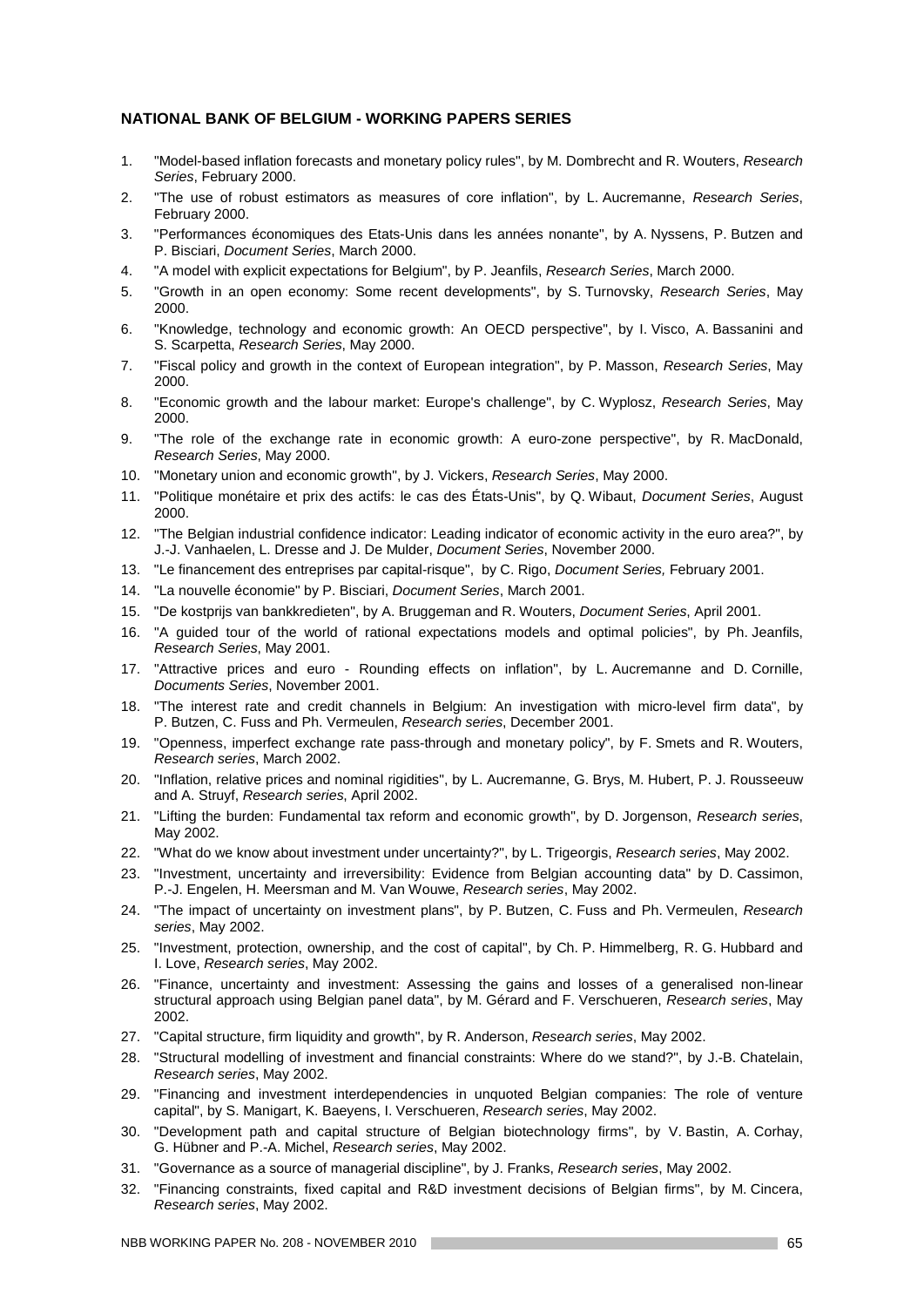- 33. "Investment, R&D and liquidity constraints: A corporate governance approach to the Belgian evidence", by P. Van Cayseele, *Research series*, May 2002.
- 34. "On the origins of the Franco-German EMU controversies", by I. Maes, *Research series*, July 2002.
- 35. "An estimated dynamic stochastic general equilibrium model of the euro area", by F. Smets and R. Wouters, *Research series*, October 2002.
- 36. "The labour market and fiscal impact of labour tax reductions: The case of reduction of employers' social security contributions under a wage norm regime with automatic price indexing of wages", by K. Burggraeve and Ph. Du Caju, *Research series*, March 2003.
- 37. "Scope of asymmetries in the euro area", by S. Ide and Ph. Moës, *Document series*, March 2003.
- 38. "De autonijverheid in België: Het belang van het toeleveringsnetwerk rond de assemblage van personenauto's", by F. Coppens and G. van Gastel, *Document series*, June 2003.
- 39. "La consommation privée en Belgique", by B. Eugène, Ph. Jeanfils and B. Robert, *Document series*, June 2003.
- 40. "The process of European monetary integration: A comparison of the Belgian and Italian approaches", by I. Maes and L. Quaglia, *Research series*, August 2003.
- 41. "Stock market valuation in the United States", by P. Bisciari, A. Durré and A. Nyssens, *Document series*, November 2003.
- 42. "Modeling the term structure of interest rates: Where do we stand?", by K. Maes, *Research series*, February 2004.
- 43. "Interbank exposures: An ampirical examination of system risk in the Belgian banking system", by H. Degryse and G. Nguyen, *Research series*, March 2004.
- 44. "How frequently do prices change? Evidence based on the micro data underlying the Belgian CPI", by L. Aucremanne and E. Dhyne, *Research series*, April 2004.
- 45. "Firms' investment decisions in response to demand and price uncertainty", by C. Fuss and Ph. Vermeulen, *Research series*, April 2004.
- 46. "SMEs and bank lending relationships: The impact of mergers", by H. Degryse, N. Masschelein and J. Mitchell, *Research series*, May 2004.
- 47. "The determinants of pass-through of market conditions to bank retail interest rates in Belgium", by F. De Graeve, O. De Jonghe and R. Vander Vennet, *Research series*, May 2004.
- 48. "Sectoral vs. country diversification benefits and downside risk", by M. Emiris, *Research series*, May 2004.
- 49. "How does liquidity react to stress periods in a limit order market?", by H. Beltran, A. Durré and P. Giot, *Research serie*s, May 2004.
- 50. "Financial consolidation and liquidity: Prudential regulation and/or competition policy?", by P. Van Cayseele, *Research series*, May 2004.
- 51. "Basel II and operational risk: Implications for risk measurement and management in the financial sector", by A. Chapelle, Y. Crama, G. Hübner and J.-P. Peters, *Research series,* May 2004.
- 52. "The efficiency and stability of banks and markets", by F. Allen, *Research series*, May 2004.
- 53. "Does financial liberalization spur growth?", by G. Bekaert, C.R. Harvey and C. Lundblad, *Research series*, May 2004.
- 54. "Regulating financial conglomerates", by X. Freixas, G. Lóránth, A.D. Morrison and H.S. Shin, *Research series*, May 2004.
- 55. "Liquidity and financial market stability", by M. O'Hara, *Research series*, May 2004.
- 56. "Economisch belang van de Vlaamse zeehavens: Verslag 2002", by F. Lagneaux, *Document series*, June 2004.
- 57. "Determinants of euro term structure of credit spreads", by A. Van Landschoot, *Research series*, July 2004.
- 58. "Macroeconomic and monetary policy-making at the European Commission, from the Rome Treaties to the Hague Summit", by I. Maes, *Research series*, July 2004.
- 59. "Liberalisation of network industries: Is electricity an exception to the rule?", by F. Coppens and D. Vivet, *Document series*, September 2004.
- 60. "Forecasting with a Bayesian DSGE model: An application to the euro area", by F. Smets and R. Wouters, *Research series*, September 2004.
- 61. "Comparing shocks and frictions in US and euro area business cycle: A Bayesian DSGE approach", by F. Smets and R. Wouters, *Research series*, October 2004.
- 62. "Voting on pensions: A survey", by G. de Walque, *Research series*, October 2004.
- 63. "Asymmetric growth and inflation developments in the acceding countries: A new assessment", by S. Ide and P. Moës, *Research series*, October 2004.
- 64. "Importance économique du Port Autonome de Liège: rapport 2002", by F. Lagneaux, *Document series*, November 2004.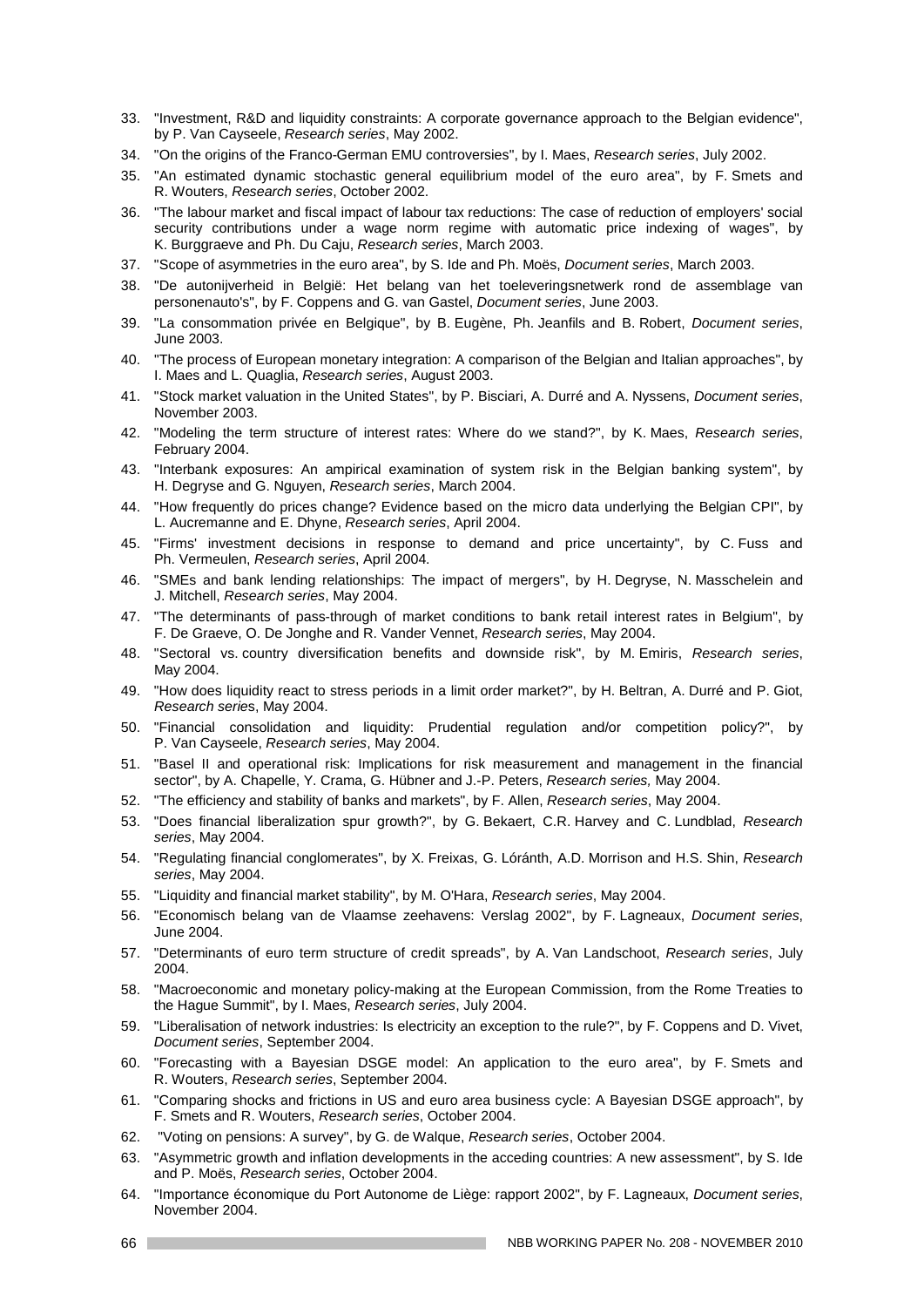- 65. "Price-setting behaviour in Belgium: What can be learned from an ad hoc survey", by L. Aucremanne and M. Druant, *Research series,* March 2005.
- 66. "Time-dependent versus state-dependent pricing: A panel data approach to the determinants of Belgian consumer price changes", by L. Aucremanne and E. Dhyne, *Research series*, April 2005.
- 67. "Indirect effects A formal definition and degrees of dependency as an alternative to technical coefficients", by F. Coppens, *Research series,* May 2005.
- 68. "Noname A new quarterly model for Belgium", by Ph. Jeanfils and K. Burggraeve, *Research series*, May 2005.
- 69. "Economic importance of the Flemish maritime ports: Report 2003", by F. Lagneaux, *Document series*, May 2005.
- 70. "Measuring inflation persistence: A structural time series approach", by M. Dossche and G. Everaert, *Research series*, June 2005.
- 71. "Financial intermediation theory and implications for the sources of value in structured finance markets", by J. Mitchell, *Document series*, July 2005.
- 72. "Liquidity risk in securities settlement", by J. Devriese and J. Mitchell, *Research series*, July 2005.
- 73. "An international analysis of earnings, stock prices and bond yields", by A. Durré and P. Giot, *Research series*, September 2005.
- 74. "Price setting in the euro area: Some stylized facts from Individual Consumer Price Data", by E. Dhyne, L. J. Álvarez, H. Le Bihan, G. Veronese, D. Dias, J. Hoffmann, N. Jonker, P. Lünnemann, F. Rumler and J. Vilmunen, *Research series*, September 2005.
- 75. "Importance économique du Port Autonome de Liège: rapport 2003", by F. Lagneaux, *Document series,*  October 2005.
- 76. "The pricing behaviour of firms in the euro area: New survey evidence, by S. Fabiani, M. Druant, I. Hernando, C. Kwapil, B. Landau, C. Loupias, F. Martins, T. Mathä, R. Sabbatini, H. Stahl and A. Stokman, *Research series*, November 2005.
- 77. "Income uncertainty and aggregate consumption", by L. Pozzi, *Research series*, November 2005.
- 78. "Crédits aux particuliers Analyse des données de la Centrale des Crédits aux Particuliers", by H. De Doncker, *Document series*, January 2006.
- 79. "Is there a difference between solicited and unsolicited bank ratings and, if so, why?", by P. Van Roy, *Research series*, February 2006.
- 80. "A generalised dynamic factor model for the Belgian economy Useful business cycle indicators and GDP growth forecasts", by Ch. Van Nieuwenhuyze, *Research series*, February 2006.
- 81. "Réduction linéaire de cotisations patronales à la sécurité sociale et financement alternatif", by Ph. Jeanfils, L. Van Meensel, Ph. Du Caju, Y. Saks, K. Buysse and K. Van Cauter, *Document series*, March 2006.
- 82. "The patterns and determinants of price setting in the Belgian industry", by D. Cornille and M. Dossche, *Research series*, May 2006.
- 83. "A multi-factor model for the valuation and risk management of demand deposits", by H. Dewachter, M. Lyrio and K. Maes, *Research series*, May 2006.
- 84. "The single European electricity market: A long road to convergence", by F. Coppens and D. Vivet, *Document series*, May 2006.
- 85. "Firm-specific production factors in a DSGE model with Taylor price setting", by G. de Walque, F. Smets and R. Wouters, *Research series*, June 2006.
- 86. "Economic importance of the Belgian ports: Flemish maritime ports and Liège port complex Report 2004", by F. Lagneaux, *Document series*, June 2006.
- 87. "The response of firms' investment and financing to adverse cash flow shocks: The role of bank relationships", by C. Fuss and Ph. Vermeulen, *Research series*, July 2006.
- 88. "The term structure of interest rates in a DSGE model", by M. Emiris, *Research series,* July 2006.
- 89. "The production function approach to the Belgian output gap, estimation of a multivariate structural time series model", by Ph. Moës, *Research series*, September 2006.
- 90. "Industry wage differentials, unobserved ability, and rent-sharing: Evidence from matched worker-firm data, 1995-2002", by R. Plasman, F. Rycx and I. Tojerow, *Research series,* October 2006.
- 91. "The dynamics of trade and competition", by N. Chen, J. Imbs and A. Scott, *Research series,* October 2006.
- 92. "A New Keynesian model with unemployment", by O. Blanchard and J. Gali, *Research series,* October 2006.
- 93. "Price and wage setting in an integrating Europe: Firm level evidence", by F. Abraham, J. Konings and S. Vanormelingen, *Research series,* October 2006.
- 94. "Simulation, estimation and welfare implications of monetary policies in a 3-country NOEM model", by J. Plasmans, T. Michalak and J. Fornero, *Research series,* October 2006.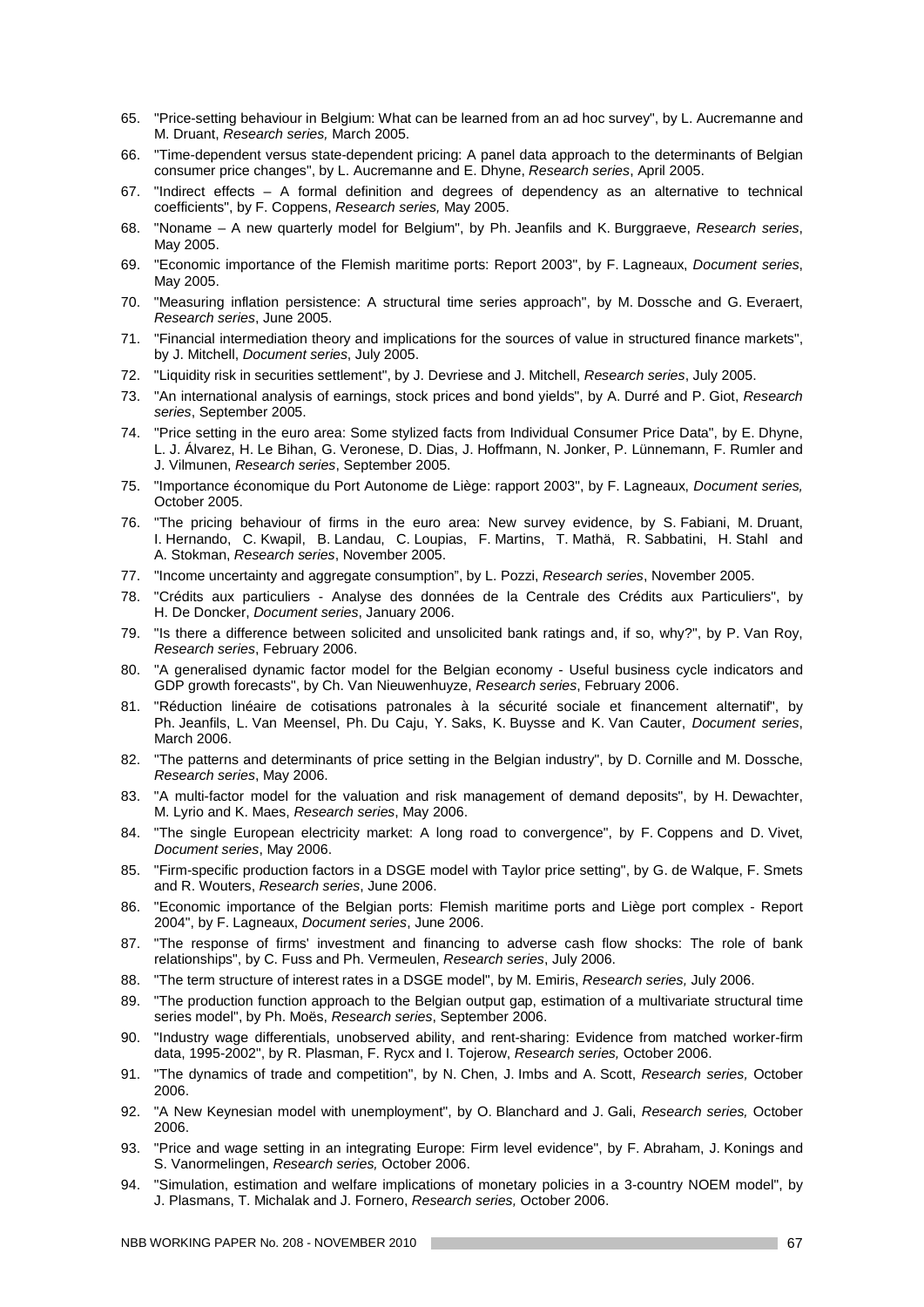- 95. "Inflation persistence and price-setting behaviour in the euro area: A summary of the Inflation Persistence Network evidence ", by F. Altissimo, M. Ehrmann and F. Smets, *Research series*, October 2006.
- 96. "How wages change: Micro evidence from the International Wage Flexibility Project", by W.T. Dickens, L. Goette, E.L. Groshen, S. Holden, J. Messina, M.E. Schweitzer, J. Turunen and M. Ward, *Research series*, October 2006.
- 97. "Nominal wage rigidities in a new Keynesian model with frictional unemployment", by V. Bodart, G. de Walque, O. Pierrard, H.R. Sneessens and R. Wouters, *Research series*, October 2006.
- 98. "Dynamics on monetary policy in a fair wage model of the business cycle", by D. De la Croix, G. de Walque and R. Wouters, *Research series*, October 2006.
- 99. "The kinked demand curve and price rigidity: Evidence from scanner data", by M. Dossche, F. Heylen and D. Van den Poel, *Research series*, October 2006.
- 100. "Lumpy price adjustments: A microeconometric analysis", by E. Dhyne, C. Fuss, H. Peseran and P. Sevestre, *Research series*, October 2006.
- 101. "Reasons for wage rigidity in Germany", by W. Franz and F. Pfeiffer, *Research series*, October 2006.
- 102. "Fiscal sustainability indicators and policy design in the face of ageing", by G. Langenus, *Research series*, October 2006.
- 103. "Macroeconomic fluctuations and firm entry: Theory and evidence", by V. Lewis, *Research series*, October 2006.
- 104. "Exploring the CDS-bond basis", by J. De Wit, *Research series*, November 2006.
- 105. "Sector concentration in loan portfolios and economic capital", by K. Düllmann and N. Masschelein, *Research series*, November 2006.
- 106. "R&D in the Belgian pharmaceutical sector", by H. De Doncker, *Document series*, December 2006.
- 107. "Importance et évolution des investissements directs en Belgique", by Ch. Piette, *Document series*, January 2007.
- 108. "Investment-specific technology shocks and labor market frictions", by R. De Bock, *Research series*, February 2007.
- 109. "Shocks and frictions in US business cycles: A Bayesian DSGE approach", by F. Smets and R. Wouters, *Research series*, February 2007.
- 110. "Economic impact of port activity: A disaggregate analysis. The case of Antwerp", by F. Coppens, F. Lagneaux, H. Meersman, N. Sellekaerts, E. Van de Voorde, G. van Gastel, Th. Vanelslander, A. Verhetsel, *Document series,* February 2007.
- 111. "Price setting in the euro area: Some stylised facts from individual producer price data", by Ph. Vermeulen, D. Dias, M. Dossche, E. Gautier, I. Hernando, R. Sabbatini, H. Stahl, *Research series,*  March 2007.
- 112. "Assessing the gap between observed and perceived inflation in the euro area: Is the credibility of the HICP at stake?", by L. Aucremanne, M. Collin and Th. Stragier, *Research series,* April 2007.
- 113. "The spread of Keynesian economics: A comparison of the Belgian and Italian experiences", by I. Maes, *Research series,* April 2007.
- 114. "Imports and exports at the level of the firm: Evidence from Belgium", by M. Muûls and M. Pisu, *Research series,* May 2007.
- 115. "Economic importance of the Belgian ports: Flemish maritime ports and Liège port complex Report 2005", by F. Lagneaux, *Document series*, May 2007.
- 116. "Temporal distribution of price changes: Staggering in the large and synchronization in the small", by E. Dhyne and J. Konieczny, *Research series,* June 2007.
- 117. "Can excess liquidity signal an asset price boom?", by A. Bruggeman, *Research series,* August 2007.
- 118. "The performance of credit rating systems in the assessment of collateral used in Eurosystem monetary policy operations", by F. Coppens, F. González and G. Winkler, *Research series*, September 2007.
- 119. "The determinants of stock and bond return comovements", by L. Baele, G. Bekaert and K. Inghelbrecht, *Research series*, October 2007.
- 120. "Monitoring pro-cyclicality under the capital requirements directive: Preliminary concepts for developing a framework", by N. Masschelein, *Document series*, October 2007.
- 121. "Dynamic order submission strategies with competition between a dealer market and a crossing network", by H. Degryse, M. Van Achter and G. Wuyts, *Research series*, November 2007.
- 122. "The gas chain: Influence of its specificities on the liberalisation process", by C. Swartenbroekx, *Document series*, November 2007.
- 123. "Failure prediction models: Performance, disagreements, and internal rating systems", by J. Mitchell and P. Van Roy, *Research series*, December 2007.
- 124. "Downward wage rigidity for different workers and firms: An evaluation for Belgium using the IWFP procedure", by Ph. Du Caju, C. Fuss and L. Wintr, *Research series*, December 2007.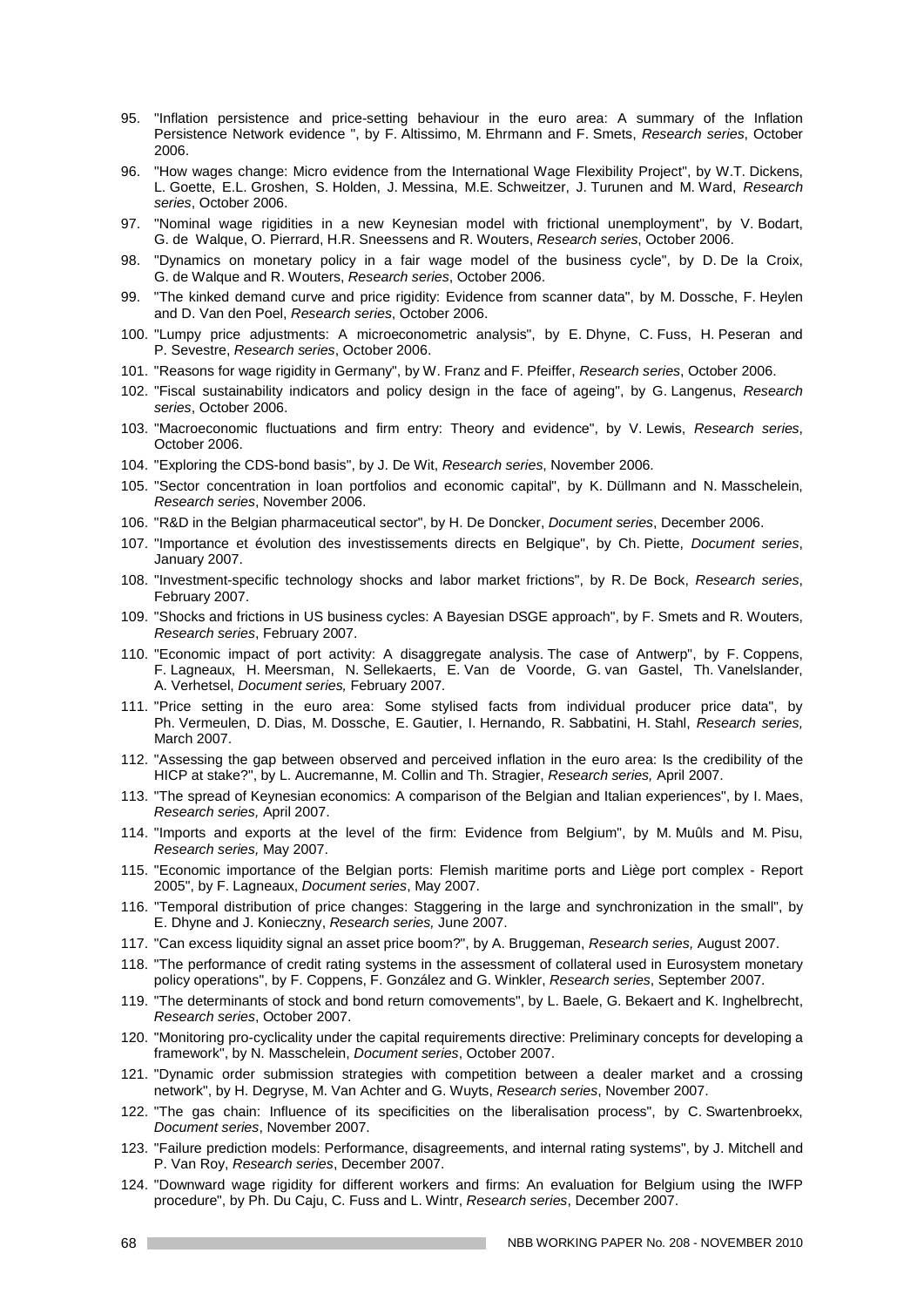- 125. "Economic importance of Belgian transport logistics", by F. Lagneaux, *Document series*, January 2008.
- 126. "Some evidence on late bidding in eBay auctions", by L. Wintr, *Research series*, January 2008.
- 127. "How do firms adjust their wage bill in Belgium? A decomposition along the intensive and extensive margins", by C. Fuss, *Research series*, January 2008.
- 128. "Exports and productivity Comparable evidence for 14 countries", by The International Study Group on Exports and Productivity, *Research series*, February 2008.
- 129. "Estimation of monetary policy preferences in a forward-looking model: A Bayesian approach", by P. Ilbas, *Research series*, March 2008.
- 130. "Job creation, job destruction and firms' international trade involvement", by M. Pisu, *Research series*, March 2008.
- 131. "Do survey indicators let us see the business cycle? A frequency decomposition", by L. Dresse and Ch. Van Nieuwenhuyze, *Research series*, March 2008.
- 132. "Searching for additional sources of inflation persistence: The micro-price panel data approach", by R. Raciborski, *Research series,* April 2008.
- 133. "Short-term forecasting of GDP using large monthly datasets A pseudo real-time forecast evaluation exercise", by K. Barhoumi, S. Benk, R. Cristadoro, A. Den Reijer, A. Jakaitiene, P. Jelonek, A. Rua, G. Rünstler, K. Ruth and Ch. Van Nieuwenhuyze, *Research series*, June 2008.
- 134. "Economic importance of the Belgian ports: Flemish maritime ports, Liège port complex and the port of Brussels - Report 2006", by S. Vennix, *Document series*, June 2008.
- 135. "Imperfect exchange rate pass-through: The role of distribution services and variable demand elasticity", by Ph. Jeanfils, *Research series*, August 2008.
- 136. "Multivariate structural time series models with dual cycles: Implications for measurement of output gap and potential growth", by Ph. Moës, *Research series*, August 2008.
- 137. "Agency problems in structured finance A case study of European CLOs", by J. Keller, *Document series*, August 2008.
- 138. "The efficiency frontier as a method for gauging the performance of public expenditure: A Belgian case study", by B. Eugène, *Research series*, September 2008.
- 139. "Exporters and credit constraints. A firm-level approach", by M. Muûls, *Research series*, September 2008.
- 140. "Export destinations and learning-by-exporting: Evidence from Belgium", by M. Pisu, *Research series*, September 2008.
- 141. "Monetary aggregates and liquidity in a neo-Wicksellian framework", by M. Canzoneri, R. Cumby, B. Diba and D. López-Salido, *Research series*, October 2008.
- 142 "Liquidity, inflation and asset prices in a time-varying framework for the euro area, by Ch. Baumeister, E. Durinck and G. Peersman, *Research series*, October 2008.
- 143. "The bond premium in a DSGE model with long-run real and nominal risks", by G. D. Rudebusch and E. T. Swanson, *Research series*, October 2008.
- 144. "Imperfect information, macroeconomic dynamics and the yield curve: An encompassing macro-finance model", by H. Dewachter, *Research series*, October 2008.
- 145. "Housing market spillovers: Evidence from an estimated DSGE model", by M. Iacoviello and S. Neri, *Research series*, October 2008.
- 146. "Credit frictions and optimal monetary policy", by V. Cúrdia and M. Woodford, *Research series*, October 2008.
- 147. "Central Bank misperceptions and the role of money in interest rate rules", by G. Beck and V. Wieland*, Research series*, October 2008.
- 148. "Financial (in)stability, supervision and liquidity injections: A dynamic general equilibrium approach", by G. de Walque, O. Pierrard and A. Rouabah, *Research series*, October 2008.
- 149. "Monetary policy, asset prices and macroeconomic conditions: A panel-VAR study", by K. Assenmacher-Wesche and S. Gerlach, *Research series*, October 2008.
- 150. "Risk premiums and macroeconomic dynamics in a heterogeneous agent model", by F. De Graeve, M. Dossche, M. Emiris, H. Sneessens and R. Wouters, *Research series*, October 2008.
- 151. "Financial factors in economic fluctuations", by L. J. Christiano, R. Motto and M. Rotagno, *Research series*, to be published.
- 152. "Rent-sharing under different bargaining regimes: Evidence from linked employer-employee data", by M. Rusinek and F. Rycx, *Research series*, December 2008.
- 153. "Forecast with judgment and models", by F. Monti, *Research series*, December 2008.
- 154. "Institutional features of wage bargaining in 23 European countries, the US and Japan", by Ph. Du Caju, E. Gautier, D. Momferatou and M. Ward-Warmedinger, *Research series*, December 2008.
- 155. "Fiscal sustainability and policy implications for the euro area", by F. Balassone, J. Cunha, G. Langenus, B. Manzke, J Pavot, D. Prammer and P. Tommasino, *Research series*, January 2009.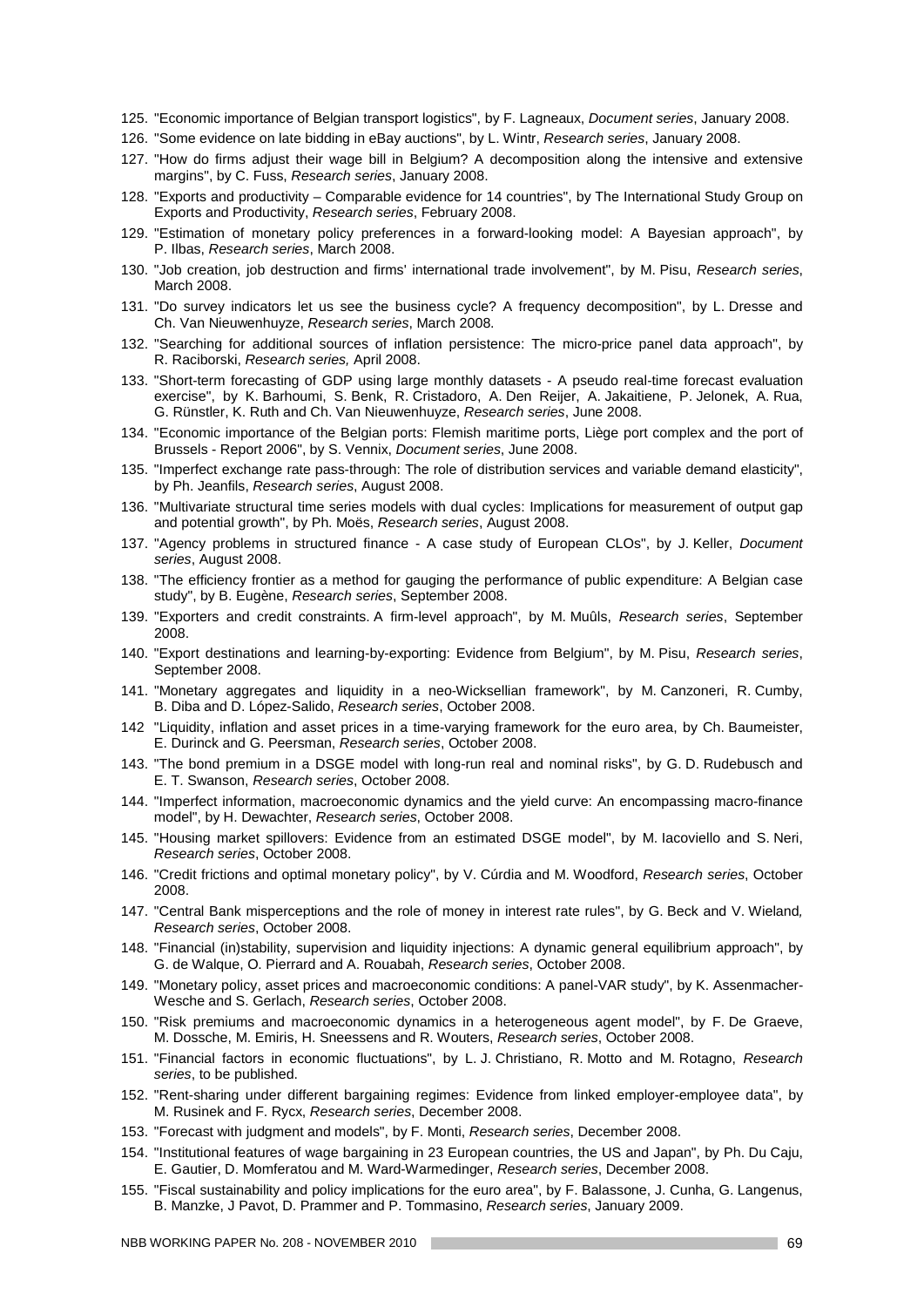- 156. "Understanding sectoral differences in downward real wage rigidity: Workforce composition, institutions, technology and competition", by Ph. Du Caju, C. Fuss and L. Wintr, *Research series*, February 2009.
- 157. "Sequential bargaining in a New Keynesian model with frictional unemployment and staggered wage negotiation", by G. de Walque, O. Pierrard, H. Sneessens and R. Wouters, *Research series*, February 2009.
- 158. "Economic importance of air transport and airport activities in Belgium", by F. Kupfer and F. Lagneaux, *Document series*, March 2009.
- 159. "Rigid labour compensation and flexible employment? Firm-Level evidence with regard to productivity for Belgium", by C. Fuss and L. Wintr, *Research series*, March 2009.
- 160. "The Belgian iron and steel industry in the international context", by F. Lagneaux and D. Vivet, *Document series*, March 2009.
- 161. "Trade, wages and productivity", by K. Behrens, G. Mion, Y. Murata and J. Südekum, *Research series*, March 2009.
- 162. "Labour flows in Belgium", by P. Heuse and Y. Saks, *Research series*, April 2009.
- 163. "The young Lamfalussy: An empirical and policy-oriented growth theorist", by I. Maes, *Research series*, April 2009.
- 164. "Inflation dynamics with labour market matching: Assessing alternative specifications", by K. Christoffel, J. Costain, G. de Walque, K. Kuester, T. Linzert, S. Millard and O. Pierrard, *Research series*, May 2009.
- 165. "Understanding inflation dynamics: Where do we stand?", by M. Dossche, *Research series*, June 2009.
- 166. "Input-output connections between sectors and optimal monetary policy", by E. Kara, *Research series*, June 2009.
- 167. "Back to the basics in banking? A micro-analysis of banking system stability", by O. De Jonghe, *Research series*, June 2009.
- 168. "Model misspecification, learning and the exchange rate disconnect puzzle", by V. Lewis and A. Markiewicz, *Research series*, July 2009.
- 169. "The use of fixed-term contracts and the labour adjustment in Belgium", by E. Dhyne and B. Mahy, *Research series*, July 2009.
- 170. "Analysis of business demography using markov chains An application to Belgian data", by F. Coppens and F. Verduyn, *Research series*, July 2009.
- 171. "A global assessment of the degree of price stickiness Results from the NBB business survey", by E. Dhyne, *Research series*, July 2009.
- 172. "Economic importance of the Belgian ports: Flemish maritime ports, Liège port complex and the port of Brussels - Report 2007", by C. Mathys, *Document series*, July 2009.
- 173. "Evaluating a monetary business cycle model with unemployment for the euro area", by N. Groshenny, *Research series*, July 2009.
- 174. "How are firms' wages and prices linked: Survey evidence in Europe", by M. Druant, S. Fabiani and G. Kezdi, A. Lamo, F. Martins and R. Sabbatini, *Research series*, August 2009.
- 175. "Micro-data on nominal rigidity, inflation persistence and optimal monetary policy", by E. Kara, *Research series*, September 2009.
- 176. "On the origins of the BIS macro-prudential approach to financial stability: Alexandre Lamfalussy and financial fragility", by I. Maes, *Research series*, October 2009.
- 177. "Incentives and tranche retention in securitisation: A screening model", by I. Fender and J. Mitchell, *Research series*, October 2009.
- 178. "Optimal monetary policy and firm entry", by V. Lewis, *Research series*, October 2009.
- 179. "Staying, dropping, or switching: The impacts of bank mergers on small firms", by H. Degryse, N. Masschelein and J. Mitchell, *Research series*, October 2009.
- 180. "Inter-industry wage differentials: How much does rent sharing matter?", by Ph. Du Caju, F. Rycx and I. Tojerow, *Research series*, October 2009.
- 181. "Empirical evidence on the aggregate effects of anticipated and unanticipated US tax policy shocks", by K. Mertens and M. O. Ravn, *Research series*, November 2009.
- 182. "Downward nominal and real wage rigidity: Survey evidence from European firms", by J. Babecký, Ph. Du Caju, T. Kosma, M. Lawless, J. Messina and T. Rõõm, *Research series*, November 2009.
- 183. "The margins of labour cost adjustment: Survey evidence from European firms", by J. Babecký, Ph. Du Caju, T. Kosma, M. Lawless, J. Messina and T. Rõõm, *Research series*, November 2009.
- 184. "Discriminatory fees, coordination and investment in shared ATM networks" by S. Ferrari, *Research series*, January 2010.
- 185. "Self-fulfilling liquidity dry-ups", by F. Malherbe, *Research series*, March 2010.
- 186. "The development of monetary policy in the 20th century some reflections", by O. Issing, *Research series*, April 2010.